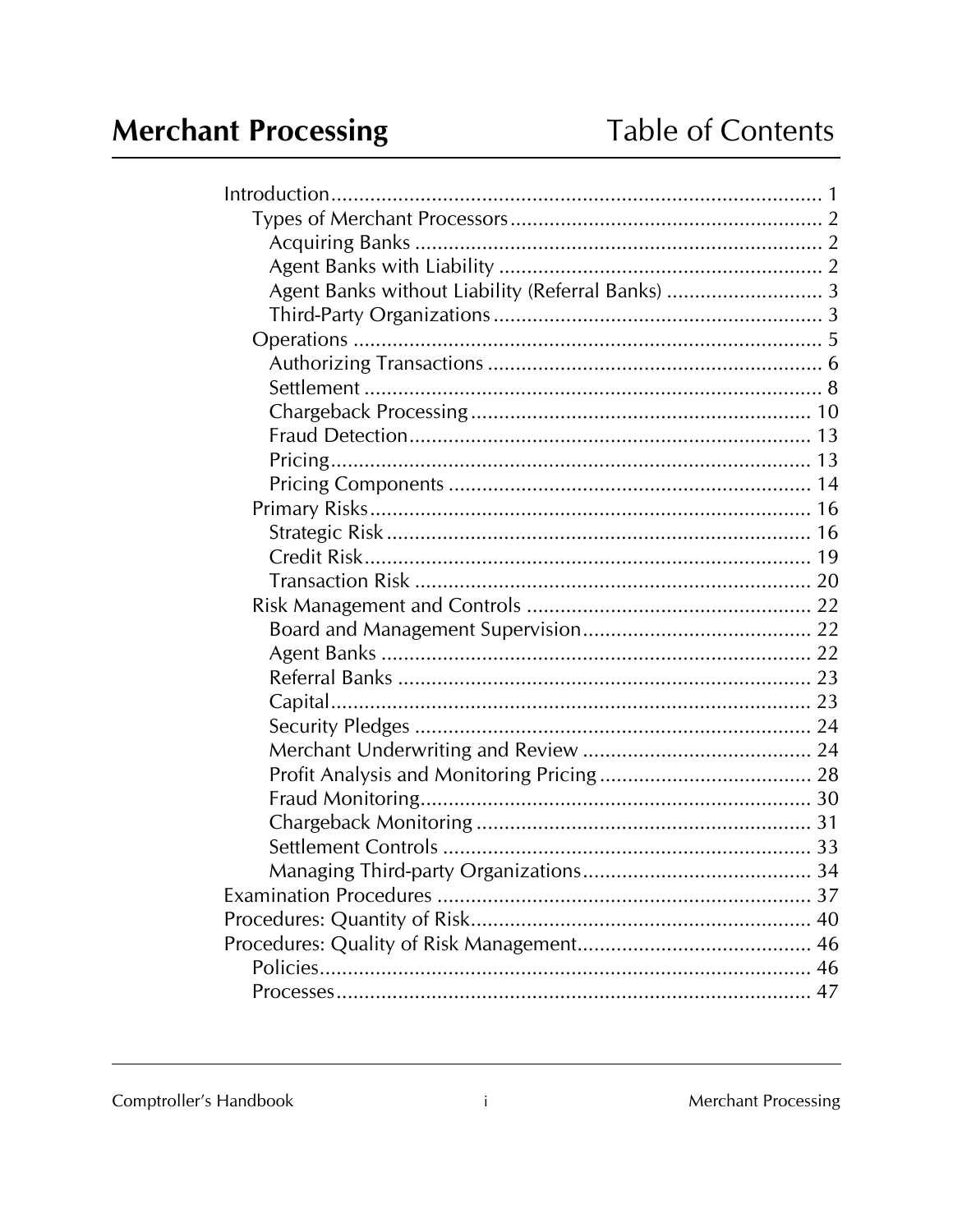| Agent Bank Procedures: Quality of Risk Management 60 |  |
|------------------------------------------------------|--|
|                                                      |  |
|                                                      |  |
|                                                      |  |
|                                                      |  |
|                                                      |  |
|                                                      |  |
|                                                      |  |
|                                                      |  |
|                                                      |  |
|                                                      |  |
|                                                      |  |
|                                                      |  |
|                                                      |  |
|                                                      |  |
|                                                      |  |
|                                                      |  |
|                                                      |  |
|                                                      |  |
|                                                      |  |
|                                                      |  |
|                                                      |  |
|                                                      |  |
|                                                      |  |
|                                                      |  |
|                                                      |  |

## Merchant Processing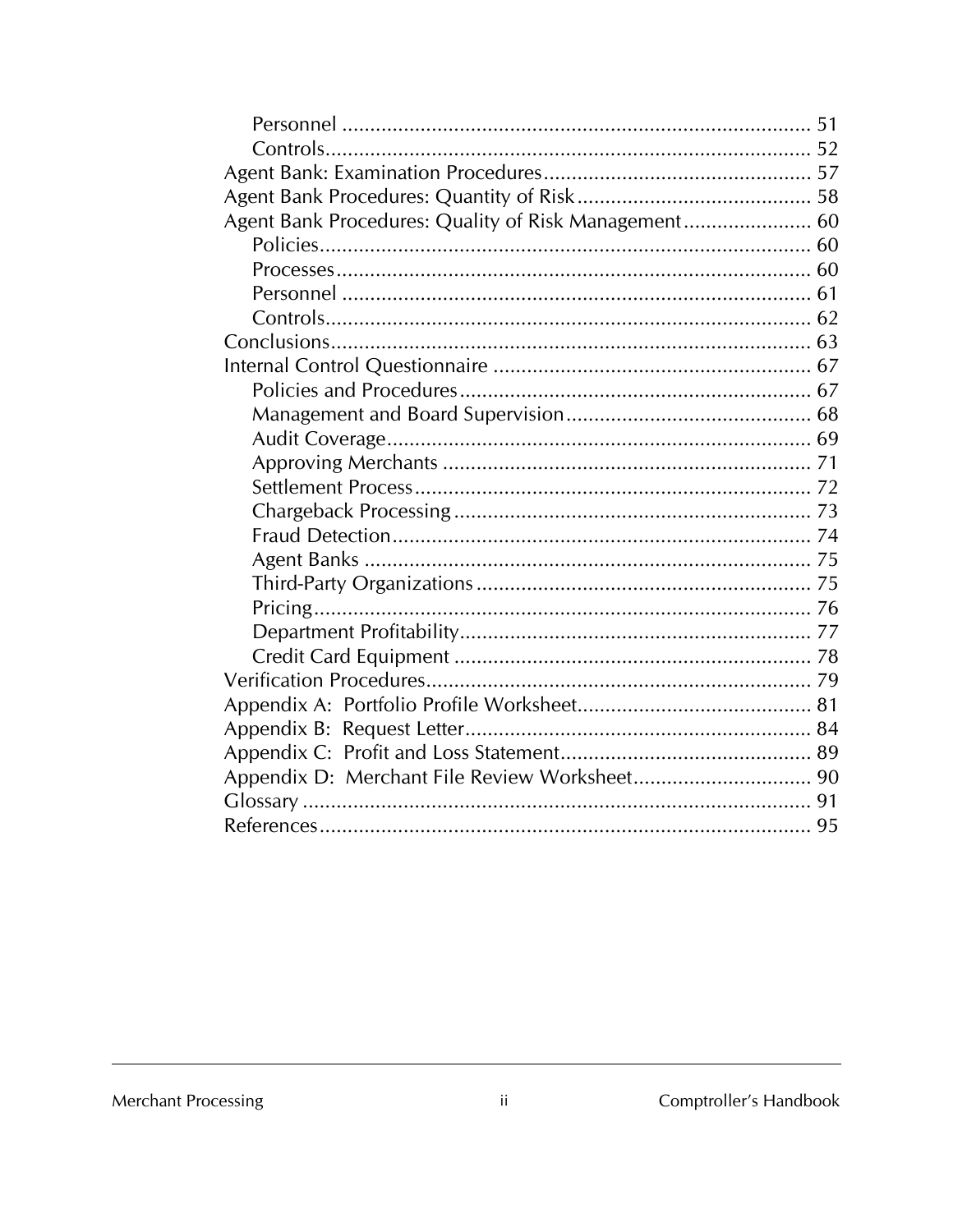# **Introduction**

**Merchant processing** is the **settlement** of electronic payment transactions for merchants. Merchant processing activities involve gathering sales information from the merchant, obtaining **authorization** for the transaction, collecting funds from the card-issuing bank, and reimbursing the merchant. The processing of sales transactions for merchants by banks does not directly affect the bank's balance sheet except through settlement accounts and reserve balances. However, merchant processing can create significant offbalance-sheet contingent liabilities that may result in losses to the bank.

Most merchant processing transactions originate from retail credit card purchases, but **debit card purchases**, smart card purchases, and **electronic benefits transfer (EBT)** transactions are increasing sources of processing volume. In recent years, **bankcard associations** have aggressively promoted the move to electronic transactions through their **interchange rate** structure. Because of this and advances in technology, the vast majority of credit card sales transactions are now electronic.

Merchant processing is a business of high volumes and low profit margins. Generally, a high level of sales and transaction volume is needed to create a profitable operation as a result of the low income generated per transaction. Processing high transaction volume carries risk; only efficiently run departments can successfully maintain the necessary cost controls and effectively manage the accompanying transaction and credit risks.

As a high-volume business, merchant processing is dominated by a relatively few large and midsize banks, which often use the services of **independent sales organizations** or **membership service providers** (ISOs/MSPs), join partnerships/alliances, or enlist **agent banks**. These dominant banks are intensely competitive, and they price aggressively. To create economies of scale, they have steadily increased the volume of their merchant processing during the past 10 years.

l

<sup>1</sup> Bolded terms are defined in the glossary.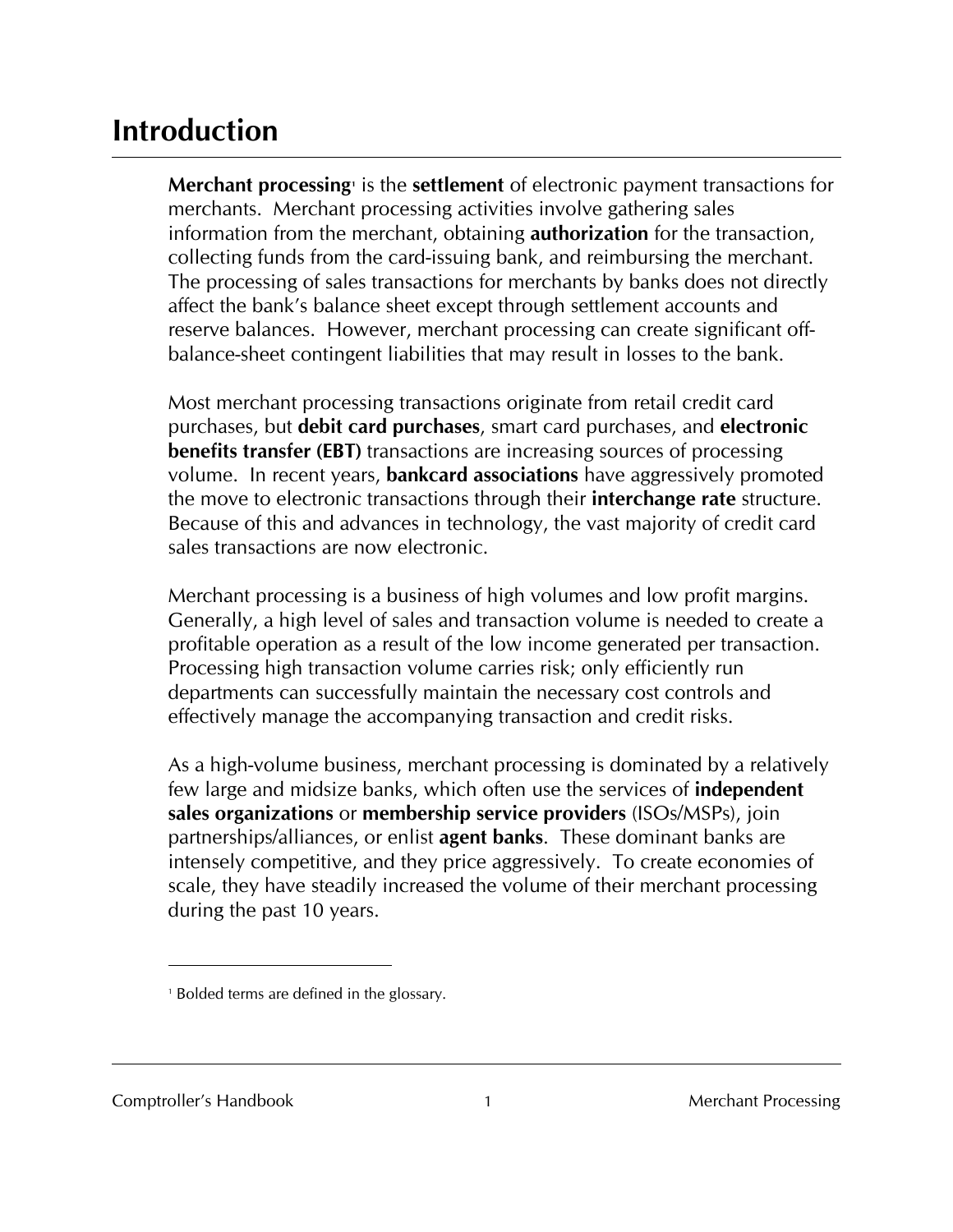Some bankers do not understand merchant processing and its risks. Attracted to the business by the potential for increased fee income, they may underestimate the risks and not employ personnel with sufficient knowledge and expertise. They also may not devote sufficient resources to oversight or perform proper due diligence reviews of **third-party organizations**. As well, many banks simply do not have the managerial experience, resources, or infrastructure to safely engage in merchant processing outside their local market or to manage high sales volume, high-risk merchants, or high **chargeback** levels.

This handbook will focus on card payment-related processing, which is a separate and distinct line of business from credit card issuing.

# **Types of Merchant Processors**

The role and accompanying risks of banks and third-party organizations varies. The most common participants in merchant processing are acquiring banks, agent banks with and without liability, and third-party organizations.

# Acquiring Banks

A bank that contracts with merchants for the settlement of credit card transactions is an acquiring bank or an acquirer. Acquiring banks contract directly with the merchant, or indirectly through agent banks or other thirdparty organizations, to process credit card transactions.

# Agent Banks with Liability

Agent banks contract with merchants on behalf of an acquiring bank. Agent banks are typically community banks that do not directly offer merchant processing services to their merchant customers. These banks refrain from contracting with merchants on their own because they lack the management expertise or the necessary infrastructure needed to serve as an acquirer.

Acquiring banks generally provide all **backroom operations** to the agent bank and own the **bank identification number** (BIN)/**Interbank Card Association**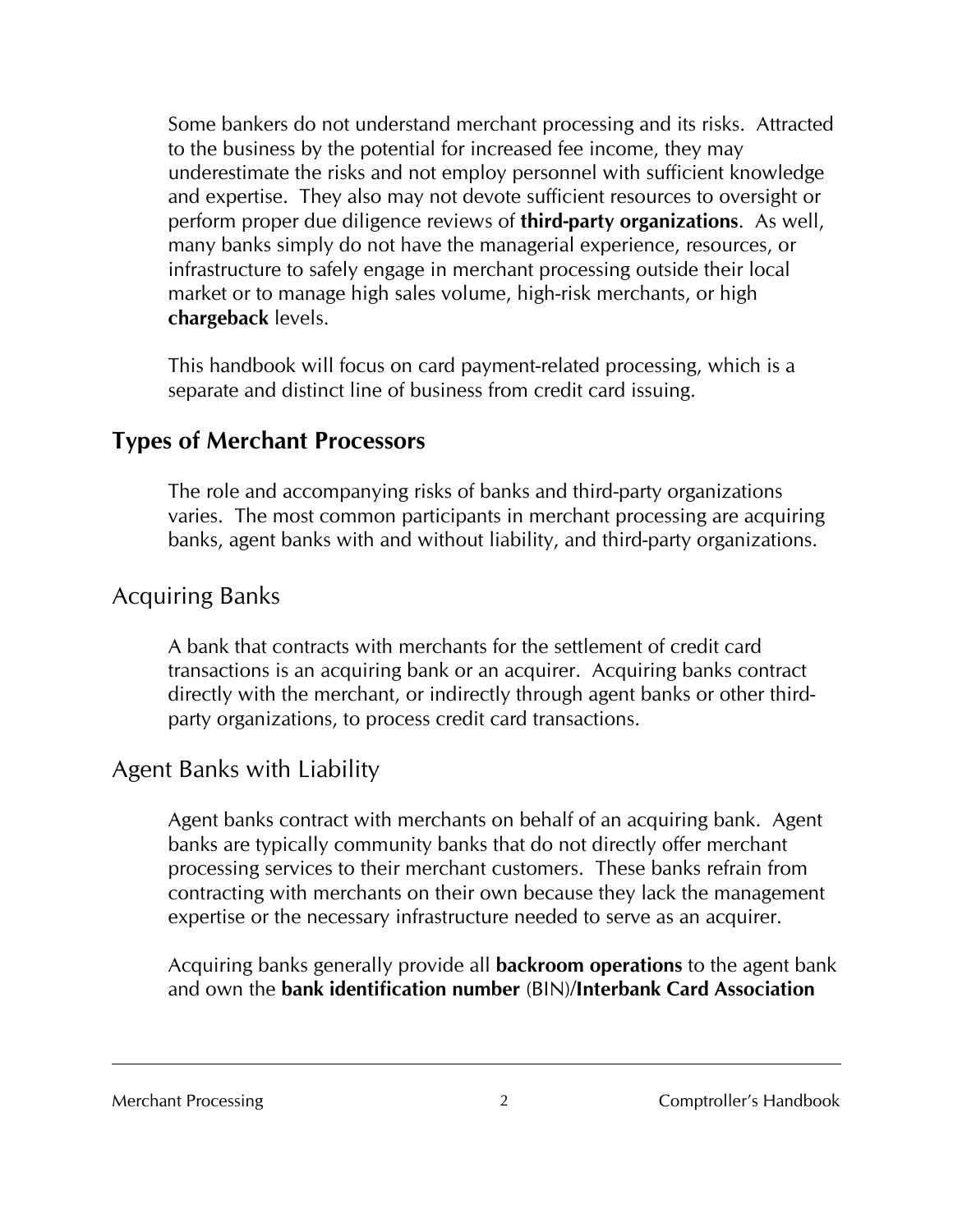(ICA) number through which settlement takes place. A BIN/ICA number is an individual member's unique identification number that facilitates clearing and settlement through Visa and MasterCard. Depending upon the contractual arrangement with the acquirer, the agent bank may be liable in the event of chargeback or fraud losses.

# Agent Banks without Liability (Referral Banks)

Many community banks have referral arrangements with acquirers. In a referral arrangement, the acquirer performs the underwriting, executes the merchant agreement, and accepts responsibility for merchant losses. The acquiring bank may pay the referring bank a fee for brokering the merchant relationship.

Agent banks occasionally refer or want to sign merchants that do not meet the acquirer's underwriting guidelines. The acquirer may accept the account on the condition that the agent bank signs an agreement indemnifying the acquirer against losses. When a referral bank indemnifies the acquirer for losses, it becomes an agent bank with liability for those merchants indemnified. Indemnification agreements are typically used when the agent bank has other account relationships with the merchant and, as a customer service, wants to assist them in obtaining processing services. Bank management and examiners should be familiar with the limits on a national bank's ability to indemnify a transaction, as outlined in 12 CFR 7.1017.

# Third-Party Organizations

Third-party organizations include any outside company the acquiring bank contracts with to provide merchant processing services. In addition to soliciting merchants, ISOs/MSPs may perform such services for acquirers as processing merchant applications, processing chargebacks, detecting fraud, servicing merchant customers, providing accounting services, selling/leasing electronic terminals to merchants, processing transactions, authorizing purchases, and capturing data.

Comptroller's Handbook 3 3 Merchant Processing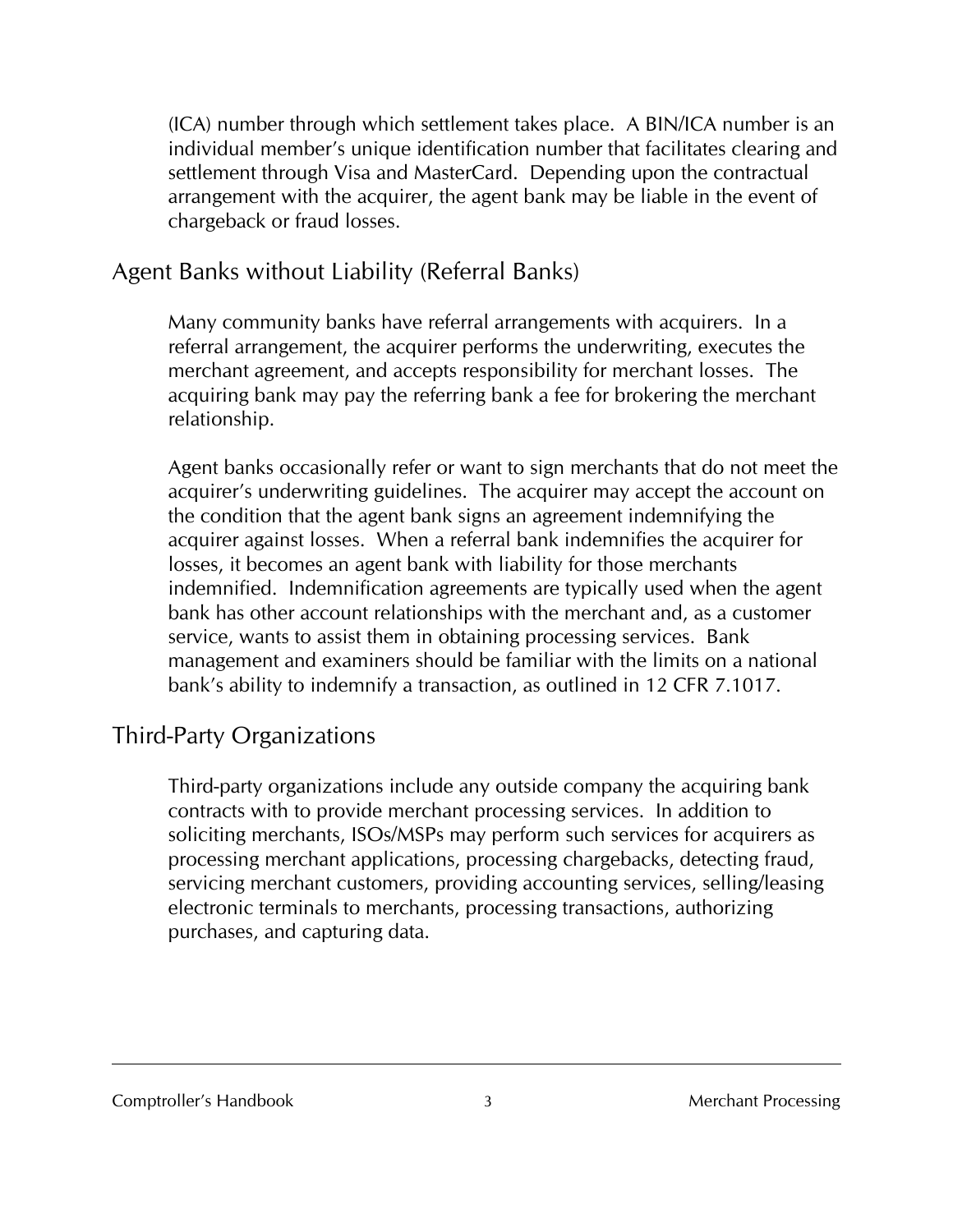Acquiring banks frequently outsource functions to third-party organizations to control costs. An acquirer's sales and transaction volume may not justify the cost of in-house data processing, or the bank may not want to staff a direct sales force. Acquirers can benefit from the technological expertise and capabilities of third parties without having to develop the systems and infrastructure themselves. Third-party organizations provide a wide array of services; examiners should understand that each acquirer's list of third parties used and services outsourced will be unique.

Acquiring banks sometimes receive third-party services indirectly. For example, an ISO/MSP may contract directly with a data processor or network provider, and the ISO/MSP passes the service onto the bank. Banks can also receive services indirectly through an ISO/MSP that contracts with another ISO/MSP to provide services.

There are hundreds of third parties providing services, and the quality of the services can vary widely. Banks should exercise strong due diligence and maintain strong vendor management programs for third-party organizations.

#### **Association Requirements**

Because third-party organizations are not bankcard association members, each acquirer must register its third-party organizations with the bankcard associations before it can accept their services. The acquirer must pay an initial registration fee and annual fees to the bankcard associations for each third party under contract. This fee is normally passed on to the third party.

After registration, the acquirer remains responsible for complying with the bankcard association's operating regulations on business relationships with third parties. These regulations make the acquiring bank liable to the bankcard associations for the actions of its third parties. The bankcard associations also require acquiring banks to regularly submit information on their third-party organizations. Acquiring banks can be fined for failing to provide the information.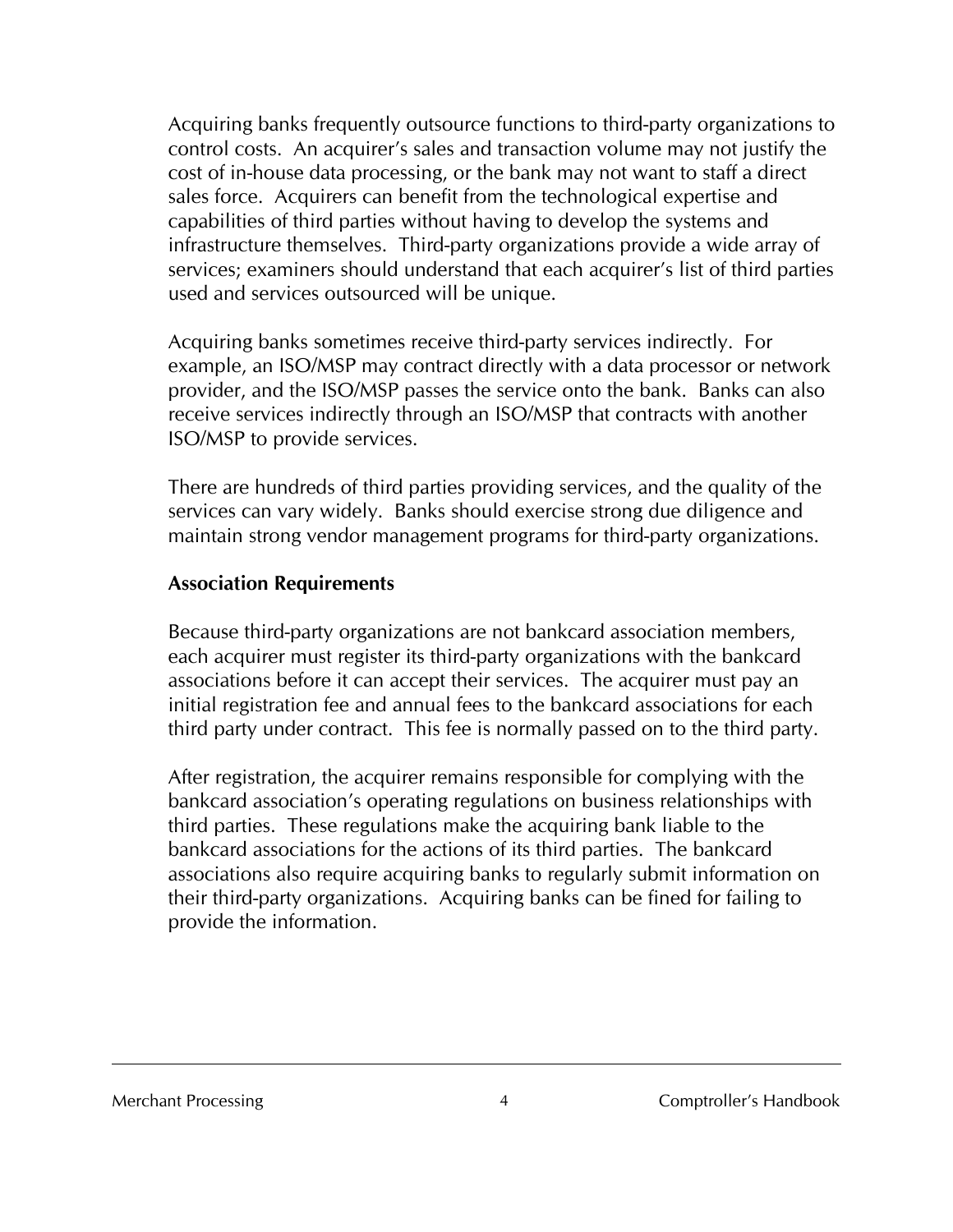#### **Rent-a-BIN**

The **rent-a-BIN** discussion below focuses on merchant processing (acquiring) rent-a-BIN arrangements. There are also credit card (issuing) rent-a-BIN relationships with similar requirements for strong vendor management and oversight programs; however, the issuing rent-a-BIN has its own set of unique risks and operations outside the scope of this handbook.

Rent-a-BIN describes an arrangement in which an acquiring bank permits ISO/MSPs to use the bank's BIN/ICA number to settle merchant credit card transactions. The bank has minimal operational involvement. The ISO/MSP retains the majority of income, and the bank receives a fee for the use of the BINs/ICAs.

The acquiring bank that owns the BIN/ICA number always retains risk of loss as well as responsibility for settlement with the associations. Banks are held responsible based on the contractual provisions of the association membership. Therefore, bank management should rigorously oversee and control these arrangements to ensure that the ISO/MSP is appropriately managing the risk. Oversight controls are important, even if the ISO/MSP shares in the liability. Moreover, the acquiring bank must consider any lending relationships the bank has with ISOs/MSPs in analyzing the bank's total risk exposure.

Refer to discussions on third-party organizations and ISOs/MSPs in the "Primary Risks" section (Strategic, Credit, and Transaction) and "Risk Management and Controls" (Third-Party Organizations) section of this booklet for additional information.

# **Operations**

This section summarizes how a credit card transaction is processed. The intricacies may vary significantly for each institution, but the basic principles will be the same.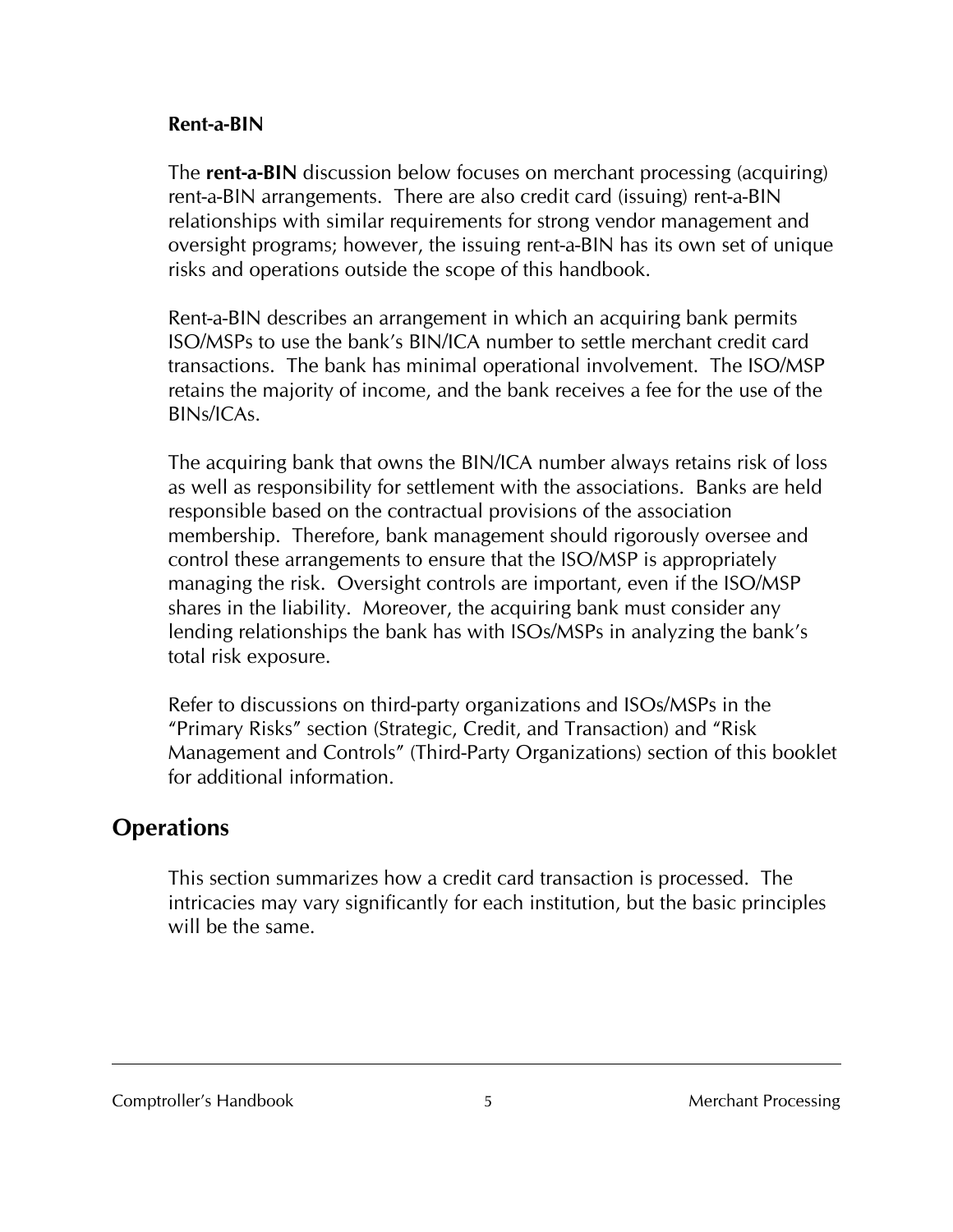# Authorizing Transactions

To authorize credit card transactions, the merchant obtains approval from the card-issuing bank or from a third party approved by the card-issuer. This authorization process is structured to prevent transactions being approved for cardholders who have not satisfactorily maintained their credit card account or who are over their credit limit, as well as to protect against the unauthorized use of stolen and fraudulent cards.

Typically, the clerk at the point of sale swipes the credit card through a terminal to obtain the information stored on the magnetic stripe on the back of the card, then inputs the amount of the transaction. This information is then transmitted to the merchant bank or its processor, who captures the transaction and forwards the information to the card-issuing bank through the bankcard association network. Depending on the status of the cardholder's account, the transaction will be approved or declined, and this decision will be transmitted back through the bankcard association network to the point of sale. After the transaction is authorized, the clerk prints a sales draft that the customer signs.

Acquiring banks now require authorizations for all **paper-based transactions**. Having each transaction authorized helps protect the merchants against fraudulent transactions. The authorizations have also eliminated the need for paper-based warning bulletins.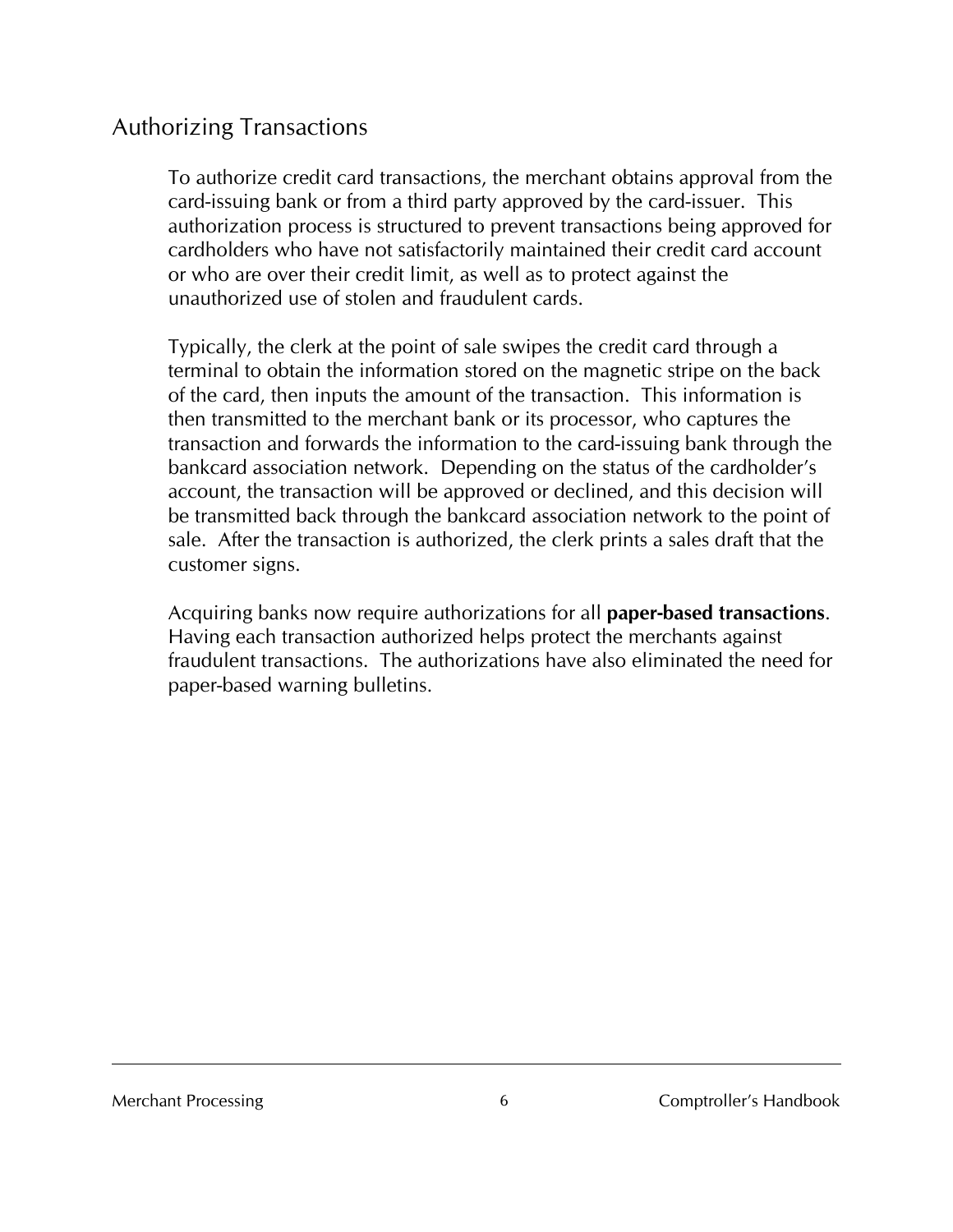

#### Comptroller's Handbook 7 7 Merchant Processing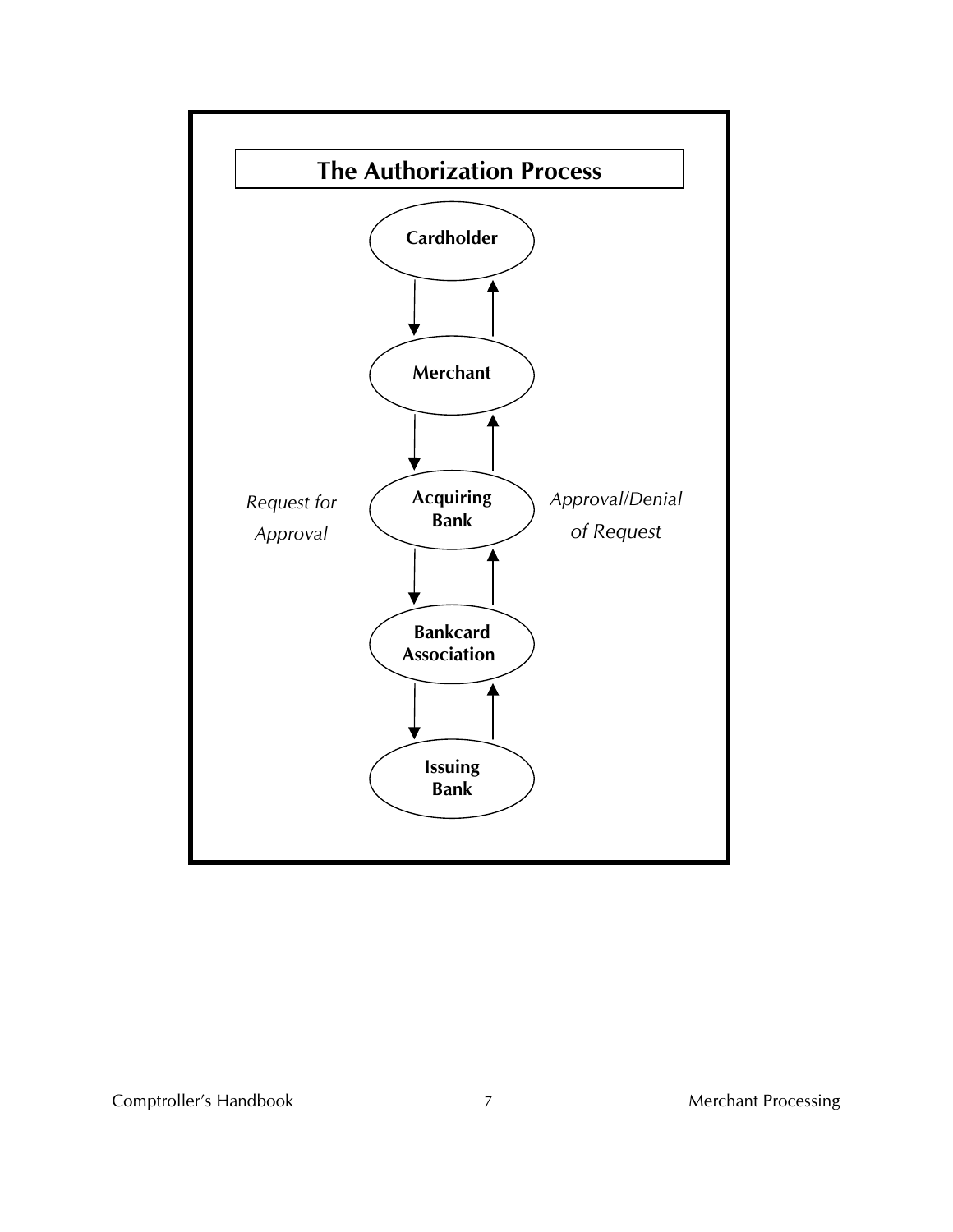# Settlement

Settlement is the process of transmitting sales information to the card-issuing bank for collection and reimbursement of funds to the merchant. A typical transaction flows from the merchant to the acquirer (or acquirer's processor), then to the bankcard associations, and finally to the card-issuing bank (or its processor), who bills the cardholder. Funds flow in the opposite direction from the card-issuing bank to the bankcard associations, then to the acquirer, and finally to the merchant. An acquiring bank's outsourcing of some (and sometimes all) of its merchant processing to third parties complicates transaction flows and fund flows.

A merchant submits sales transactions to its acquirer by either of two methods. The computers of large merchants often transmit directly to the acquirer or its third-party processor. Smaller merchants usually submit data to a third-party vendor that collects data from several merchants. The vendor then transmits transactions to the acquirers.

The acquiring bank transmits the information through **interchange** to the issuing banks. The issuers remit funds, through the bankcard associations, to the acquirer and post the charges to the cardholders' accounts. After the acquirer receives proceeds, it pays the individual merchants. Most third-party processors net settle with their clients. That is, a bank receives, or pays, the net of merchant and cardholder activity for each day of business.

Acquirers should limit the settlement risk by paying merchants after receiving credit from the card-issuing bank. For select merchants, the bank may pay the merchant prior to receipt of funds through interchange, thereby increasing the bank's credit and liquidity exposure. Timing of the payments to the merchants is specified in the agreement between the acquirer and the merchant. The agreement should always allow the bank to review the transaction for fraud prior to releasing funds. The acquirer should not become reliant on the merchant's deposits to fund other bank activities.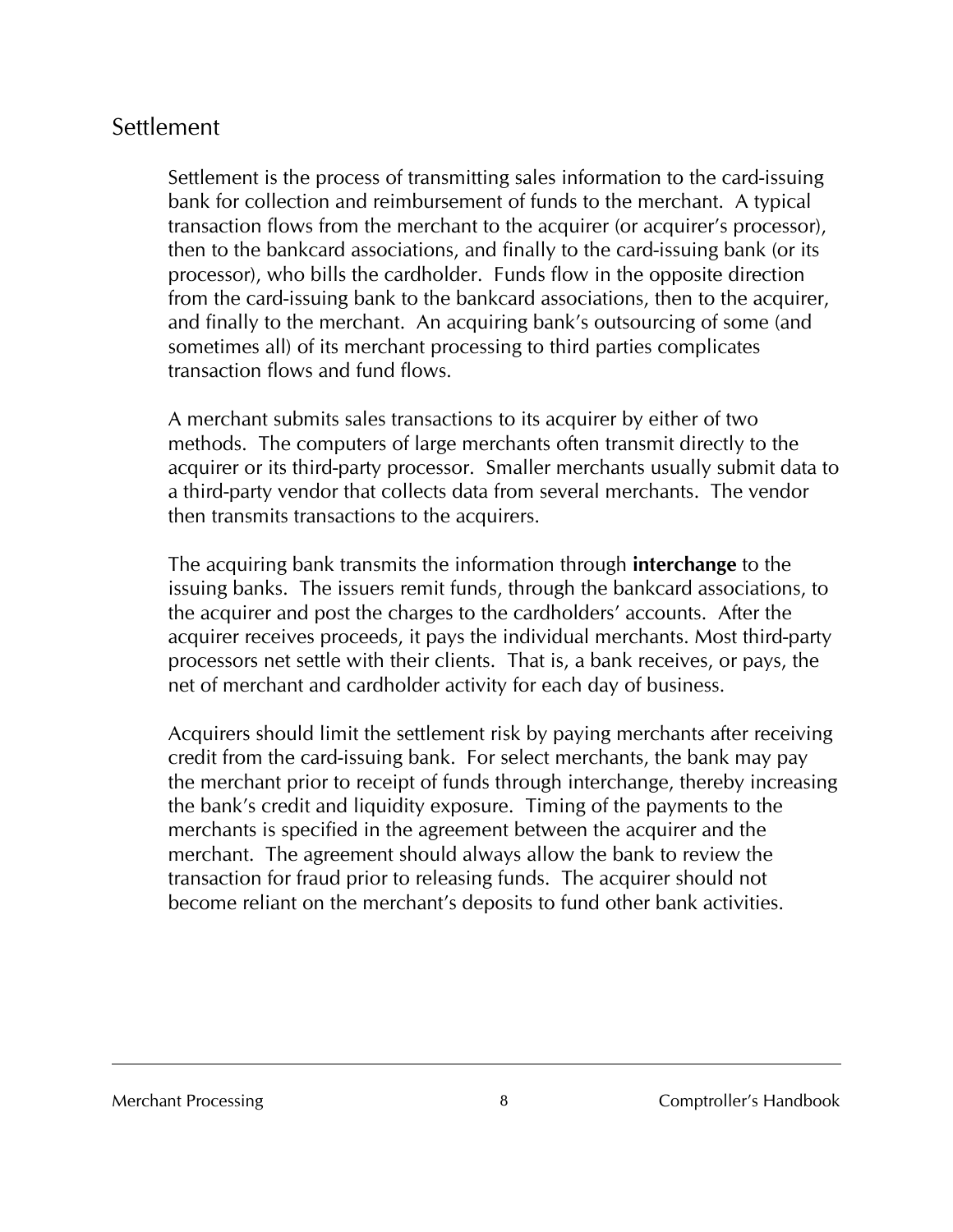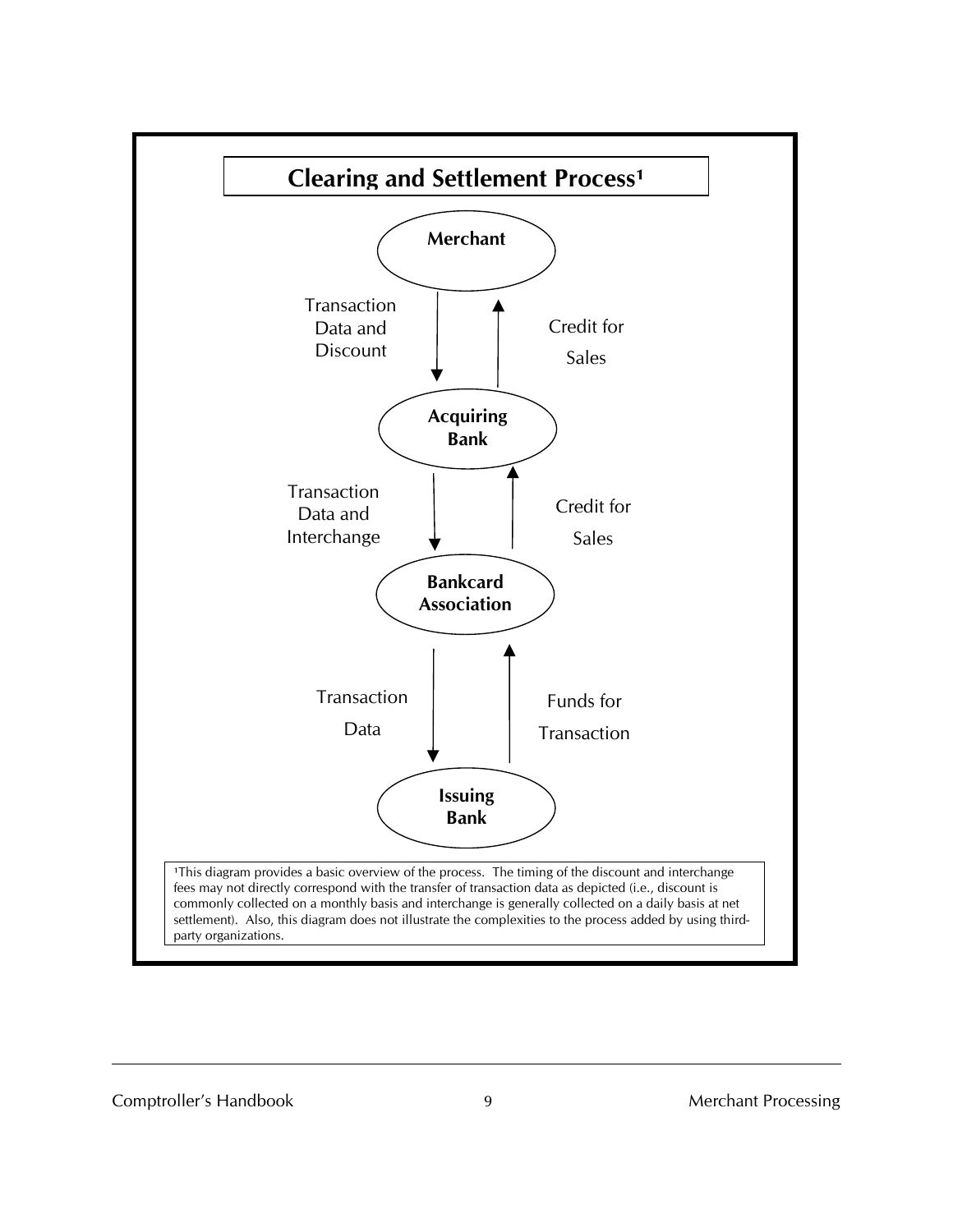#### **Fedwire**

The card-issuing bank pays the bankcard associations using Fedwire, a realtime funds transfer system. In order to use the Fedwire, banks must hold accounts at the Federal Reserve Bank; settlement funds come from these accounts. The card-issuing bank makes the payment by sending a message over the Fedwire authorizing the Federal Reserve Bank to electronically debit its account at the Federal Reserve Bank for the net settlement amount and to transfer the funds to the bankcard association's settlement bank. These transfers are essentially instantaneous. The bankcard association's settlement bank then pays the acquiring bank using the Fedwire.

### **Automated Clearing House (ACH)**

Acquirers usually pay merchants by initiating automated clearinghouse (ACH) credits to merchants' deposit accounts at the merchants' local banks. If an acquirer employs a third-party processor, the processor usually prepares the ACH file. Management should have controls in place to ensure that these ACH transactions are accurate. Bank employees should follow formal procedures when delaying settlement of a merchant's funds. Such a delay usually occurs because fraud staff finds a transaction suspicious or unusual. Placing a hold on funds affects the origination of the ACH file. See OCC Advisory Letter 2001-3, "Internet-Initiated ACH Debits/ACH Risks."

# Chargeback Processing

Chargebacks are common in the merchant processing business, and a merchant must be capable of paying them. If the merchant is out-of-business or otherwise unable to pay the chargebacks, the acquiring bank suffers the loss.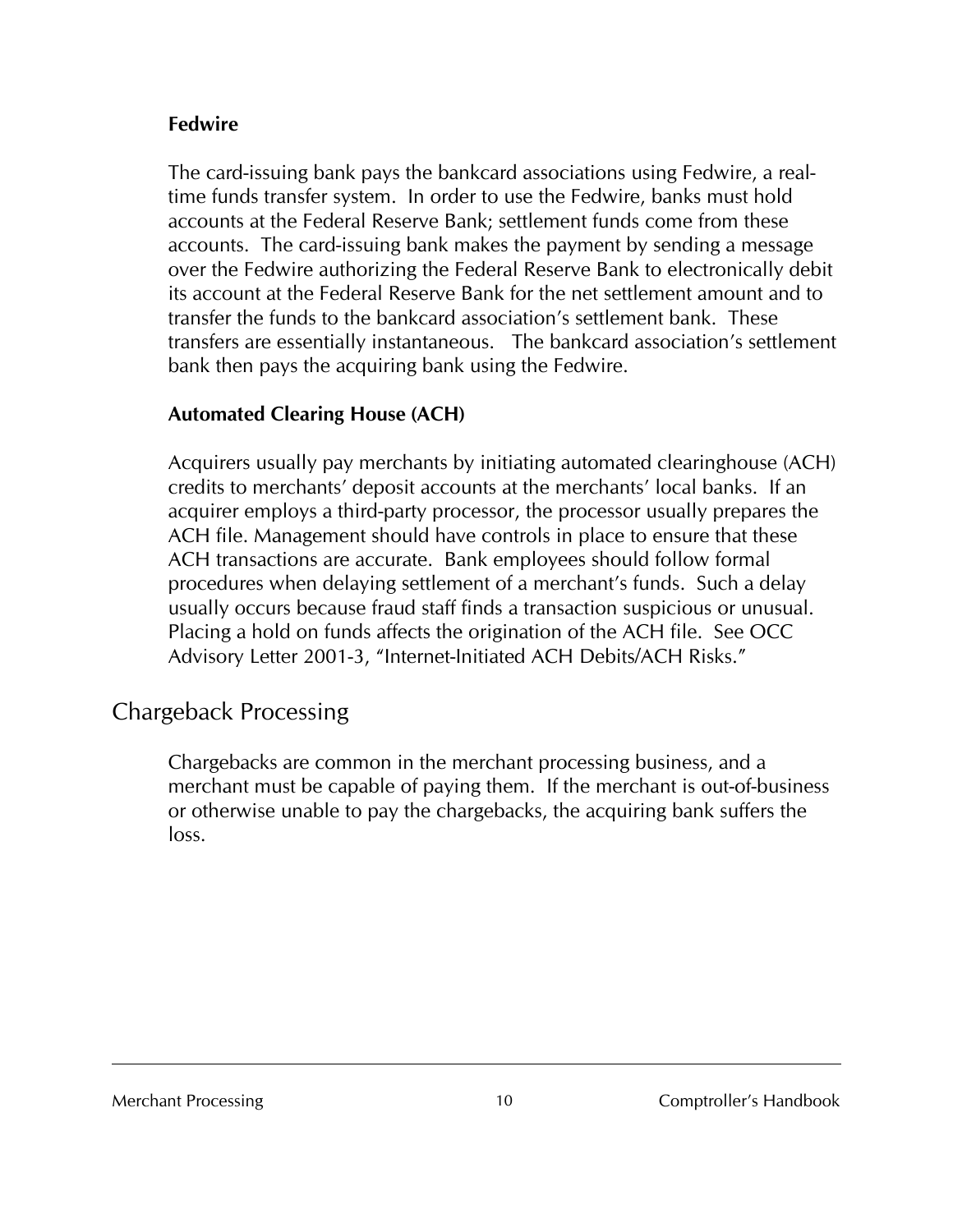#### **Transaction Flow**

Cardholders initiate chargebacks when they are dissatisfied with merchandise or a service, when they never received the merchandise or service, or when they never authorized the charge.<sup>2</sup> A consumer must first try resolving the dispute with the merchant. If unsuccessful, the consumer informs his or her card-issuing bank of the dispute, then the card-issuing bank posts a temporary credit to the cardholder. The card-issuing bank requests documentation from the merchant that authenticates the transaction and possibly resolves the dispute. If the chargeback is upheld, the amount is charged back to the merchant's account, and the consumer does not pay for the disputed charge. The customer has 60 days<sup>3</sup> from the day the statement is received to report a dispute to the card-issuing bank.

Card-issuing banks can also initiate chargebacks when the merchant does not follow proper card acceptance and authorization procedures (e.g., no authorization obtained or card used after expiration date). The acquirer incurs contingent liability for as many as 180 days.

Bankcard associations have strict chargeback processing regulations. For example, an association allows banks to charge transactions back to a merchant when the merchant fails to provide copies of requested sales tickets. If the merchant does not fulfill a requested item (**retrieval request**) within a prescribed time, it will lose the chargeback dispute. The merchant must have a process to respond to retrieval requests and chargeback investigations in a timely manner.

Comptroller's Handbook 11 1 1 Merchant Processing

l

 $2$  The reasons for chargebacks listed are merely examples. There are many other reasons for chargebacks.

<sup>&</sup>lt;sup>3</sup> Sixty days is the time allowed under federal consumer regulations (Regulation Z and Regulation E); however, the bankcard associations may allow more time to initiate a chargeback.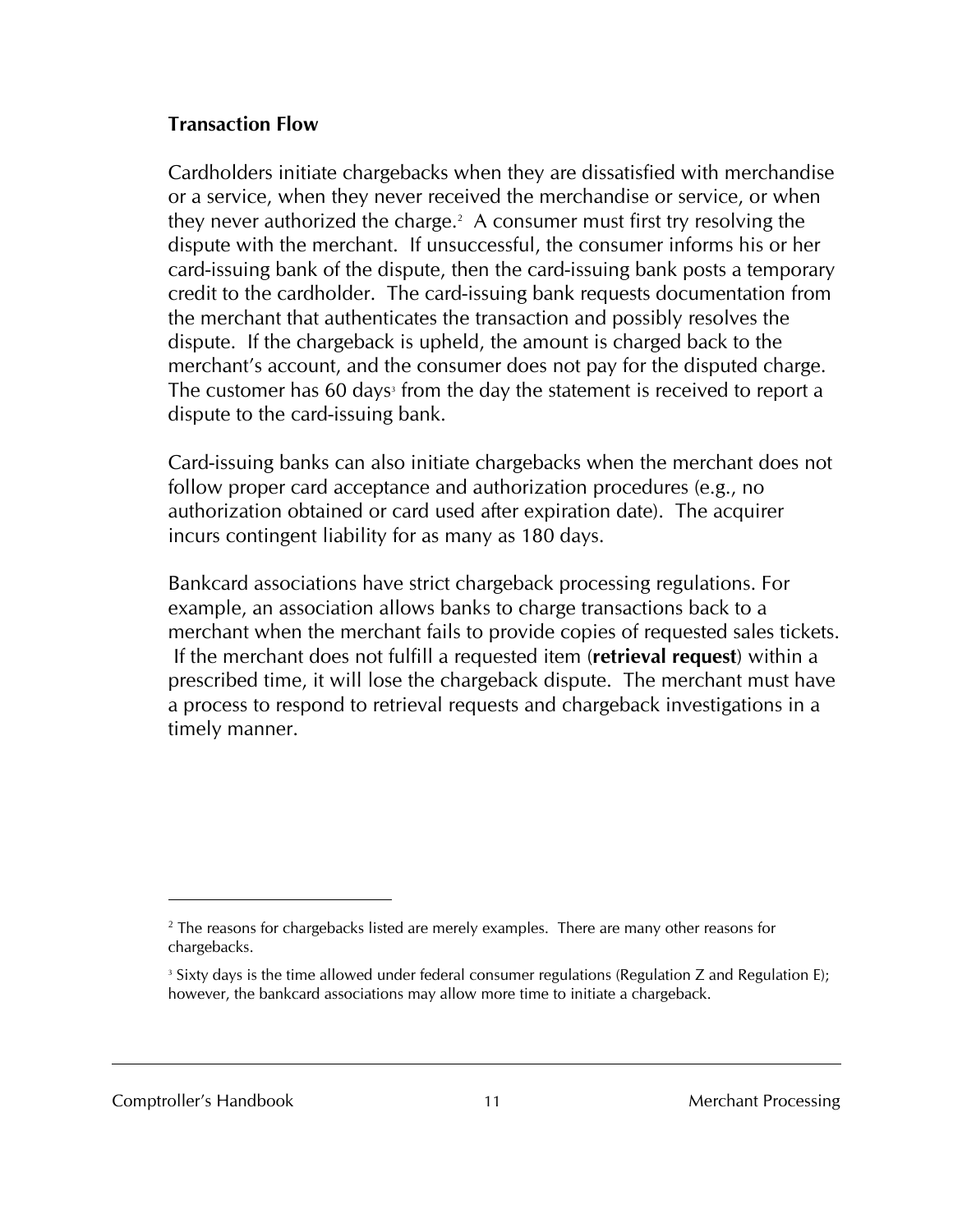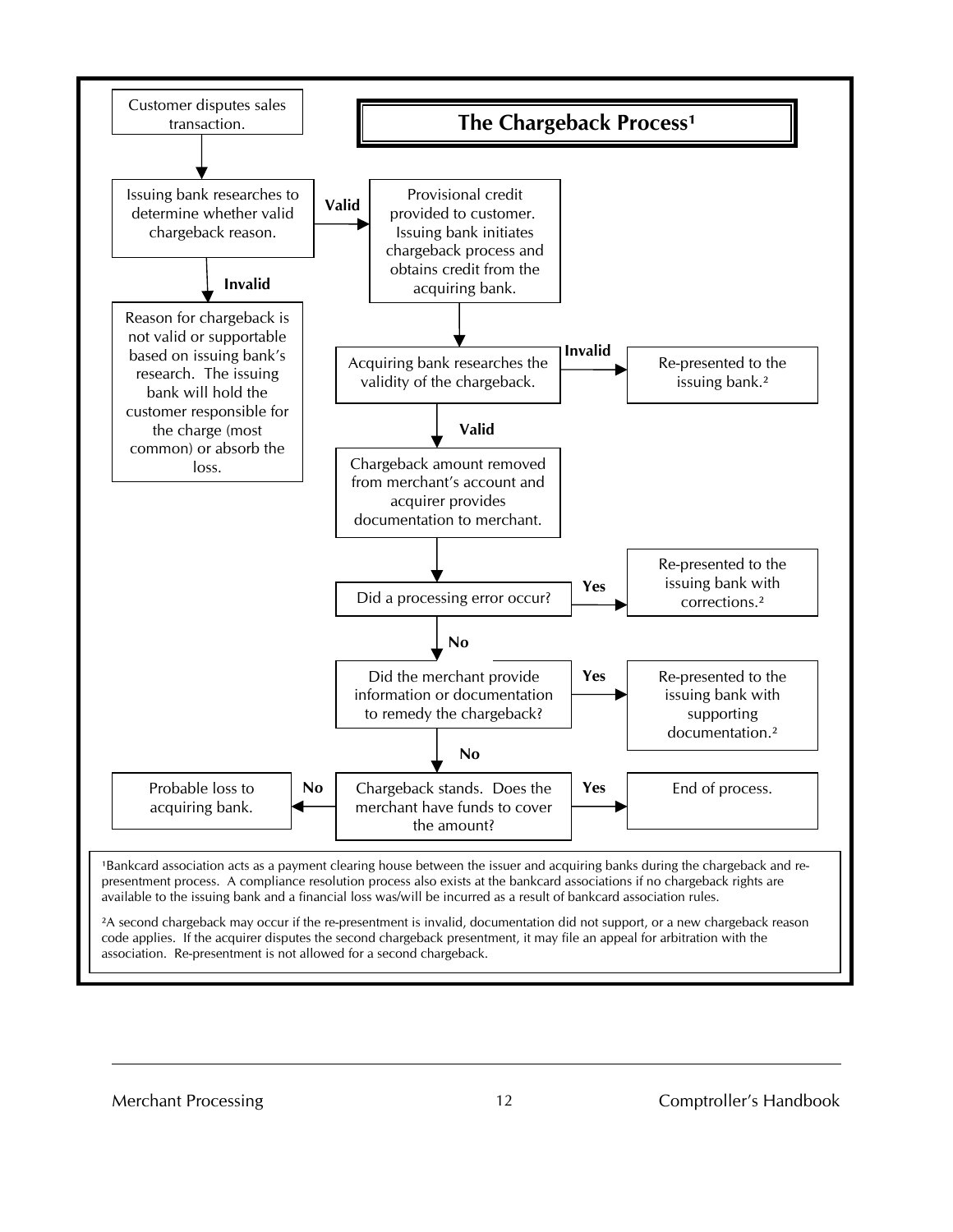# Fraud Detection

Every acquirer should have an antifraud system to monitor each merchant's daily activity. An acquiring bank is potentially liable for the fraud losses perpetrated by the merchant, including merchant's engaged in deceptive or misleading practices. A merchant can also directly defraud banks by such means as **factoring** and draft **laundering**. Management's ability to quickly detect merchant fraud is important in controlling the acquiring bank's losses. A merchant's fraud can be extremely costly if not discovered quickly.

Merchant fraud detection systems may also help identify cardholder fraud through the transaction monitoring. However, the credit card issuer is primarily responsible for detecting cardholder fraud.

# Pricing

A key to successful and profitable merchant processing is properly setting the fees (pricing) the merchant will be charged for sales transactions and acquirer services. Merchant pricing is extremely competitive, especially on large and national-scale merchants who generate high transaction volume.

The acquiring bank may use various methods to price the merchant. Smaller merchants are frequently priced with a single **discount rate** based on merchant volume and average sales ticket. Acquiring banks frequently use unbundled pricing for their medium-sized and large merchants. When pricing is unbundled, fees are charged separately for each service. Fees on interchange, authorizations, and chargebacks may be unbundled. Other bank fees that may be unbundled include statement preparation, application fee, customer service, membership, maintenance, and penalty fees (for violation of association rules).

The pricing method chosen for a specific merchant should take into account the level of risk posed by the merchant. Pricing for higher-risk merchants (e.g., card not present, delayed delivery) may be set higher than for lower-risk merchants.

#### Comptroller's Handbook 13 Merchant Processing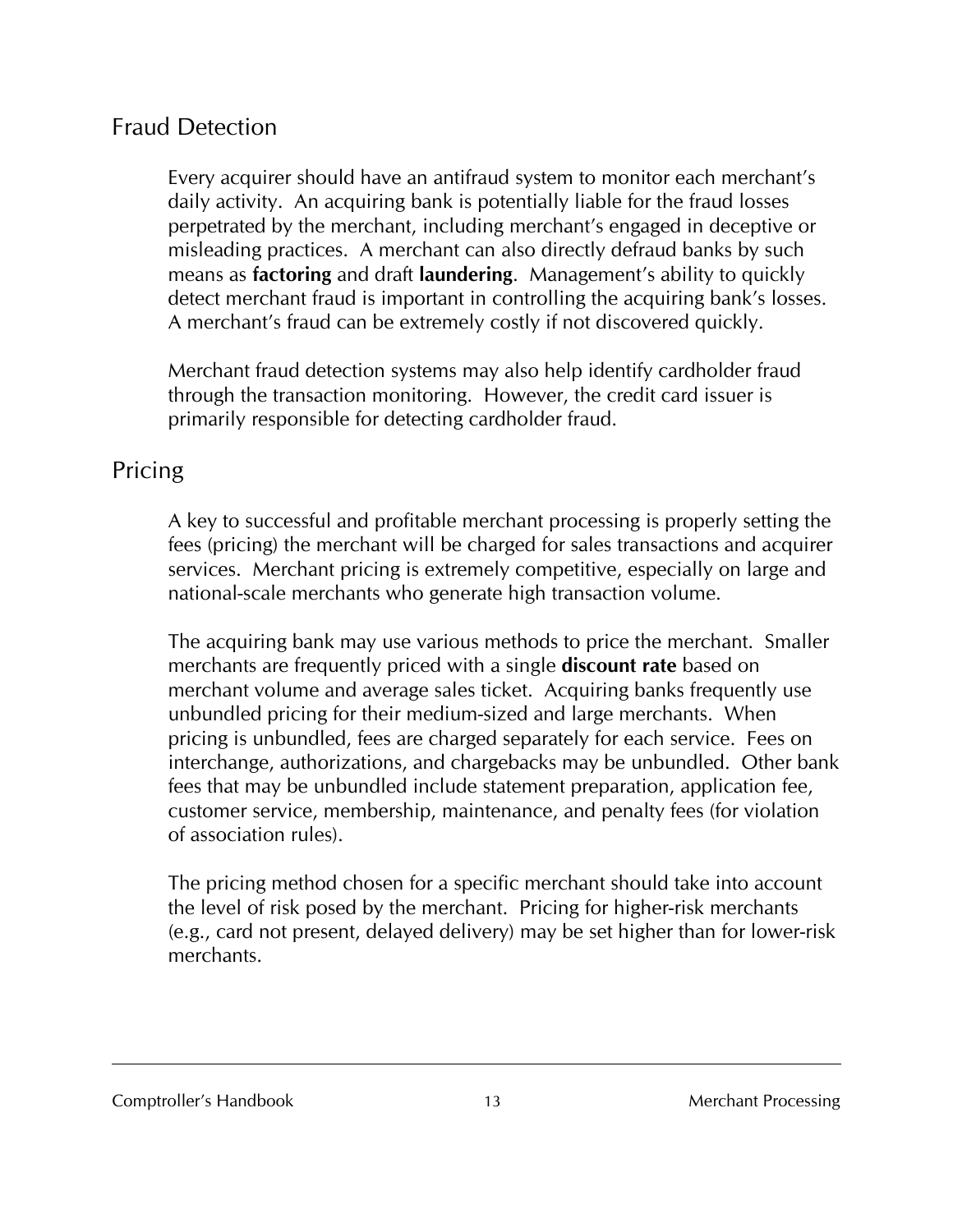Many acquirers use a pricing model to determine their target discount rate. Acquirers may maintain several different pricing models. The model used depends on criteria in the bank's pricing policy such as the merchant's sales volume or merchant's type of business. Pricing models allow the acquirer to quickly input different variables for different sales volumes, average sales tickets, revenues, or expenses; the adjustments are designed to produce a desired profit margin. The pricing model should include all direct and indirect expenses. The accuracy of any pricing model depends upon reasonable assumptions for revenue and expenses.

# Pricing Components

#### **Discount Rate**

Acquiring banks assign a discount rate for each merchant account at the time the merchant agreement is signed. In the most simplistic case, the **discount** represents a single rate charged a merchant based on the individual merchant's sales volume. For example, a merchant with a 2 percent discount rate will receive \$98 for a \$100 credit card sale processed with its acquiring bank. The discount is generally charged monthly to the merchant. This creates a timing difference because the bank is settling interchange with the associations on a daily basis. In other words, the bank in most cases pays the interchange charges prior to receiving payment for these charges from the merchant. This timing difference creates a credit exposure for the bank on the discount payable from the merchant.

Most merchant agreements allow the acquiring bank to change the discount rate for various cost increases. The most typical change is passing along new interchange rates set by the associations. The discount rate generally ranges from 1 percent to 4 percent for smaller to medium-sized merchants. Discount rates for high-volume merchants may be less than 1 percent, and many large merchants will be priced using unbundled pricing rather than a discount rate. Merchants who use **electronic data capture** are charged lower discount rates than paper-based merchants.

Management should be able to explain major deviations from their minimum discount rates. Banks often give a favorable discount rate to merchants that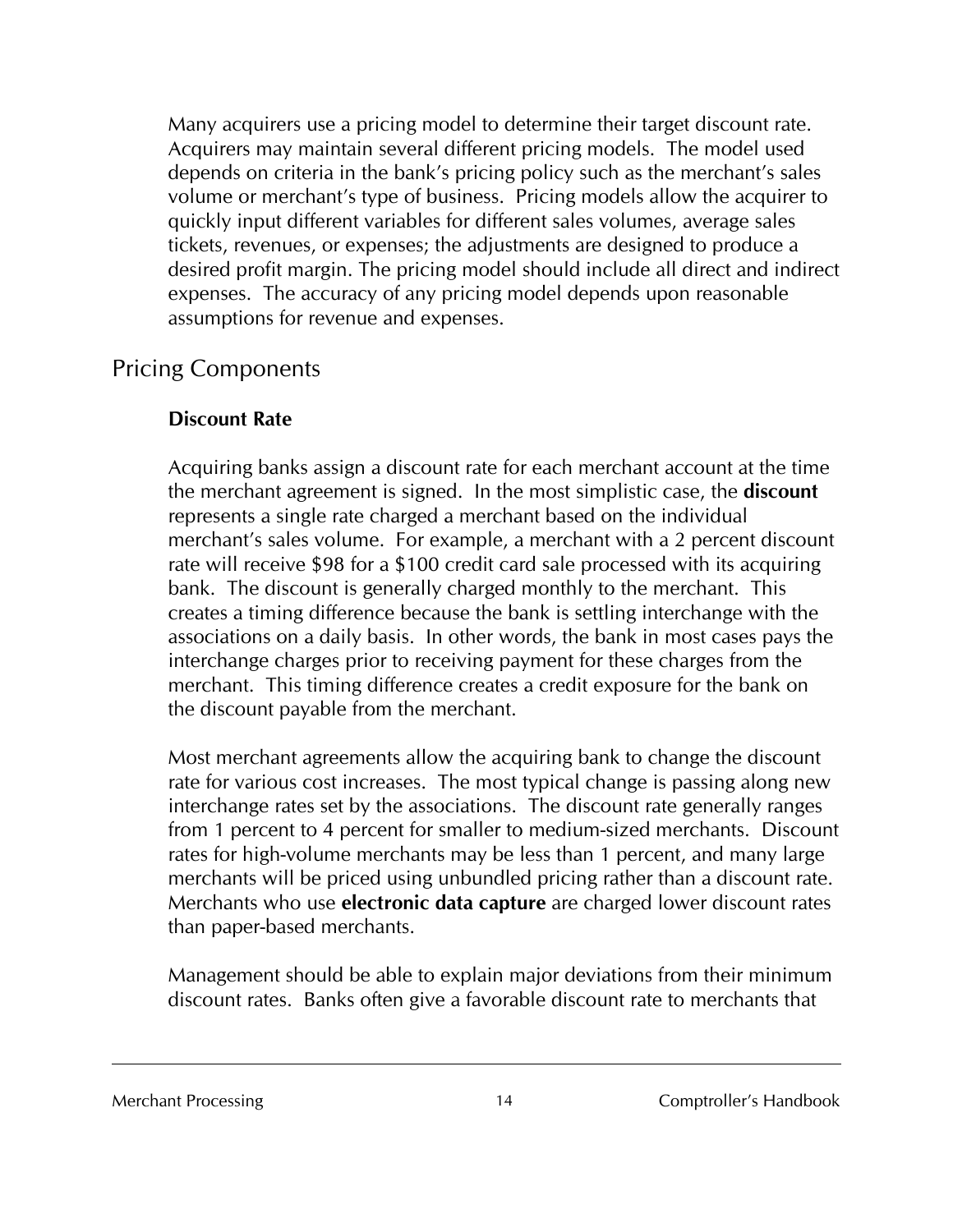are commercial borrowers or deposit holders. A merchant's discount rate can also be favorable because the merchant leases credit card equipment from the bank. Although setting prices based on other services or relationships is an acceptable practice, the bank should be able to measure the overall profitability of a merchant account. The examiner should review discount rates for insiders to ensure that they don't receive better rates and terms than similar bank customers.

#### **Interchange Fees**

An **interchange fee** is compensation paid by the acquiring bank to the issuing bank via bankcard associations for the transaction passing through interchange. Therefore, interchange is an expense on the acquirer's income statement and income on the issuer's income statement.

Associations set interchange rates on a periodic basis (generally once per year in April). There are numerous interchange rates relating to factors such as the type of authorization (e.g., card present or card not present) and type of business (e.g., grocery store). The bank's pricing must consider the different interchange rates when pricing merchants.

### **Processing Fees**

The processing fee varies with the size and number of transactions the merchant submits per batch, and covers the costs associated with data processing services required for the transaction. The processing fee may include data capture and authorization costs. The fee may go directly to the bank if it does all the processing or to the bank's third-party processor.

#### **ISO/MSP Fees**

The ISO/MSP fee is the amount the acquiring bank pays the ISO/MSP for services provided. These services usually include soliciting merchants and customer service. The ISO/MSP fee is negotiated and often represents a percentage of the volume the ISO/MSP-sponsored merchants bring to the bank. The examiner should determine that pricing for merchants signed by

#### Comptroller's Handbook 15 Merchant Processing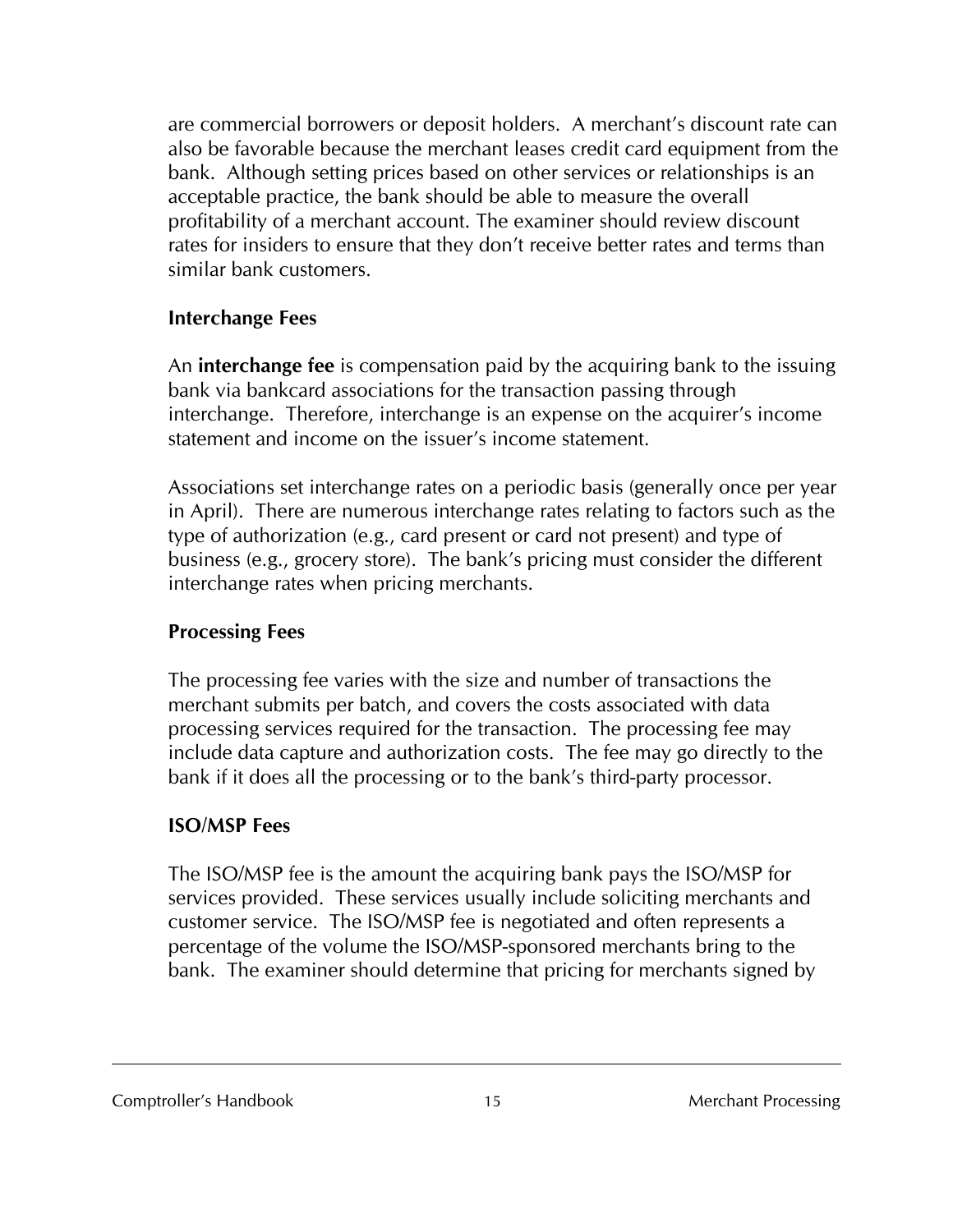ISOs/MSPs is consistent with the fee agreement between the bank and the ISO/MSP.

#### **Agent Bank Commission**

The agent commission is a fee passed on to the agent bank for signing a merchant. This fee is either built into the discount rate or charged separately.

#### **Other Income**

Discount income is not the only way banks generate fee income. Other programs include equipment leasing, merchant clubs offering unlimited supplies, travel agency services, and term life insurance. Management should make sure that any products and services offered comply with applicable laws and regulations.

# **Primary Risks**

Merchant processing can be a safe and profitable business if bank management properly understands and controls the strategic, credit, and transaction risks, which are significant. A failure to control these risks brings compliance, reputation, and liquidity risks into the mix.

# Strategic Risk

Bank management must decide whether merchant processing activities are consistent with the bank's overall business plan and strategic direction. If a bank's capital base is limited in relation to existing or projected sales volume, the bank may lack the financial capacity to support the level of risk.

The board and management of any bank considering whether to undertake merchant processing or to maintain or expand its merchant processing business must be fully aware of the risks involved. Management should identify the business's risks as well as the expertise and controls that will be required to manage them. They should determine how well the bank can keep pace with technology and competition. And they should determine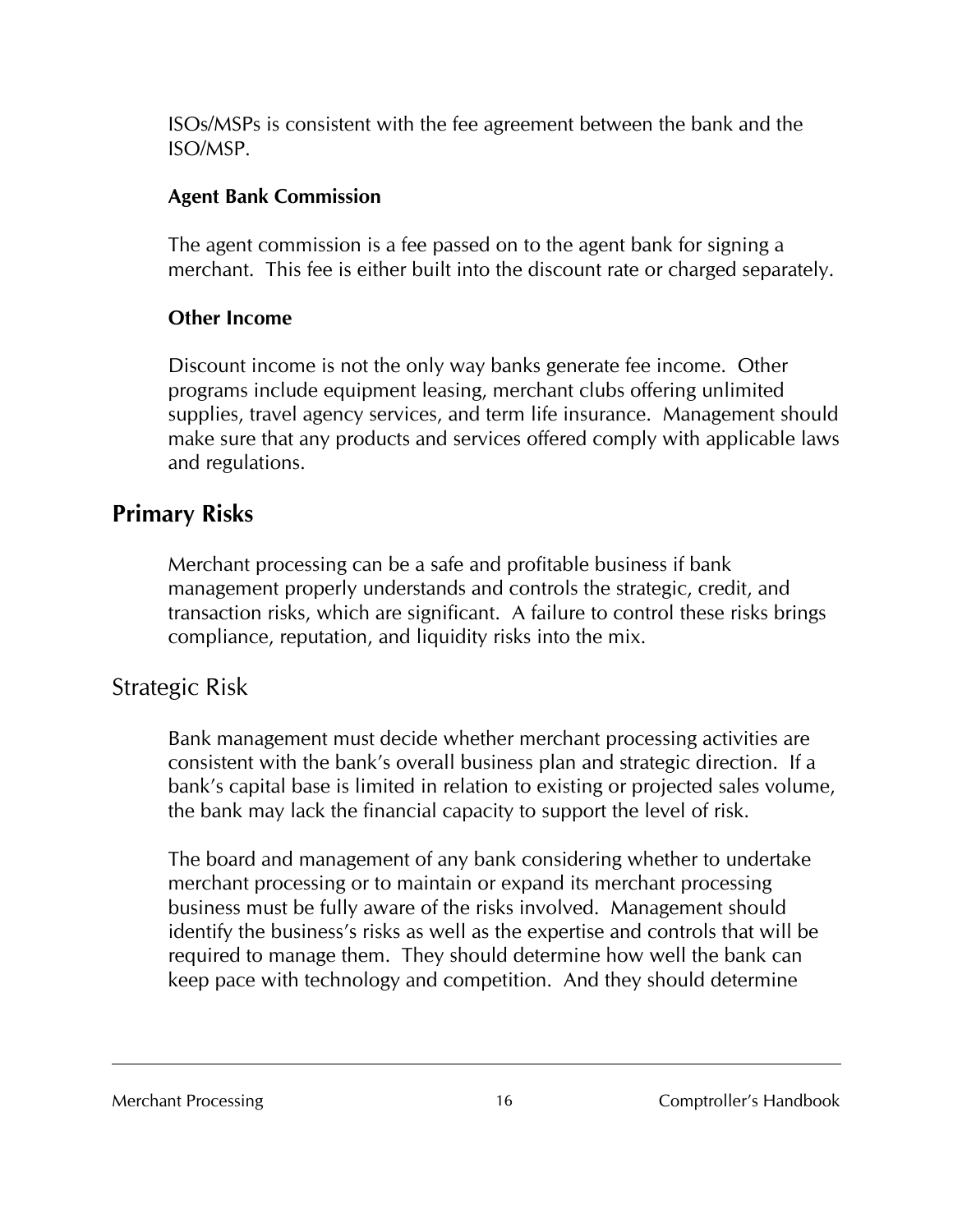such matters as what industries to pursue and how much to use third-party organizations.

Strategic considerations should include:

• The current business environment to determine whether the line of business can be managed safely and profitably.

As previously stated, merchant processing is dominated by a small group of institutions that have the experience, resources, and infrastructure to process nearly any type and size of merchant, from the small main street businesses to the largest nationwide retailers. These acquirers' economies of scale allow them to compete on service and price. Intense pricing competition and improved technology have also resulted in low customer loyalty, and merchants can change processors virtually overnight.

• The need for a highly specialized and reliable infrastructure.

The OCC expects banks to have risk management systems commensurate with an activity's risks. Management experience, staffing, systems, and reporting must be sufficient to enable the bank to monitor merchants' activities knowledgeably and effectively.

• The potential impact of the activity on earnings and capital.

Management must consider the implications for capital of off-balancesheet risk (e.g., fraud and chargeback exposure resulting from sales volume and higher risk merchants). Fraud and credit losses can occur quickly. The bank must determine whether its financial resources are adequate for the risk of merchant processing. **Depending upon the risk profile of the bank's merchant processing activities, the OCC may require capital above the regulatory minimums to support the risks of merchant processing**. Refer to the "Risk Management and Controls" (Capital) section of this booklet for additional information.

• The liability for fraud and chargeback losses and for bankcard association fines.

Comptroller's Handbook 17 17 Merchant Processing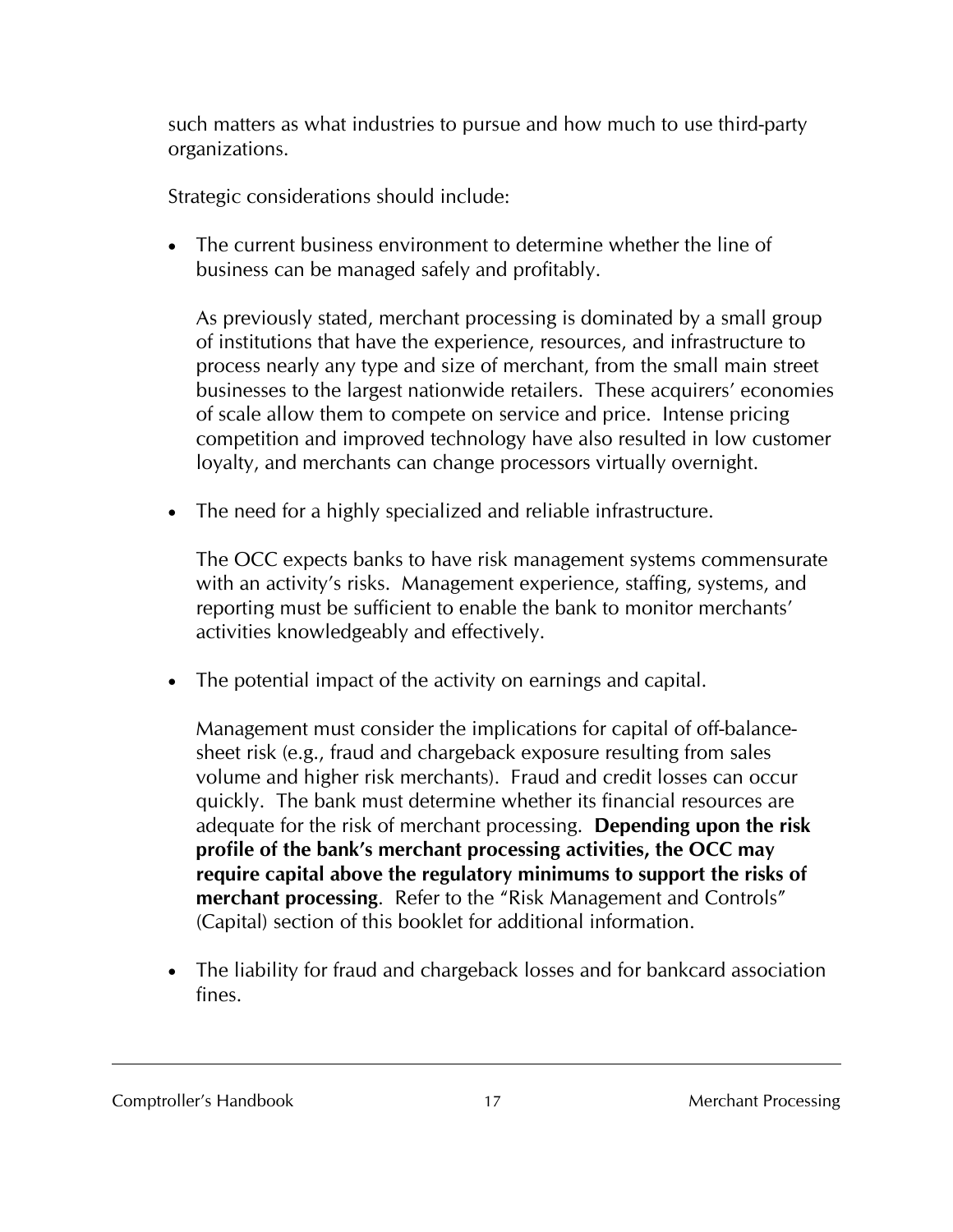The ultimate contractual liability for losses lies with the bank that owns the BIN/ICA number. If the merchant or third party does not have the financial capacity to absorb the loss, the bank must absorb it. The bank that owns the BIN/ICA number is also contractually responsible for compliance with bankcard association requirements including services provided by a third party. Failure to comply with the bankcard association requirements can result in fines, security pledge requirements, and loss of bankcard association membership.

• The need for a strong vendor management program.

Several banks have been financially impaired because of fraudulent and problem merchants signed by ISOs/MSPs. Uncontrolled growth, fraud, and inadequate operations by the third parties have all resulted in significant problems for banks. Before the bank accepts services from an ISO/MSP, it must implement policies, procedures, and controls to monitor the ISO/MSP's activities and to ensure that the ISO/MSP is operating within the guidelines established by the bank and bankcard associations.

See the "Managing Third-Party Organizations" section of OCC Advisory Letter 2000-9, "Third-Party Risk," and OCC Advisory Letter 2000-12, "Risk Management of Outsourcing Technology Services," for additional information.

• The risk and reward analysis of whether the bank can generate adequate sales without taking unacceptable risks.

The existence of high profits at lower volumes can indicate that the bank is processing for high-risk merchants. High profits may also indicate the bank is using third parties to conduct all activities without expending the resources to properly manage the business.

• The generation of deposits from the settlement of merchant processing activities.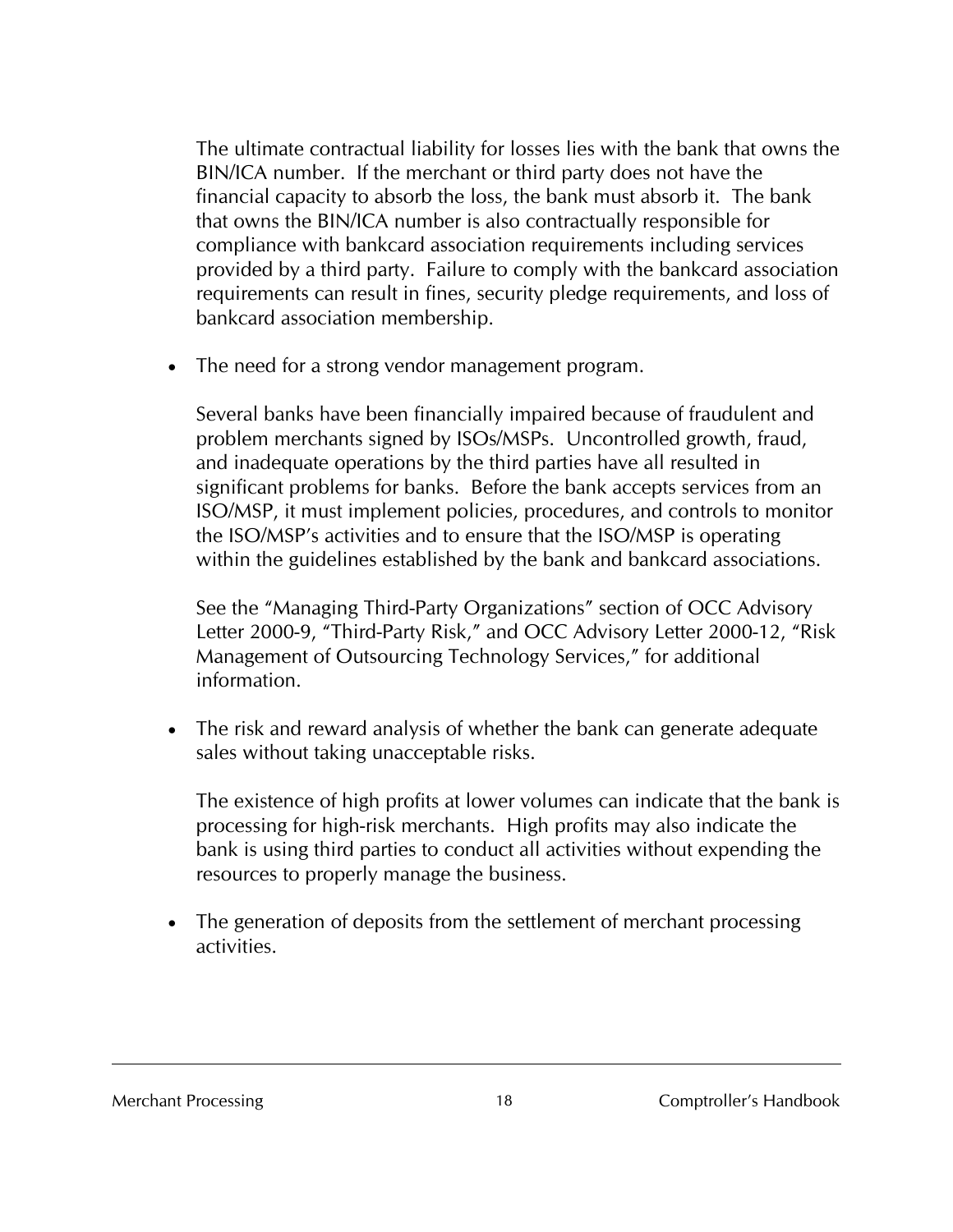Such deposits are highly volatile and are not a reliable source of funding, especially for a nationwide program. A common misconception is that such deposits will enable a bank to generate a profitable merchant processing business. In a nationwide program many, if not most, of the merchant account relationships will be at the merchant's primary bank, not the acquiring bank.

The bank must also consider the possible reputation risks involved in merchant processing. The bank's business decisions for marketing and pricing its service could affect its reputation in the marketplace. Reputation risk also exists in contractual obligations to merchants and third parties, as well as in the outsourcing of any part of merchant processing. Decisions made by the bank or by third parties acting on the bank's behalf can directly cause loss of merchant relationships, litigation, fines and penalties, and losses associated with chargeback reimbursements. An acquirer must perform strong due diligence of new third-party organizations and ongoing evaluation of third-party service standards and financial stability.

# Credit Risk

Credit risk arising from chargebacks is a significant risk to an acquirer's earnings and capital. Although processing credit card transactions is technically not an extension of credit, the acquiring bank is relying on the creditworthiness of the merchant.

Merchant chargebacks become a credit exposure to the acquirer when either the merchant declares bankruptcy or is otherwise financially unable to pay. If a merchant cannot honor its chargebacks, the acquiring bank must pay the card-issuing bank. Banks have often been forced to cover large chargebacks when merchants have gone bankrupt or committed fraud. In many of these cases, the merchant engaged in deceptive or misleading practices. The contingent liability can span several months of the merchant's sales volume because of the cardholder's rights to dispute the charge and the chargeback process. Moreover, high-volumes of chargebacks may result in large fines from the associations.

#### Comptroller's Handbook 19 Merchant Processing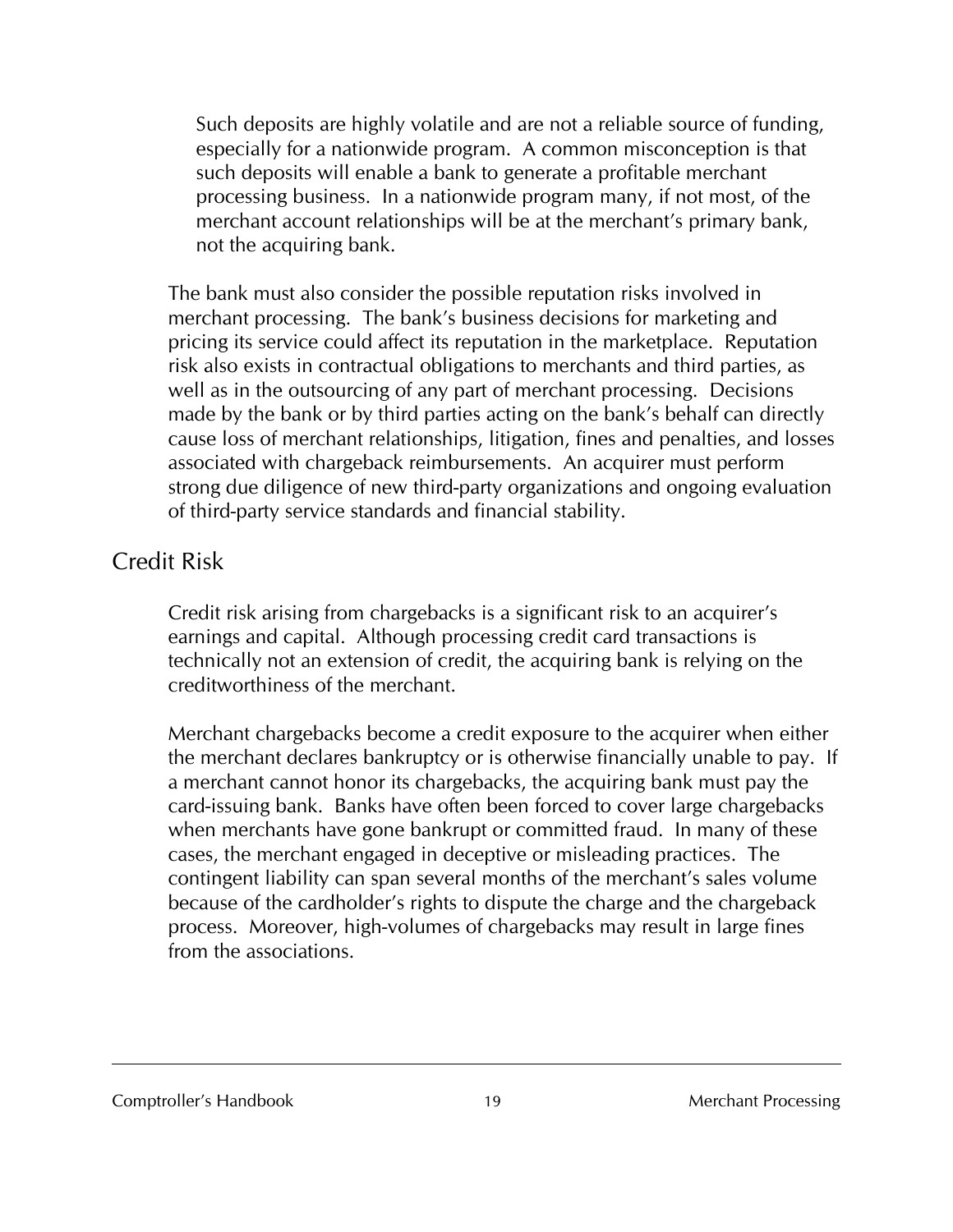A single merchant or ISO/MSP-related merchants can generate sufficient sales and subsequent chargebacks to result in substantial losses to the bank. Chargebacks from a fraudulent or problem merchant (or group of these merchants) can total hundreds of thousands of dollars per day. These chargebacks can translate into recognized losses to the acquiring bank if the merchant(s) or ISO/MSP is incapable of payment. Chargeback losses can deplete earnings and capital in a matter of days, causing a bank to fail.

Substantial credit risk can arise from the use of the bank's BIN/ICA number by ISOs/MSPs. The indemnification of losses by ISOs/MSPs is only as strong as the creditworthiness of the ISO/MSP and the creditworthiness of the merchants signed by the ISO/MSP. Many of the most serious merchant processing losses at banks have resulted from merchants solicited by ISOs/MSPs (even when ISOs/MSPs were contractually responsible for losses).

If an acquiring bank permits other bankcard association members to use its BIN/ICA number, it also assumes credit risk. The BIN/ICA number owner has primary responsibility to the bankcard association for any user's failure to perform. Using another member's BIN/ICA number is also risky. If the BIN/ICA number-owning bank fails to perform, the bankcard association may hold the users liable. Although sharing BINs/ICA numbers is less common than in the past, users could be liable for all activity in the BIN/ICA number if they are a member of the bankcard associations.

# Transaction Risk

Acquiring banks are faced with transaction risk daily as they process credit card transactions for their merchants. This risk arises primarily from the settlement process. Settlement is the process of transmitting sales information to the card-issuing bank for collection and reimbursement of funds to the merchant. Transaction risk can also arise from a bank's failure to process a transaction properly, inadequate controls, employee error or malfeasance, a breakdown in the bank's computer system, or a natural catastrophe.

A failure anywhere in the transaction process can result in risks to the bank's earnings and capital. For example: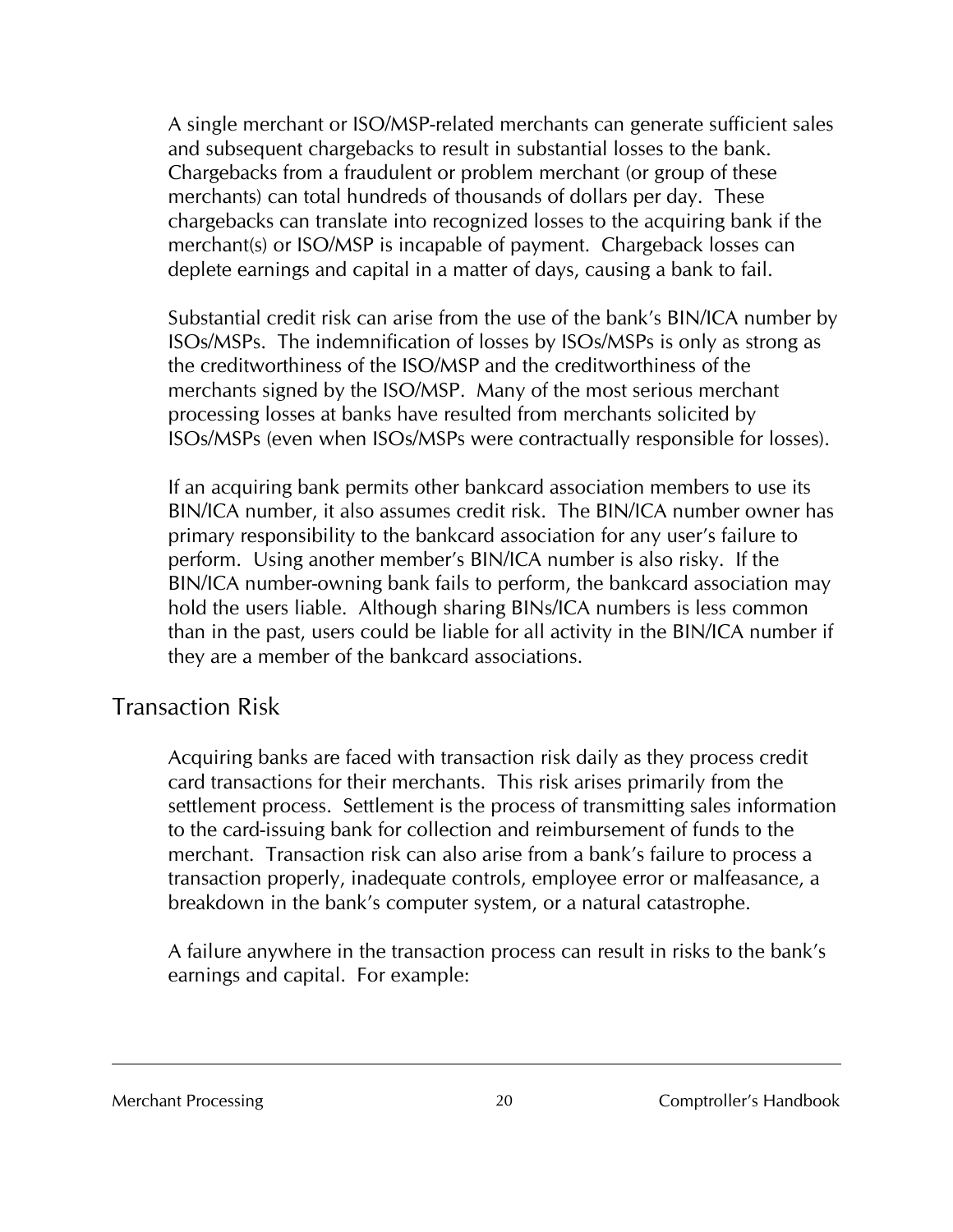- Failure to monitor the merchant acceptance process (including those generated by ISO/MSP relationships) can result in significant operational and credit problems. These include possible bankcard association fines; credit, fraud, and operational losses; inadequate staffing and infrastructure; and reputation repercussions.
- Failure to process chargebacks properly and in a timely manner, as specified in the bankcard associations' rules, can result in operational and credit losses.
- Failure to provide adequate staffing for chargeback processing and fraud monitoring can result in preventable operational and credit losses that occurred because of high workloads. Workloads can change quickly depending on sales growth and chargeback volume.
- Failure to comply with bankcard associations' operating rules can bring substantial fines.
- Failure to monitor daily sales transactions can result in substantial operational losses from fraudulent activity.
- Failure or inability to provide timely transmission of funds to merchants or third parties can result in operational losses, reputation risk, and liquidity risk.
- Failure to monitor the service quality and fulfillment (e.g., sales, chargeback processing, fraud monitoring, customer service, or ACH file creation) provided by third-party organizations can result in operational and credit losses, fines, and a negative reputation.
- Failure to monitor and compare initial merchant activity and pricing with actual merchant activity and pricing can result in unprofitable operations.

Comptroller's Handbook 21 2008 2008 2010 Merchant Processing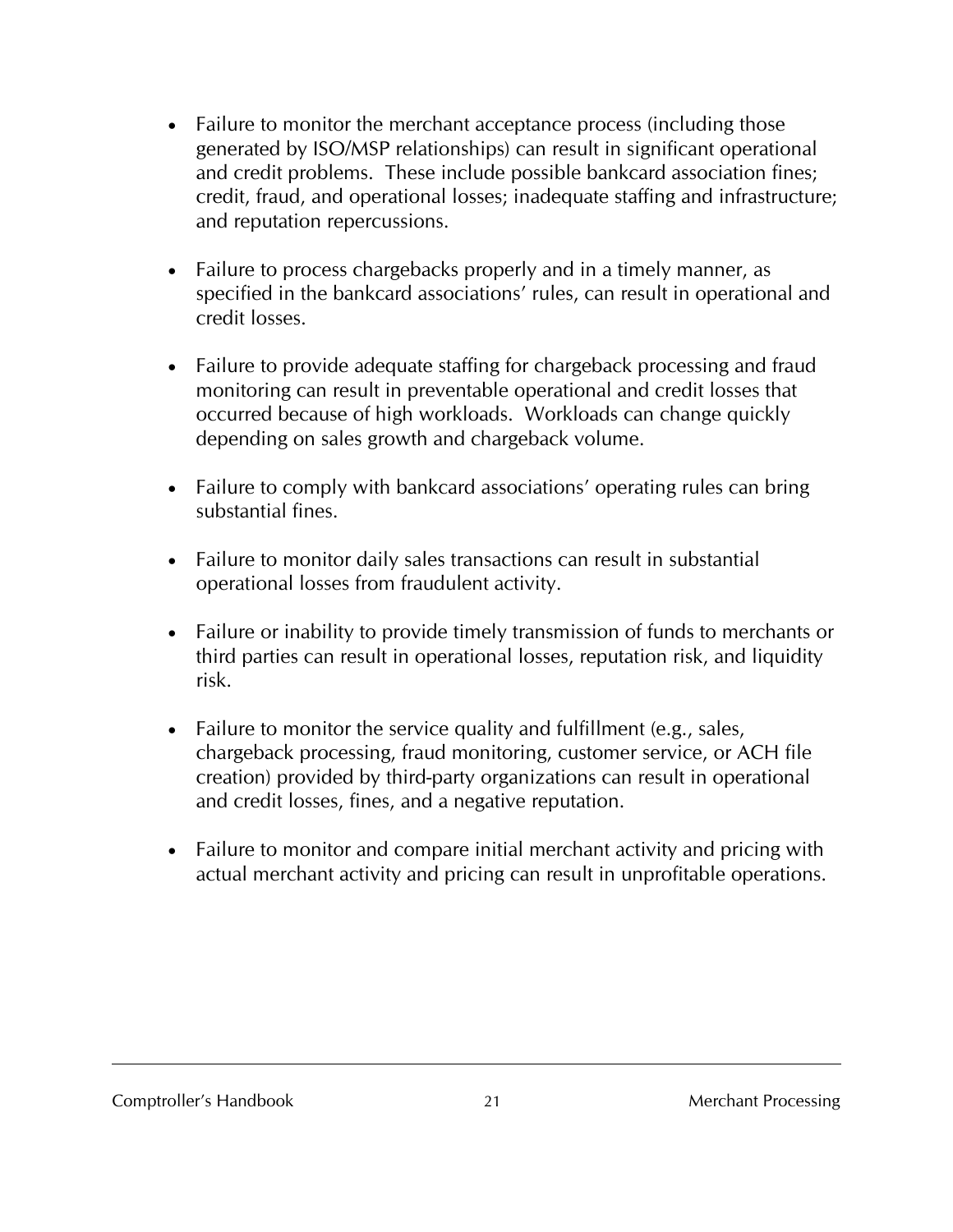# **Risk Management and Controls**

This section focuses on the primary methods by which acquiring banks, agent banks, and referral banks control risk. The risk management processes and controls may vary from institution to institution.

# Board and Management Supervision

The board and management must ensure that the bank has a comprehensive risk management process. This process should include written policies and procedures appropriate to the size and complexity of operations. Risk management must include a system for approving merchants and an ongoing program to monitor their credit quality and guard against their fraud. A sound internal control environment and audit culture must be established.

Management and staff should have knowledge and skills appropriate for the type and level of the risk being taken. For example, personnel responsible for processing chargebacks should possess a full understanding of bankcard association rules, and personnel responsible for approving merchant applications should be able to properly evaluate merchant credit worthiness and identify high-risk merchants. Staffing levels should be commensurate with the workload.

Risk measurement systems must be in place to operate, monitor, and control the activity effectively. Senior management and the board should regularly receive reports that enable them to gauge the department's risk. Key management reports detail new account acquisitions, account attrition, portfolio composition, sales volumes, chargeback volumes, chargeback aging, fraud, and department profitability.

# Agent Banks

Agent banks should fully understand their financial liability for merchants' chargeback and fraud losses, as well as their responsibilities under the agreement with the acquirer. Agent banks with liability should establish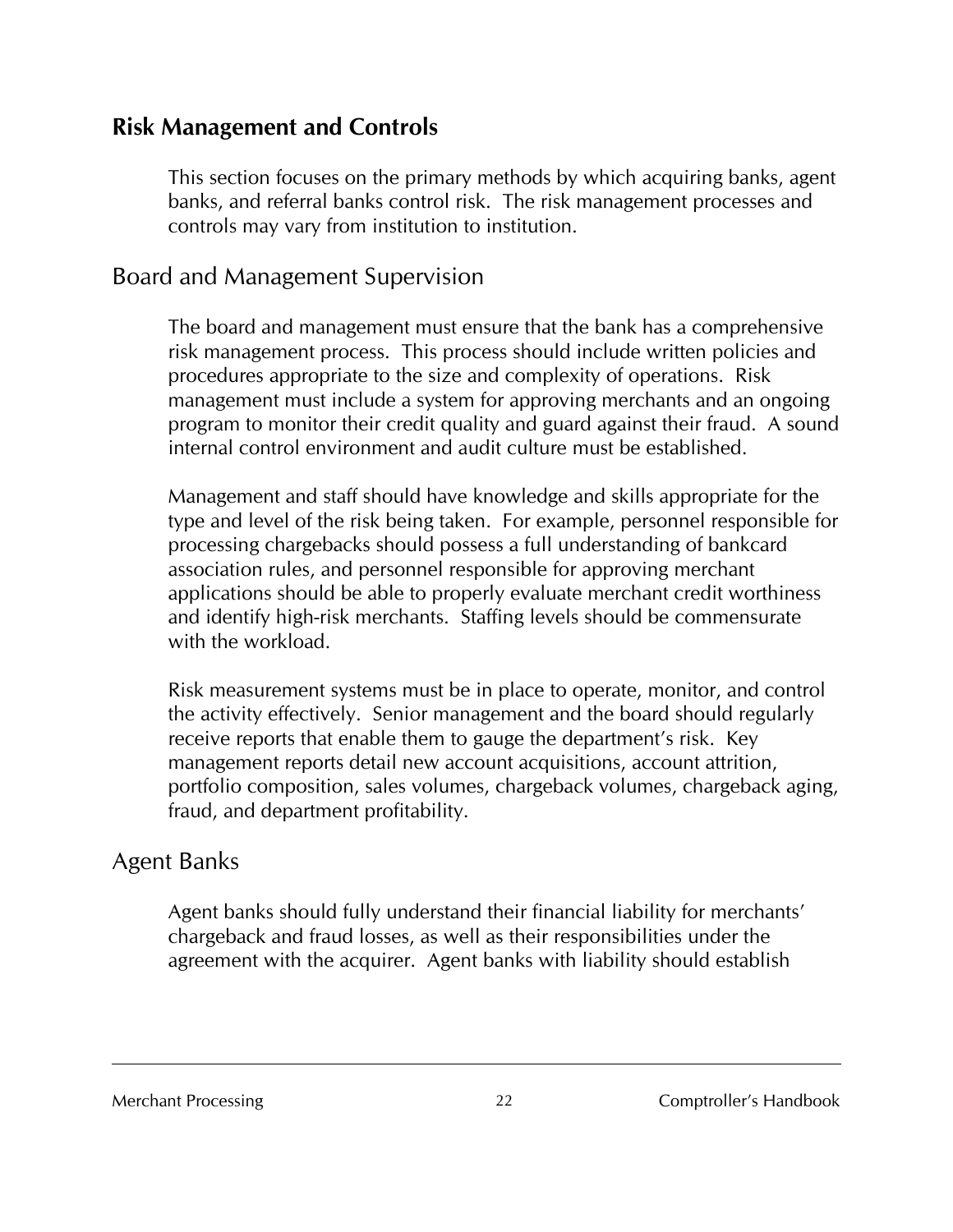appropriate risk controls, including ongoing monitoring. Monitoring should include sales activity, chargebacks, and fraud investigations.

# Referral Banks

Referral banks need only minimal controls in place to monitor their relationship with the acquirer. If management has made any indemnification agreements, more comprehensive controls and reporting should be established because the referral bank is accepting liability.

# Capital

The bank should hold appropriate capital for merchant processing activities. The board and management should limit the bank's volume of merchant processing relative to its capital, its risk profile, and management's ability to monitor and control the risks of merchant processing. The capital allocation for merchant processing should be supported and documented.

Existing regulations do not assess a specific charge for merchant processing activities. However, capital regulations (12 CFR 3.10(d)) permit examiners to require additional capital to support the level of risk. Factors to consider include:

- Sales volume present and planned.
- Type and location of merchants.
- Role and supervision of third parties.
- Expertise of management.
- Ability to identify, monitor, measure, and control risks.
- Skill of personnel.
- Level of chargebacks.
- Profitability of merchant processing.
- Risk profile of the bank.
- Adequacy of capital to support other lines of business.

#### Comptroller's Handbook 23 Merchant Processing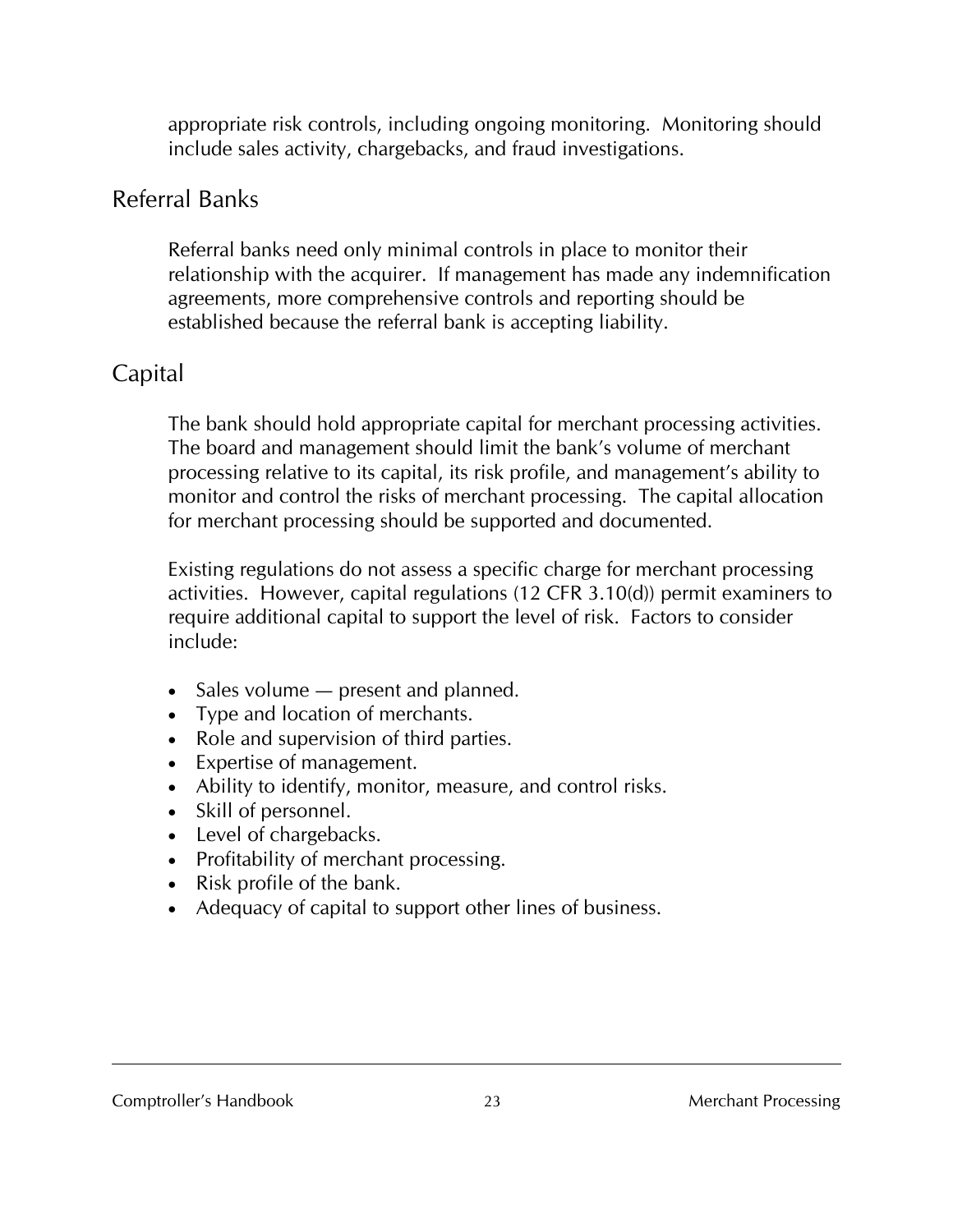Bankcard associations have definitive rules that limit the processing volume a member can generate relative to its capital, its concentrations of high-risk merchants, and its chargeback rates.

# Security Pledges

The bankcard associations may require security pledges if in their opinion the pledges are necessary to protect the bankcard payment system. These security pledges can be large if the risk posed by the bank's merchant processing activities is high. Management should fully understand that the bankcard associations may have contractual rights to offset funds from the bank's settlement account without the bank's prior permission.

# Merchant Underwriting and Review

Management should implement a formal merchant underwriting and approval policy to control credit risk. The policy should designate the types of merchants with which the bank is willing to conduct business as well as the criteria for selecting merchants (e.g., time in business, location, and sales volumes). The bank's policy should define what information each application should contain, such as type of business, location, and social security number/tax identification number. The policy should also stipulate what information is required in the merchant agreement. The merchant agreement should disclose all fees, define what the merchant will be required to do at point of sale, and require notification of ownership changes or substantive marketing and product changes. The policy also should outline the procedures and schedules for the periodic reviews of the financial status of the existing merchant base.

### **Underwriting Standards**

The underwriting policy should require a background check of the merchant to support the validity of the business, creditworthiness of the merchant, and sales history. The bank's underwriting standards should require, at a minimum: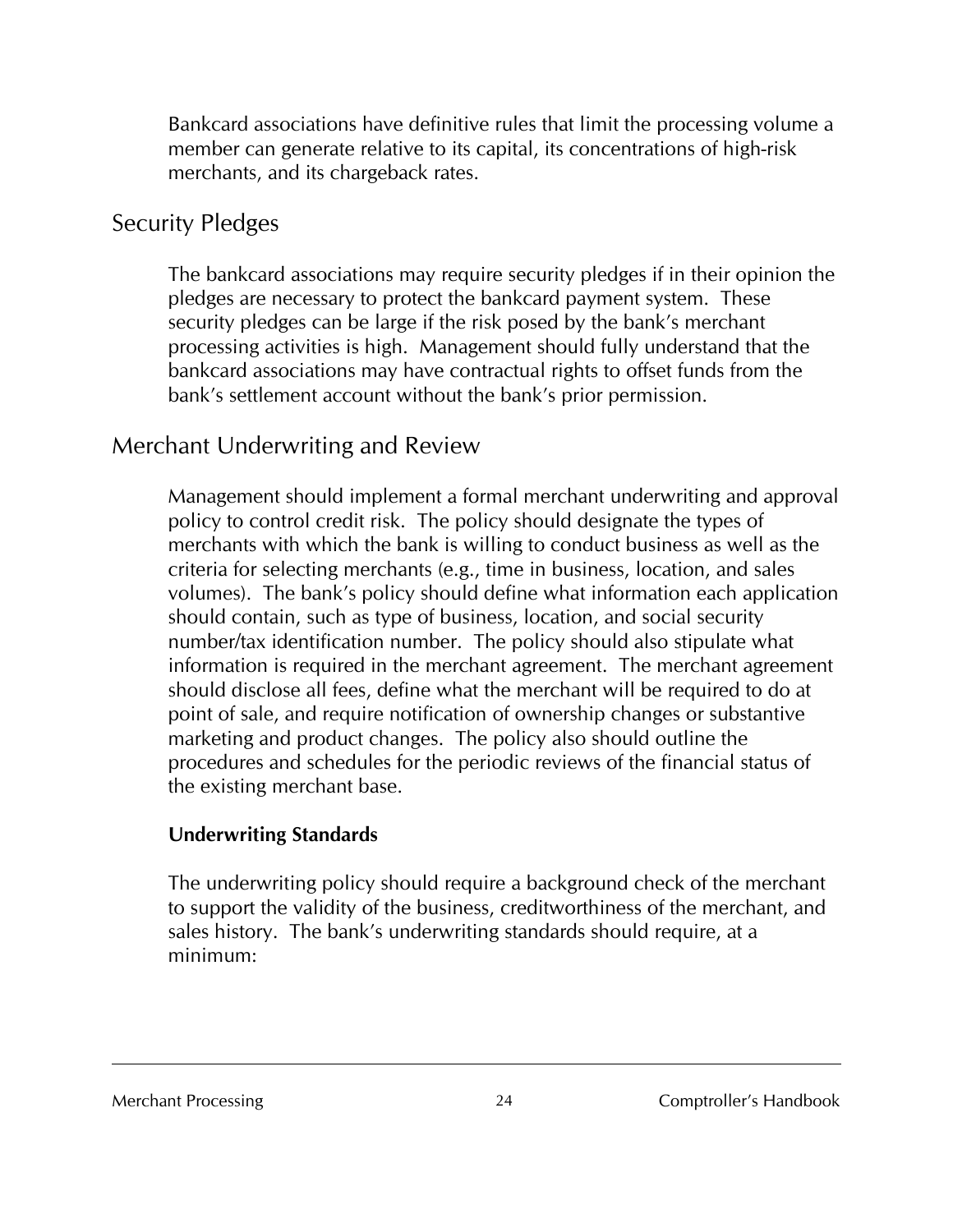- An application signed by the merchant.
- A processing agreement signed by the merchant.
- A signed corporate resolution, if applicable.
- An onsite inspection report or verification of business.
- Credit bureau reports, as allowed by the Fair Credit Reporting Act, on the principal of the business.
- Financial statement or credit reports on the business.
- Analysis of the merchant's activity using recent monthly statements from the merchant's current or most recent processor, if possible.
- Verification of trade and bank references.
- Evidence the merchant is not on the **Member Alert to Control High Risk Merchants (MATCH)** list. Such a check is standard industry practice.

# **Review and Approval of Merchants**

In the initial review of merchant applications, banks reject merchants that have a history of substantial chargeback volumes, are weak financially, or do not operate a valid business. The depth of the initial review should match the level of risk posed by the merchant. Many acquirers are moving toward a risk-based approach to merchant underwriting. "Lower risk" or "lower volume" merchants may require only a limited underwriting process while "higher risk" merchants undergo far greater analysis. Acquirers using riskbased underwriting typically use enhanced credit and fraud monitoring systems.

The bank should also establish criteria for reviewing applications from a merchant's other locations. These procedures may be abbreviated from the standard underwriting guidelines, but verification is necessary. Verification should ensure that the type of business is similar to the existing location and that the merchant owns the additional locations.

The bank should establish who can approve new accounts. To approve a merchant whose sales volume is high, a senior officer's authorization should be required. Commercial lending experts should assess the creditworthiness of large merchants.

#### Comptroller's Handbook 25 20 Merchant Processing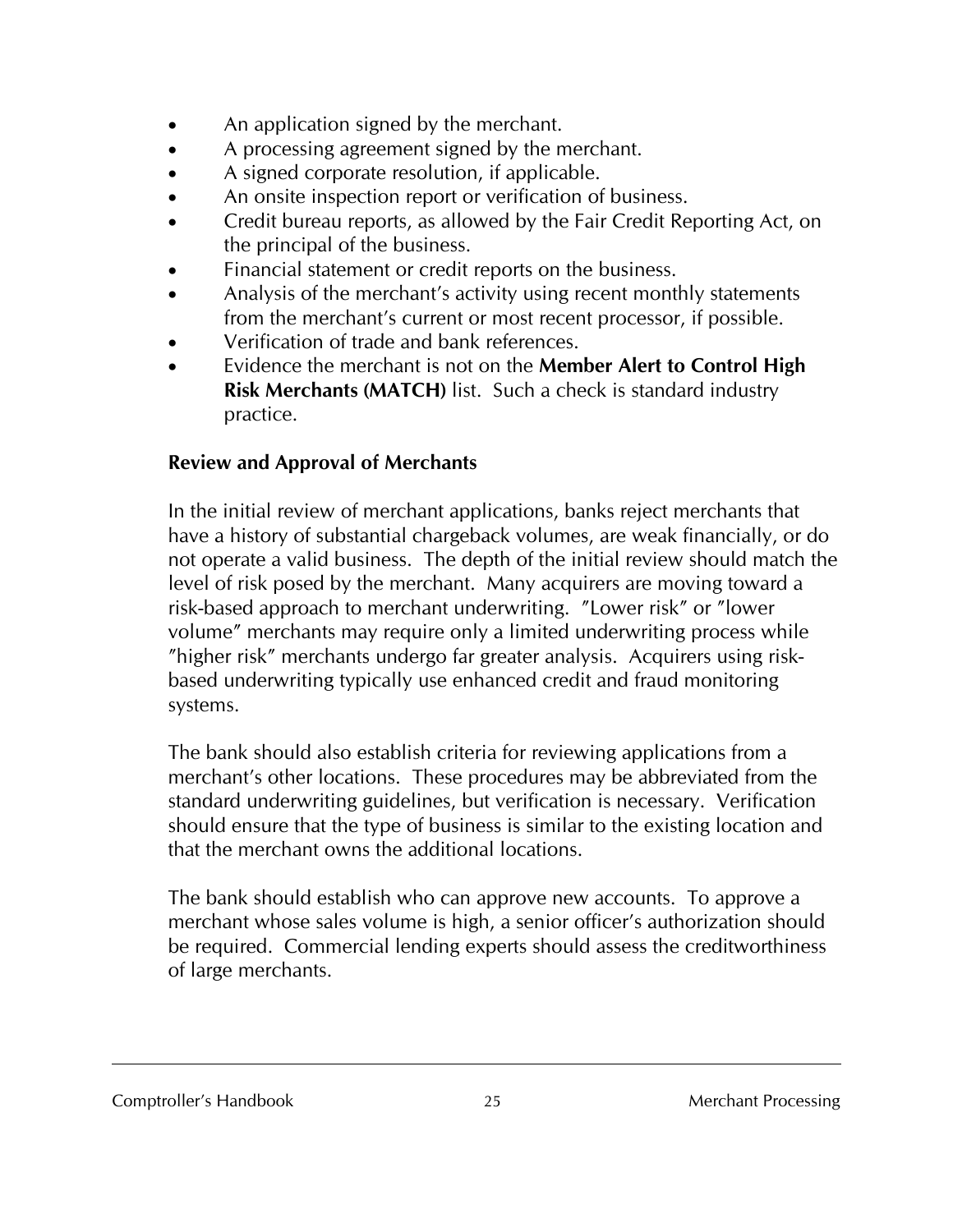The policy should address documentation requirements. If the acquiring bank uses information collected by ISOs/MSPs, the bank's policy should outline the quality of information required and the review procedures required.

### **Prohibited or Restricted Merchants**

When evaluating the credit quality of a merchant, a bank must consider the line of business and any product being offered by the merchant. Bankcard associations segment businesses by activity, and acquiring banks should continually analyze their merchant base along similar lines. Most acquiring banks compile a list of prohibited or restricted merchants which describes the types of merchants they are unwilling to sign or are willing to sign only under certain circumstances.

Certain types of businesses are inherently more risky. For example, although there are many reputable mail order and telemarketing (commonly referred to as MO/TO or MOTO in the industry) merchants, these merchants have, in aggregate, displayed a much higher incidence of chargebacks. Also, the risk of chargeback is greater if the merchant sells goods or services for **future/delayed delivery**, such as airline tickets, health club memberships, or travel clubs. In such circumstances, customer disputes are not triggered until the date of delivery.

Many banks use **holdback** or reserve accounts to mitigate credit risk on higher risk merchants.

### **Internet Merchants**

The Internet gives fraudulent businesses and businesses with minimal financial resources ready access to the public. Acquirers should conduct thorough underwriting reviews of Internet merchants using bank and trade verifications. During the underwriting process, credit analysts should determine whether heightened fraud and chargeback risk warrants the use of additional risk mitigation techniques, such as delaying settlement or establishing reserves.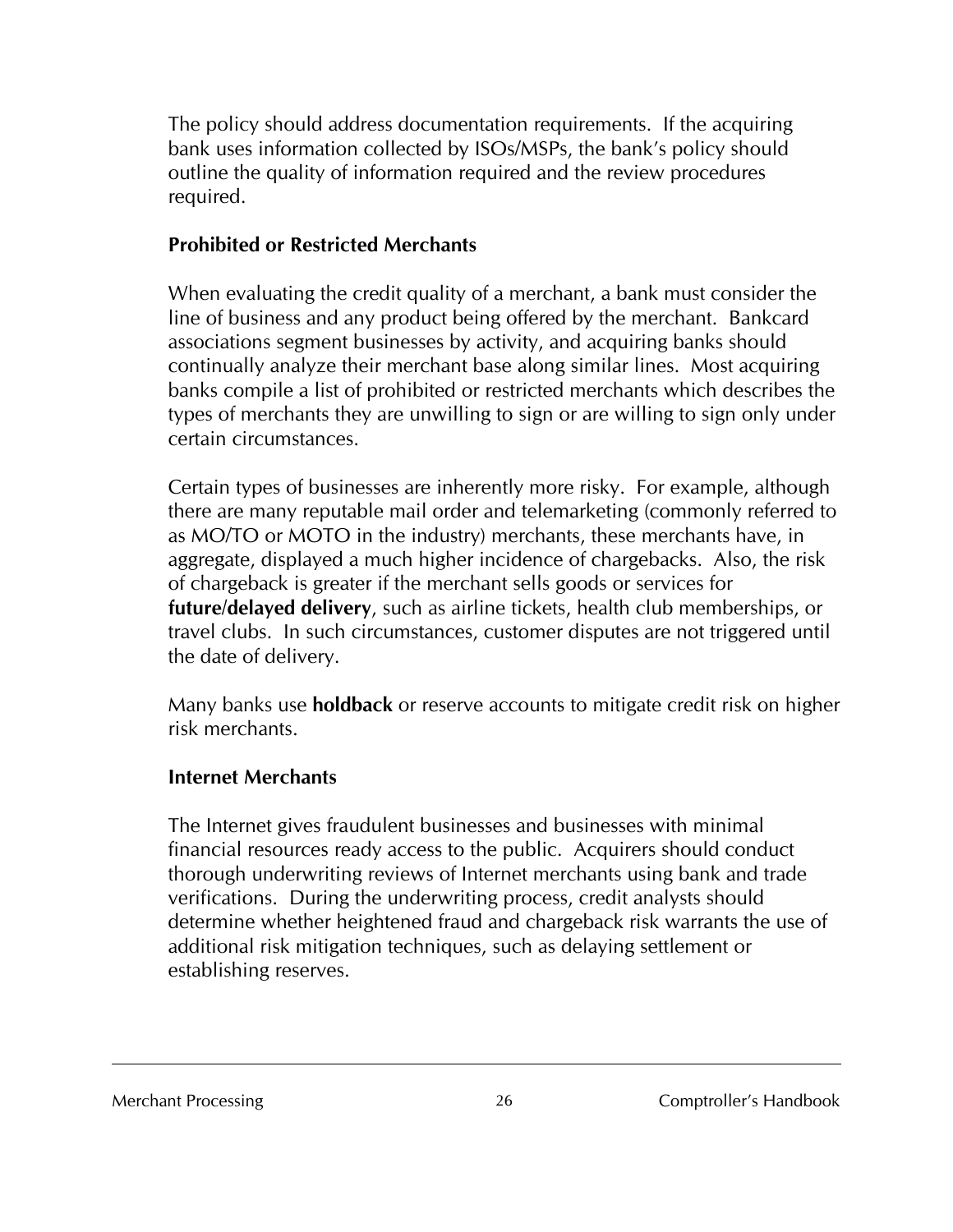Electronic commerce over the Internet poses privacy and security concerns that should be addressed in the initial underwriting. The bank should ensure the security of transactions as well as stored data. Secured servers and data encryption technologies (e.g., **Secured Socket Layers (SSL)**) help to protect data and transaction integrity.

For Internet merchants, underwriting standards should stipulate that the following information must appear on the Web site:

- Customer service number (toll-free preferable).
- E-mail address to contact the company.
- Statement on security controls.
- Delivery methods and timing.
- Refund and return policies.
- Privacy statements (permissible uses of customer information).

# **Periodic Review**

The financial condition of "high-volume" and "high-risk" merchants should be continually monitored. The bank's policy should stipulate the frequency of reviews and the size of merchants requiring reviews. In determining the threshold for periodic reviews, the bank should consider volume, concentrations, high-risk industries, and chargeback history. Depending on the composition of the bank's portfolio, it may not be necessary to review smaller merchants periodically; the bank may be able to rely on sound underwriting guidelines at acquisition. Whether or not a merchant's credit is reviewed periodically, its transactions — and those of every merchant should be monitored rigorously for such events as fraud and chargebacks. To screen portfolios periodically for troubled accounts, many acquirers now use information databases (e.g., databases of risk scores, bankruptcy filings, and fraud data).

When the merchant processing department and the commercial lending department both have relationships with a merchant, each should inform the other department about any change in that merchant's credit quality. For example, a merchant's unacceptable chargeback rate could indicate emerging problems of credit quality, and a merchant's problem loan probably signals

#### Comptroller's Handbook 27 2008 2009 Merchant Processing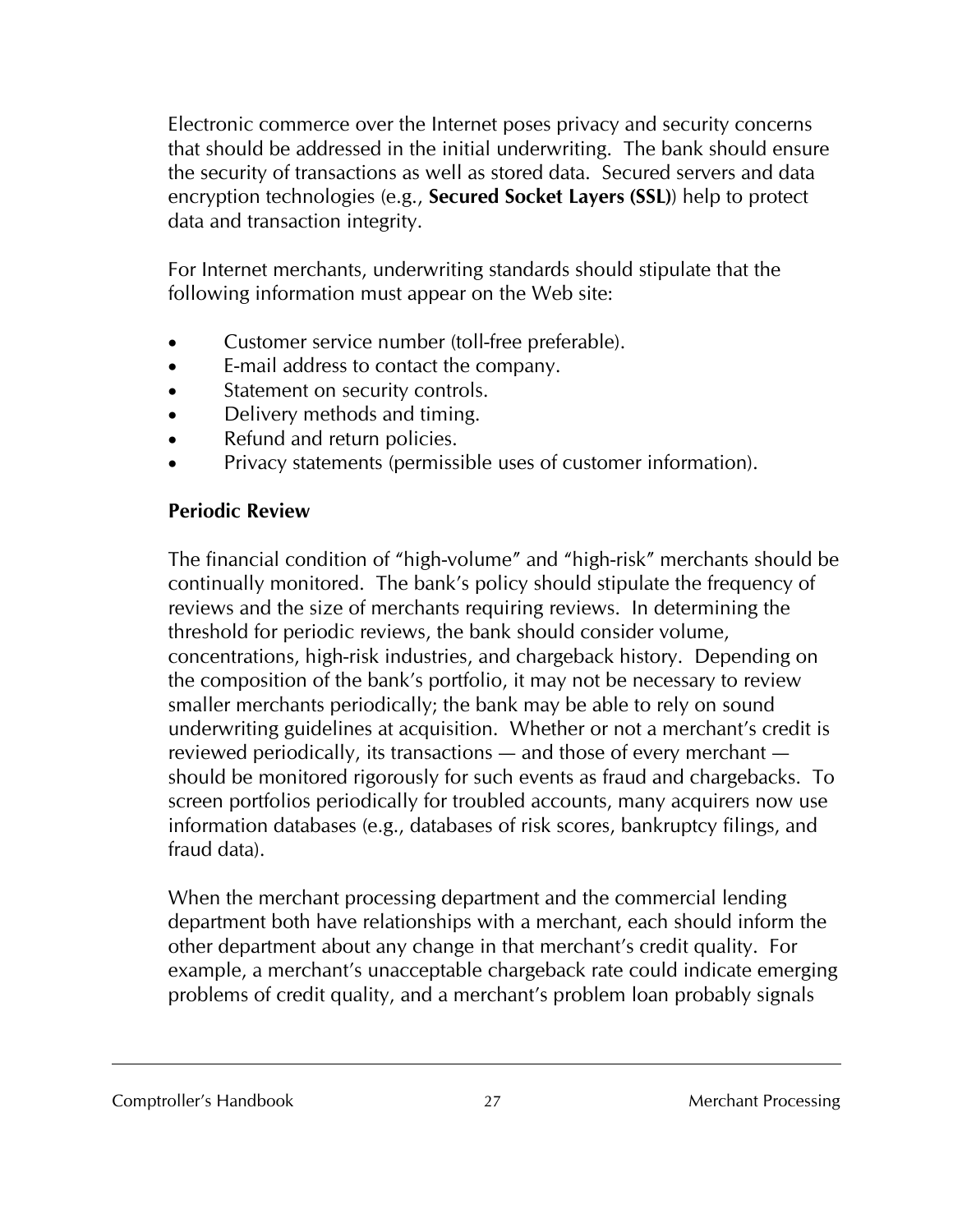that the risk the merchant poses to the merchant processing department has increased. The bank should include the merchant manager on the routing of the problem loan report. If credit information shows that the merchant's financial condition is deteriorating, the bank may want to reduce its risk exposure. For instance, when dealing with a financially unstable merchant, the bank may require a holdback reserve or security deposit.

#### **Acquiring Bank Reviews of Agent Banks**

Acquiring banks should periodically review the financial condition of agent banks assuming loss liability. The financial capacity of the agent bank should be consistent with the risk profile of its merchant portfolio and volume of merchant activity. The acquirer does not need to review periodically a referral bank's condition.

### **Agent Bank Merchant Underwriting**

Agent banks with liability should have appropriate underwriting procedures in place. An acquiring bank will expect the agent bank to reimburse it for any losses sustained. The agent bank's management should refer to the acquiring bank's underwriting criteria when developing guidelines. Acquirers may decline merchants that agent banks refer if they pose undue risk or do not meet the acquirer's minimum standards.

The complexity of an agent bank's underwriting guidelines will depend on the type of merchants it targets. If the account base is limited to existing customers and sales volumes are low, written underwriting guidelines may be minimal. When accounts are higher risk or volume is high relative to the bank's capital base, more extensive guidelines are appropriate. Agent banks often have more stringent criteria for nonbank customers than bank customers.

# Profit Analysis and Monitoring Pricing

To ensure that the pricing process is adequately controlled, a bank's pricing policies should address the methods used for pricing, authority levels, and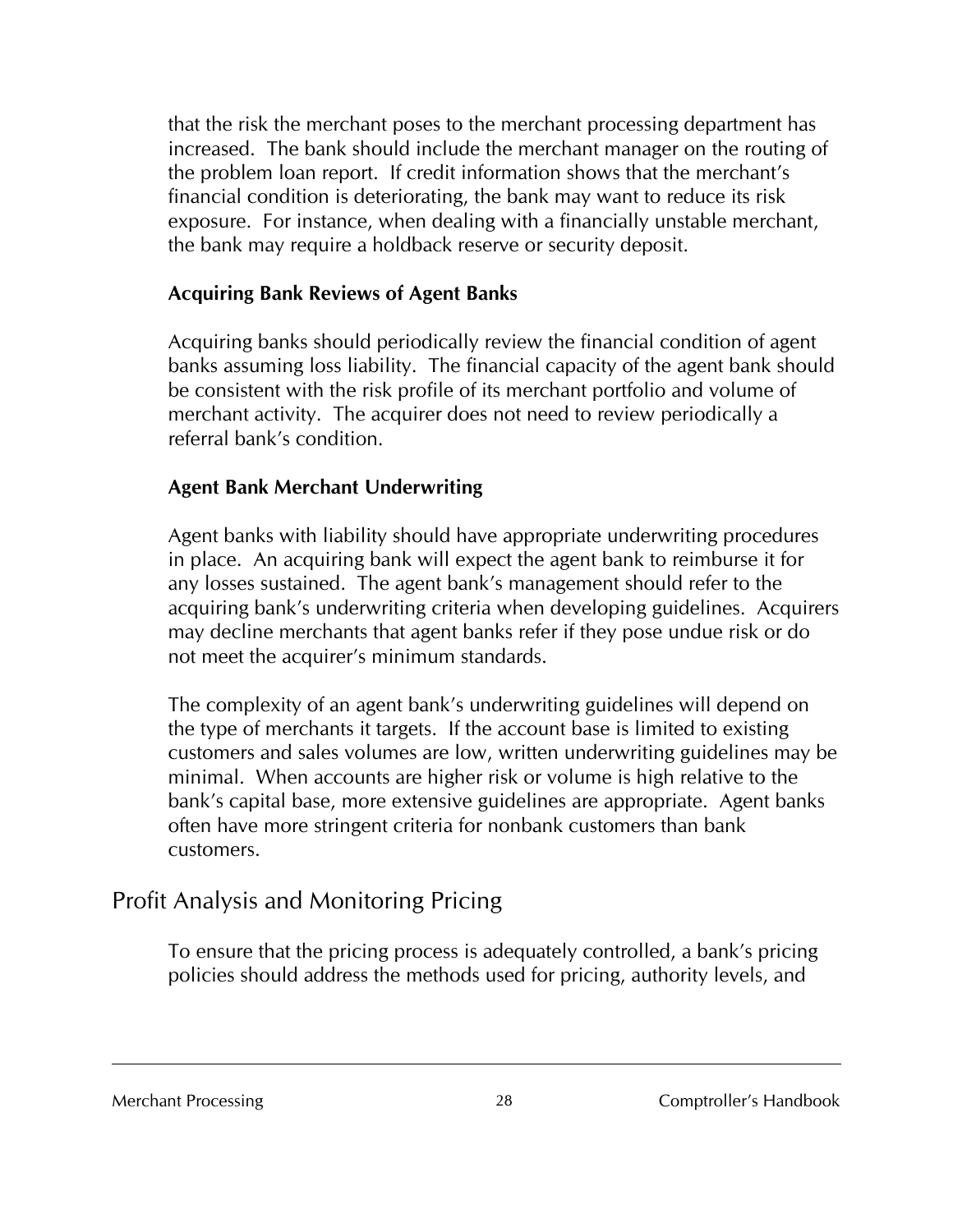repricing procedures. The pricing policy facilitates consistency in pricing practices and helps optimize profit margins.

Management should ensure that merchants are priced appropriately throughout the life of the contract. Banks should verify a merchant's projected volume and ticket size shortly after processing begins and periodically thereafter. It should ensure that the discount rate is in line with the application estimate and original pricing model assumptions. All significant merchants should be reviewed for repricing at least annually. If any merchants are unprofitable, they should be repriced. Most agreements allow acquirers to increase discount rates and fees at any time during the life of the contract.

Banks must have management information systems (MIS) in place to measure the profitability of the merchant processing department. The quality of MIS varies among banks. Information systems should detail key performance measures such as net income to sales and net income per item. Ideally, the bank's MIS should be able to segment profitability by merchant, acquisition channel, and industry.

An acquiring bank's merchant operation should produce a discrete income statement. The income statement should include all direct and indirect costs. Direct costs include internal data processing, merchant accounting, fraud and chargeback losses, personnel, and occupancy costs. Indirect costs may include corporate overhead expenses such as human resources, legal, and audit service. Refer to appendix C for a sample profit and loss statement.

Management and the board should be kept informed of the merchant department's profitability. The level of detail and frequency of reporting to the board is contingent on the size and risk profile of the operation in relation to the overall operations of the bank and its capital base.

### **Agent Bank Pricing and Profitability**

An agent bank's pricing should be sufficient to recoup the fees charged by the acquirer as well as the agent bank's other costs. Depending on the size of the agent's merchant portfolio, separate profitability reports on this line of

#### Comptroller's Handbook 29 Merchant Processing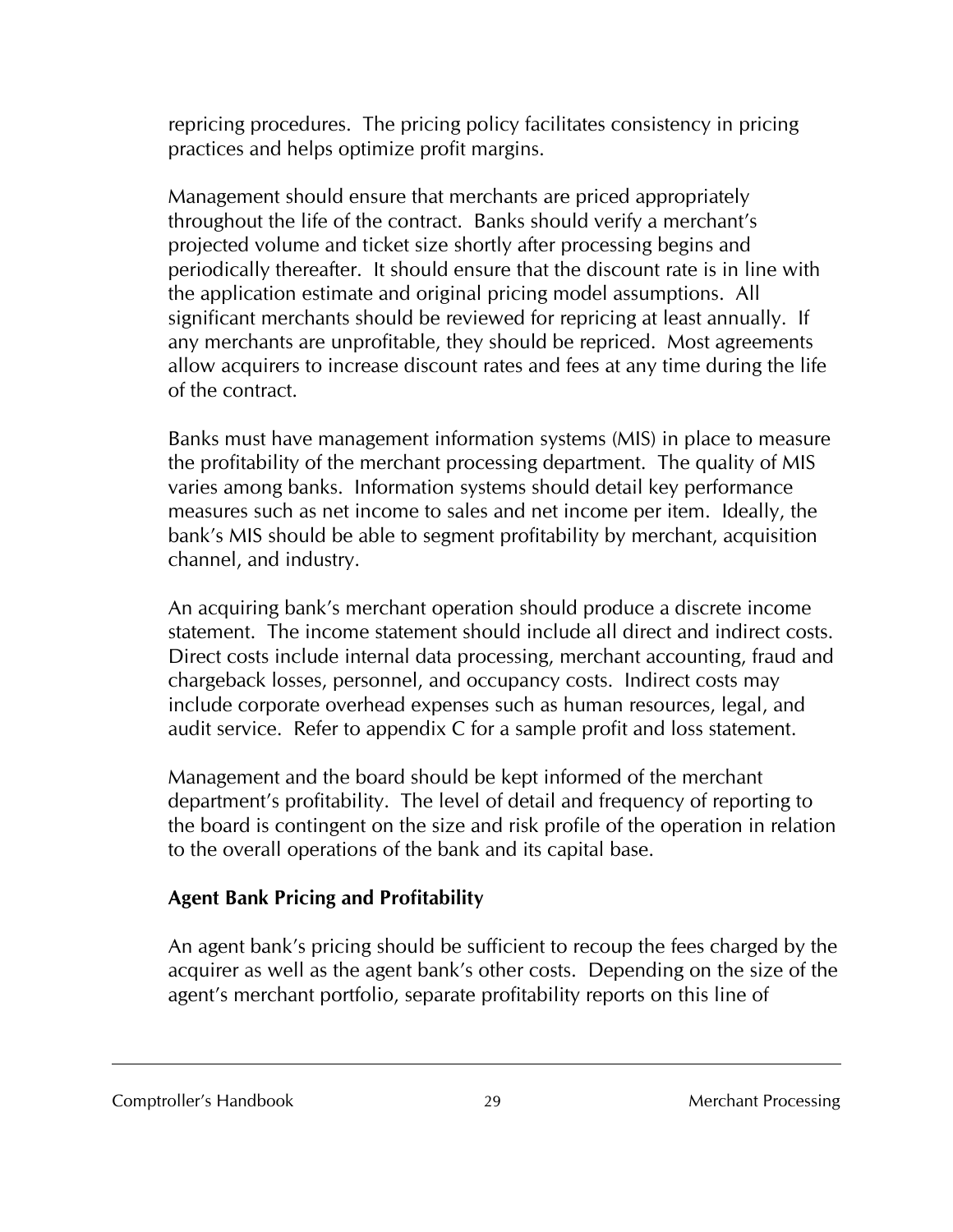business may not be necessary. However, management should always be able to determine whether the service is profitable to the bank. If profits are insufficient, management should consider whether any other benefits of offering merchant processing services make up the difference.

# Fraud Monitoring

## **Detection Methods**

Banks must monitor for merchants' fraud. Fraud analysts should not rely exclusively on excess chargeback activity to identify fraud. The primary tool for detecting fraud is an exception report that details variances from parameters established at account set-up. Basic parameters may include daily sales volume, average ticket size, multiple purchases of the same dollar amount, multiple use of the same cardholder number, the percentage of transactions keyed versus the percentage swiped, and chargeback activity. A daily exception report will list the merchants that breach these parameters.

Most large-volume processors have exception parameters by industry or merchant type. To maximize the efficiency of staff and monitoring reports, management should periodically update parameters. The daily sales threshold may be set at a percent (e.g., 110 percent) of a prior time frame's activity (e.g., three months' average). Such a margin allows for normal growth of the merchant and compensates for seasonal sales patterns. Internet merchants may require a higher level of monitoring because of heightened fraud and chargeback risks associated with this sales channel. Banks should develop Internet merchant monitoring commensurate with risks associated with these merchants.

Many acquirers are taking advantage of developments in neural network technology. Firms marketing such products have designed complex computer programs that compare each transaction against the merchant's prior sales patterns. Such sophisticated products may be beyond the budgets of smaller merchant processors. Some acquirers may selectively route higher risk transactions through the neural network, subjecting the remaining sales volume to an exception report.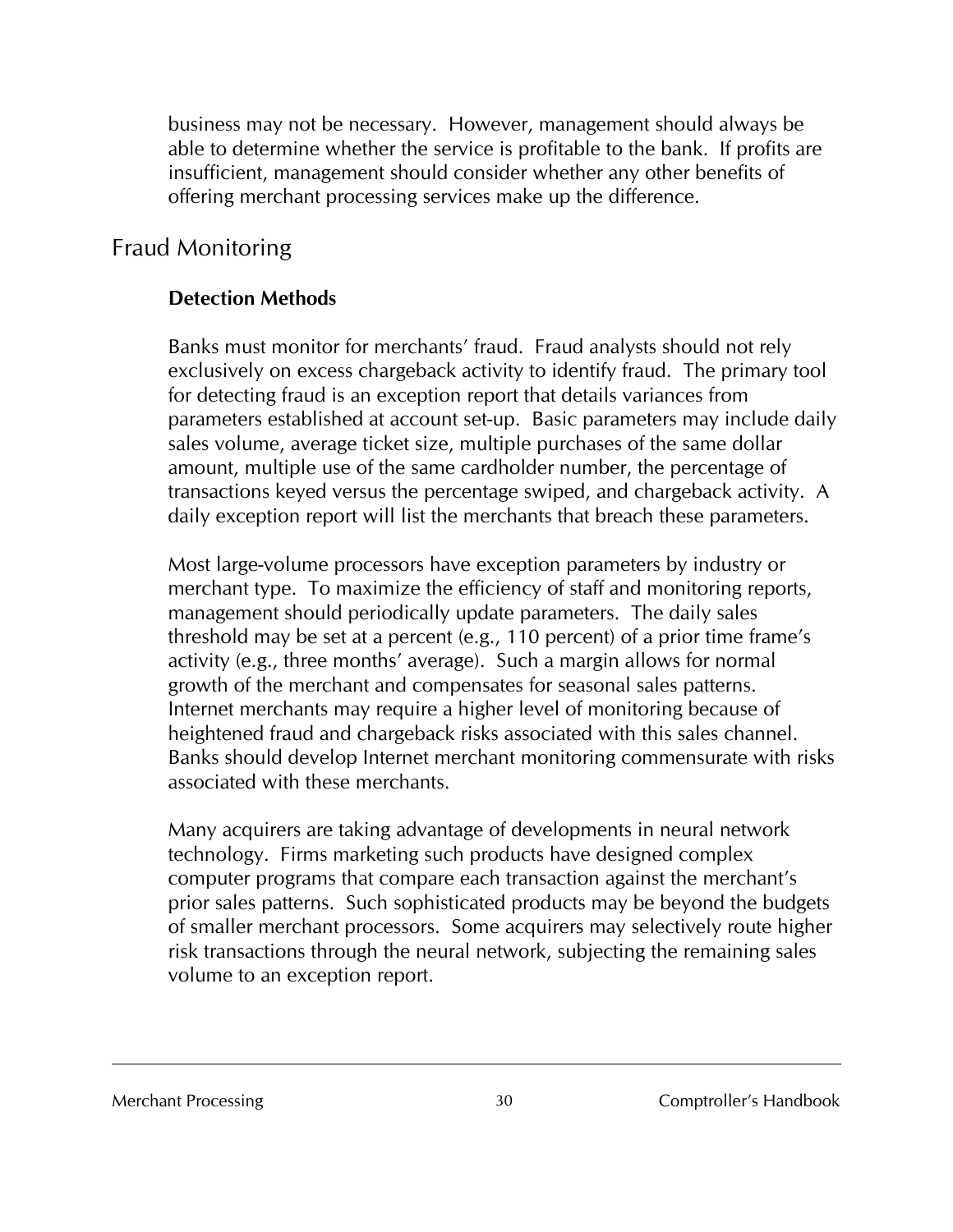Many banks use scoring, bankruptcy, trade, and fraud databases to identify merchants that are more likely to falsify transactions because of weak finances or legal difficulties.

Bankcard associations prepare fraudulent activity reports for each acquiring bank. These reports should be used in coordination with the bank's fraud system as verification. Bankcard associations may require banks to document plans to correct unacceptable merchant sales practices. Additionally, associations provide educational material to acquirers and merchants regarding the latest techniques in fraud detection.

#### **Investigations**

Management should take swift action when it encounters suspicious sales. Its investigation may include verifying purchases with the card-issuing bank, or obtaining copies of paper-based transaction tickets from the merchant. An acquirer's quick response will help to minimize its and the card-issuer's losses, as well as to notify law enforcement agencies. On any day, staffing should be sufficient to determine whether any of that day's exceptions has the characteristics of a fraudulent transaction.

Merchant agreements should allow the acquirer to delay settlement of funds until questionable transactions are resolved. Once fraud is suspected, management must file a Suspicious Activity Report (SAR) with the Financial Crimes Enforcement Network (FinCEN). Additionally, the account of a fraudulent merchant should be terminated, and the merchant's name should be placed on the Member Alert to Control High Risk Merchants (MATCH). Other banks use this MATCH to determine whether to accept merchants.

# Chargeback Monitoring

An acquirer must have strong controls in place to accurately process chargebacks and retrieval requests in a timely manner. The acquirer may lose a chargeback dispute (and lose the money involved) if it does not adhere to strict bankcard association regulations. The bankcard associations notify acquirers of merchants having excessive chargebacks. The associations may fine banks that have high levels of chargebacks or that do not handle

#### Comptroller's Handbook 31 31 Merchant Processing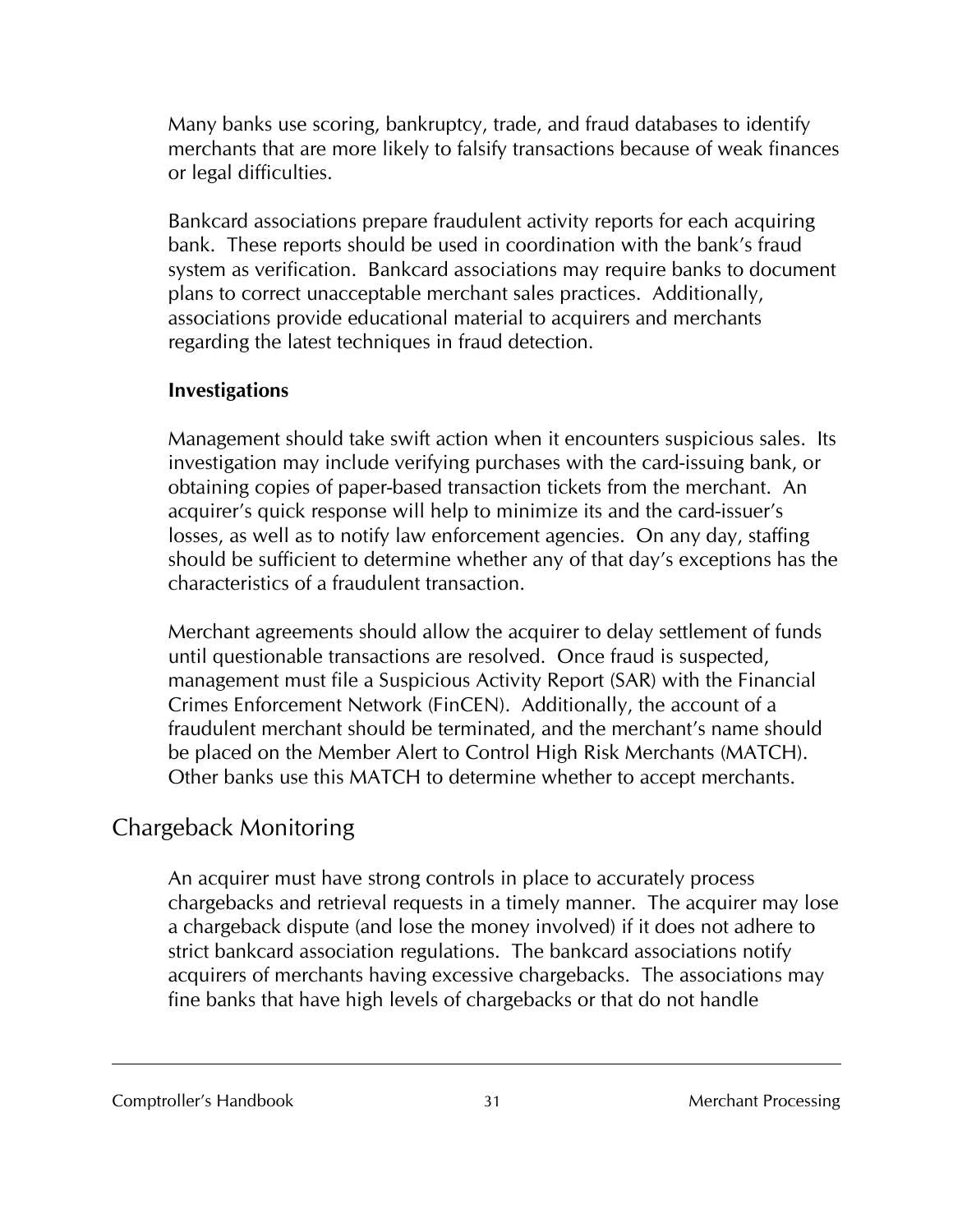chargebacks properly. Management can limit the chargeback compliance risk by establishing a structured chargeback processing system to monitor and handle merchant chargebacks.

An acquirer's risk management practices should detect merchants having high levels of chargebacks. Numerous chargebacks may indicate an unscrupulous merchant, or the merchant's need for additional training. Chargeback employees should be alert for merchants with excessive retrieval requests or chargebacks.

Larger merchant processors employ collectors to recover chargeback losses and other fees. A collector will seek remedy from the principals of the business through negotiations or civil action.

#### **Risk Mitigation**

To protect themselves from merchants that pose high risk or that have a history of chargebacks, many acquirers establish merchant reserve accounts or holdback reserves. Holdback reserves are also used to limit a bank's credit risk when the merchant's product or service involves future/delayed delivery. A bank can fund the reserve by setting aside a lump sum or by withholding a portion of each day's proceeds until a sum has been reached.

The bank may also fund a general reserve account, similar to the allowance for loan and lease losses (ALLL), for a portfolio of merchant accounts. Although similar to the ALLL, the general reserve for merchant losses should be classified as an "other liability" account and not commingled with the ALLL. The amount of the reserve is often based on the entire portfolio's contingent chargeback exposure. Accounting for the reserve should be in accordance with generally accepted accounting principles (GAAP).

Banks can also purchase insurance against chargebacks. This insurance is written as comprehensive protection against uncollectible chargebacks. Although the insurance is comprehensive, banks must follow strict guidelines in order to collect on the insurance in the event of loss. The insurance can cover nondelivery of the product; unauthorized mail order or telephone order transactions; use of counterfeit, lost, or stolen card numbers; the factoring of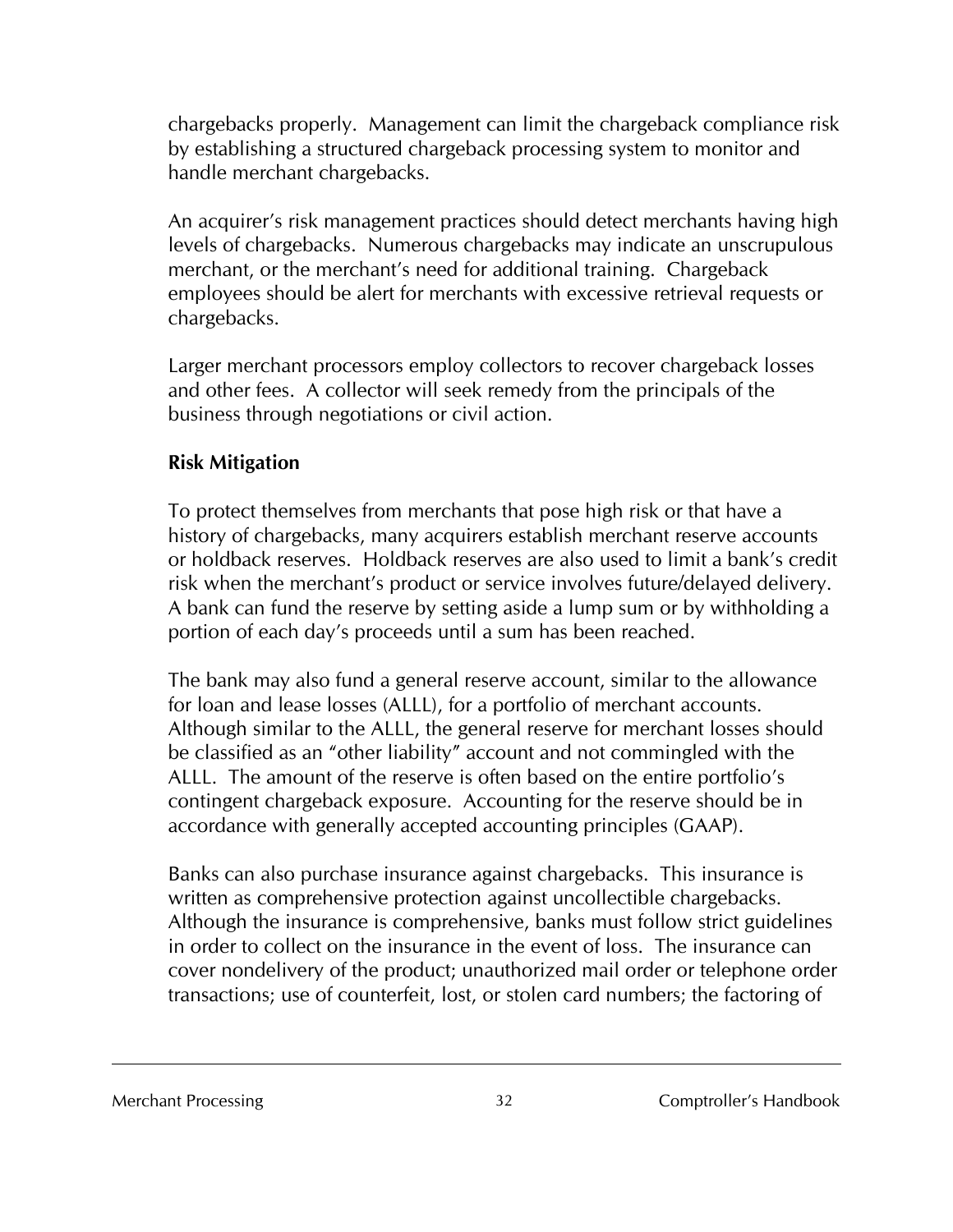credit card transactions; misuse of cardholder's funds; misrepresentation on the merchant application; collusion between the independent sales representative and merchant; and merchants' deceptive and misleading methods of soliciting funds from cardholders.

#### **Accounting**

Examiners should ensure that chargeback losses are appropriately detailed on call reports as other noninterest expense. Any collected funds are to be reported as other noninterest income. Any uncollectable fees should be reversed from income in a timely manner.

# Settlement Controls

Acquiring banks must understand and assess the risk to their payment systems from merchant processing activities. An assessment of payment systems should help management to understand the risks to the bank; to establish policies, procedures, and controls appropriate to these risks; and to develop an audit process to review compliance with policy.

Acquiring banks should have strong vendor management programs that include written agreements with all third parties involved in the settlement process. The agreements should detail responsibilities, payment arrangements and schedules, and contingency plans. Additionally, management should have proper monitoring controls in place over parties in the settlement process. Controls should include quality assurance, audits, onsite visits, performance reporting, and financial monitoring.

Bank management should periodically review settlement transmission reports for large merchants. These reports summarize the interchange rates charged by the bankcard associations for each transaction. The reports may assist in identifying merchants with abnormal interchange rates. Abnormal interchange rates may indicate problems with the merchant's terminals or software. Identifying and correcting the problems may result in savings for the merchant and acquiring bank.

#### Comptroller's Handbook 33 33 Merchant Processing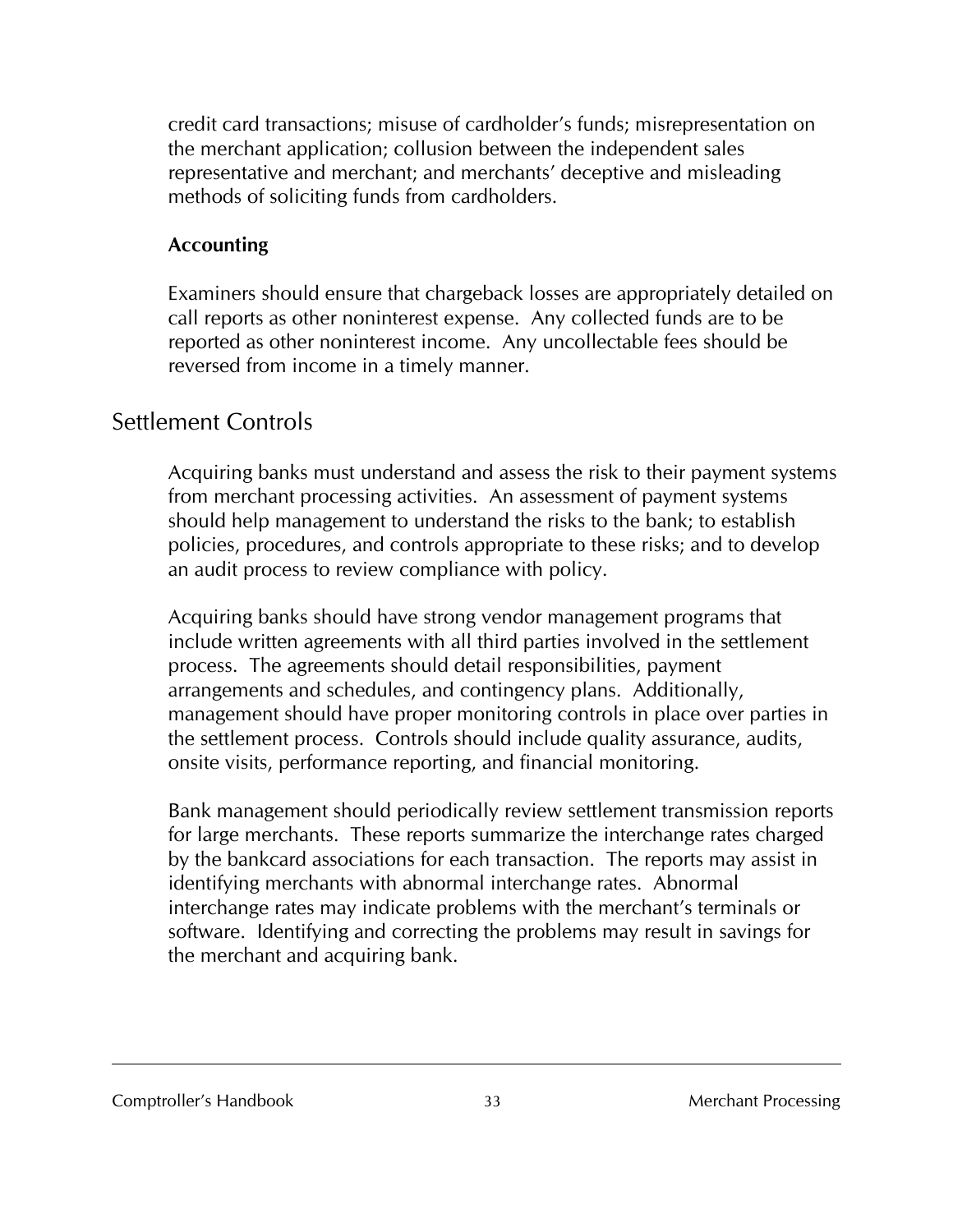The success of a payment system depends on the participants' credit quality and the system's operational reliability. Management may obtain third-party reviews from its processors. Also, management may request a copy of regulatory examination reports of its processor from the bank's primary regulatory agency.4 Examiners and bank management should refer to OCC Banking Circular 235, "International Payment Systems Risk," OCC Advisory Letter 2000-9, "Third-Party Risk," and OCC Advisory Letter 2000-12, "Risk Management of Outsourcing Technology Services" for guidance in monitoring payment system risks.

### Managing Third-party Organizations

#### **Due Diligence**

Banks should check the background of each principal of an ISO/MSP. The financial capacity of the ISO/MSP and its principals should also be analyzed to verify the organization's viability and capacity to absorb losses. Many acquirers obtain cash deposits from the ISO/MSP to support the contractual arrangement. Banks should review an ISO's financial condition periodically.

#### **Contracts**

Bankcard associations require written contracts between acquirers and the ISO/MSP. Bankcard associations have specific guidelines relating to contract provisions, functions controlled by the acquiring bank, accessibility to procedural audits, and record keeping requirements. The written contracts should clearly set out the responsibilities of each party, compensation and liability arrangements, allowable uses of the acquiring bank's name, and reasons the contract can be terminated. A bank counsel who is familiar with the specialized nature of merchant processing should review all contracts.

l

<sup>4</sup> Some services provided to national banks by service providers are examined by the Federal Financial Institutions Examinations Council (FFIEC) member agencies. Regulatory examination reports, which are only available to client financial institutions of the service provider, may contain information regarding a service provider's operations. However, regulatory reports are not a substitute for a bank's due diligence, audit, or oversight of the service provider.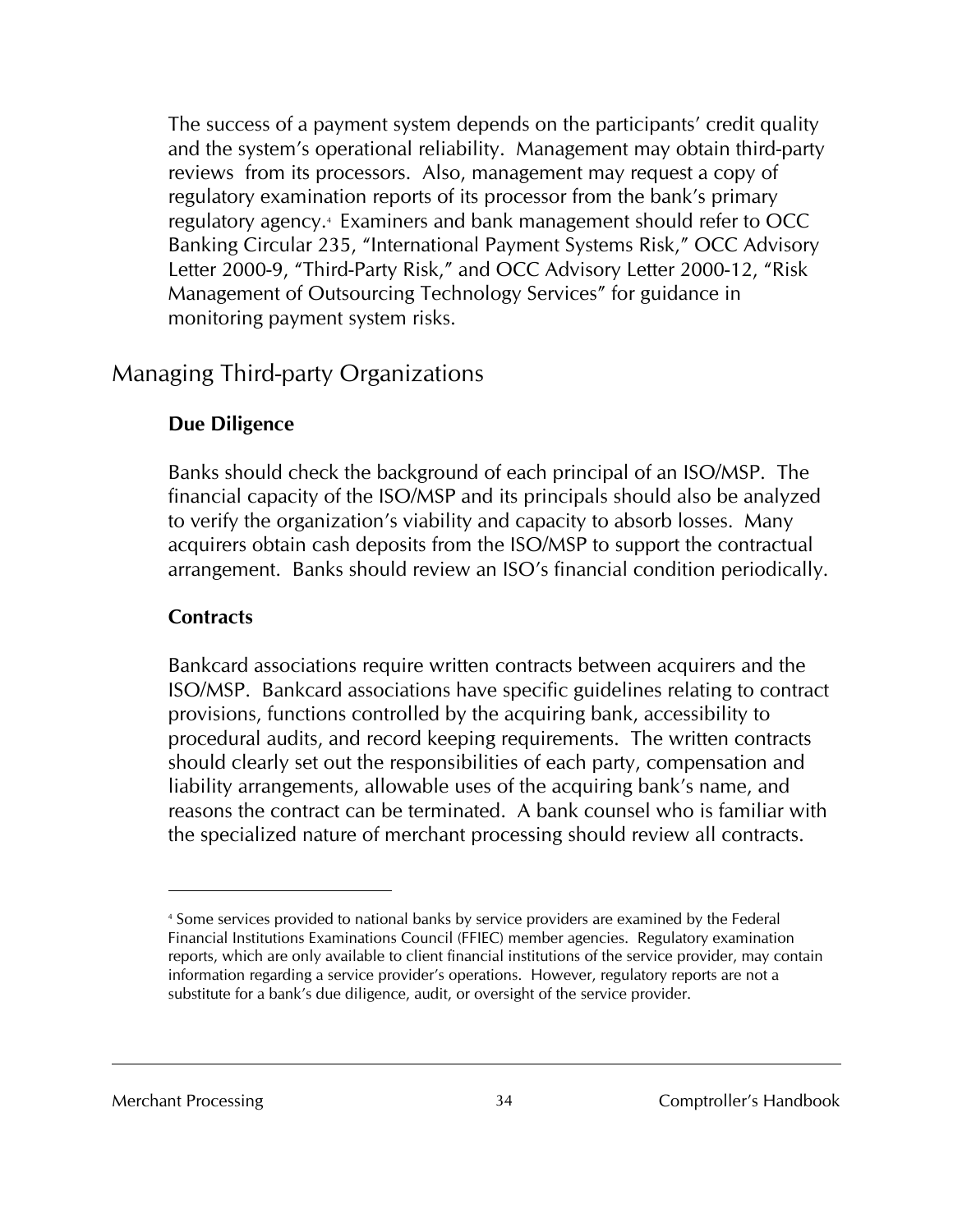#### **Onsite Inspections and Audits**

Management should periodically conduct onsite inspections and audits of the third-party organizations. Audit reports should be generated, and the thirdparty management should be required to respond to identified issues. If the third party is required to have specialized audits (e.g., audits according to Statement of Auditing Standards No. 70) or if it elects to have such audits, management should obtain and review the audits.

#### **Contingency Planning**

Acquiring banks must also ensure that the third-party processor and network providers have contingency plans in place to continue operations in the event of a disaster. If an ISO/MSP is providing the backroom operations, the bank also should ensure that the ISO/MSP has a contingency plan. The examiner should determine whether the bank has requested and reviewed contingency plans. The merchant processing examination should include IT examiners to the extent needed to review the adequacy of the contingency plan, as well as the bank's in-house data processing systems for merchant processing.

### **Loans to Third-party Organizations**

Banks must fully understand the total risk exposure when lending to thirdparty organizations that perform services for the bank. The lending relationship creates a potential conflict of interest and increases the bank's overall credit risk. The risk exposure to the bank is not only the loans but also the contingent liability from merchant processing activities by the third party conducted through the bank's BIN/ICA number. Lending to a thirdparty organization, such as for working capital, can result in a bank failing to take appropriate action against the third party when problems are identified. For example, the bank may not want to stop processing for the ISO/MSP because it may jeopardize repayment of the bank's loan. As a result, management continues with a problem relationship, which may increase the problems and subsequent losses.

Comptroller's Handbook 35 35 Merchant Processing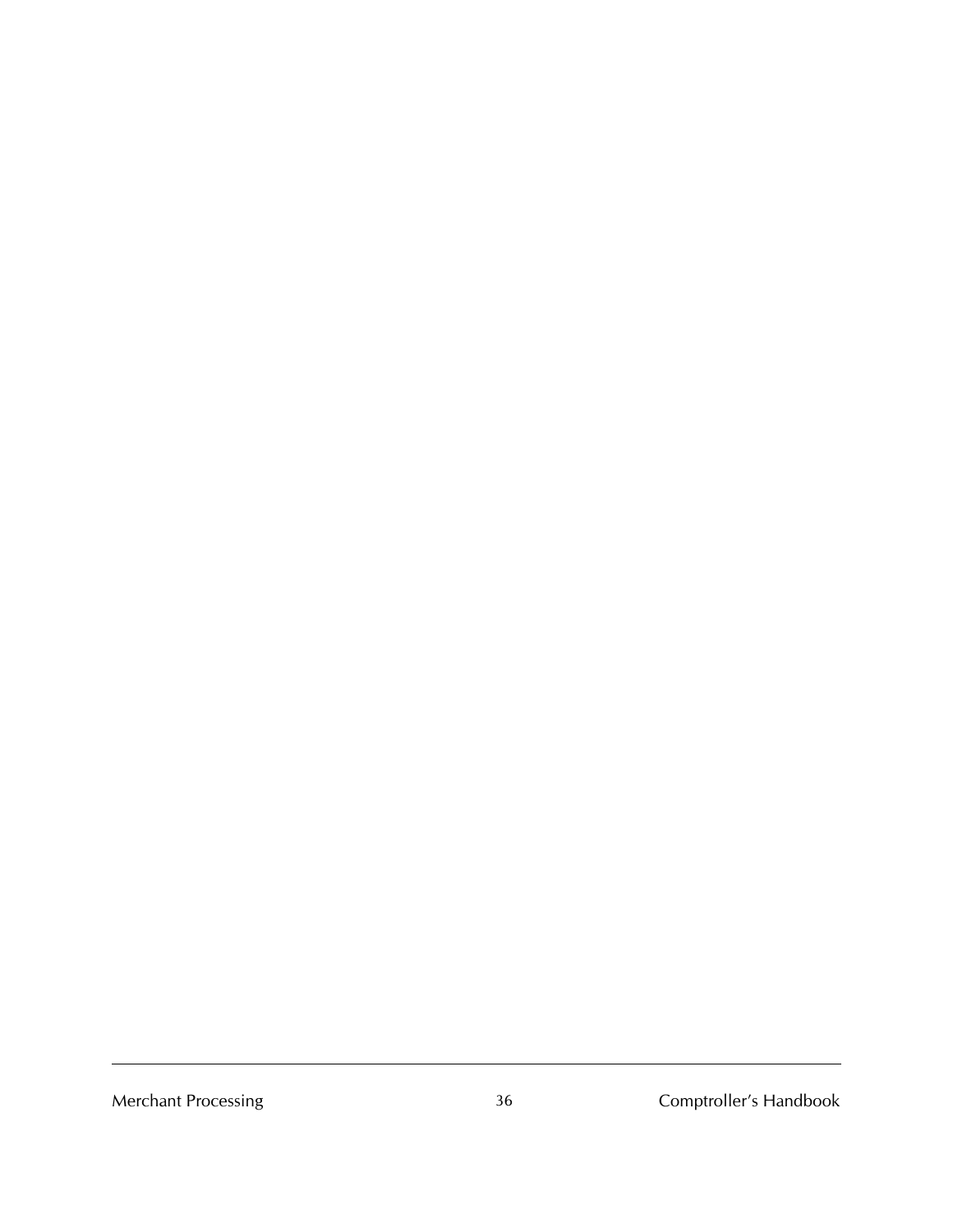**These examination procedures include general procedures and agent bank procedures. If the bank being examined offers merchant processing as an agent bank, refer to the agent bank procedures.**

# **General Procedures**

Objective: To set the scope of the merchant processing examination and assess the quantity of risk and quality of risk management.

- 1. Review the following documents to identify any previous problems that require follow-up. Consider:
	- Previous examination findings relating to merchant processing and management's response to those findings.
	- Work performed by internal/external auditors and credit examiners including reports issued and management's response to significant deficiencies.
	- Supervisory strategy and the scope memorandum issued by the bank's examiner-in-charge (EIC).
	- Working papers from the previous examination.
- 2. Obtain and review management information related to the supervision of merchant processing activities. Consider:
	- $\Box$  The bank's current strategic plan and any other formal plans which relate to merchant processing operations.
	- $\Box$  An organization chart including each functional area.
	- $\Box$  Copies of formal job descriptions for all principals of the merchant processing operation.
	- $\Box$  Resumes detailing experience of principals in the department.
	- $\Box$  Copies of management compensation programs, including incentive plans.

#### Comptroller's Handbook 37 Merchant Processing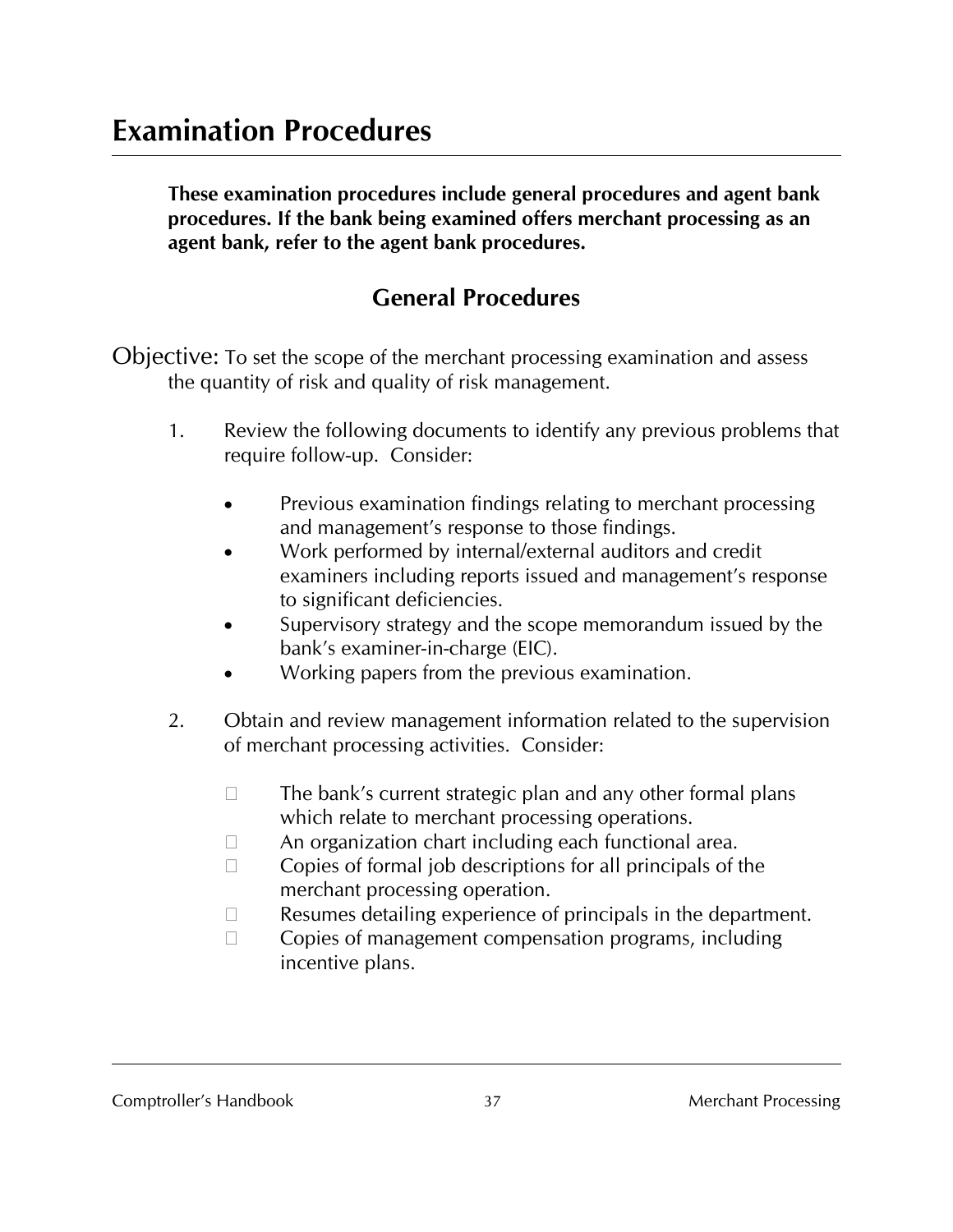- $\Box$  Copies of the two most recent monthly management reports provided to the board of directors for merchant processing operations.
- $\Box$  Copies of all internal and external audit reports issued since the last examination, with any response from management.
- $\Box$  New merchant report for the previous three months.
- $\Box$  A list of board and executive or senior management committees that supervise merchant processing operations, including a list of members and copies of minutes documenting those meetings since the last examination.
- $\square$  The budget for the merchant processing area at the beginning of the year, and budget revisions as of the examination date.
- $\Box$  Report on the bank's top 50 merchants by volume.
- $\Box$  Copies of Visa, MasterCard, or other applicable association standards and copies of all correspondence from these organizations since last examination.
- $\Box$  Copies of marketing plans for the merchant processing operation overall and by product.
- $\Box$  Copies of merchant processing policies and procedures.
- $\Box$  A profitability report for the department for the most recent yearend and year-to-date and profitability reports by segment.
- $\Box$  A list of all insider-related merchants who are customers.
- $\Box$  Any management reports on merchants' credit risk.
- $\Box$  Daily fraud monitoring reports.
- $\Box$  Fraud loss and credit loss history.
- $\Box$  Chargeback aging report, chargeback ratio and trend reports.
- $\Box$  Name and address of agent banks, and the volumes of business done by the merchants they referred.
- $\Box$  List of third parties by name and address and description of service provided.
- 3. Identify, during early discussion with management,
	- Any changes in business activities (e.g., growth, target market, and products).
	- How management supervises merchant processing operations.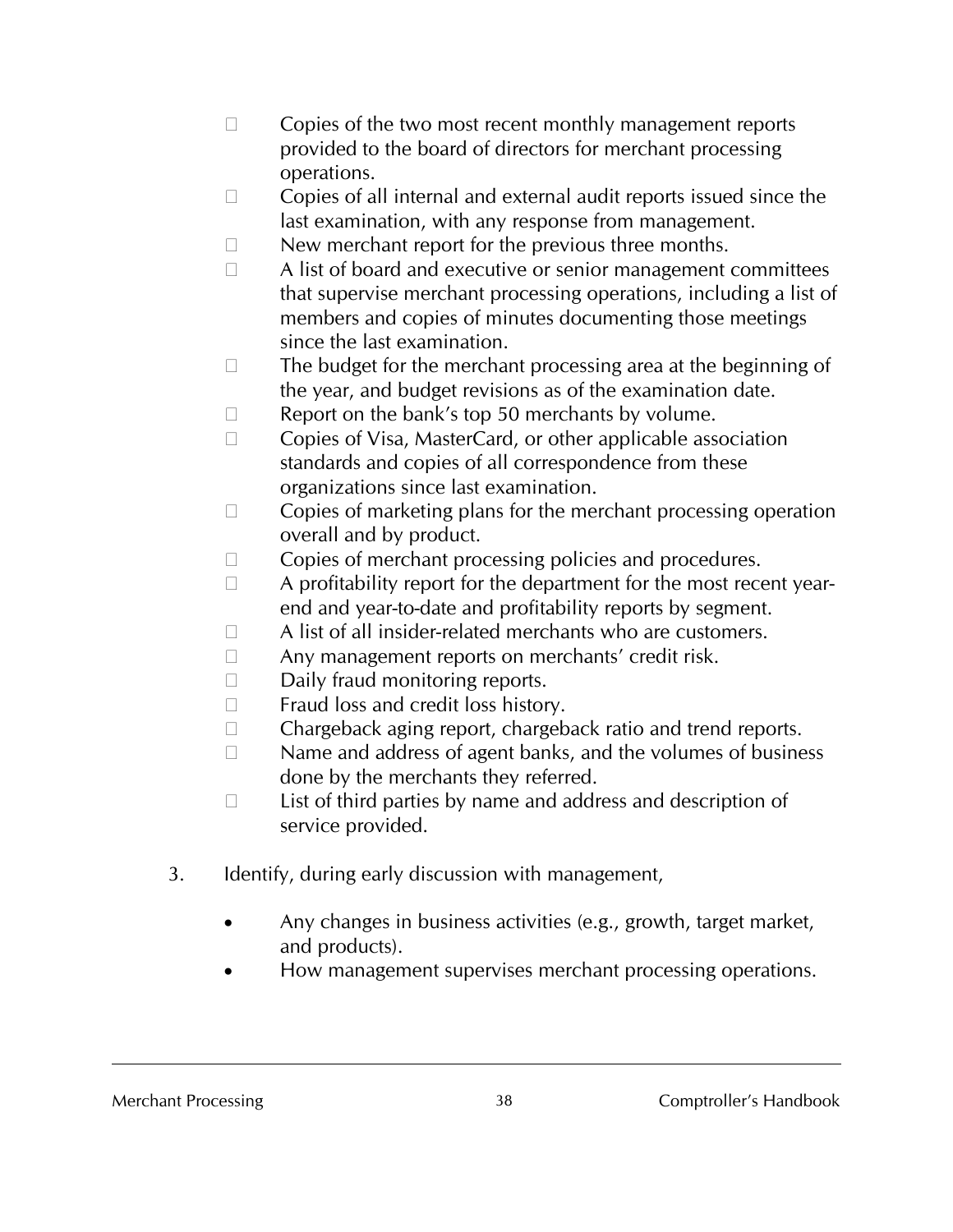- Any significant changes in policies, practices, personnel, and controls.
- Any internal or external factors that could affect merchant processing operations.
- 4. Using the findings from performing the preceding procedures and from discussions with the bank EIC and other appropriate supervisors, set the examination's scope. Set the examination's objectives. **From the following examination procedures, internal control questions, and verification procedures, select the ones necessary to meet those objectives. Note: Examinations seldom require all steps.**
- 5. As examination procedures are performed, test for compliance with established policies, procedures, internal controls (the bank should have appropriate controls), OCC regulations, and OCC issuances. Identify any area with inadequate supervision or undue risk.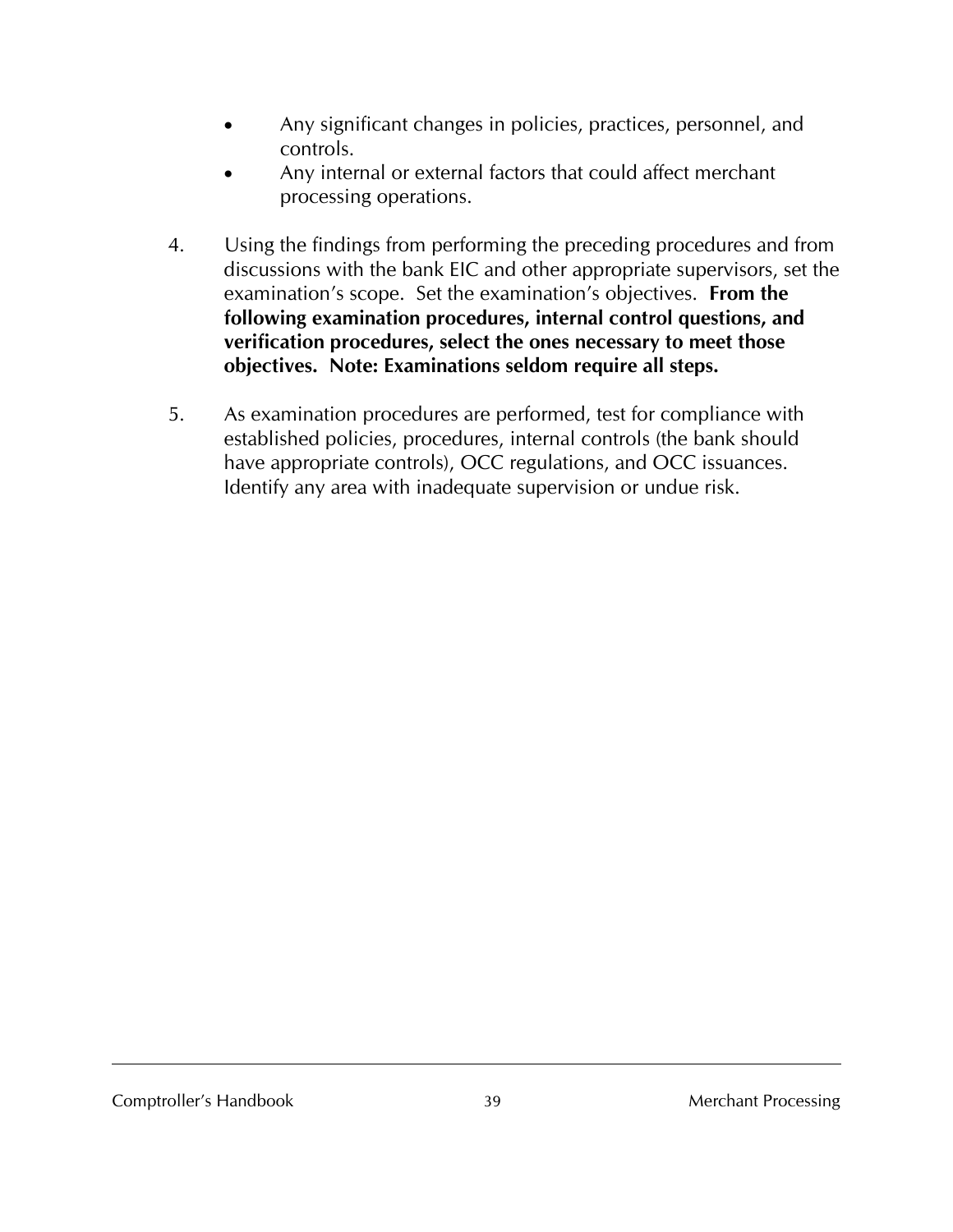## **Conclusion: The quantity of risk is (low, moderate, or high)**

Objective: To determine the quantity of risk in merchant processing activities.

#### **Management**

- 1. Review the bank's strategic plan and determine whether management's plans for the department are clear and represent the current direction of the department.
- 2. Determine whether the bankcard associations have placed restrictive guidelines on the bank. If so, assess management's corrective action plan. Restrictions may include requiring a collateral pledge, maintaining higher levels of capital, or prohibiting the bank from signing certain types of merchants.
- 3. For issues that remain uncorrected, determine whether the board or its audit committee has adopted a corrective action plan.
- 4. Obtain, through discussion with the merchant manager, information about the overall portfolio, management information systems (MIS), and policies. Significant changes from the prior examination should be reviewed to understand how the changes have affected the portfolio's risk profile.
- 5. Evaluate any new programs the bank is pursuing and what effect the programs may have on the merchant operation.
- 6. Determine whether the bank has acquired any merchant portfolios since the previous examination. If so, determine:
	- The thoroughness of the due diligence review performed by management prior to the purchase.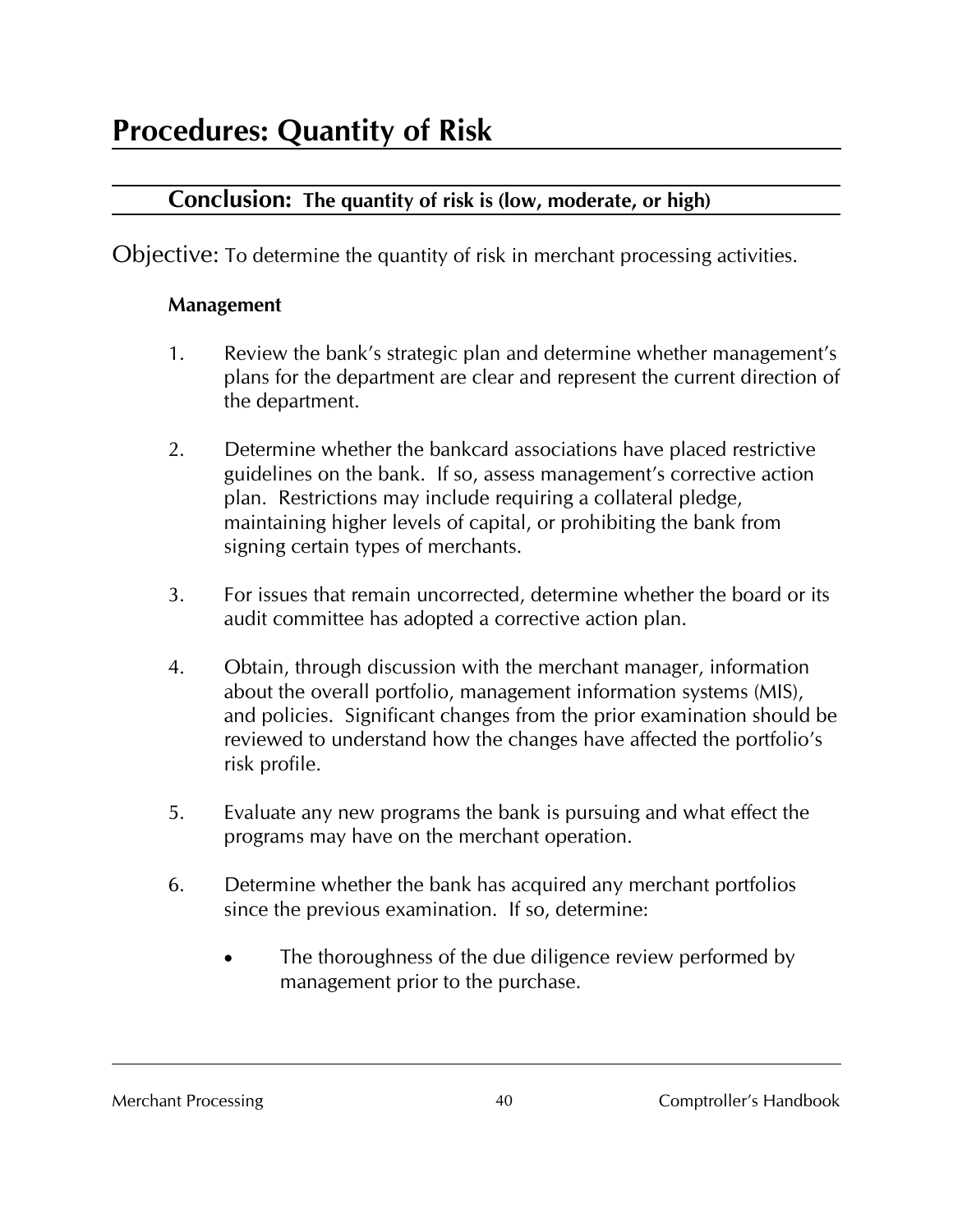- The quality of the portfolio as determined by the chargeback rate and loss history.
- Number of accounts and breakdown of merchant accounts by industry (using standard industry code).
- Whether reserve accounts or certificates of deposit (CDs) are pledged against the merchant accounts.
- Whether the purchase was approved by senior management or the board of directors according to bank policy.
- 7. Determine the volume of transactions being processed in relation to the bank's Tier 1 capital, in aggregate and for transactions deemed high risk.
- 8. Determine the risk profile of the portfolio. Evaluate the methods the bank uses to rate the risk in its merchant accounts. **Perform verification procedures, if needed, to determine the nature and activities of the merchants and to test the bank's risk assessment.**

#### **Underwriting**

- 1. Evaluate the bank's policy for approving new merchant accounts. Determine whether it addresses the following issues:
	- Types of merchants for which the bank does not want to provide merchant processing services (prohibited and restricted lists).
	- Documentation requirements for merchant files.
	- Underwriting guidelines for merchant accounts.
	- Termination procedures for merchant accounts.
	- What derogatory information is acceptable on credit reports.
	- Criteria for approving processing for additional merchant locations.
	- Who in the bank is responsible for approving merchants.
	- Handling of exceptions to the merchant approval policy.
	- Process for reviewing information collected by ISOs/MSPs.

#### Comptroller's Handbook  $\overline{41}$  41 Merchant Processing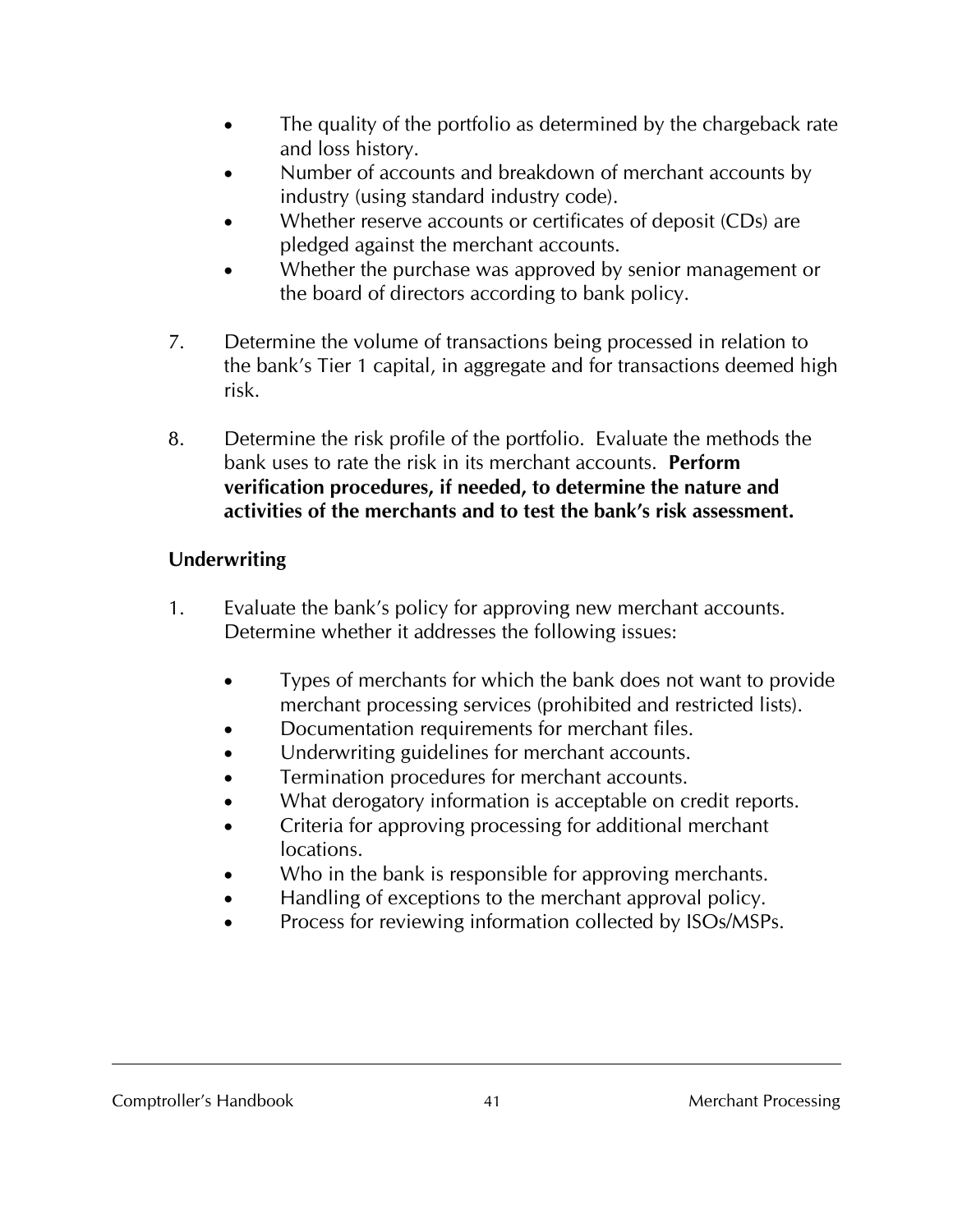#### **Chargebacks**

- 1. Review the trend in the volume and aging of chargebacks.
- 2. Investigate significant trends in both the volume and age of chargebacks:
	- Discuss with management any merchants who are generating significant chargebacks.
	- Instruct the bank to charge off any chargebacks aged over 90 days (association rules allow exceeding 90 days in limited circumstances).
- 3. Determine whether the bank has suffered any significant losses from merchant chargebacks over the past several years.

#### **Settlement**

1. Review management's analysis of risk if the bank uses a BIN or ICA number (whether it owns the number or not).

### **Agent Bank Programs**

- 1. Review the bank's agent bank programs and determine the level of liability assumed by the acquirer.
- 2. Obtain a report that shows merchant volume per agent bank. Review agent banks that have a significant volume of transactions.
- 3. Review a sample of agent bank files. Evaluate whether the information in the files is adequate and check for compliance with policy.

### **Pricing**

1. Review the bank's pricing policies and evaluate the bank's pricing methods. If the bank offers reduced discount rates based on other existing banking relationships, evaluate the risks and rewards.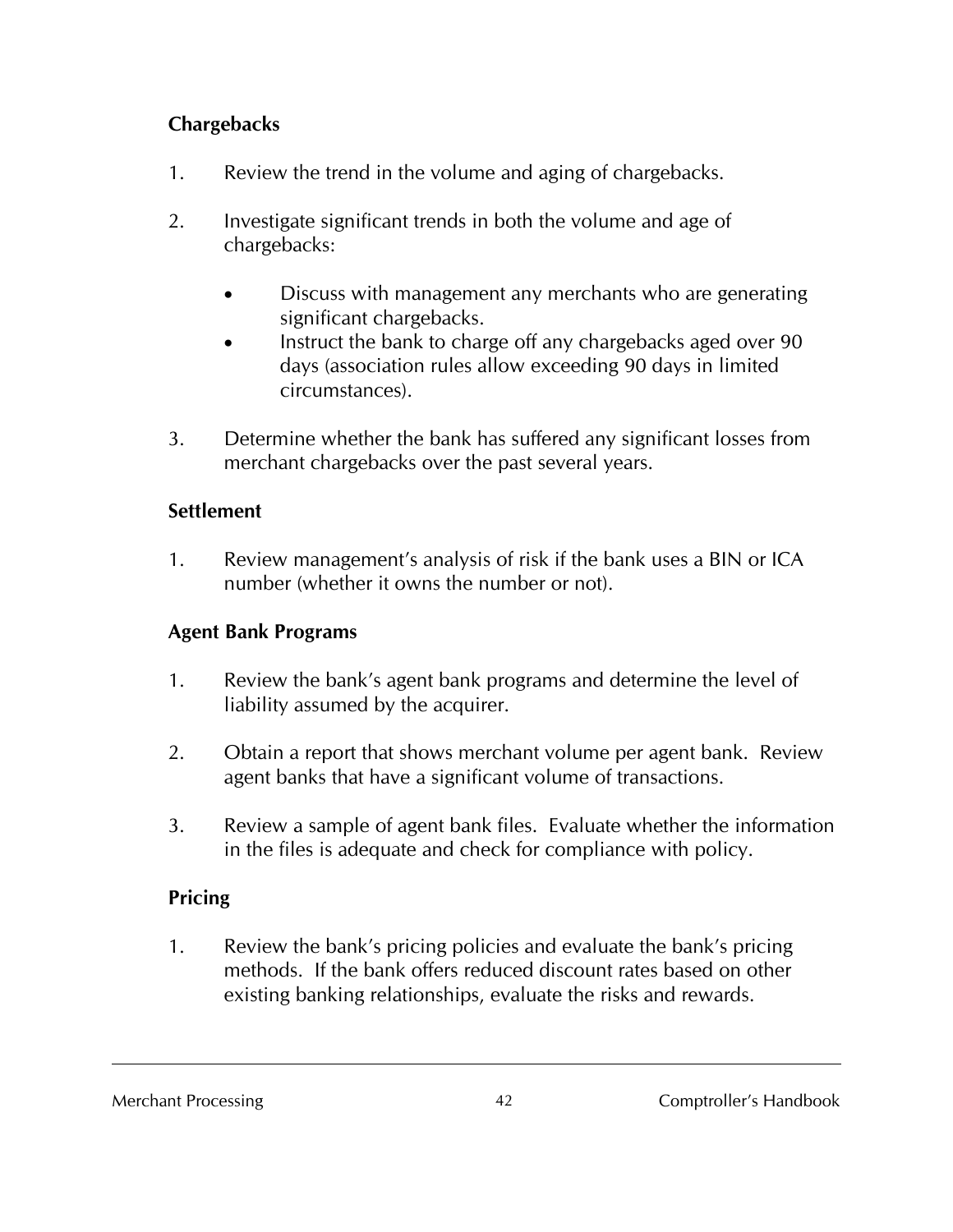- 2. Review management's analysis of whether individual merchants are profitable for the bank. Investigate reasons for low profitability or losses.
- 3. Obtain discount rates from the merchant file review worksheet and compare actual pricing against the pricing policy.
- 4. Determine which personnel have the authority to set pricing variables and how management monitors the pricing process.
- 5. Coordinate with the examiner reviewing third-party organizations to determine other pricing programs used. Determine whether pricing is tied to the sale or lease of equipment or other services.

#### **Profitability**

1. Review the department's profitability statements. Evaluate major costs and fee income items in relation to overall profitability. Determine the impact of chargeback and fraud losses on profitability.

#### **Third-party Organizations**

- 1. Determine what third-party organizations the acquiring bank uses for merchant processing services.
- 2. Obtain a report that shows merchant sales volume per ISO. Review ISOs that have significant volume or growth.
- 3. Determine whether contracts are on file for each third-party organization.
- 4. Evaluate whether the bank periodically reviews its third-party servicers. Information available may include financial statements, third-party operational reviews, disaster contingency plans, and reports of bank regulatory agencies.

#### Comptroller's Handbook 43 Merchant Processing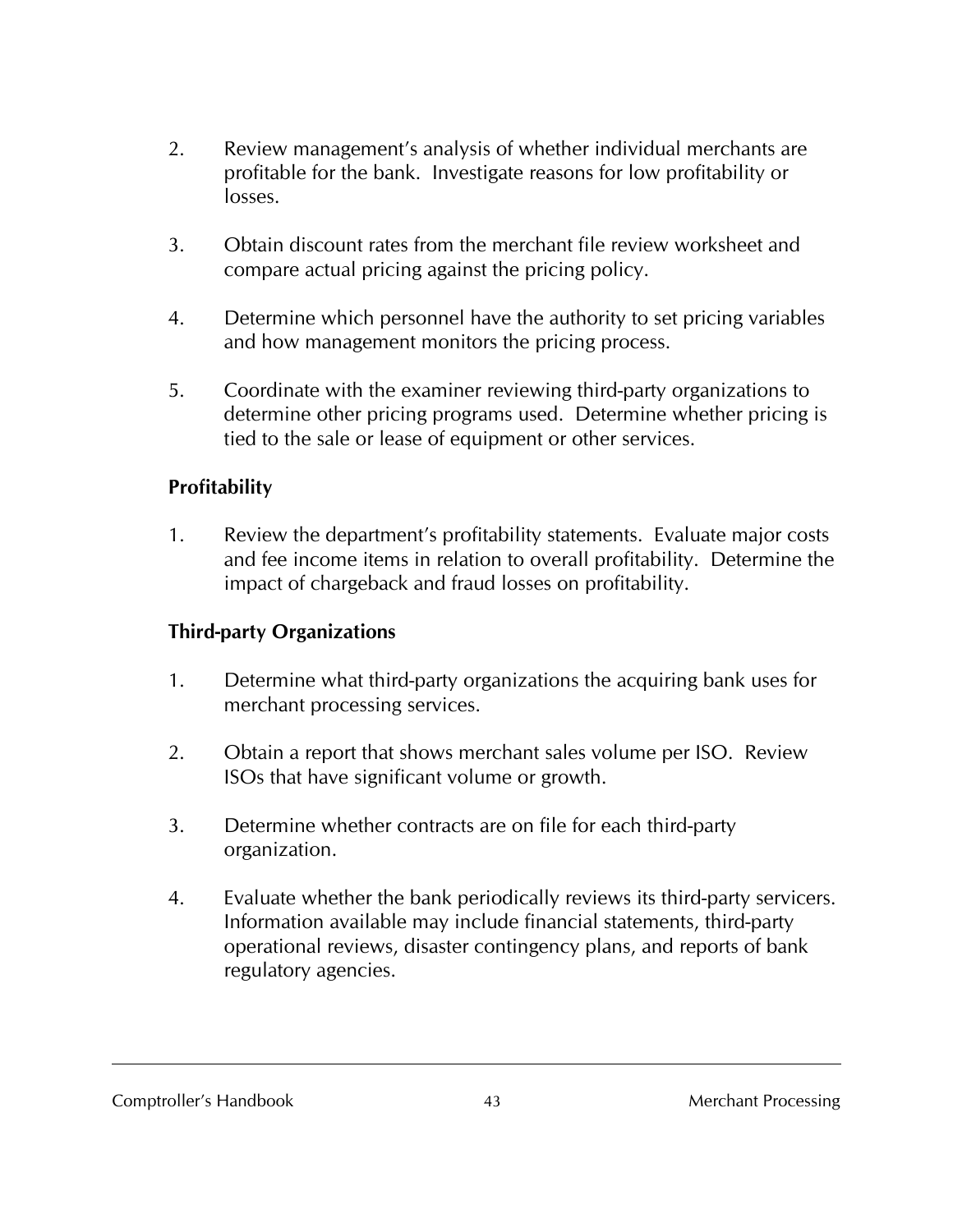- 5. Review major contracts to assess the following information:
	- Terms specifying financial compensation, payment arrangements, and price changes.
	- Provisions prohibiting the third party from assigning the agreement to any other party.
	- Frequency and means of communication and monitoring activities of each party.
	- Specific work to be performed by the third-party servicer.
	- Whether the contract provides for the confidential treatment of records.
	- Record keeping requirements each party must maintain and whether the other party has access to these records.
	- Responsibility for audits and whether the acquirer has the right to audit the third-party organization.
	- Notification requirements of system changes that could affect procedures and reports.
	- Type and frequency of financial information the third party will provide.
	- Whether contractual penalties for terminating the contract seem reasonable.
- 6. Review a sample of ISO/MSP contracts for the appropriate provisions. In addition to general contract provisions, the contracts should:
	- Tie fees to performance (e.g., number of merchants, volume of sales transactions, chargeback activity).
	- Define responsibilities for fraud and chargeback losses.
	- Require security deposits from the ISO/MSP if its financial condition is weak or the quality of the merchants it solicits on behalf of the bank is poor.
	- Include remedies to protect the bank if the ISO/MSP fails to perform (including indemnity, early termination rights, delayed payment of residuals).
	- State the criteria for accepting merchants.
	- Specify that the bank owns the merchant relationships.
	- Control the future use and solicitation of merchants.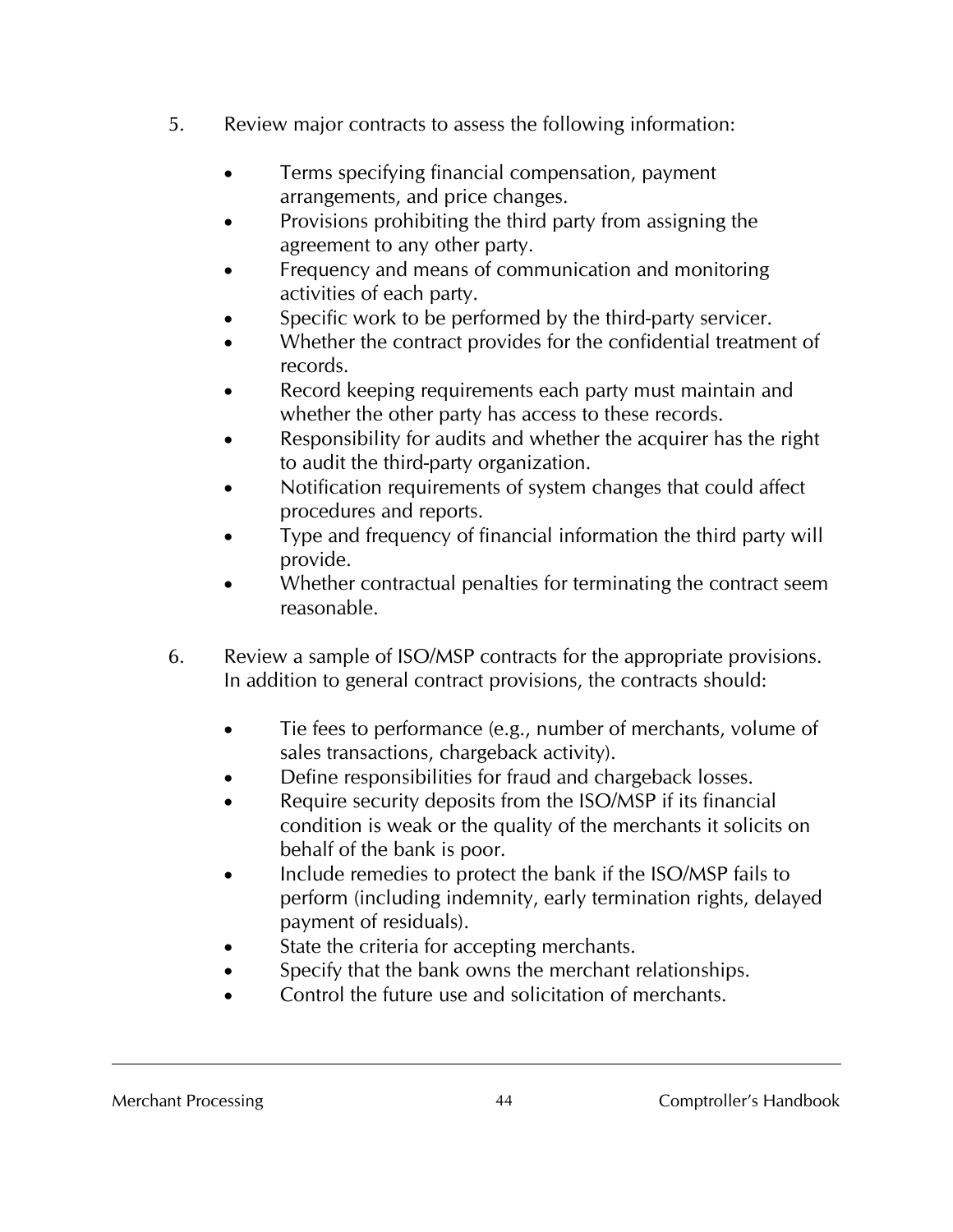- Define the allowable use of the bank's and the ISO/MSP's name, trade name, and logo.
- Permit bank employees to conduct onsite inspections of the ISO/MSP.
- Warrant that all federal consumer laws and bankcard association rules are to be followed.
- 7. Review a sample of ISO/MSP credit files and check for compliance with policy. At a minimum, the files should contain:
	- An analysis of the current financial statement of the principals and the ISO/MSP. The type of financial statement should correlate to the size of the company.
	- A document detailing a bank employee's onsite inspection of the ISO/MSP.
	- Evidence that bank and trade references have been verified.
	- A credit report on the principals of the ISO/MSP.
	- A criminal check on the principals of the ISO/MSP.
- 8. Determine whether ISO/MSP reserve accounts are consistent with the condition of the company and volume of business generated.
- 9. List third-party processors that have provided contingency plan information to the bank. Review the bank's analysis of contingency plans to determine adequacy. If an analysis does not exist, review the reasonableness of contingency plans.
- 10. Determine whether third-party contingency plans are adequately considered in the bank's overall contingency plan.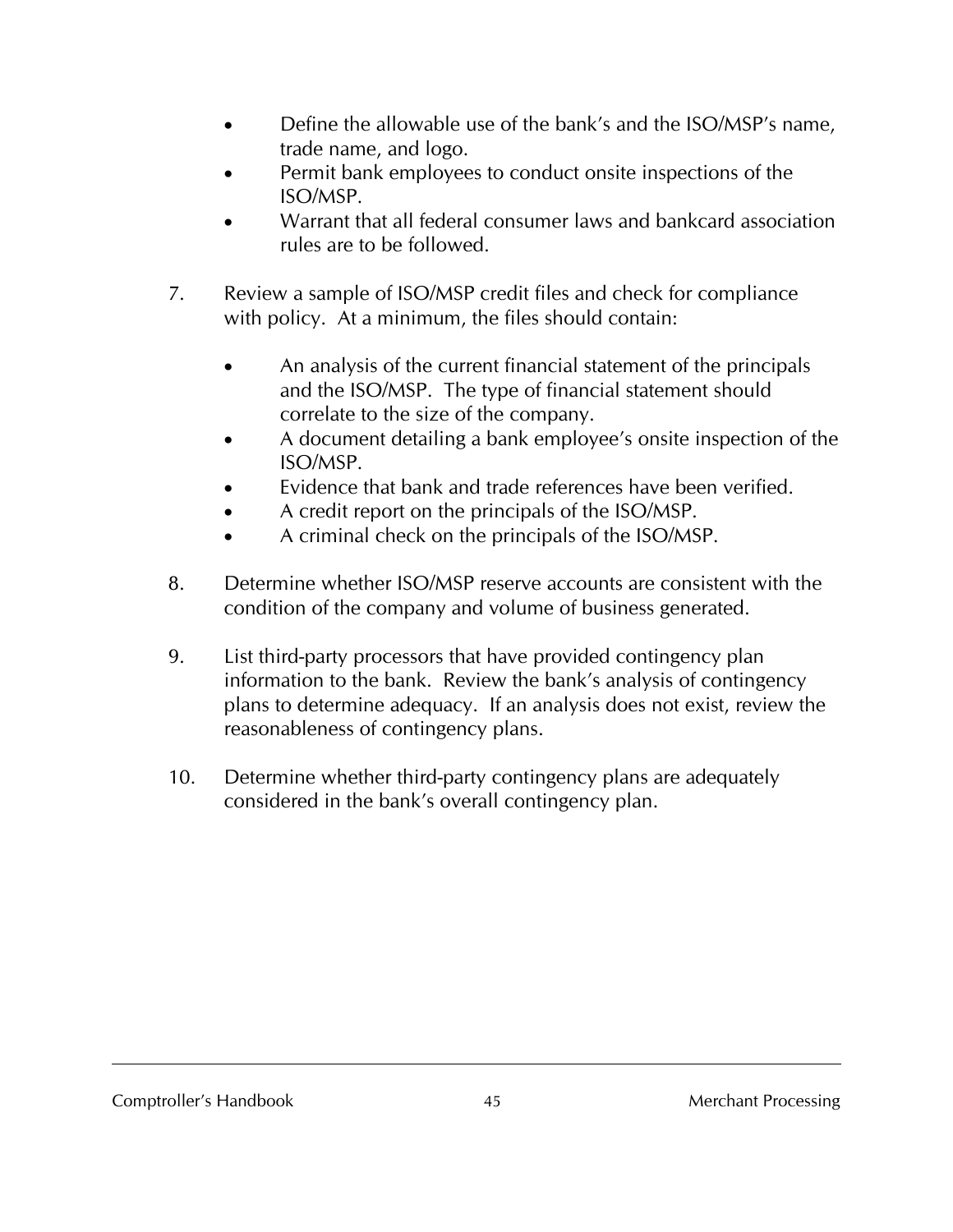# **Procedures: Quality of Risk Management**

# **Conclusion: The quality of risk management is (strong, satisfactory, weak)**

# **Policies**

- Conclusion: The board (has/has not) established effective policies and standards for merchant processing.
- Objective: To determine whether the board of directors has adopted policies and standards for merchant processing that are consistent with safe and sound banking practices and appropriate to the scope of its operations.

#### **Management**

- 1. Determine what policies have been approved by the board of directors for merchant processing.
- 2. Evaluate the overall adequacy of written policies using examiner findings in each of the areas.
- 3. Determine whether the board evaluates policies for changing market and business conditions at least annually.

### **Chargebacks**

1. Determine whether the bank has a policy for charging off stale chargebacks (generally 90 days) and assess the policy's appropriateness.

#### **Agent Bank Programs**

1. Determine whether the acquirer has a policy that addresses agent banks for which the acquirer provides service. Does the policy address: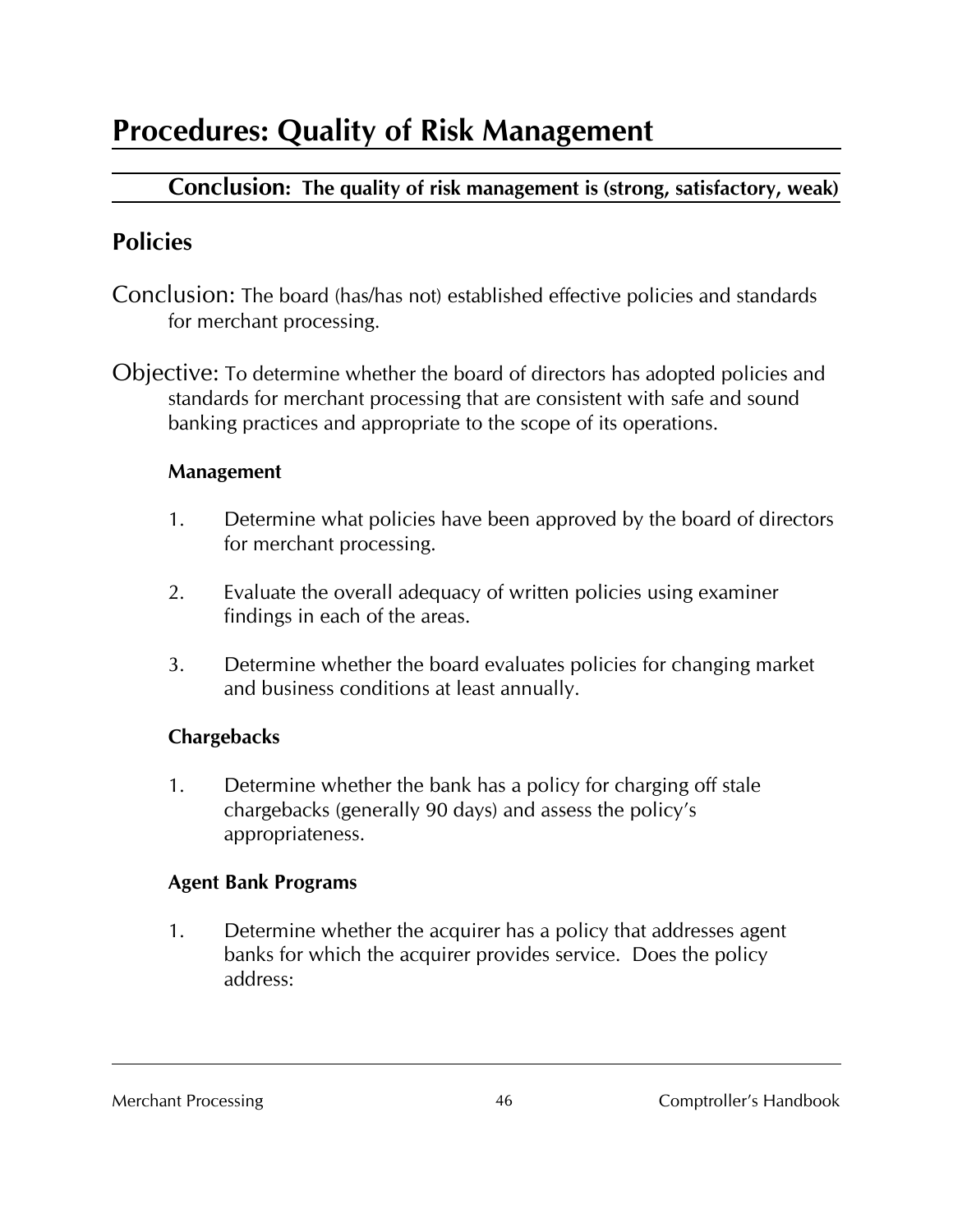- Criteria for accepting agent banks?
- An agent bank's merchant underwriting?
- Policy exceptions?
- An agent bank's liability?
- Periodic reviews?

### **Third-party Organizations**

- 1. Determine whether the board has adopted a policy for underwriting new independent sales organizations or member service providers (ISOs/MSPs). If so, determine whether the policy states that:
	- The ISO/MSP must provide the acquiring bank certain financial information (the policy should stipulate its type and timing).
	- An experienced commercial credit officer must review the periodic financial statements of the ISO/MSP.
	- Management must review the depth and experience of the ISO/MSP management.
	- The bank must perform required background checks, and the checks should determine whether any ISO/MSP or its principals have criminal records.
	- The bank must obtain required bank and trade references on all ISOs/MSPs and their principals.
	- The ISO/MSP must maintain specific reserve accounts to absorb losses from merchant chargebacks or other damages if the organization is financially liable for losses.

# **Processes**

Conclusion: Management and the board (have/have not) established effective processes for merchant processing.

Objective: To determine whether processes, including internal controls, are adequate and consistent with sound merchant processing practices.

Comptroller's Handbook  $\frac{47}{47}$  Alternative Merchant Processing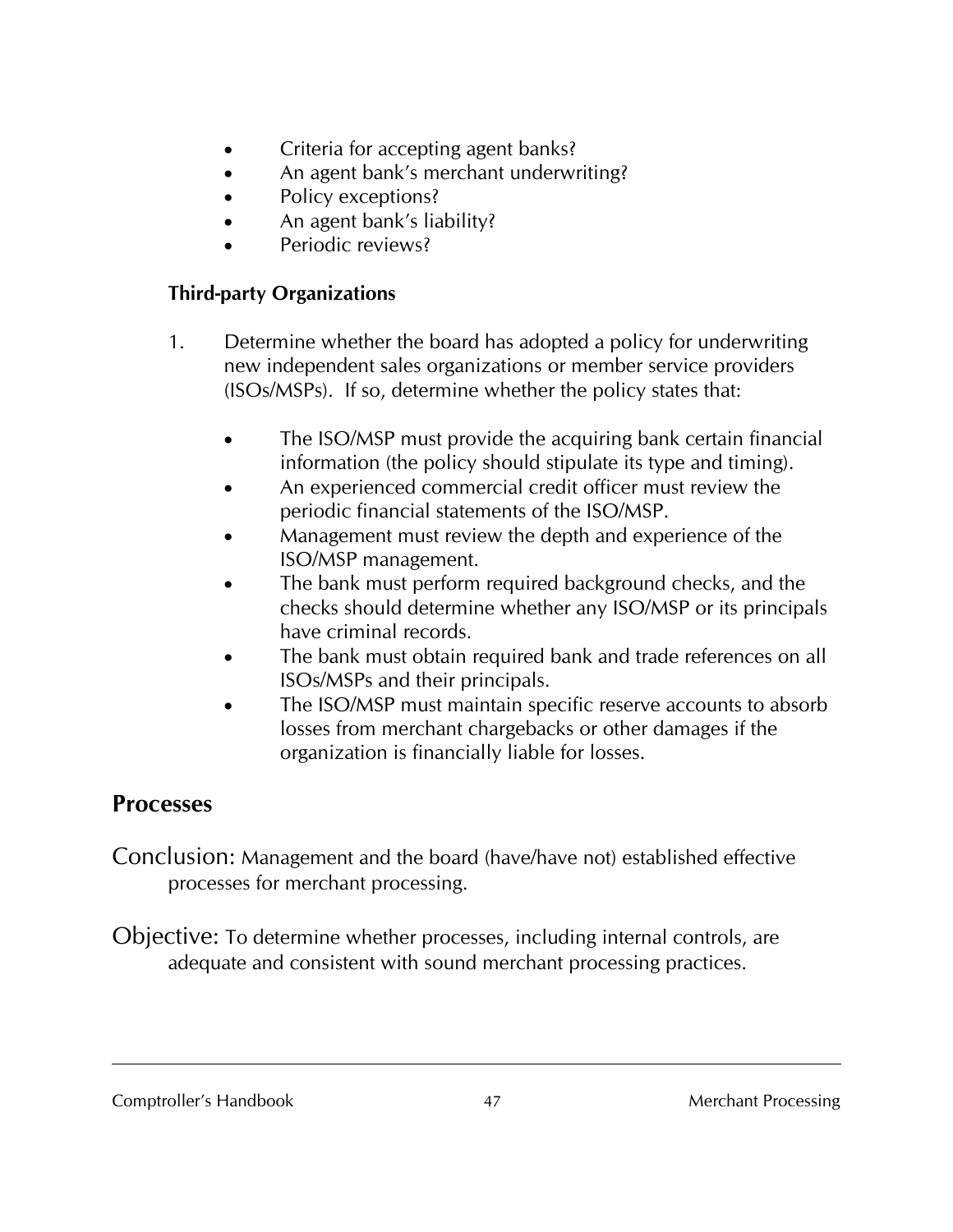#### **Underwriting**

- 1. Evaluate the bank's procedures for ensuring compliance with the merchant approval policy.
- 2. Determine how the bank documents and monitors performance of exceptions to the merchant approval policy. Evaluate the practices for waiving documentation requirements.
- 3. Determine whether the bank has a written agreement with each merchant and whether the agreement contains the following information:
	- The fees to be charged to the merchant.
	- The requirements the merchant must meet at the point of sale.
	- Required information for chargebacks.
	- A merchant's redress if the agreement is terminated or suspended.
	- Whether the merchant must notify the bank of a change in ownership.
	- Whether the merchant is subject to continuing review by the bank or a designated third party.
	- A statement requiring the merchant to follow bankcard association rules.
	- Whether the merchant assumes liability for problems associated with insecure transmission of credit card data and storage of customer information for Internet merchants.
- 4. Select a representative sample of recently approved merchant files (for example, within the last 90 days). The sample should include merchants that the bank obtains directly, through ISOs/MSPs, and through agent banks. If possible, the sample of merchants obtained directly by the bank should include a sample of merchants by size and industry. Review the sample of merchant files for compliance with the policy.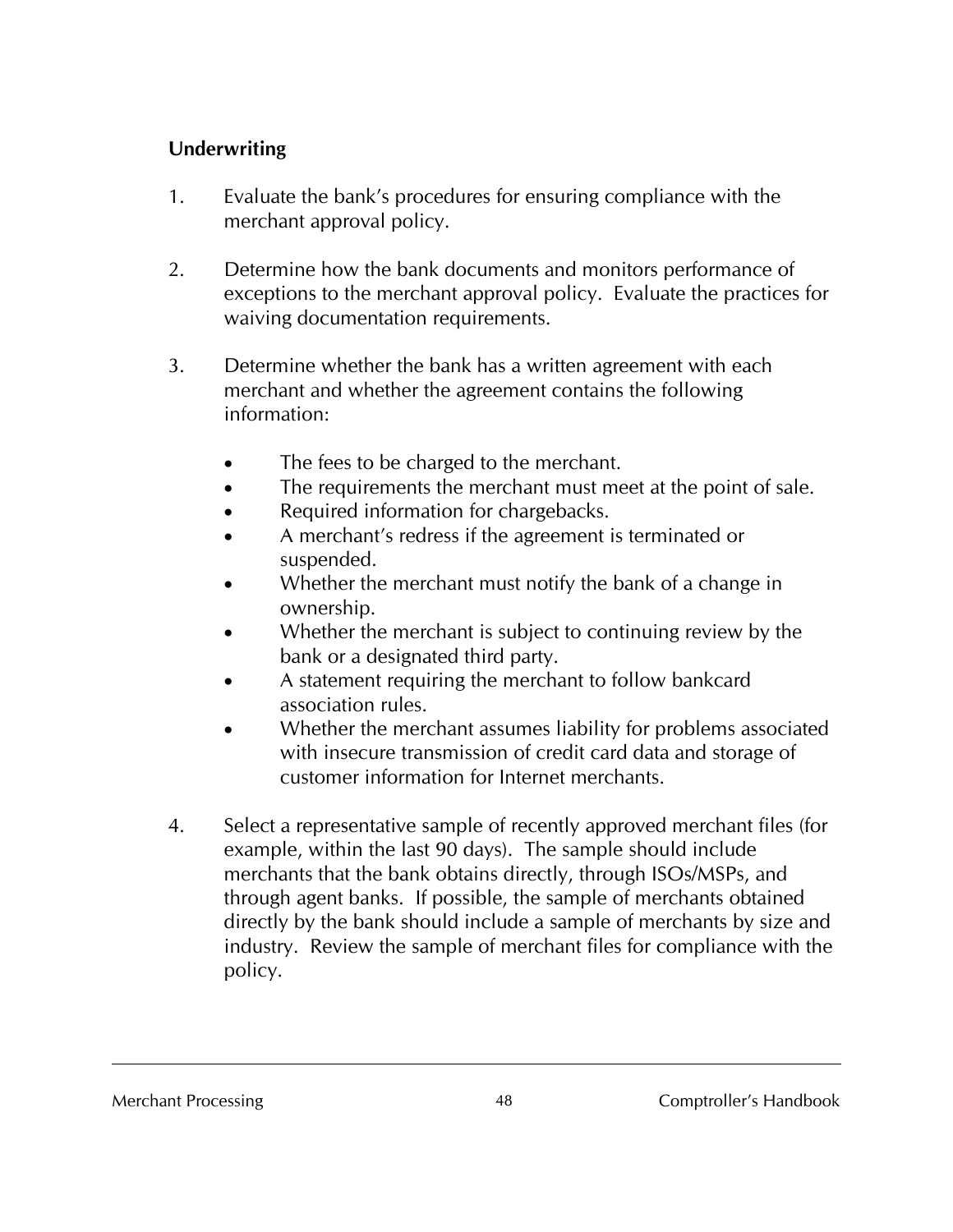- 5. Summarize the results of the merchant file review. Determine whether the level of exceptions is reasonable in view of board-approved policies.
- 6. In evaluating the bank's ongoing review of merchant accounts, determine:
	- The type or size of merchant accounts eligible for review.
	- The frequency of the review.
	- Whether the review is coordinated with the commercial loan department.
	- The type and timing of the financial information the bank asks merchants to provide.
	- The performance factors included in the review (e.g., level and trends in transactions, returns, and chargebacks).
- 7. Evaluate how the bank determines while underwriting when to set up a merchant reserve or holdback. If reserves are established, how frequently are they reviewed?

#### **Chargeback Systems**

- 1. Evaluate the adequacy of the chargeback system. Determine whether the system is automated or manual and whether it can:
	- Ouantify outstanding chargebacks and their age.
	- Prioritize research into chargebacks.
	- Measure the efficiency of the chargeback process.
- 2. Determine how the bank evaluates the adequacy of its chargeback systems.
- 3. Inquire how the bank plans for contingencies, such as large merchant bankruptcies, which can generate a large volume of chargebacks.
- 4. Describe how management assigns chargeback work to employees, such as by age, reason code, or merchant.

#### Comptroller's Handbook 49 Merchant Processing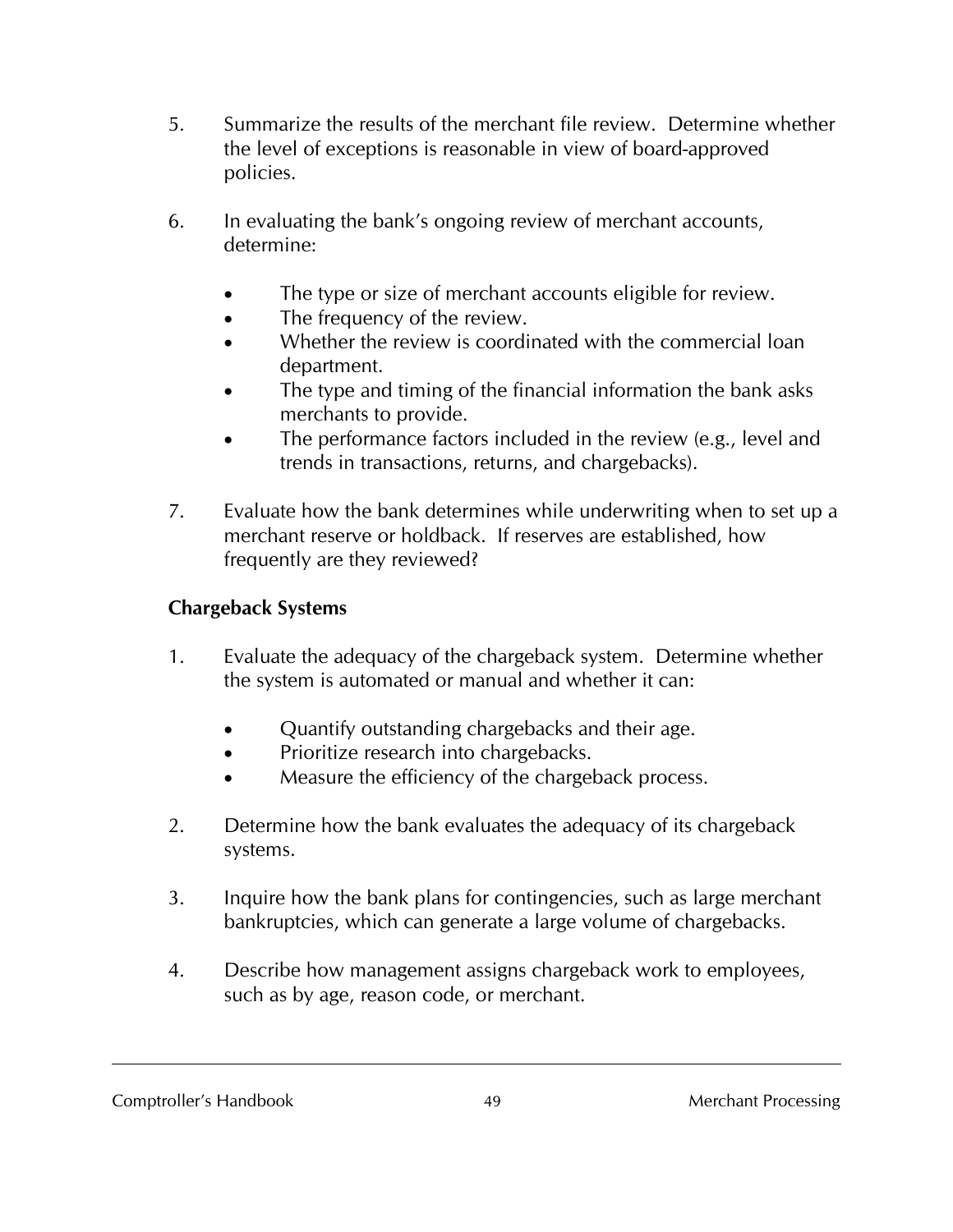- 5. Review the bank's procedures for establishing merchant-funded chargeback reserves on high chargeback merchants. Determine whether current practices sufficiently protect the bank from exposure to chargeback loss.
- 6. If the bank is not adequately protected from chargeback losses, determine whether the bank needs a bank-funded general reserve or additional capital support.
- 7. Evaluate the collection of chargeback losses and uncollected fees.

#### **Settlement**

- 1. Review the settlement flow chart. Identify all parties involved, each party's responsibility, and the estimated time that it takes funds and transaction data to flow from party to party during the settlement process.
- 2. If the bank does not pay merchants the same day it receives credit from issuers, assess management's procedures to keep the funds segregated and liquid.

#### **Profit Analysis**

- 1. Review the bank's budgeting process for its merchant business and investigate the budget's significant variances from actual performance. Determine whether the department is expected to meet this year's budget and, if not, why not.
- 2. Evaluate the MIS used in determining the department's profitability.
- 3. Determine how management arrives at cost figures, that is, whether it uses actual or estimated costs, and whether the methodology is appropriate.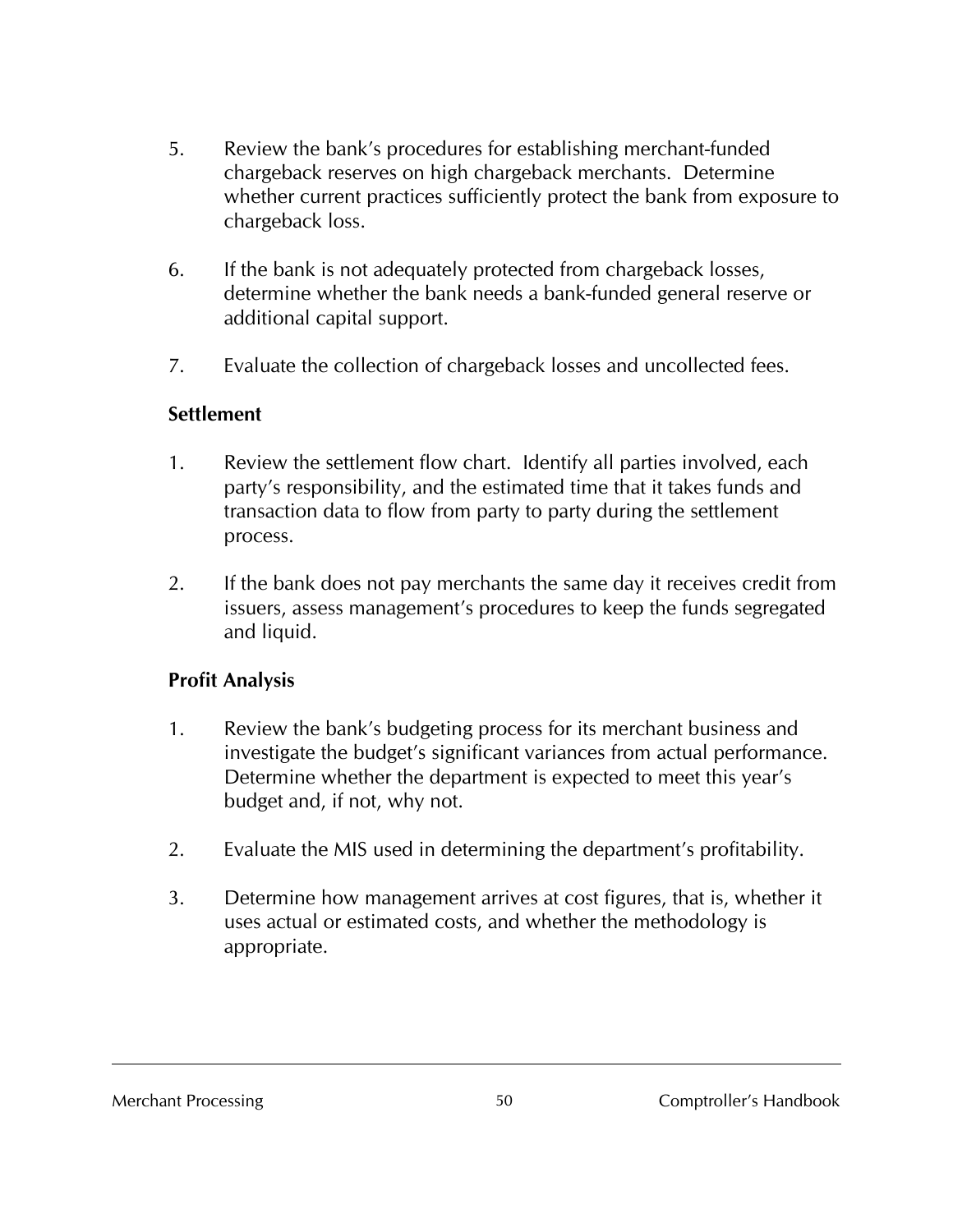#### **Third-party Organizations**

1. Determine the monitoring levels and reasonableness of ISO/MSP system access. All system changes should have prior approval of a bank employee.

# **Personnel**

- Conclusion: Management (does/does not) have the skills and knowledge necessary to manage the risk inherent in merchant processing.
- Objective: To determine management's ability to conduct merchant processing in a safe and sound manner.

#### **Management**

- 1. Review the resumes of the principals in the merchant processing department. Determine whether the staff has adequate experience in merchant processing and is adequately trained.
- 2. Review the organizational chart for the department to determine what, if any, other responsibilities the merchant manager has within the bank. Determine whether the organizational structure is appropriate.
- 3. Determine what committees, if any, are involved in the merchant processing operation. Review the committee's minutes for pertinent information. Determine whether the committee structures, if any, are appropriate.

### **Staffing Levels**

1. Determine whether current staffing levels fit the bank's short-term and long-term requirements. Determine whether:

Comptroller's Handbook 51 51 Merchant Processing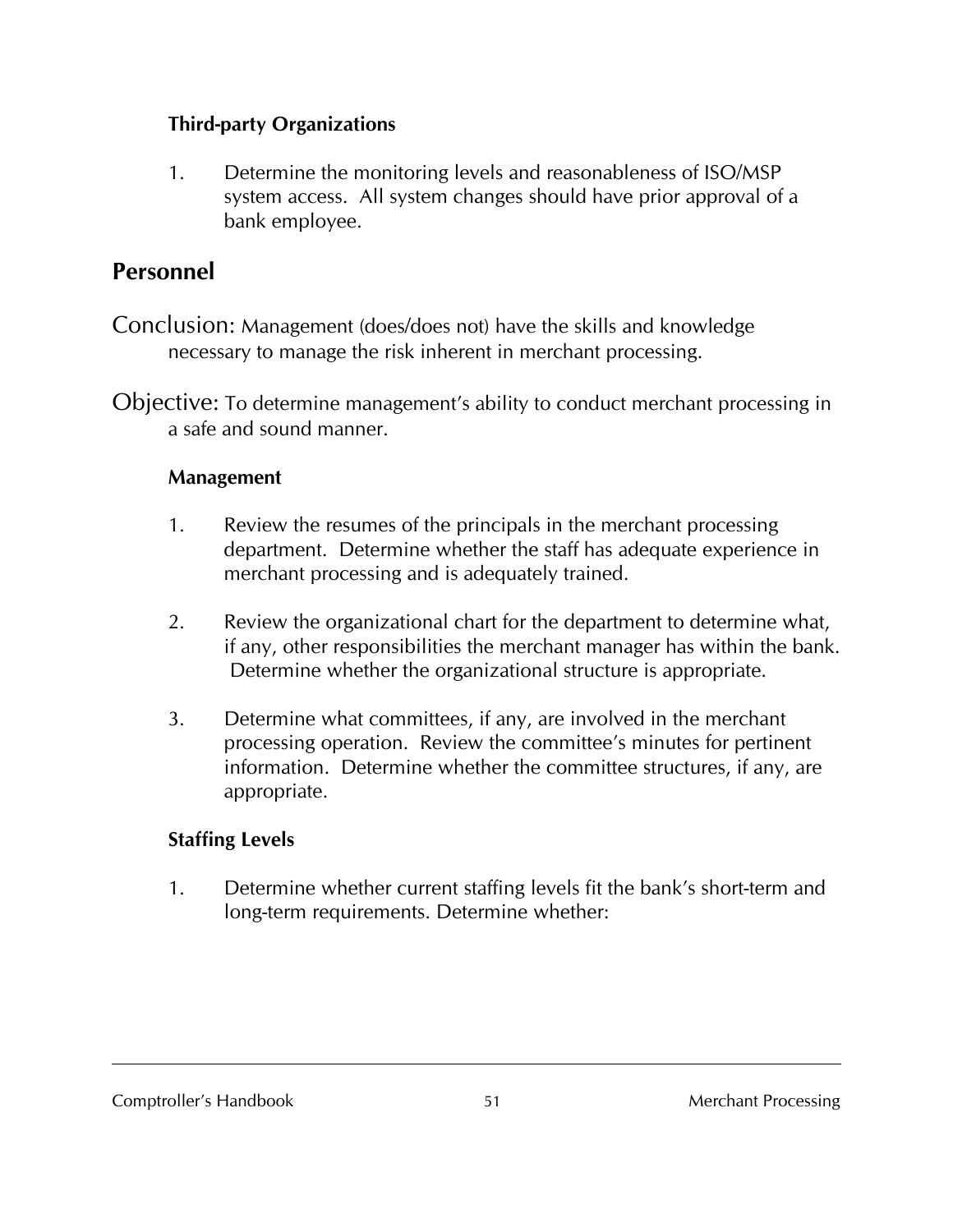- Staffing levels are adequate to the volume of merchant accounts, the number of applications reviewed daily, processing needs, and the need to oversee third parties.
- Personnel reviewing merchant applications are qualified.
- Staffing levels are sufficient to handle resolution of chargebacks within bankcard association time frames.
- Staffing levels are sufficient to investigate daily fraud exception reports in a timely manner.
- Staff turnover seems high.

#### **Audit**

1. Determine the internal/external auditor's knowledge of the merchant processing area and whether the auditor's knowledge is adequate to perform effective reviews.

# **Controls**

Conclusion: Management and the board (have/have not) implemented effective control systems.

Objective: To determine whether internal/external audit, management information systems, and any other control systems should enable the bank to manage merchant processing adequately.

#### **Management**

- 1. Assess the adequacy of the overall management information systems  $(MIS)$ .
	- Review the MIS reports routinely used by management and determine whether they adequately inform management of the department's condition.
	- Review reports to the board and determine whether the information the directors receive is meaningful and complete. At a minimum, reports should include information for each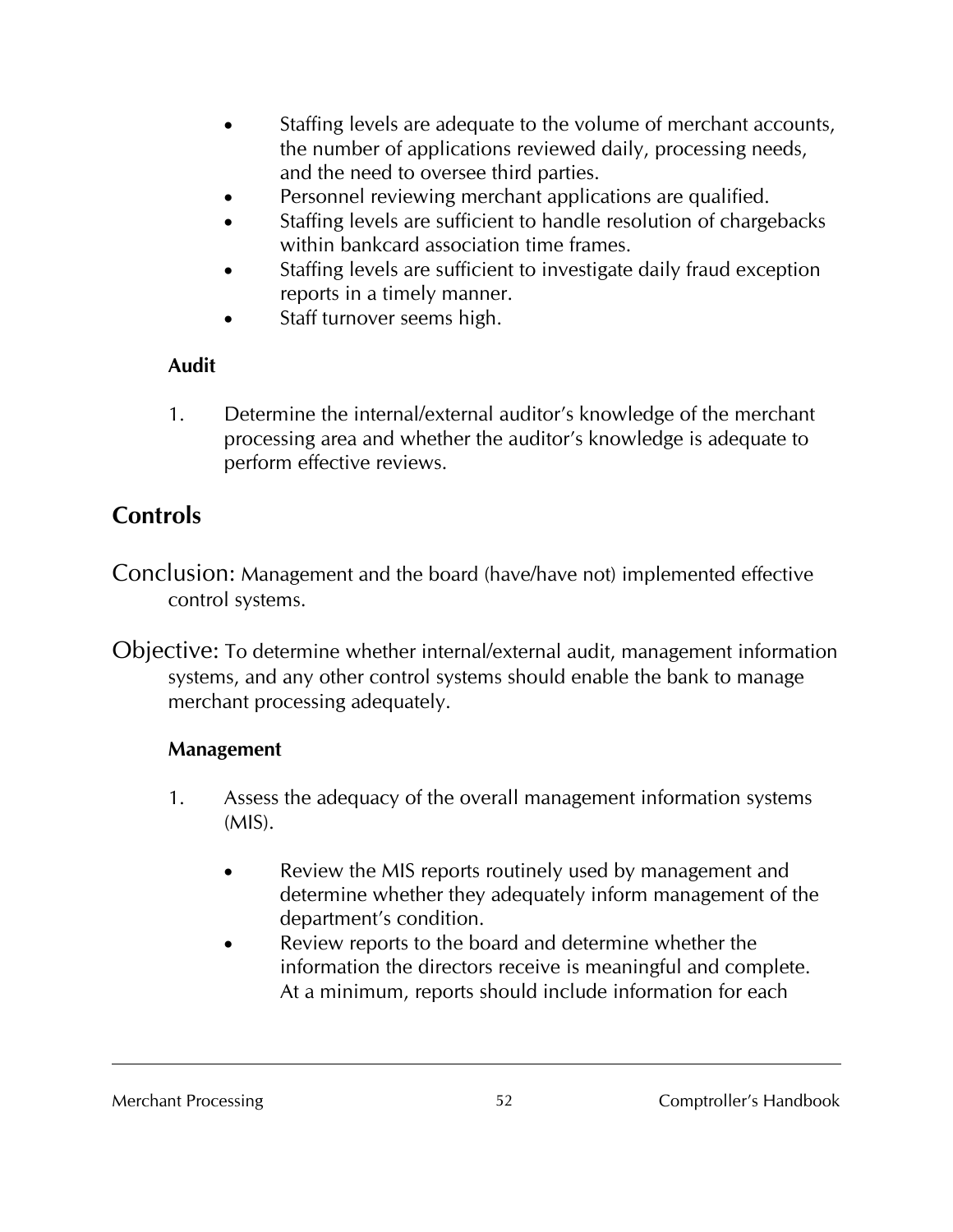portfolio segment including agent bank and ISO portfolios. Information should include sales volumes, merchant types, profitability chargeback activity, and fraud activity.

#### **Perform verification procedures if the reports and trial balances contain unusual information or information that cannot be readily explained.**

#### **Audit**

- 1. Review the scope and frequency of the internal audit. Determine whether it addresses all operational areas.
- 2. Determine whether the internal audit reviews major services provided by third-party organizations.

#### **Fraud**

- 1. Determine whether the scope and frequency of fraud reviews are adequate. Assess how analysts prioritize exceptions and whether certain potentially suspicious transactions are processed through more sophisticated systems (e.g., scoring and other databases).
- 2. Determine whether management has established parameters for monitoring Internet transactions.
- 3. Determine how the bank establishes parameters for exceptions.
- 4. Determine who in the bank can set fraud parameters and what documentation is required to change the parameters.
- 5. Determine the frequency with which management updates a merchant's historical sales volume.

Comptroller's Handbook 53 Merchant Processing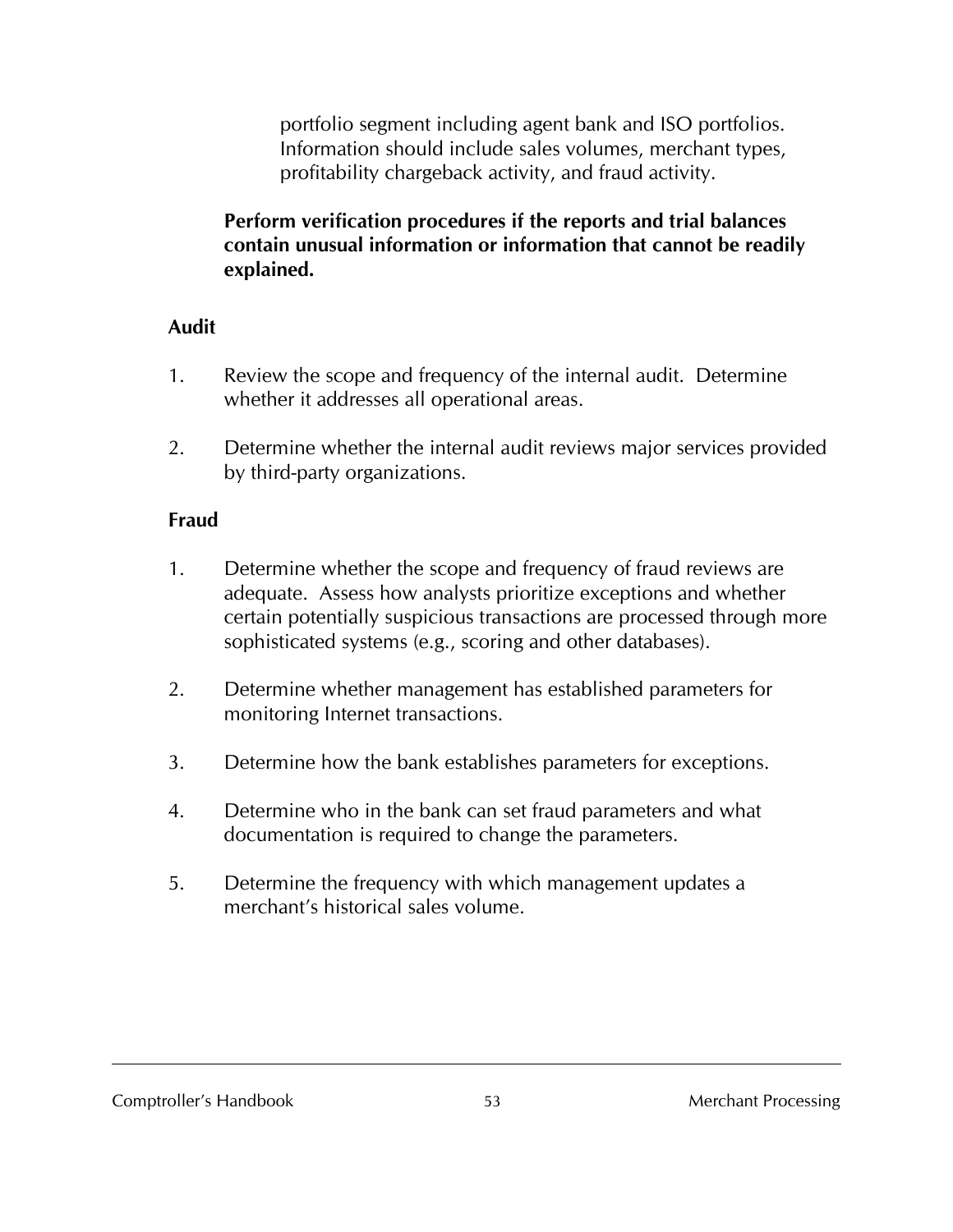- 6. Determine the bank's course of action when it detects suspicious activity. (Does the bank delay settlement, establish merchant funded reserves, or file a Suspicious Activity Report, for example?)
- 7. Review the acquiring bank's controls over delaying settlement funds to determine whether they comply with bankcard association regulations.
- 8. Review any parameters for exceptions that are available to the acquirer but not presently in use. Commonly used parameters are:
	- Large average ticket size.
	- Large daily or weekly volume.
	- Keyed rather than swiped transactions.
	- Multiple tickets in the same dollar amount.
	- Multiple use of same cardholder number.
	- High chargeback activity.
	- Excessive return volumes.
	- Declined authorizations.
	- Authorizations not matched to sales and vice versa.
	- Transactions from inactive or closed accounts.
- 9. If a neural network is used, review management's rationale for the parameters that have been set.

# **Third-party Organizations**

- 1. Review the merchant department's procedures for monitoring the third party's quality control and compliance with the contract. Monitoring for quality control should (as applicable):
	- Ensure that the ISO/MSP is properly registered with the bankcard associations.
	- Determine the adequacy of the ISO/MSPs' written operating procedures.
	- Ensure that the bank approves all ISO/MSPs' training material, marketing material, and discount and fee schedules.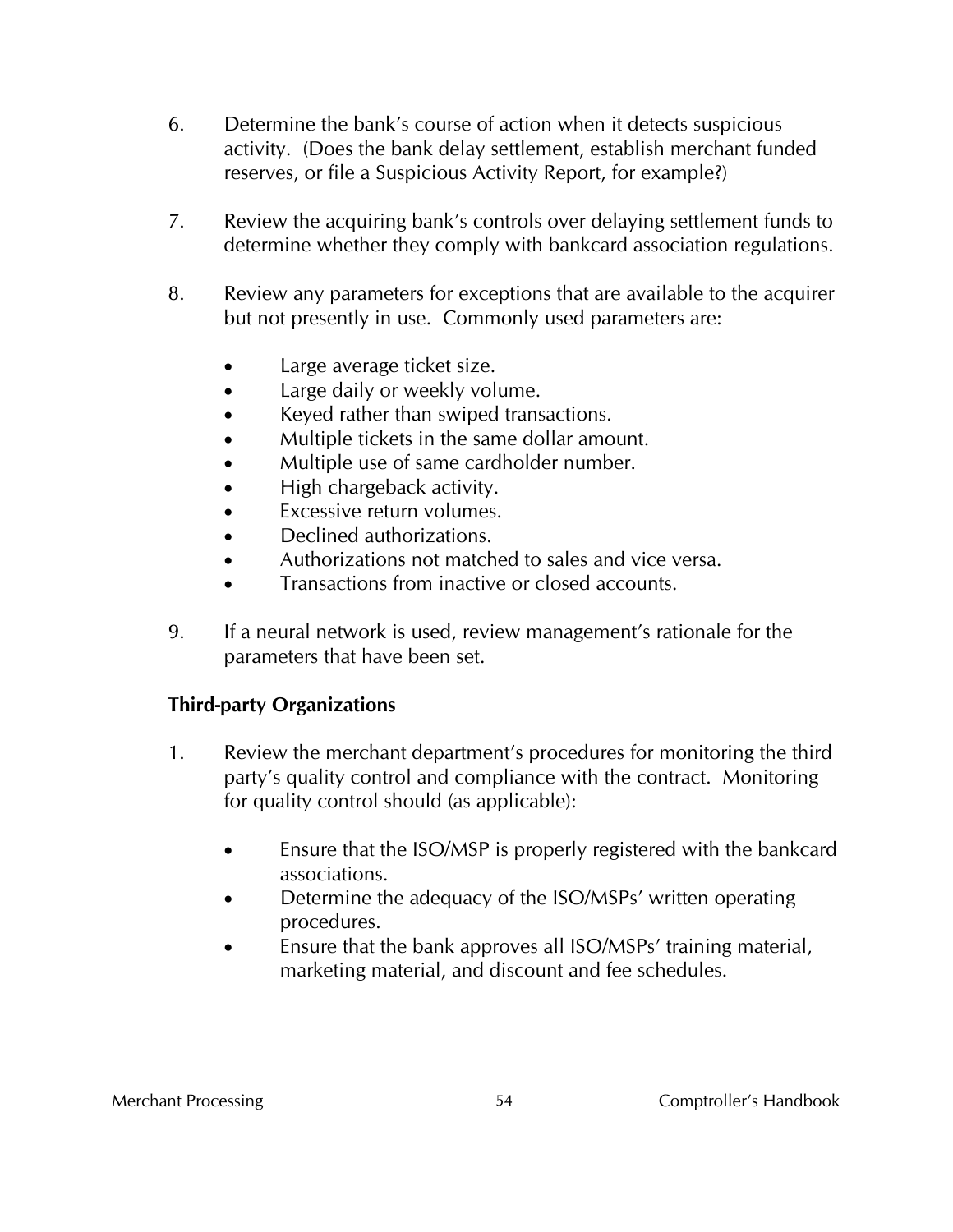- Verify that ISO/MSP sales people meet the bank's criteria for criminal and credit checks.
- Sample merchants solicited by the ISO/MSP for compliance with policies.
- Compare approval and rejection rates with department projections.
- Review the quality of customer service activities.
- Review how the bank and the ISO/MSP resolve merchant complaints.
- Evaluate the timeliness of chargeback processing and appropriateness of decisions.
- Evaluate how decisions were made on exceptions that could affect fraud monitoring.
- Determine the adequacy of merchant and third-party reserve accounts, if appropriate.
- Assess compliance with bankcard association regulations.
- 2. Determine whether the management of the merchant department requires the third party to adopt a written action plan to correct deficiencies when results fall below bank standards.
- 3. Review the bank's MIS used to monitor activities of the ISO/MSP.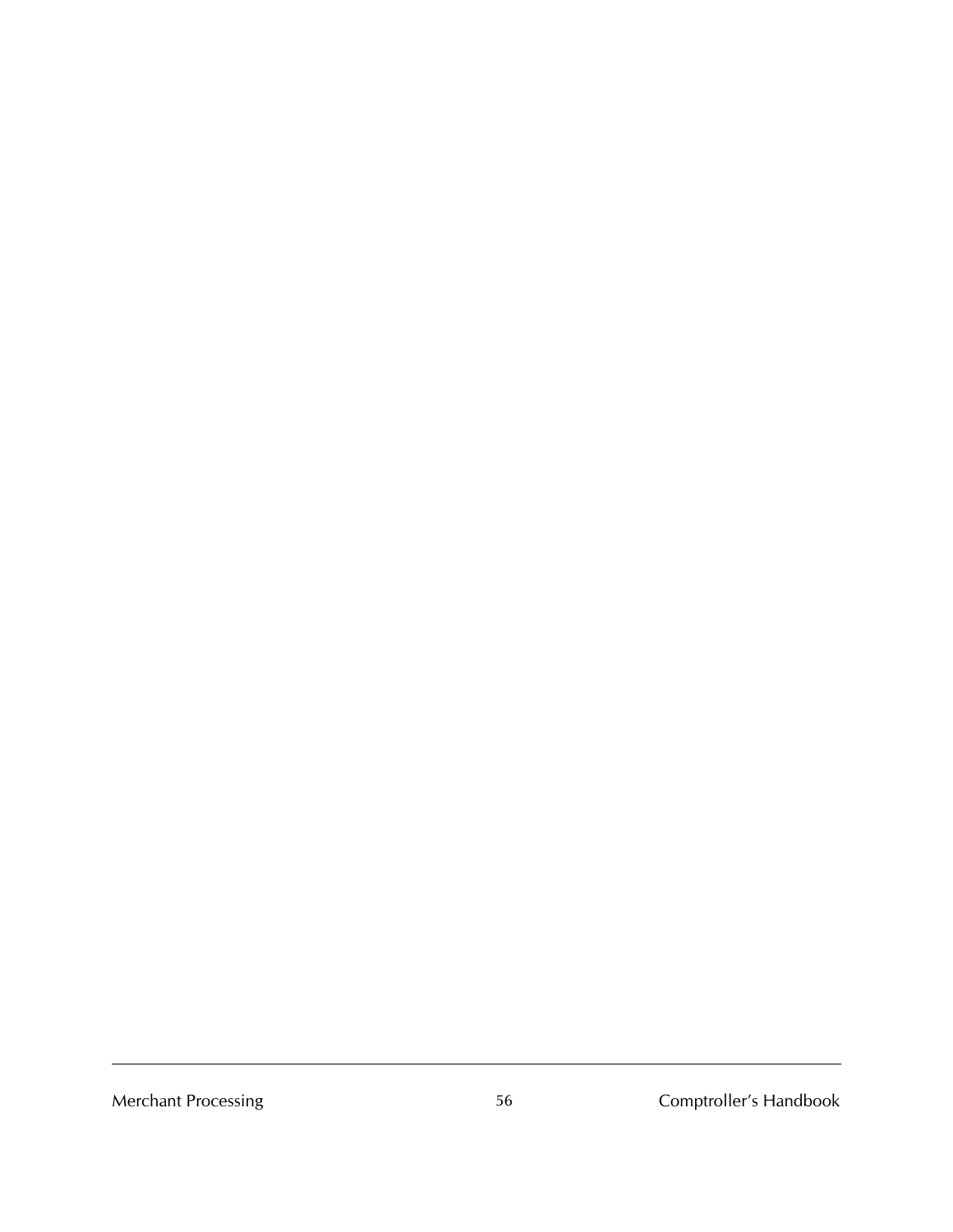# **General Agent Bank Procedures**

- Objective: To determine the quantity of risk and quality of risk management of merchant processing activities at an agent bank. These procedures will typically be used at smaller community banks that are the agent banks of an acquirer. These procedures should not be used to evaluate an acquirer's agent bank program.
	- 1. Obtain the following for all agent bank arrangements:
		- $\Box$  The agent bank agreement.
	- 2. For agent banks with liability obtain:
		- $\Box$  Monthly volume and profitability reports from the acquiring bank.
		- $\Box$  Reports on monitoring chargebacks and fraud.
		- $\Box$  Merchant processing policies.

Comptroller's Handbook 57 57 Merchant Processing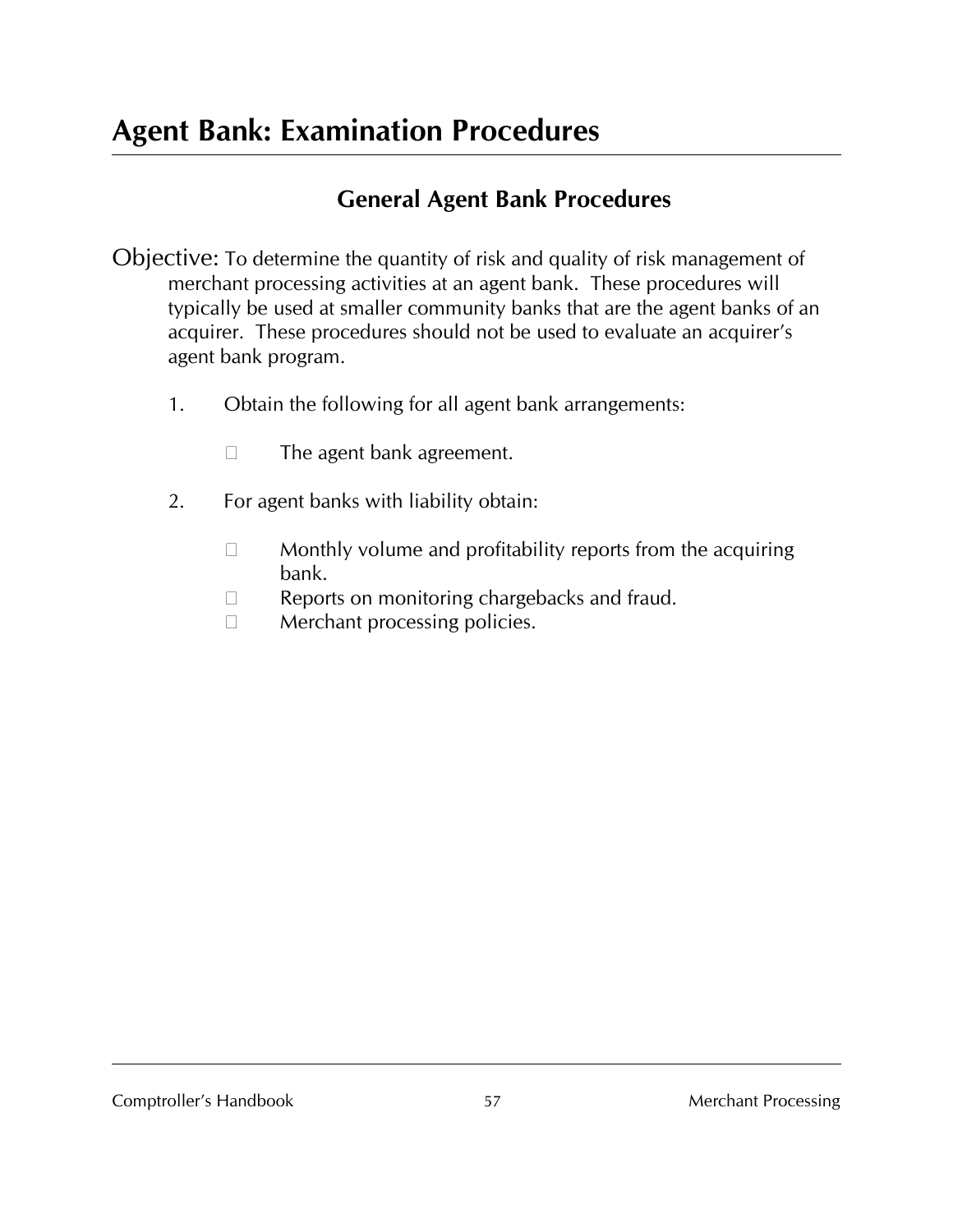# **Conclusion: The quantity of risk is (low, moderate, or high).**

Objective: To determine the quantity of risk of an agent bank's merchant processing activities.

- 1. Review the agent bank agreement to ensure that it:
	- Is current and in writing.
	- Defines the party responsible for fraud and chargeback losses.
	- Identifies who is responsible for underwriting new merchants.
	- Identifies who will price the merchant account.
	- Specifies the income the agent will receive.
	- Contains confidentiality provisions.
	- Defines the sharing of BIN/ICA, if applicable.
- 2. By reviewing the agent bank agreement, determine whether the bank is acting only as a referral bank and has *no* liability for fraud and/or chargeback losses.
- 3. Determine whether the referral/agent bank has signed any indemnification agreements on individual merchant accounts that the acquiring bank would have otherwise denied. If not, no further work is recommended for referral banks. If so, review a sample of these accounts to determine whether the referral bank took on excessive risk in signing these merchants.

# **Complete the remaining procedures if the bank retains loss liability.**

- 4. Document the volume of merchant transactions the agent bank has processed for the prior year and year-to-date.
- 5. Determine the source and composition of the bank's merchant portfolio.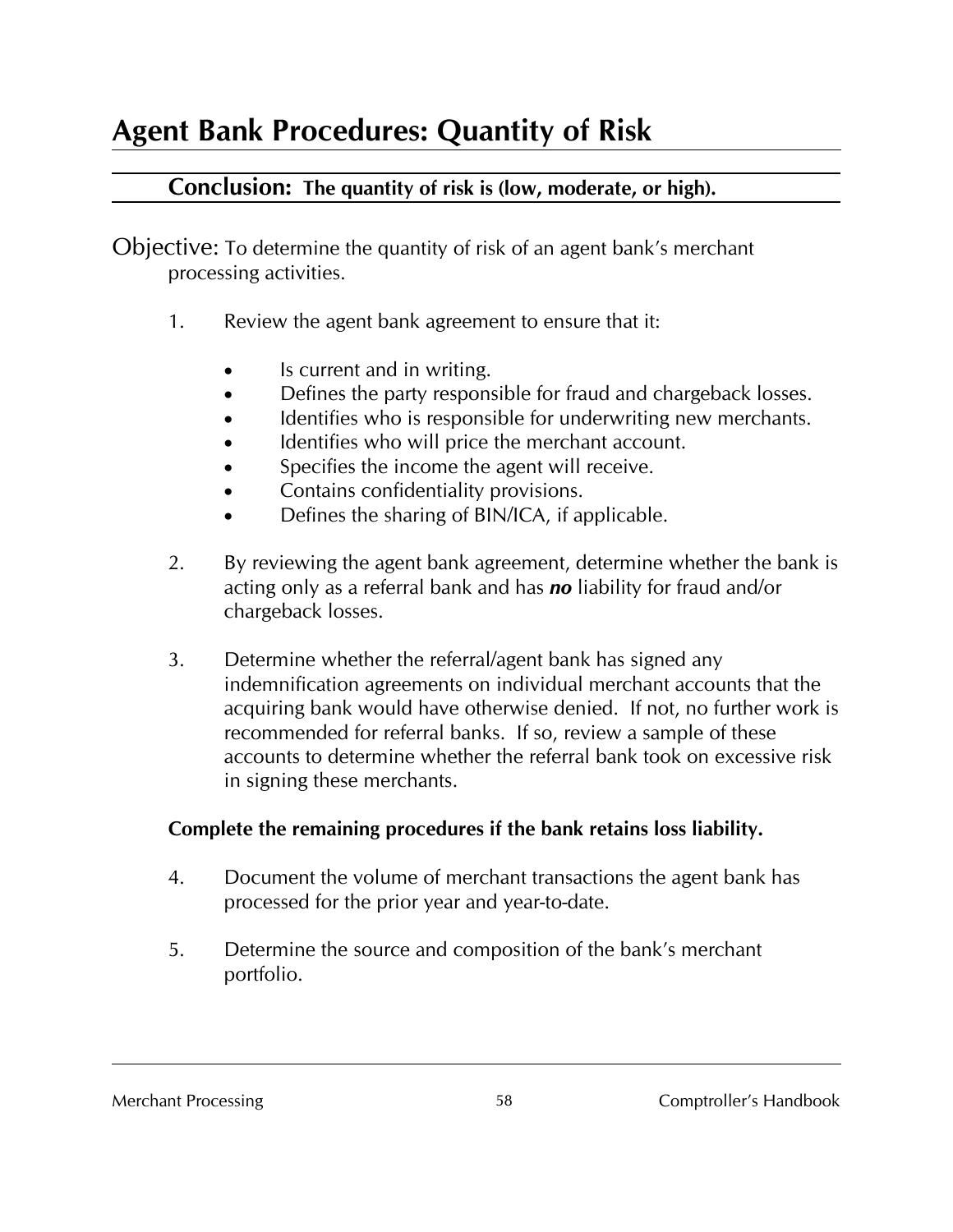- 6. Determine whether the merchant portfolio has concentration risk by industry, merchant segment, or individual merchant that could adversely affect the bank.
- 7. Determine whether the bank maintains any merchant holdback reserves to mitigate risk.
- 8. Determine whether the bank performs its own underwriting. If so, review a sample of new merchant accounts to determine compliance with underwriting standards.
- 9. Determine whether the bank has incurred any significant chargeback or fraud losses in the past year.
- 10. If the bank sets pricing variables, determine what method is used (e.g., matrix, formula, or pricing model). Determine whether:
	- The pricing system takes into account all of the bank's costs.
	- Pricing on the bank's largest merchant accounts (e.g., top 10) is profitable.
- 11. Analyze profitability by reviewing income statements and/or profitability reports on the bank's merchant activity.
- 12. Determine whether the acquiring bank or the agent bank shares a BIN/ICA with other banks. If so, determine who is responsible for fraud and chargeback losses experienced by any other bank processing under the BIN/ICA.

#### Comptroller's Handbook 59 Merchant Processing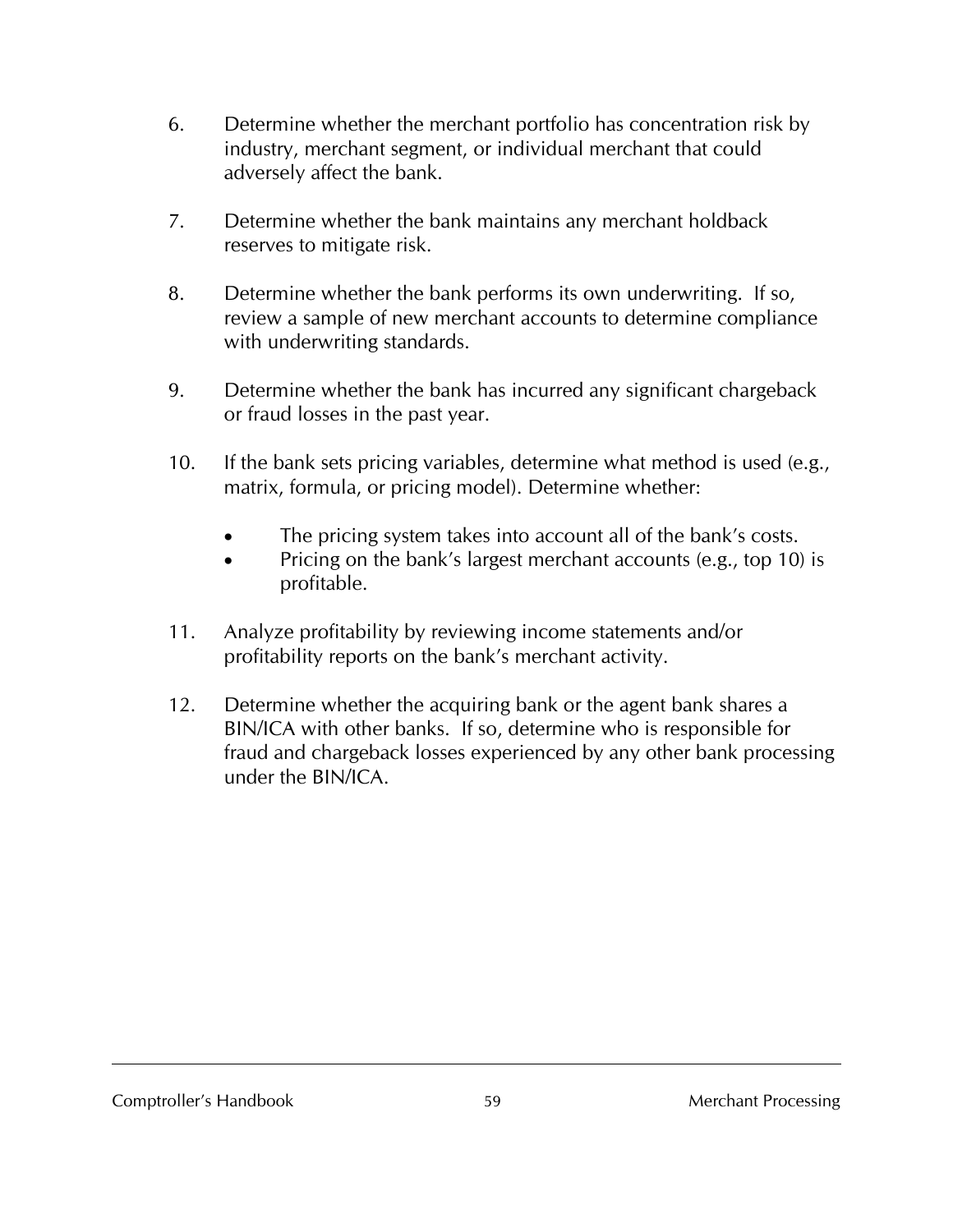# **Agent Bank Procedures: Quality of Risk Management**

## **Conclusion: The quality of risk management is (strong, satisfactory, or weak).**

# **Policies**

- Conclusion: The board (has/has not) established effective policies and standards governing merchant processing activities at an agent bank.
- Objective: To determine whether the board of directors has adopted policies and standards for merchant processing at an agent bank that are consistent with safe and sound banking practices and appropriate to the scope of its operations.
	- 1. If the bank has a significant volume of merchant activity in relation to its capital base, determine whether the bank has adequate policies in place to control risks. Determine whether:
		- The policy addresses underwriting standards (customers vs. noncustomers), pricing, liability provisions, and management and board reporting.
		- The board has established policies on concentration limits.
		- The policy states who is authorized to approve merchants and outlines procedures for approving exceptions.

# **Processes**

Conclusion: Management and the board (have/have not) established effective processes relating to merchant processing activities at an agent bank.

Objective: To determine whether processes, including internal controls, are adequate and consistent with merchant processing practices.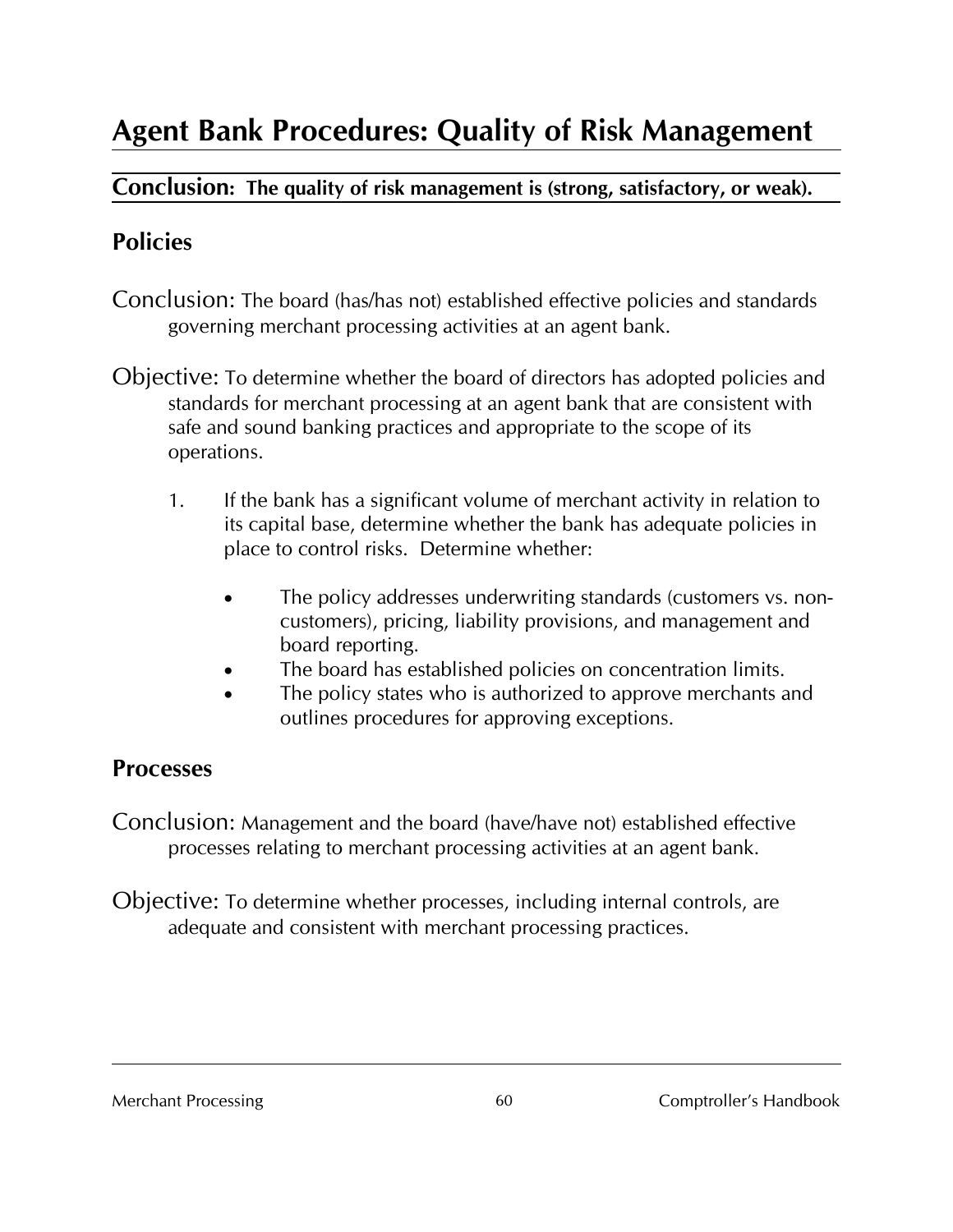- 1. Determine the adequacy of the agent bank's systems for monitoring the credit risk of its largest merchants. Determine whether the agent relies on the acquiring bank to conduct periodic reviews.
- 2. Determine types and adequacy of information on merchant chargebacks and on the bank's monitoring for fraud.

# **Personnel**

- Conclusion: Management (does/does not) have the skills and knowledge necessary to manage the risk inherent in merchant processing activities at an agent bank.
- Objective: To determine management's ability to conduct an agent bank's merchant processing activities in a safe and sound manner.
	- 1. Determine management's understanding of merchant processing activities (e.g., ability to understand liability and responsibilities under the agent bank agreement).
	- 2. Determine who has the authority to price a merchant account outside the pricing guidelines. Select a sample of merchant accounts to determine whether exceptions were properly approved.
	- 3. Assess the adequacy of customer support provided to the agent by the acquirer under the terms of the agent bank agreement. For example, determine whether customer support includes the following services:
		- Periodic management reports on portfolio volume and activity.
		- Notification of chargeback volumes and actual losses from chargebacks and fraud.
		- An annual risk profile.
		- Training.

#### Comptroller's Handbook 61 61 Merchant Processing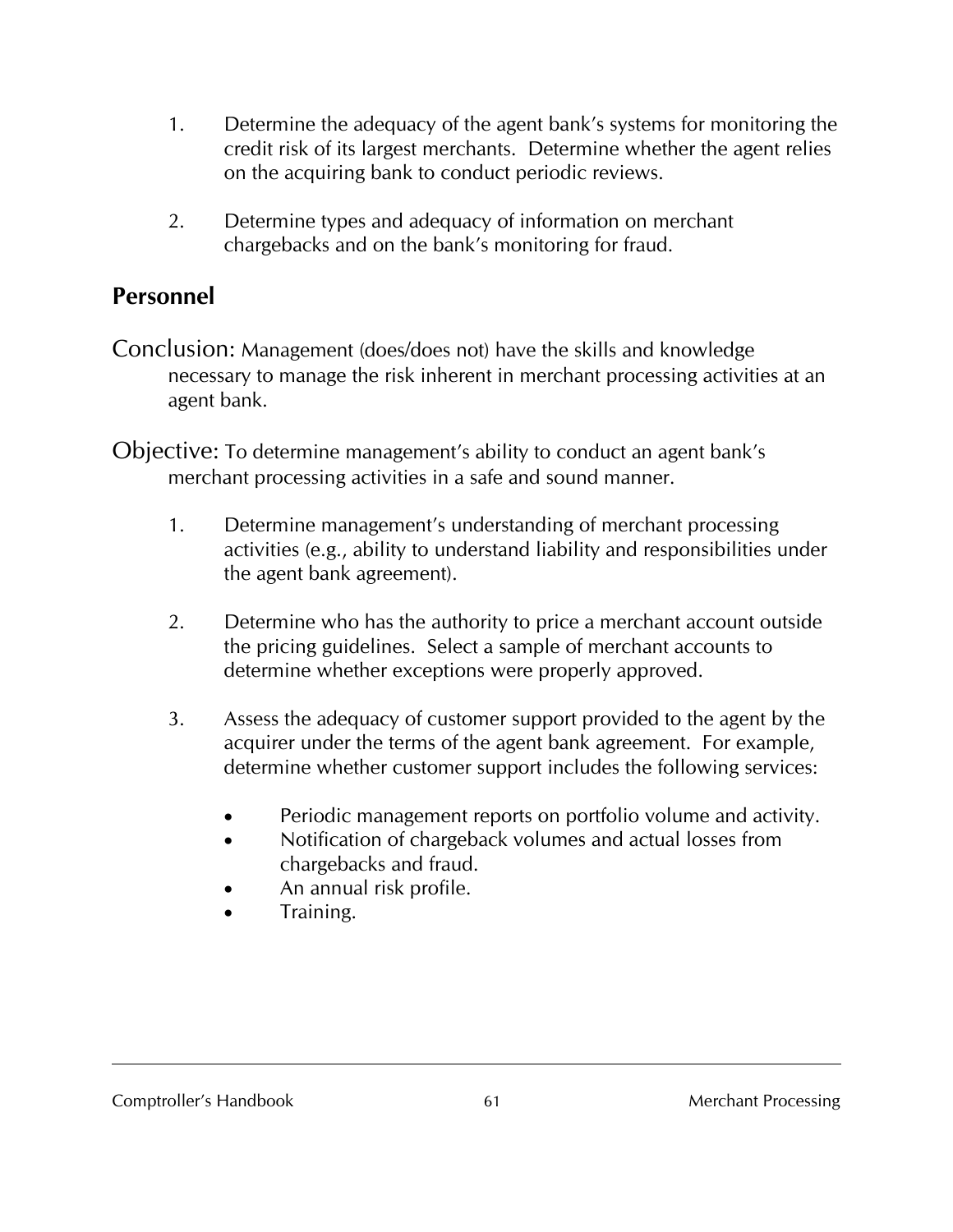# **Controls**

- Conclusion: Management and the board (have/have not) implemented effective control systems for merchant processing activities at an agent bank.
- Objective: To determine the adequacy of internal/external audit, management information systems, and any other control systems as they relate to merchant processing activities at an agent bank.
	- 1. Assess whether adequate controls are in place to identify and measure the bank's risk (e.g., reporting and portfolio analysis).
	- 2. Evaluate the internal audit program to ensure that its reviews are commensurate with the volume and quantity of risk in the program.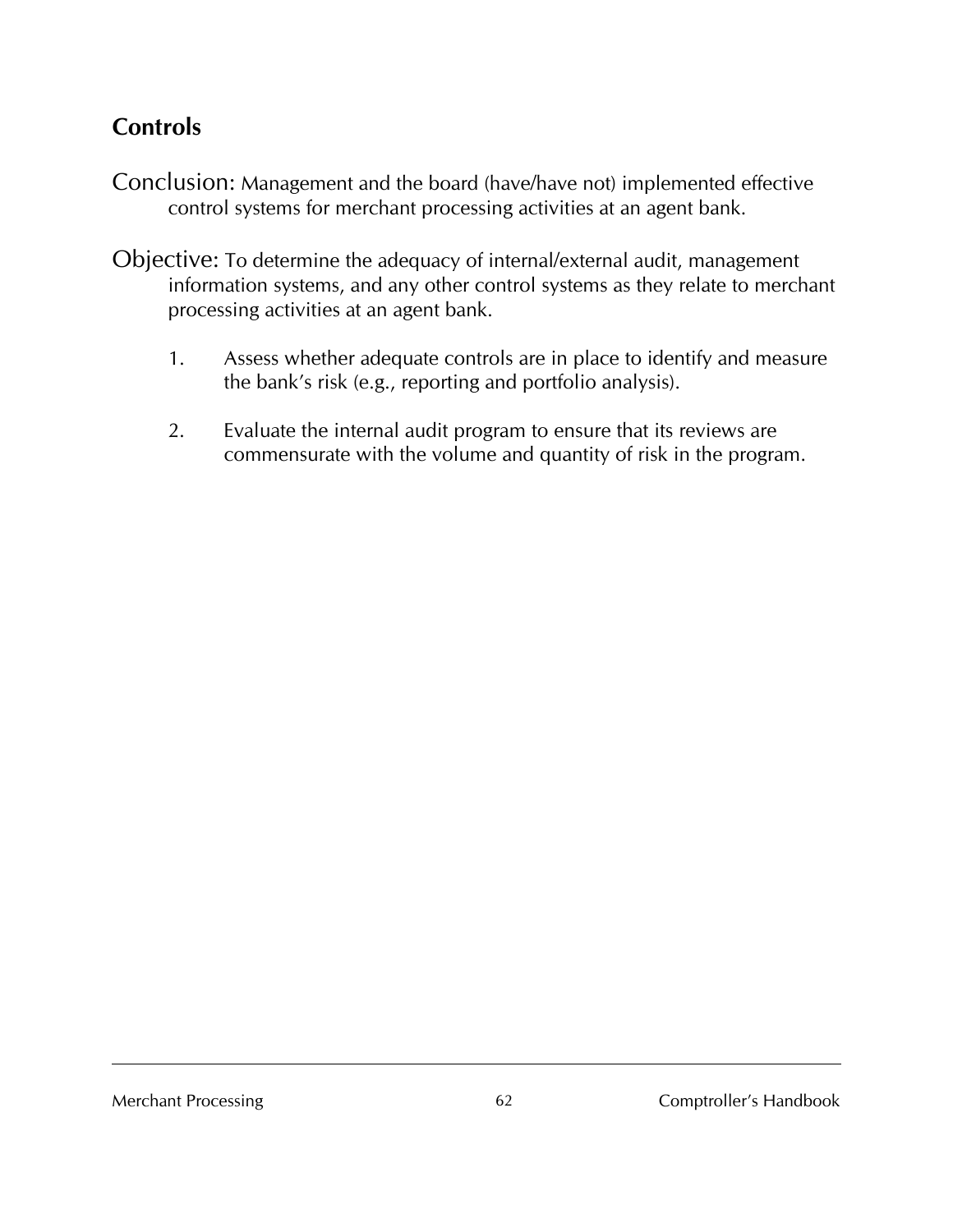# **Conclusions**

**This "Conclusions" section applies to the general procedures and the agent bank procedures.**

- Objective: To determine overall conclusions and communicate examination findings regarding the quality of risk and risk management systems in merchant processing activities.
- Objective: To initiate corrective action when policies, practices, procedures, or internal controls are deficient or when violations of law, rulings, or regulations have been noted.
	- 1. Prepare a memorandum to the EIC or examiner assigned loan portfolio management regarding:
		- The quality of the department's management.
		- Quantity of risk. Consider:
			- Credit quality and collectibility of the merchant accounts, as well as losses.
			- Volume and type of merchants.
			- Compliance with established guidelines, including bankcard association operating regulations.
			- Compliance with applicable laws, rulings, and regulations.
		- Quality of risk management. Consider:
			- Adequacy of policies.
			- Adequacy of processes, including planning.
			- Management's ability to conduct merchant processing activities in a safe and sound manner.
			- Adequacy of control systems, including audit and management information systems.

#### Comptroller's Handbook 63 63 Merchant Processing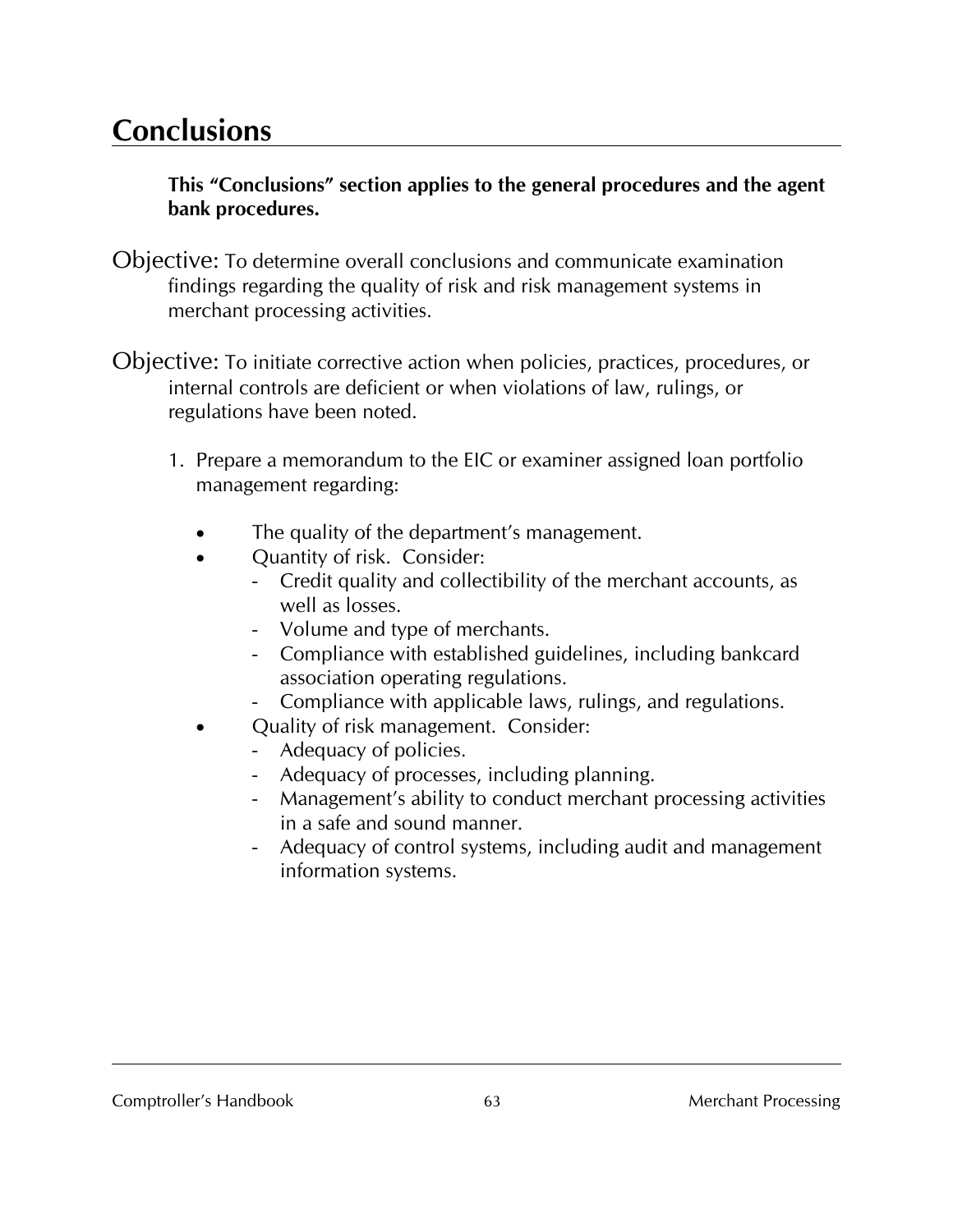- Any concerns or recommendations regarding condition of department including:
	- Root causes of problems.
	- Factors contributing to any less than satisfactory conditions.
	- Adverse trends within the merchant processing department.
- The accuracy and completeness of the bank's MIS reports.
- Internal control deficiencies or exceptions.
- The adequacy of departmental planning, including projected growth areas.
- Violations of laws, rulings, and regulations.
- Management's strategies to correct noted deficiencies.
- 2. Determine the impact on aggregate risk and the direction of risk from any applicable risks identified while performing the above procedures. Examiners should refer to guidance provided under the OCC's Large Bank and Community Bank risk assessment programs.
	- Risk Categories: Credit, Transaction, Liquidity, Compliance, Reputation, and Strategic
	- Risk Conclusions: High, Moderate, or Low
	- Risk Direction: Increasing, Stable, or Declining
- 3. Determine, in consultation with the EIC, whether the risks identified are significant enough to bring them to the board's attention in the report of examination. If so, prepare items under the heading "Matters Requiring Attention":
	- MRA should cover practices that:
		- Deviate from sound fundamental principles and are likely to result in financial deterioration if not addressed.
		- Result in substantive noncompliance with laws.
	- MRA should discuss:
		- Causes of the problem.
		- Consequences of inaction.
		- Management's commitment to corrective action.
		- The time frame and person(s) responsible for corrective action.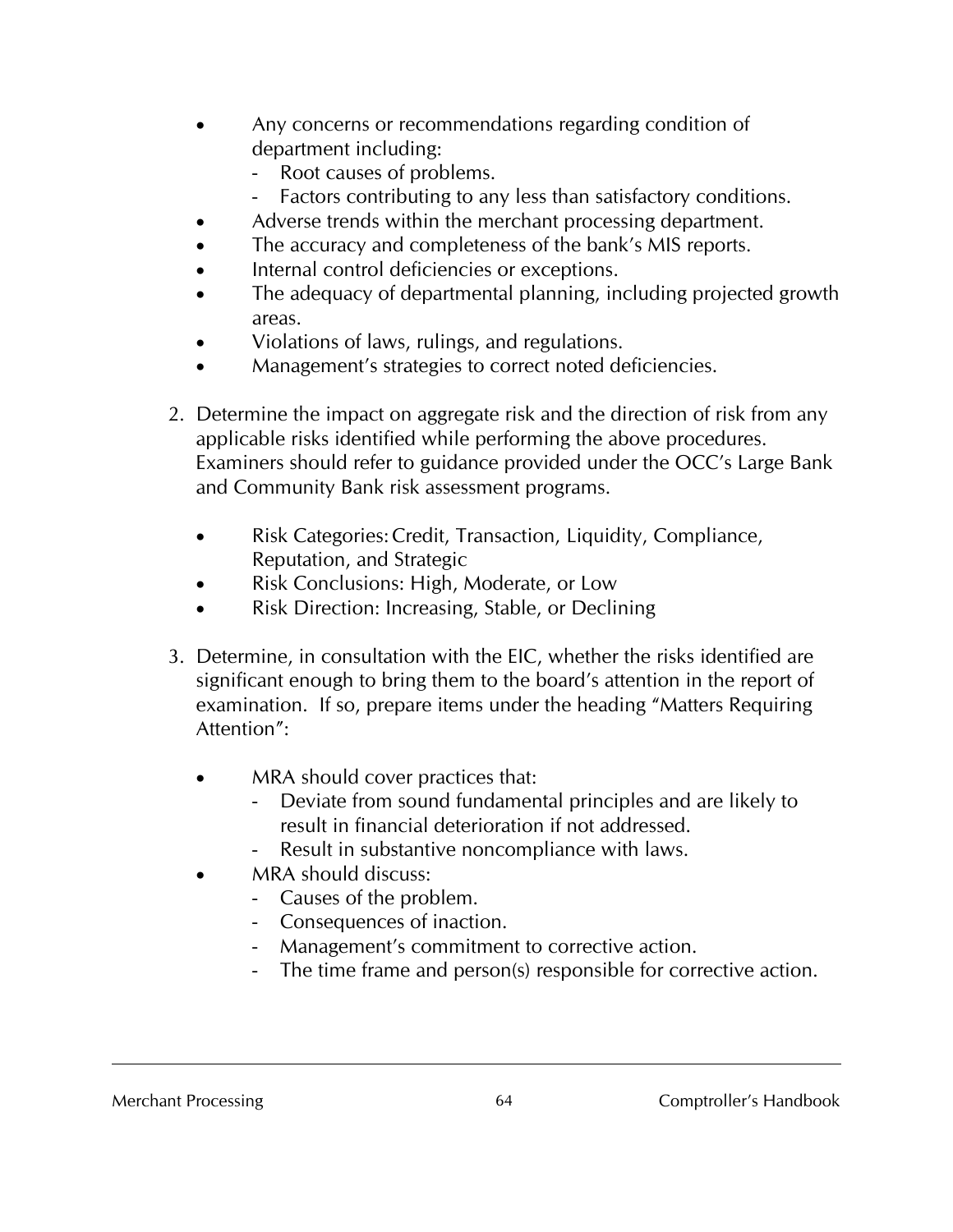- 4 Discuss findings with management, including conclusions regarding applicable risks.
- 5. As appropriate, include a comment on merchant processing in the report of examination.
- 6. Provide either the examiner assigned LPM or the bank EIC with a memorandum specifically stating what the OCC should do in the future to effectively supervise merchant processing activities. Include supervisory objectives, timing of activities, staffing requirements, and an estimate of workdays required.
- 7. Prepare a memorandum or update the work program with any information that will facilitate future examinations.
- 8. Update the ongoing supervisory record and any applicable report of examination schedules or tables.
- 9. Complete the EV indicators for merchant processing when available.
- 10. Organize and reference working papers in accordance with OCC guidance.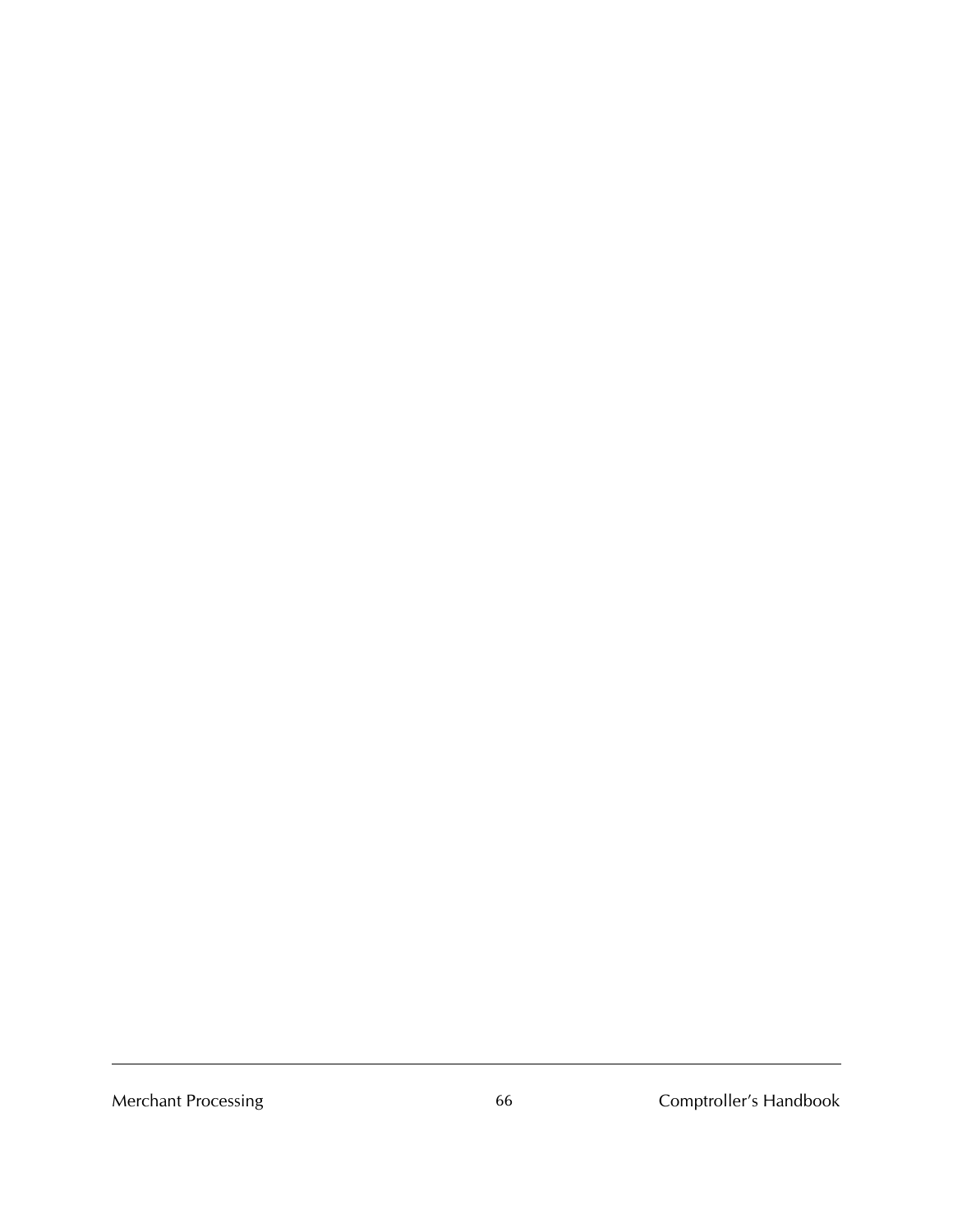# **Internal Control Questionnaire**

# **Policies and Procedures**

- 1. Has the board of directors adopted a written policy on merchant processing that:
	- Establishes clear lines of authority and responsibility?
	- Identifies the risks the bank is willing to accept as well as limits the amount of those risks?
	- Limits the individual and aggregate volume of the bank's merchant activity?
	- Provides for adequate and knowledgeable staff?
	- Requires written contracts between all third parties?
	- Establishes criteria for the acceptance of merchants?
	- Requires the development of procedures to monitor the activity of each merchant?
	- Establishes when merchant reserve (holdback) accounts are appropriate?
	- Establishes risk-based guidelines for the periodic review of merchant creditworthiness?
	- Develops criteria for contracting with any ISO to act as agent for the bank?
	- Requires the development of adequate MIS systems to keep management and the board informed of the program's condition?
	- Requires that a comprehensive procedure manual be developed to guide officers and employees in administering the program?
	- Establishes guidelines for handling exceptions to policy?
	- Establishes guidelines for the acceptance of agent banks?
	- Requires review of all contracts and applications by legal counsel familiar with merchant processing?

#### Comptroller's Handbook 67 67 Merchant Processing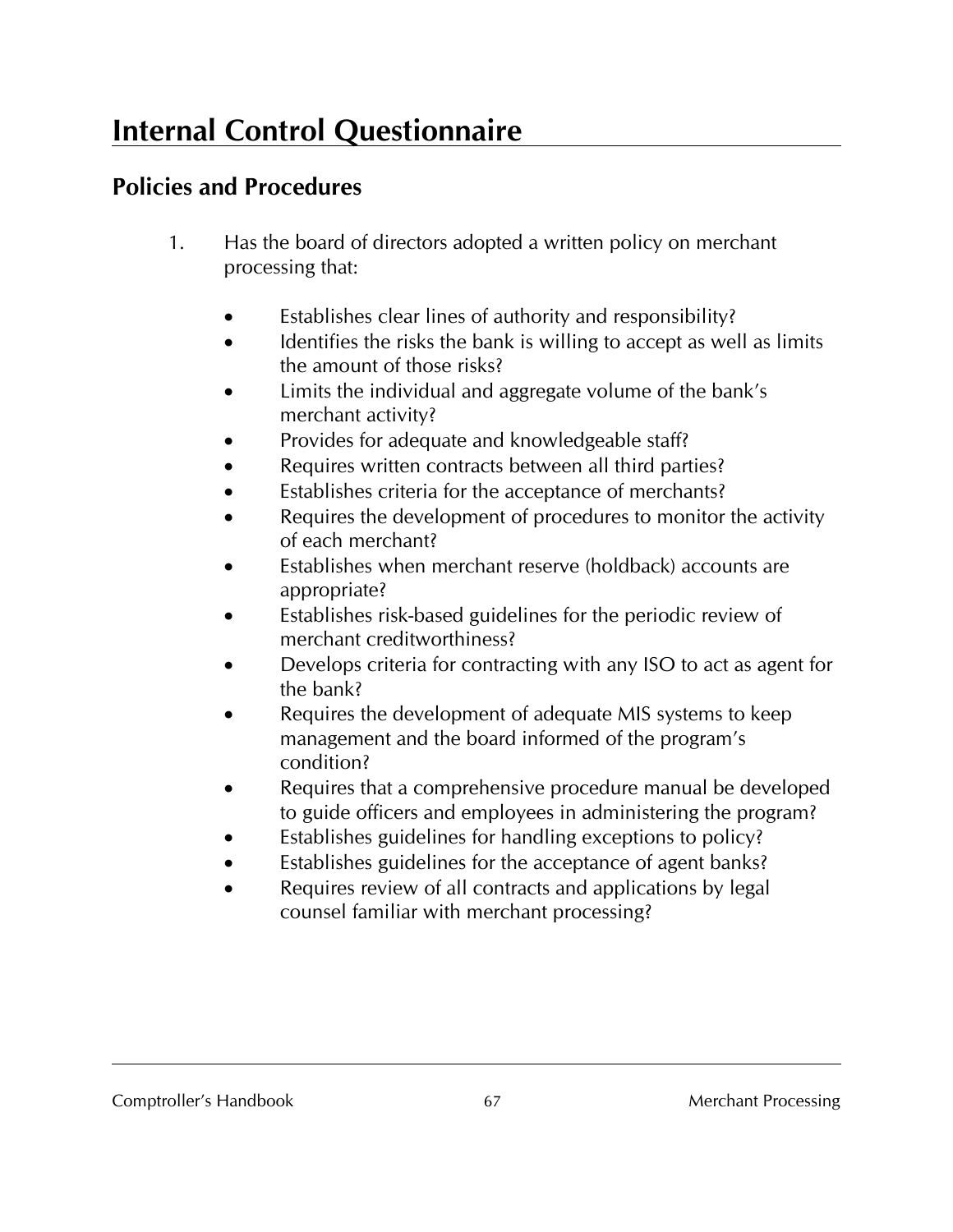- 2. Are merchant processing policies and objectives reviewed at least annually to determine their compatibility with current market conditions and the bank's strategic plan?
- 3. Is the procedures manual comprehensive and current and does it provide for:
	- Establishing new business?
	- Monitoring existing business?
	- Dealing with ISOs/MSPs?
	- Handling complaints with merchants?
	- Conducting settlement procedures both ACH and wire transfer?
	- Processing merchant retrievals and chargebacks?
	- Addressing fraud monitoring and reporting?
	- Training new personnel?

# **Management and Board Supervision**

- 1. Does the merchant processing department have an organizational chart?
- 2. Does the manager of the merchant operations have merchant processing experience?
- 3. Are the reports received by the board and management appropriate and timely?
- 4. Have appropriate backup managers or staff been trained to handle critical areas?
- 5. Does the staffing keep pace with the volume of merchant applications received daily?
- 6. Is staff turnover high?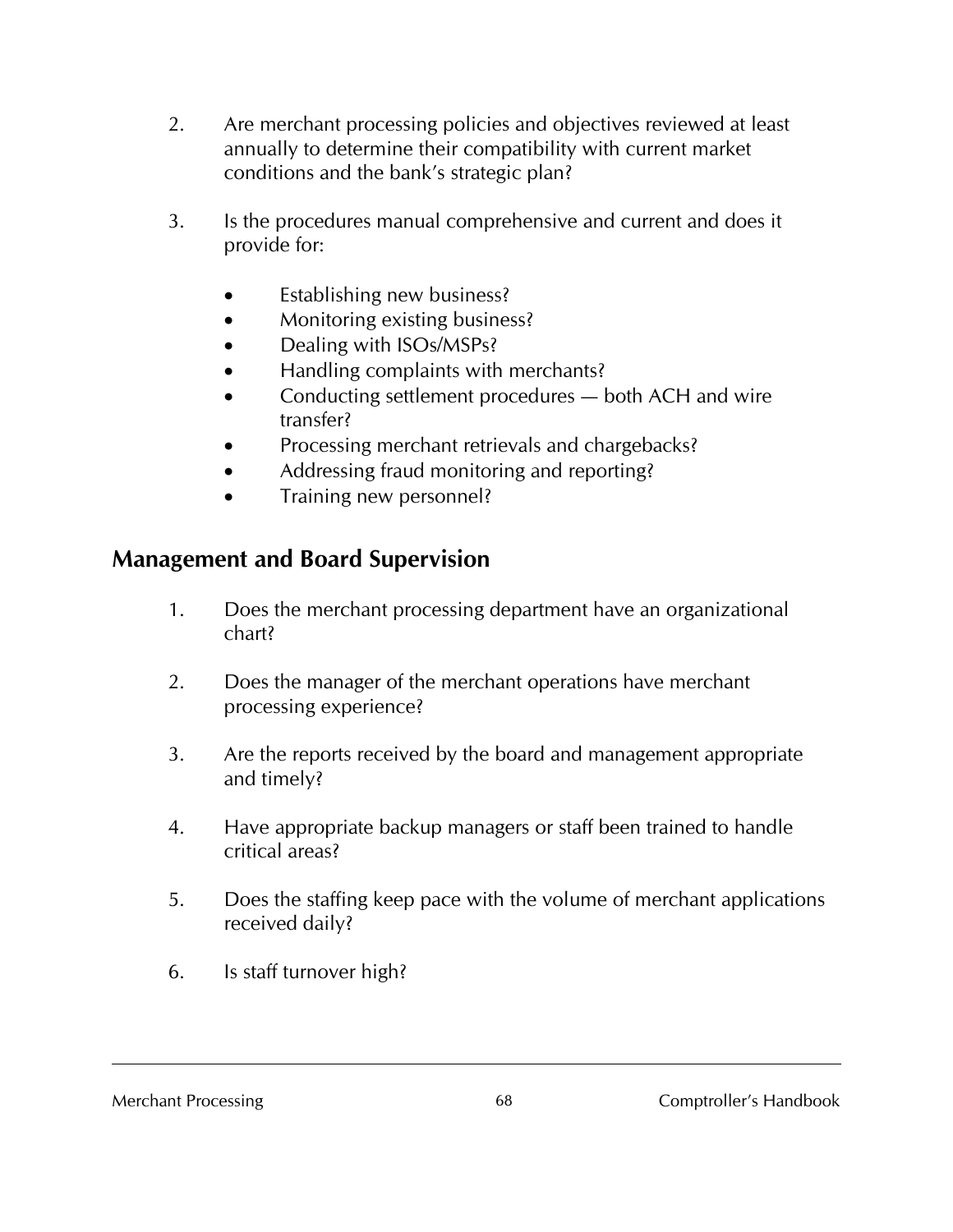- 7. Do MIS reports include information on:
	- Concentrations by type of industry?
	- Geographic distribution of merchants?
	- High-volume merchants?
	- Attrition?
	- Number of active merchant accounts?
	- Aggregate sales volume for the month and year?
	- Number of transactions for the month and year?
	- Average discount rate of the portfolio?
	- Average per unit cost?
	- Whether the bank profits from each merchant (the report should show which merchants are not profitable for the bank)?
	- Chargebacks as a percentage of sales?
	- New merchants?
	- Audit deficiency tracking?
- 8. Has the board adopted a strategic plan for the department?
- 9. Is the board adequately informed about merchant processing activities?
- 10. Is a separate pro-forma budget prepared for the department?
- 11. Has the board reviewed the bonding needs of the department?
- 12. Does the bank have an effective project management function to ensure timely implementation of new products and systems?
- 13. Do the personnel reviewing funding needs for the bank consider the impact of merchant processing?

# **Audit Coverage**

1. Does the merchant processing department receive audit coverage?

Comptroller's Handbook 69 Merchant Processing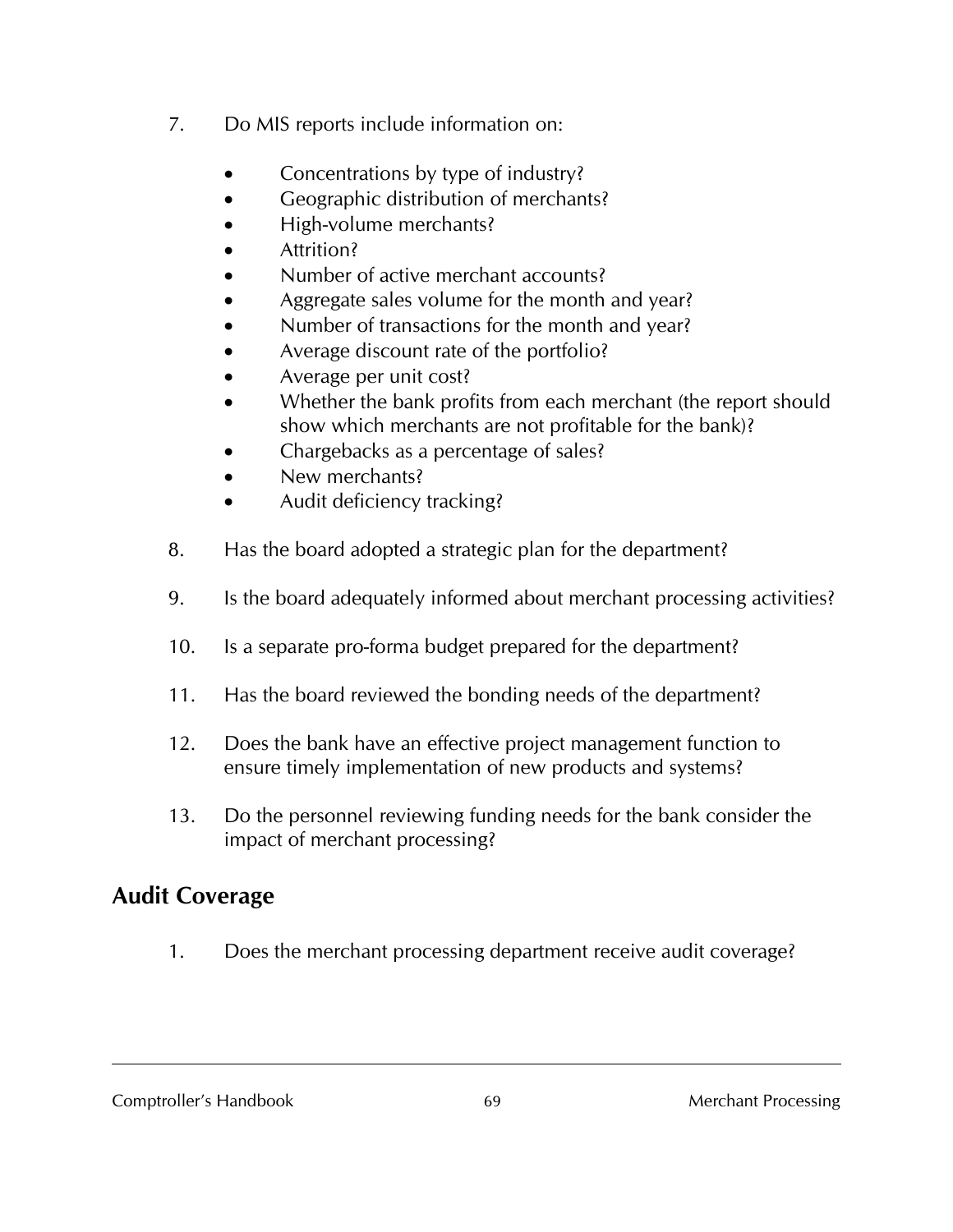- 2. Is the internal/external auditor knowledgeable about merchant processing?
- 3. Do audit reports, for both the bank and third parties, require written management responses to significant deficiencies?
- 4. Do merchant processing audits:
	- Address all operational areas?
	- Verify that the board has approved risk limits, such as processing volume, types of merchants, geographic restrictions, and concentrations by industry and large merchants?
	- Test compliance with policy?
	- Determine compliance with departmental operating procedures?
	- Ensure that the department has adequate processes to comply with bankcard association regulations?
	- Assess compliance with written contracts?
	- Test adherence to approval authorities delegated to department employees?
	- Verify that the bank's contingency planning coordinator periodically reviews the adequacy of each third party's disaster recovery plan?
	- Validate the accuracy of cost accounting controls in determining the effectiveness of pricing and profitability analyses?
	- Ensure that changes in discount rates and fees are authorized by senior department management?
	- Ensure that departmental staff periodically review third-party deposit accounts for unusual activity?
	- Validate the accuracy and controls involved for the bank's merchant and ISO reserves?
	- Determine the appropriate usage and reconciliation of balance sheet accounts?
	- Determine that management appropriately accounts for stale balance sheet items?
	- Assess overall risk in the area?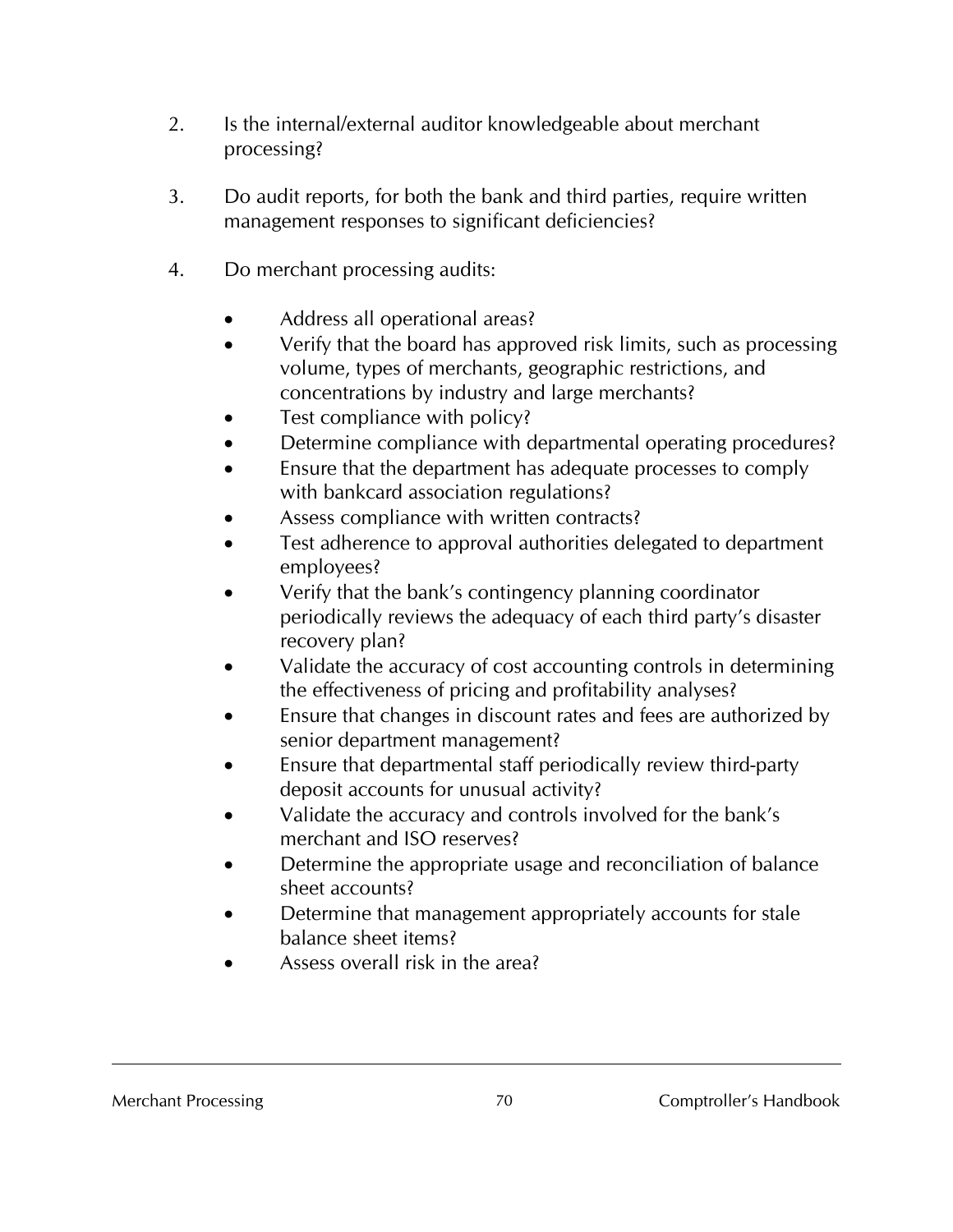5. Does the bank require that all ISOs/MSPs have operational audits?

# **Approving Merchants**

- 1. Does the policy on approving merchants provide for clear and measurable underwriting standards for merchants?
- 2. Does the bank require merchant applications to be in writing?
- 3. Does the bank perform inspections or use other types of verifications for all merchants?
- 4. Are the inspections and verifications documented?
- 5. Are statements of previous merchant activity required for all new merchant applications?
- 6. Does the policy address:
	- Desirable vs. undesirable merchants?
	- Documentation requirements for each merchant's file?
	- Who is authorized to approve merchants?
	- Merchant underwriting guidelines?
	- Merchant termination procedures?
	- Handling exceptions to the merchant approval policy?
	- Type and timing of financial information to be provided by merchants?
- 7. Does the person reviewing merchant applications have credit experience?
- 8. Are the financial statements of all large merchants reviewed by a person (or committee) with extensive commercial loan experience?
- 9. Are the financial statements of all large merchants reviewed at least annually?

Comptroller's Handbook 21 The Merchant Processing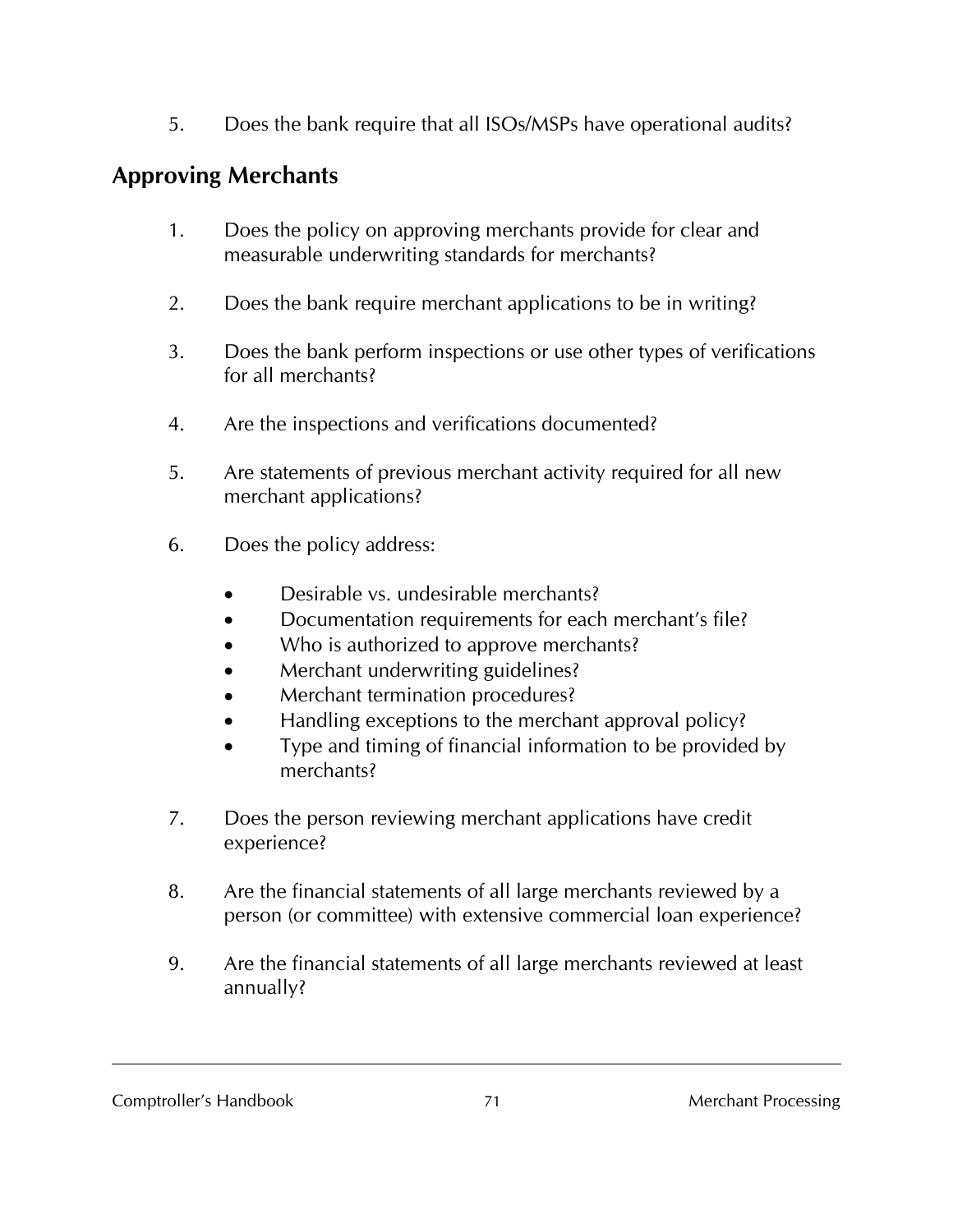- 10. Does the bank require reserves against the accounts of high-risk merchants or those of merchants incurring a significant amount of chargebacks?
- 11. Are merchant reserve accounts kept separate from their operating accounts and not commingled with other merchant reserve accounts?

#### **Settlement Process**

- 1. If processing failure occurs at any point, is the bank obligated to fund merchant sales?
- 2. Does the bank settle directly with the merchant?
- 3. Are written agreements in place for parties involved in the settlement process?
- 4. Are contracts with network vendors made with the acquirer rather than ISOs/MSPs?
- 5. Are all merchant and ISO/MSP funds held as chargeback or loss reserves placed in individual deposit accounts, separate from settlement proceeds?
- 6. Is access to merchant and ISO reserve accounts restricted to bank personnel?
- 7. Are adequate procedures followed to refund merchant and ISO/MSP reserves according to the terms in the merchant agreement?
- 8. When merchant reserves cannot be successfully refunded, do procedures ensure compliance with abandoned property and state escheat laws?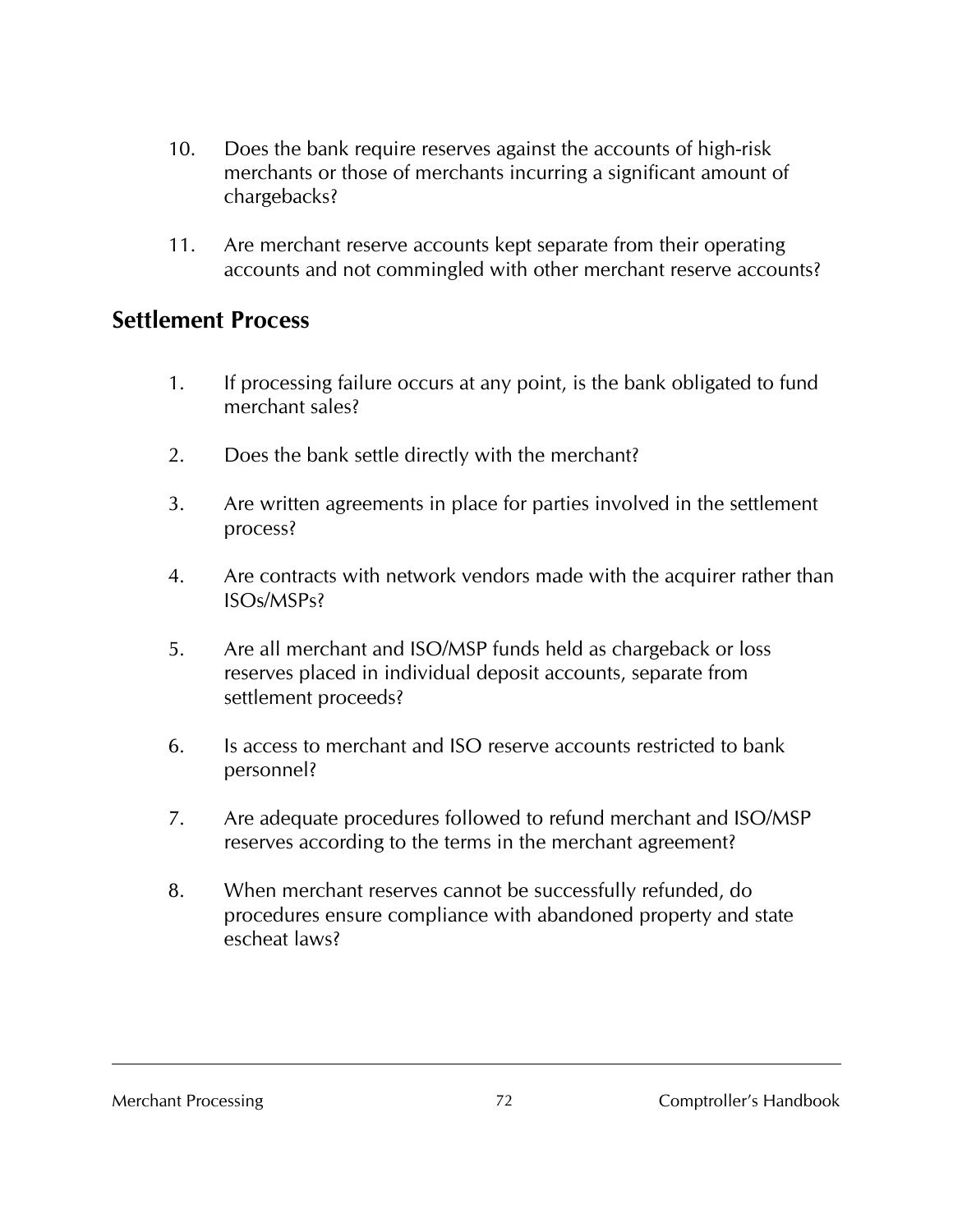- 9. Can the bank hold merchant funds pending the resolution of suspected fraudulent activity?
- 10. Are payments to merchants made with collected settlement funds (funds for sales received from the issuer via the associations)?
- 11. Are merchant and ISO accounts reviewed for suspicious activity?
- 12. Have contingency plans been developed and reviewed for all parties involved in the settlement process?
- 13. If ISOs perform accounting and servicing functions, have contingency plans been developed to cover their services?
- 14. Are there procedures to ensure the accuracy of ACH and wire transfer files, whether originated at the bank or by a third-party processor?
- 15. Are there controls for handling rejected ACH and wire transfer items?
- 16. Has management obtained third-party reviews and regulatory examination reports of its processors?

# **Chargeback Processing**

- 1. Are policies and procedures in place for chargeback processing?
- 2. Can the bank generate reports on:
	- Daily chargeback activity?
	- Status and aging of chargebacks?
	- Exception reports on merchants experiencing unusual chargeback activity?
- 3. Are losses from merchant chargebacks clearly identified on the general ledger as noninterest expense?

#### Comptroller's Handbook 73 Merchant Processing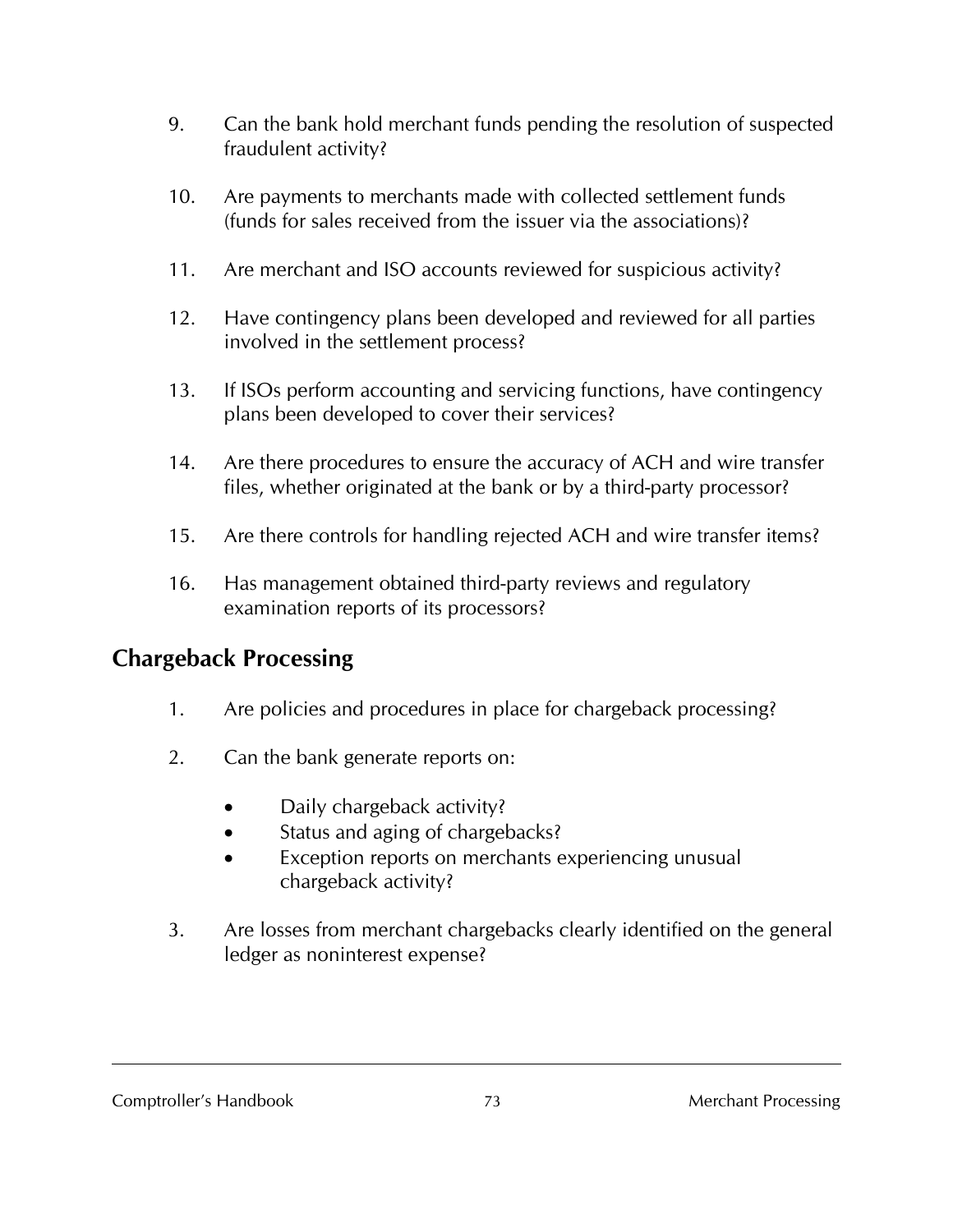- 4. Does the bank debit merchants for chargeback at the same time the bank pays the issuer?
- 5. Is the staff sufficient to process retrieval requests and chargebacks within the bankcard association's time frames?

## **Fraud Detection**

- 1. Does the bank have an early warning system to detect a merchant's fraud?
- 2. Are fraud reports reviewed daily?
- 3. Are bank employees trained in detecting merchant fraud?
- 4. Are exception parameters for fraud reports tailored to each merchant?
- 5. Do exception reports screen for:
	- Significant variances from average ticket size?
	- Significant variances in daily and weekly volume?
	- Multiple tickets in the same dollar amount?
	- Multiple use of same cardholder number?
	- Keyed rather than swiped transactions?
	- Transactions from inactive or closed accounts?
	- A high rate of chargebacks?
	- Authorizations not matched to sales, and vice versa?
	- Authorization declines?
	- Excessive returns relative to sales?
- 6. Does the bank have a process to file Suspicious Activity Reports (SARs) with the Financial Crimes Enforcement Network (FinCEN) in accordance with 12 CFR 21.11?
- 7. Does management have an effective process to respond to bankcard association reports in a timely manner?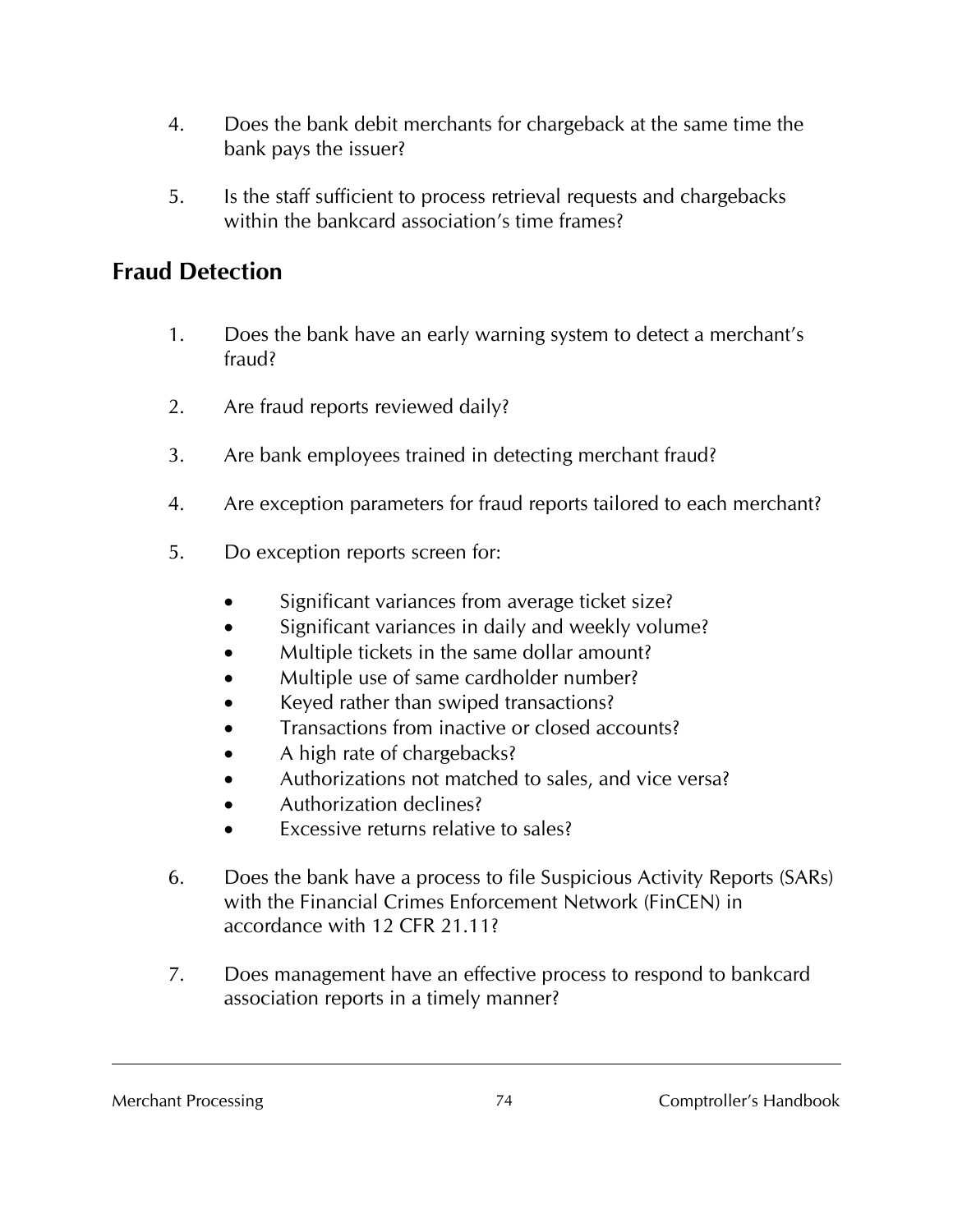- 8. Are fraud losses reported on the Consolidated Report of Income as noninterest expenses?
- 9. Does management perform post mortem analysis of fraud losses?

#### **Agent Banks**

- 1. Are agent bank agreements in writing?
- 2. Are agent banks informed of their financial liability for a merchant's fraud and/or chargeback losses?
- 3. Are merchants obtained through agent banks subject to the same underwriting standards as direct or ISO merchants?
- 4. Does the bank routinely obtain and review financial information on agent banks?
- 5. Are separate files maintained for each agent bank?
- 6. Are proper approval authorities obtained for each agent bank?
- 7. Does the policy on selecting agent banks address:
	- The bank's financial condition?
	- Early termination of the relationship with the agent bank if unsafe and unsound activities are suspected?
	- Periodic financial review of agent banks with high-volume or high-risk merchants?

### **Third-Party Organizations**

1. Has the bank registered all ISO/MSP with bankcard associations?

Comptroller's Handbook 25 The 2008 75 Merchant Processing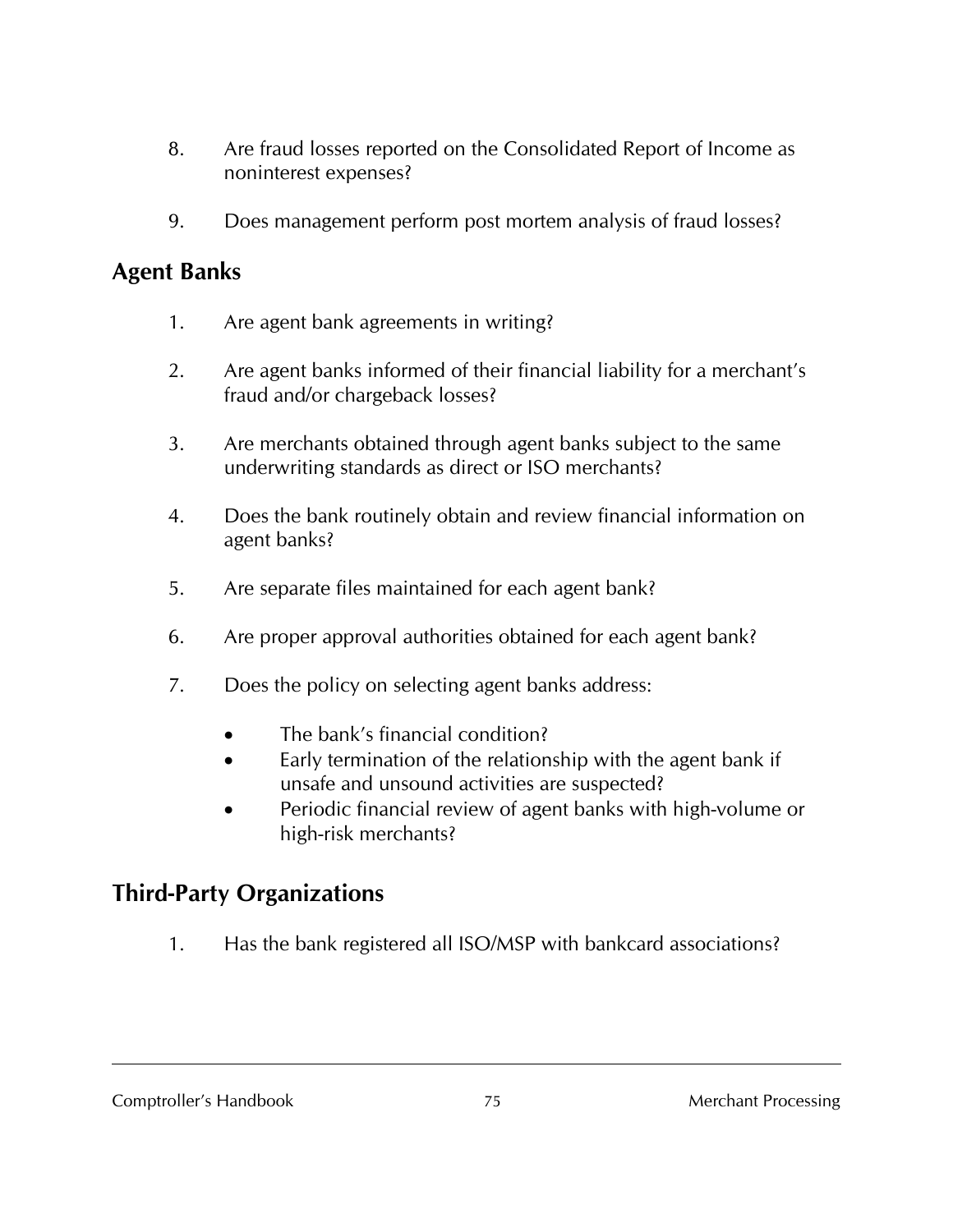- 2. Does the bank periodically analyze or review the finances of all thirdparty organizations?
- 3. Does the bank perform periodic onsite inspections of all bank ISOs/MSPs?
- 4. Does the bank review and approve all promotional material used by ISOs/MSPs?
- 5. Does the bank attend sales training sessions for ISO/MSP salespeople?
- 6. Does the bank require that each ISO/MSP have operational audits?

## **Pricing**

- 1. Does the bank's pricing policy address:
	- Minimum discount rates?
	- Pricing methods used, such as standard matrix or bid models?
	- Handling exceptions to the pricing policy?
	- Which personnel, including ISO/MSP salespeople, have the authority to price merchants?
	- Monitoring whether merchants are profitable for the bank?
	- Repricing guidelines?
	- Documentation requirements for discount rate reviews?
- 2. Does the bank's pricing system address:
	- Overhead costs, including employee costs, educational and training costs, occupancy costs?
	- Internal and external processing costs, including cost of computer hardware, software, and phone lines?
	- Interchange fees?
	- Bankcard association assessments?
	- Revenue for providing float to the clearing process?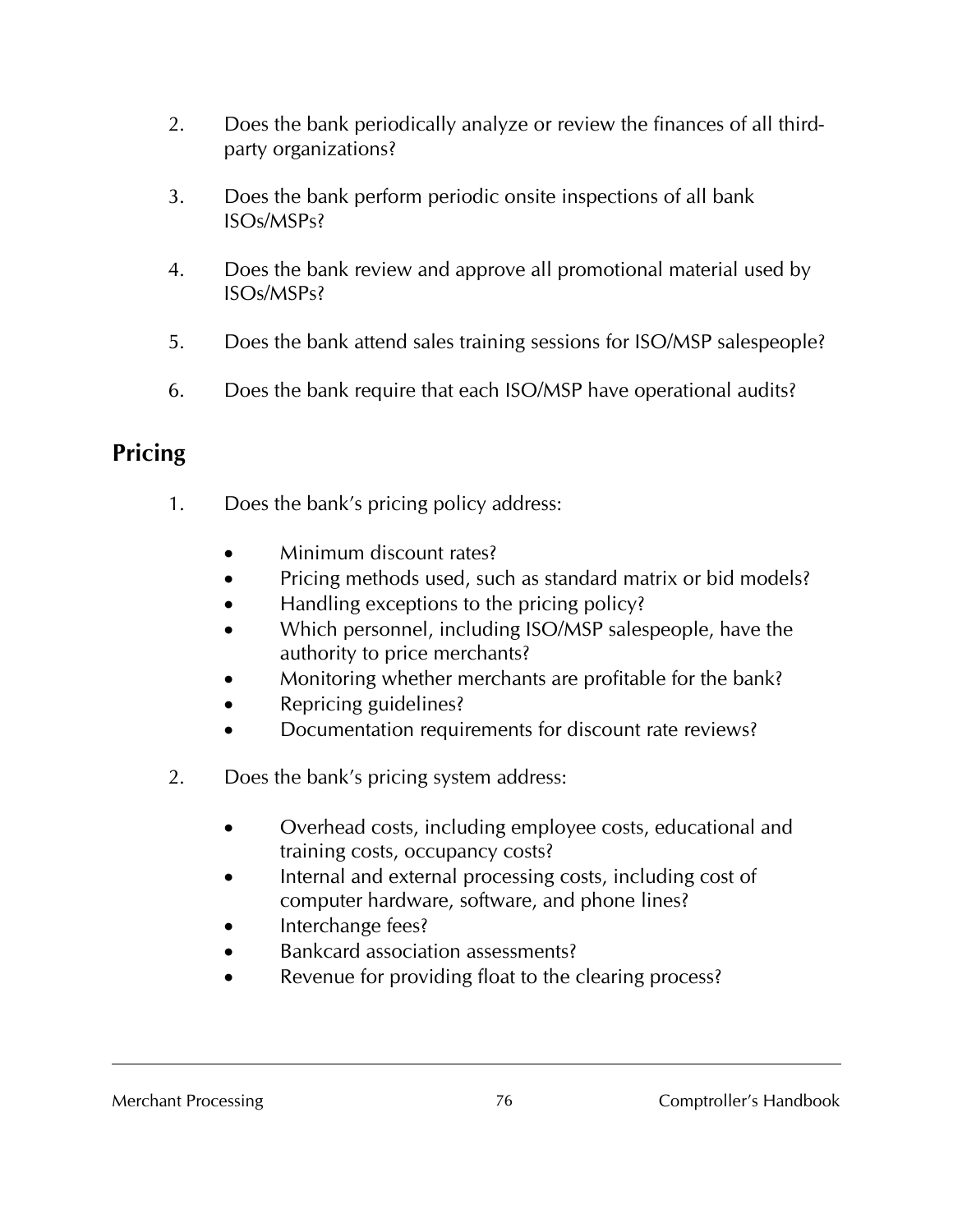- Chargeback costs?
- Desired profit margins?
- Insurance and bonding needs?
- Loss history and the risk of future loss?
- 3. Does the bank track the date the merchants were last repriced?
- 4. Does the bank ensure that all outlets related to a merchant account are priced consistently?
- 5. Can the bank determine whether individual merchants are profitable for the bank?

# **Department Profitability**

- 1. Does the department have a separate financial statement from the others areas in the bank?
- 2. Does the merchant department's profitability statements include all direct and overhead costs including corporate allocations?
- 3. Does the department have an approved budget, and, if so, does the budget seem realistic?
- 4. Are significant variances from the budget explained?
- 5. Does the MIS provide information regarding the following:
	- Sales volume?
	- Total transactions?
	- Return on sales?
	- Per transaction/unit cost?
	- Per transaction/unit income?
	- Overhead per merchant?
	- **Attrition rates?**
	- Unprofitable merchants?

#### Comptroller's Handbook 27 The Merchant Processing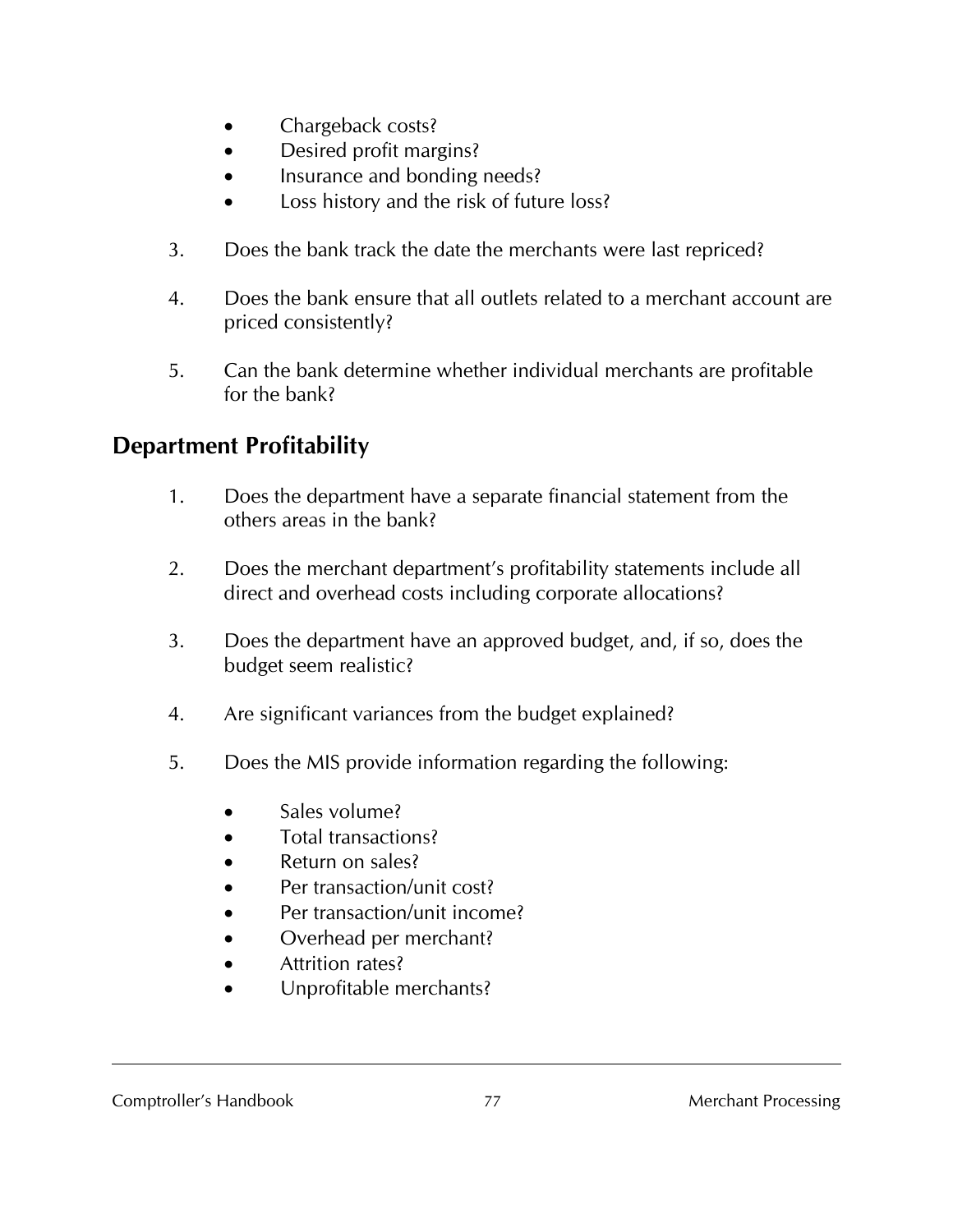# **Credit Card Equipment**

- 1. For those banks providing point-of-sale equipment to merchants, is access to the inventory limited to authorized personnel?
- 2. Are inventory control logs maintained?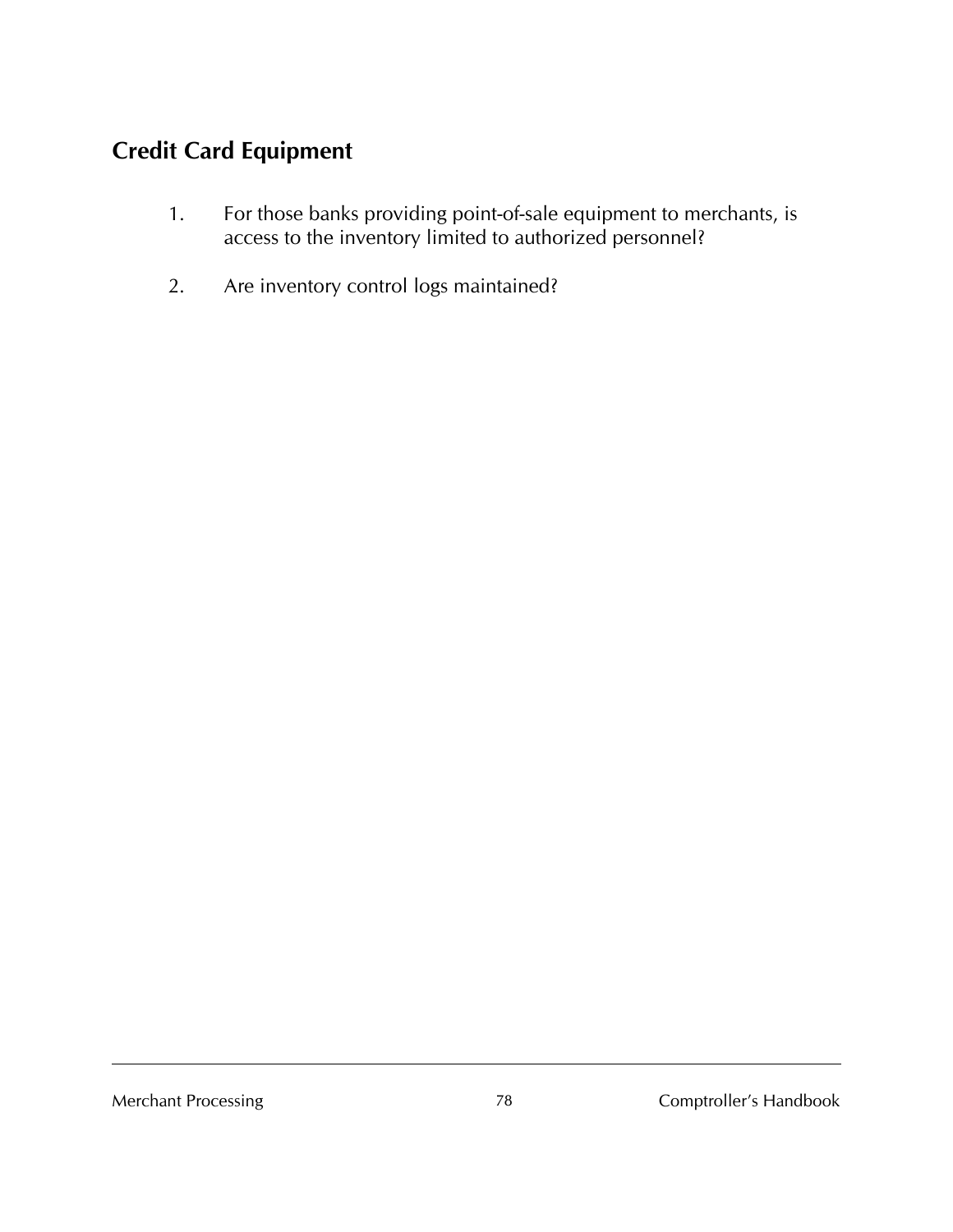# **Verification Procedures**

- 1. Test the additions to the trial balance(s) and the reconciliation of the trial balance(s) to the controlling subsidiary ledger(s).
- 2. Using an appropriate sampling technique, select merchants from the reports and:
	- Prepare and mail confirmation forms to merchants (confirm sales volumes as of last statement date).
	- After a reasonable period of time, mail second requests.
	- Follow up on any failures to reply or exceptions and resolve differences.
- 3. Using the sample from #2, review merchant files and:
	- Examine each agreement with a merchant for completeness and appropriate approval authority.
	- If the agreement requires holdbacks or reserves, compare actual on-deposit holdings against required levels; investigate discrepancies.
	- Check the current discount rate and ensure that it complies with the pricing policy in place at time of approval or repricing.
	- Check application estimates for volume and average ticket size to determine how much they vary from actual performance.
	- Check to determine whether management ran the merchant against Member Alert to Control High-Risk Merchants (MATCH).
- 4. Obtain or prepare a schedule showing monthly transaction volume, monthly chargeback volume, and all associated monthly revenues and expenses since the last examination:
	- Investigate all significant fluctuations or trends.
	- Determine whether the transaction volumes and chargeback volumes are commensurate with the revenues and expenses.

#### Comptroller's Handbook 20 Merchant Processing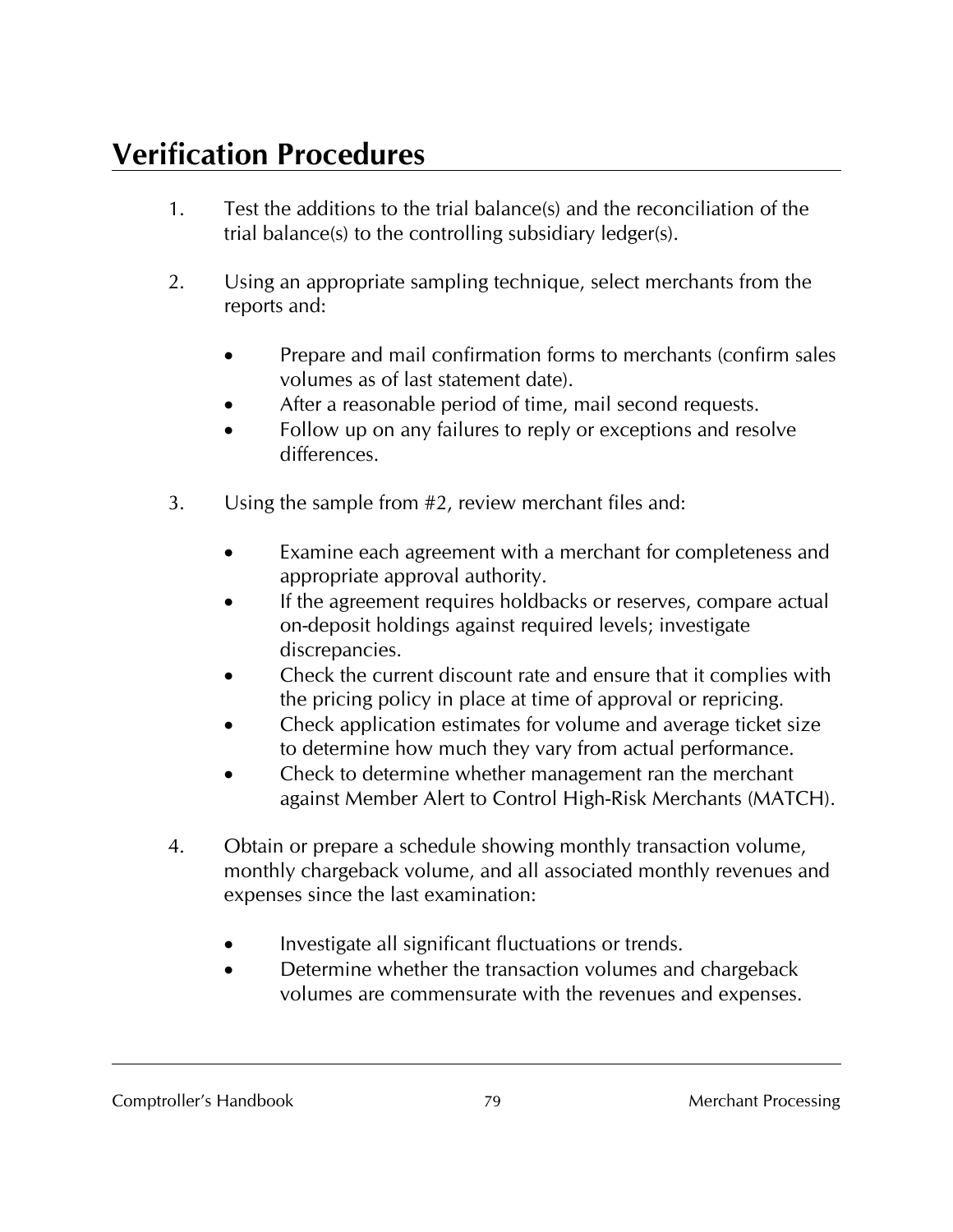• Trace revenue and expense transactions to source documents if unusual variances exist.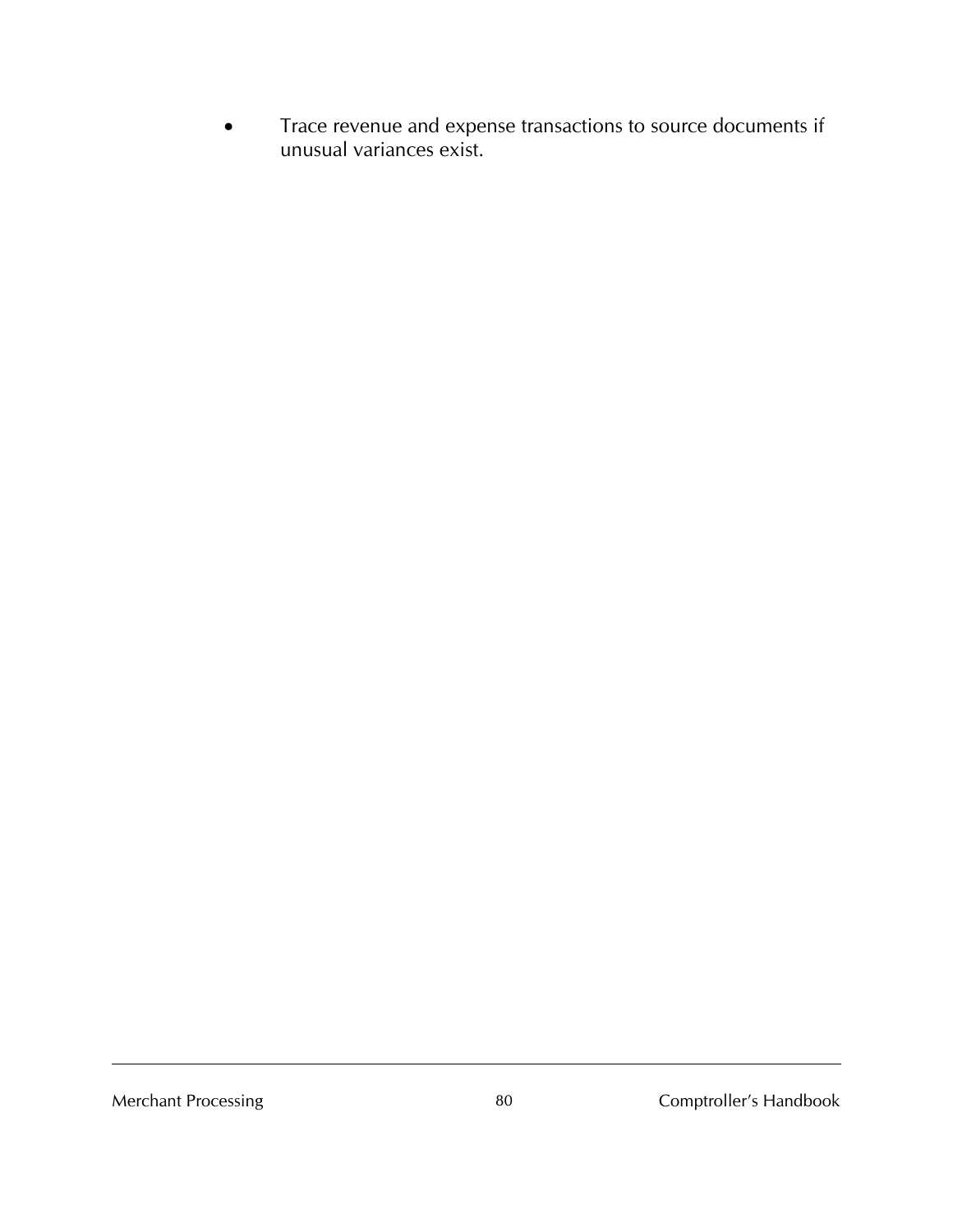# **Appendix A: Portfolio Profile Worksheet**

| <b>Bank name</b>                                |                  |
|-------------------------------------------------|------------------|
| <b>Bank address</b>                             |                  |
| Type of merchant processing (MP) activity       |                  |
| (acquirer, agent with or without risk)          |                  |
|                                                 |                  |
| Name of merchant processing contact person      |                  |
| Phone number of contact person                  |                  |
| <b>Bank Internet address</b>                    |                  |
| Number of employees dedicated to MP             |                  |
| activities                                      | #                |
|                                                 |                  |
| Number of Visa BINs owned/active                | #                |
| Number of MasterCard ICAs owned/active          | #                |
| Are any BINs/ICAs shared with another financial |                  |
| institution? (yes or no)                        |                  |
|                                                 |                  |
| <b>Sales Volumes Processed</b>                  |                  |
| YTD (                                           | \$               |
| YE prior year 1                                 | $\overline{\$}$  |
| YE prior year 2                                 | \$               |
|                                                 |                  |
| Number of transactions - YTD and prior year     | $\#$             |
| Average ticket size - YTD and prior year        | \$               |
| Total number of merchants                       | #                |
| Number of active merchants                      | #                |
| Internet sales volume processed                 | \$               |
|                                                 |                  |
| Geographic concentration                        |                  |
| (local, regional, national)                     |                  |
|                                                 |                  |
| Three largest merchants by sales volume         | 1.               |
| (include name and YTD sales volume)             | 2.               |
|                                                 | $\overline{3}$ . |
| Current attrition level                         | $\frac{0}{0}$    |
| Niche market (if applicable)                    |                  |
|                                                 |                  |

Comptroller's Handbook 81 and 81 Merchant Processing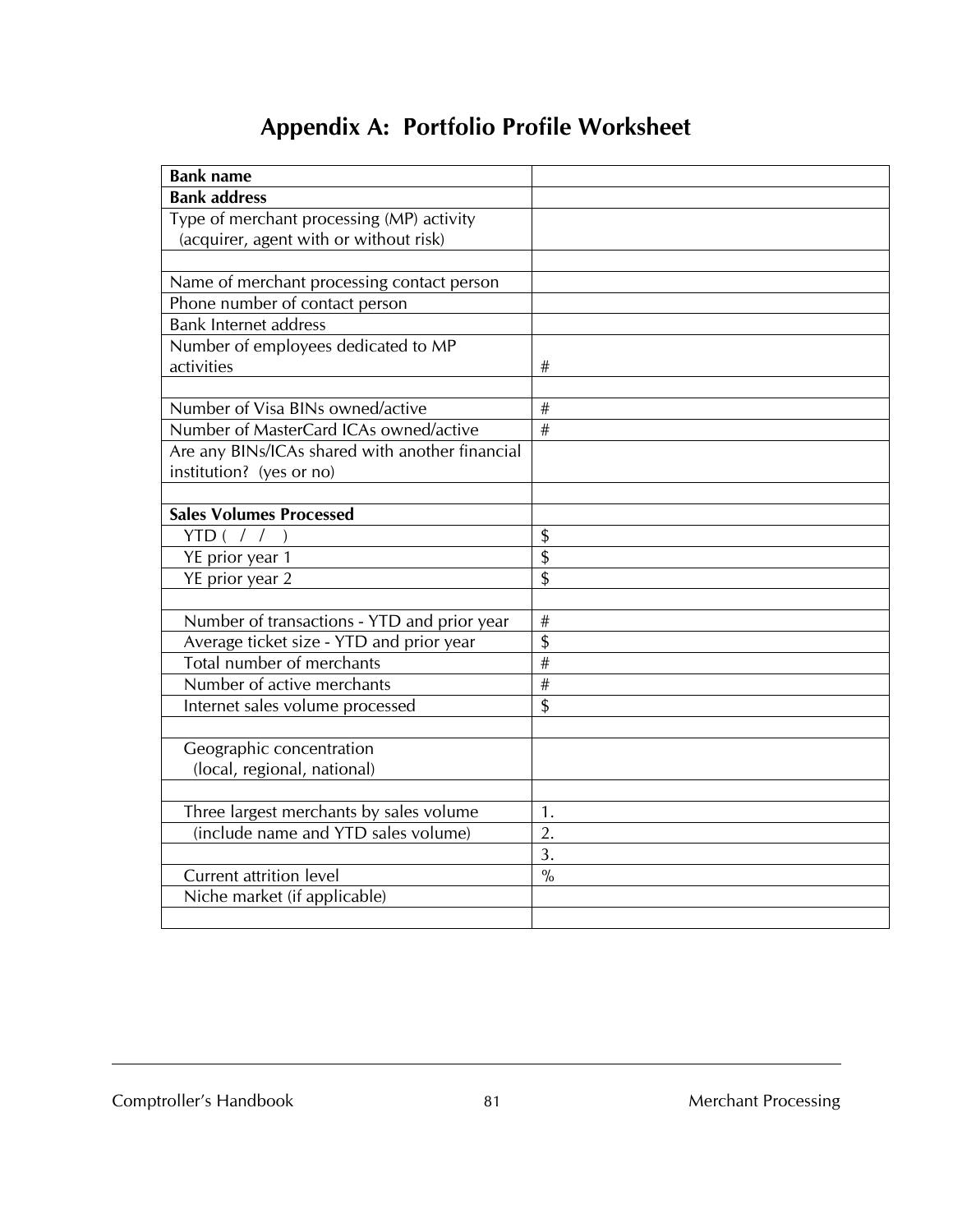| <b>Processing Systems</b>                  |                 |
|--------------------------------------------|-----------------|
| Front-end authorization and capture (major |                 |
| front-end systems used)                    |                 |
| Back-end processing system (in-house or    |                 |
| vendor name)                               |                 |
|                                            |                 |
| Chargebacks                                |                 |
| Chargeback monitoring system (in-house or  |                 |
| vendor name)                               |                 |
|                                            |                 |
| Chargebacks processed YTD                  | \$              |
| Chargebacks processed YE prior year 1      | \$              |
| Chargebacks processed YE prior year 2      | \$              |
|                                            |                 |
| YTD chargeback ratio (dollars)             | $\frac{0}{0}$   |
| YTD chargeback ratio (number)              | $\frac{9}{6}$   |
|                                            |                 |
| <b>Fraud Monitoring</b>                    |                 |
| Fraud monitoring system used (in-house or  |                 |
| vendor name)                               |                 |
|                                            |                 |
| <b>YTD</b> gross fraud losses              | \$              |
| Net fraud losses after reimbursement/      |                 |
| Indemnification                            | \$              |
| YE prior year 1 - Gross fraud losses       | \$              |
| Net fraud losses after reimbursement/      |                 |
| Indemnification                            | \$              |
| YE prior year 2 - Gross fraud losses       | $\overline{\$}$ |
| Net fraud losses after reimbursement/      |                 |
| Indemnification                            | \$              |
|                                            |                 |
| <b>Reserve Volumes</b>                     |                 |
| General merchant reserves                  | \$              |
| Specific merchant reserves                 | $\overline{\$}$ |
| ISO reserves                               | \$              |
| ALLL merchant reserves                     | \$              |
|                                            |                 |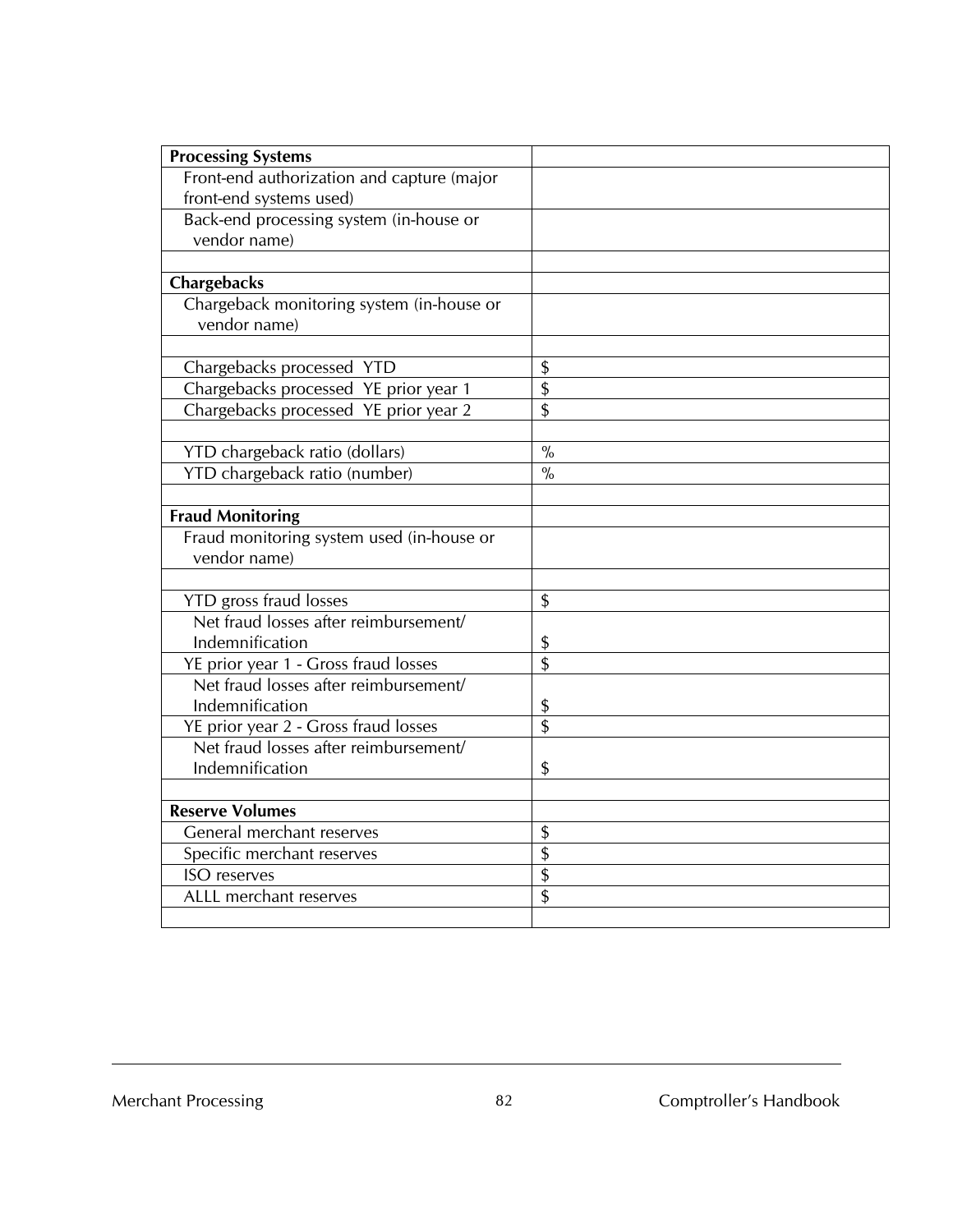| <b>Profitability Information</b>           |      |
|--------------------------------------------|------|
| Typical retail discount                    | $\%$ |
| Typical retail per item charge             | \$   |
| Typical application fee                    | \$   |
| Typical statement fee                      | \$   |
| Typical chargeback fee                     | \$   |
|                                            |      |
| Equipment Sales (in-house or vendor name)  |      |
|                                            |      |
| <b>Independent Sales Organizations</b>     |      |
| Number of ISOs used                        | #    |
|                                            |      |
| <b>Association Information</b>             |      |
| % Visa sales processed                     | $\%$ |
| % MasterCard sales processed               | $\%$ |
|                                            |      |
| \$ pledged to Visa, if applicable          | \$   |
| \$ pledged to MasterCard, if applicable    | \$   |
|                                            |      |
| Is the bank in the Visa High-Risk Acquirer |      |
| Program? (yes or no)                       |      |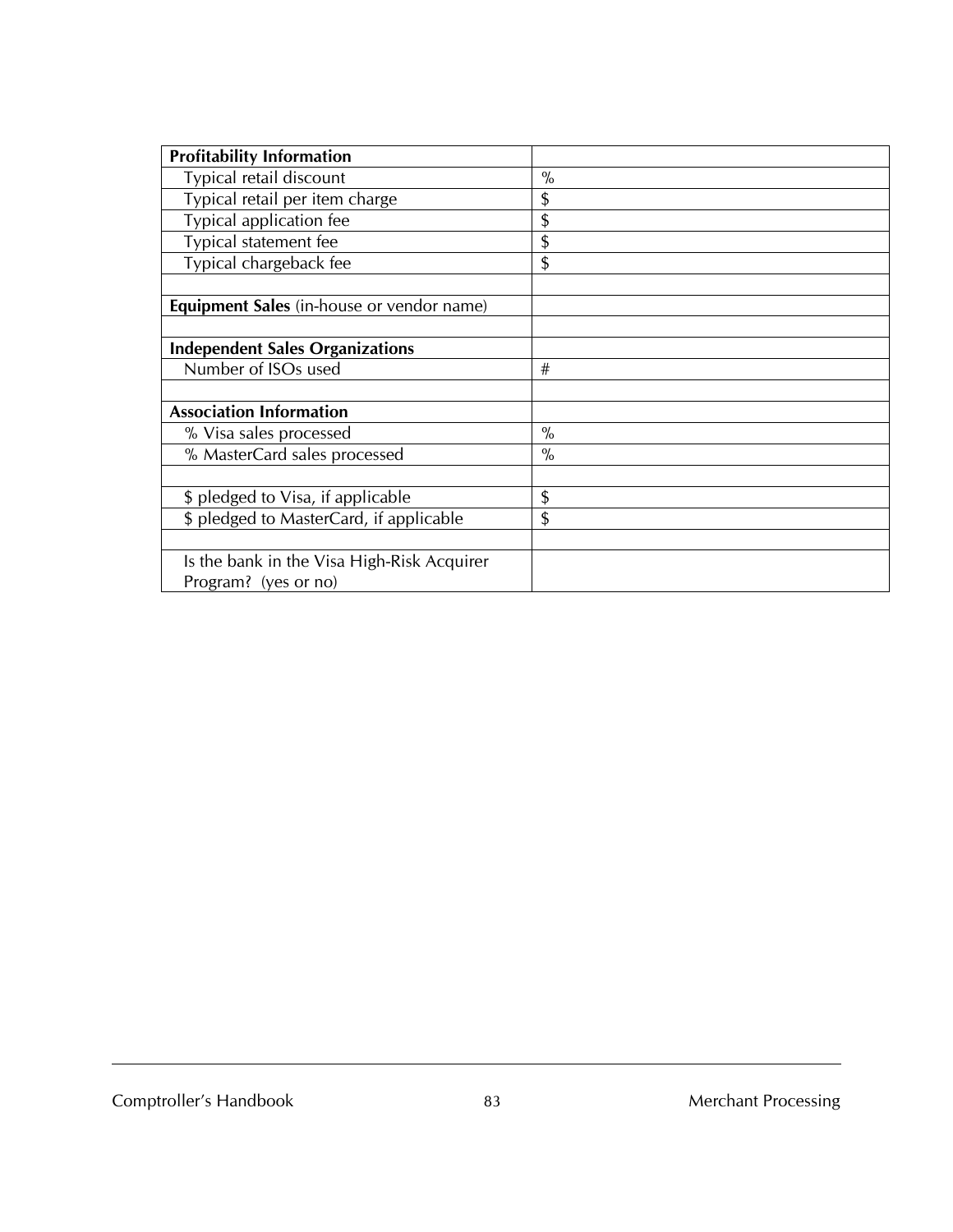# **Appendix B: Request Letter**

#### **Request Letter Enclosure**

#### *Please provide copies of the following:*

#### **Management and Board Supervision**

- 1. Current organizational chart for the department.
- 2. Resumes of all principals in the department.
- 3. Job descriptions of all principal positions.
- 4. Strategic and business plans and budgets for the department.
- 5. Two most recent sets of monthly management reports routinely reviewed by management and the board of directors.
- 6. Report on new merchants or management summaries for the previous three months.
- 7. Any credit risk management reports of merchant accounts.
- 8. Report on the bank's top 50 merchants by volume.
- 9. Concentration reports by industry code, and state or geographic area.

#### **Sales**

10. Brief explanation of sales/account acquisition channels.

#### **Underwriting**

- 11. A listing of all insider-related merchant customers.
- 12. Samples of merchant agreements and applications.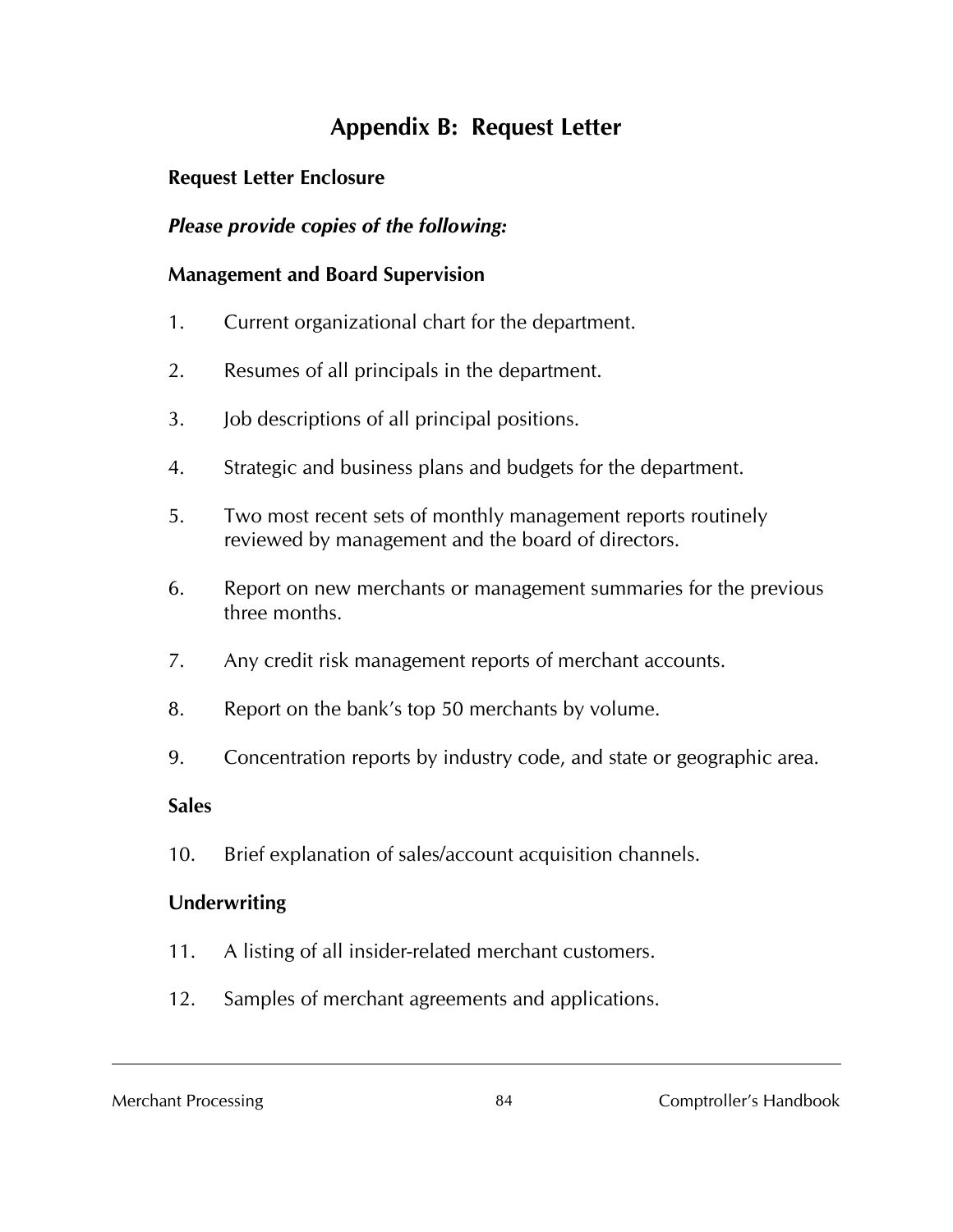13. List of all merchant reserves.

#### **Profitability**

- 14. Profitability report for the department for the most recent year-end and year-to-date.
- 15. Fee schedule.
- 16. Profitability reports by sales segment.
- 17. An analysis of whether the bank's merchants are profitable for the institution, if available.
- 18. Report detailing total number of merchants, annual volume of sales, and number of transactions.
- 19. Listing of the unprofitable accounts.
- 20. Attrition report for the past year.

#### **Agent Banks**

- 21. Brief summary of agent bank programs offered.
- 22. Name and address of agent banks, and the volume of merchant processing ascribable to these banks.
- 23. Sample agent bank agreement.

### **Third-Party Organizations**

24. List of third parties used by name and address and description of service provided.

Comptroller's Handbook 65 85 Merchant Processing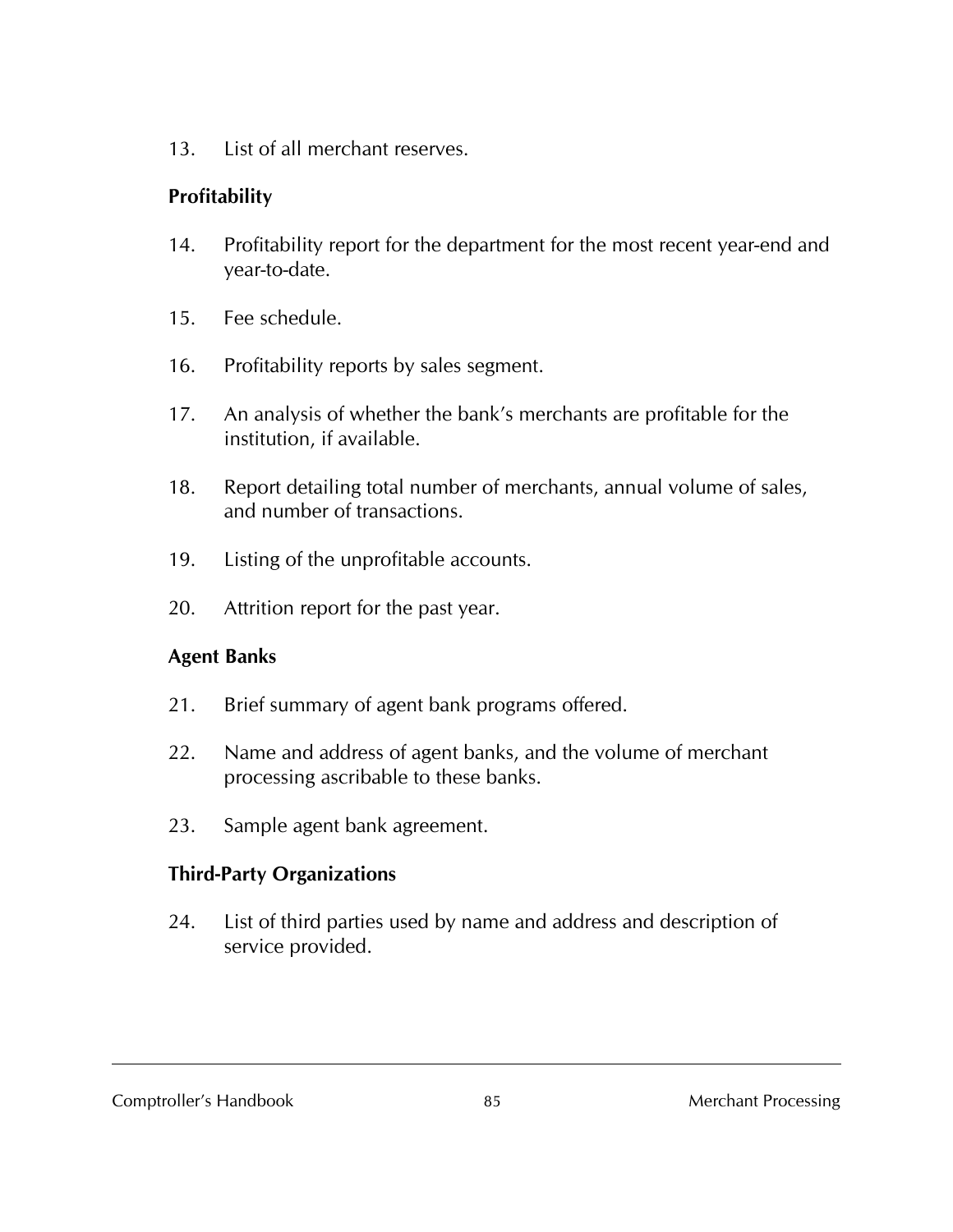- 25. Names and addresses of each ISO/MSP, and number of merchants, sales volume, and number of transactions attributable to each ISO/MSP.
- 26. List of any loan relationships to third parties including loan terms and amounts.
- 27. Most recent bank audit report of ISO/MSP activity and ISO/MSP response.
- 28. Summary of which ISO/MSPs have access to the acquirer's data processing system and the extent of the access (e.g., set-up, chargebacks, or maintenance).
- 29. List of all ISO reserves.

#### **Settlement**

30. A flow chart and brief explanation of the settlement process that illustrates the parties involved and the timing of settlement.

#### **Risk Management**

- 31. Management summary of underwriting exceptions/overrides.
- 32. Brief description of the fraud monitoring process, the systems and reports used, prioritization of investigations, and staffing involved in the process.
- 33. Examples of daily fraud monitoring reports.
- 34. Parameter setting summary for fraud monitoring system.
- 35. Brief description of the chargeback process, the systems and reports used, prioritization of the research process, and staffing involved in the process.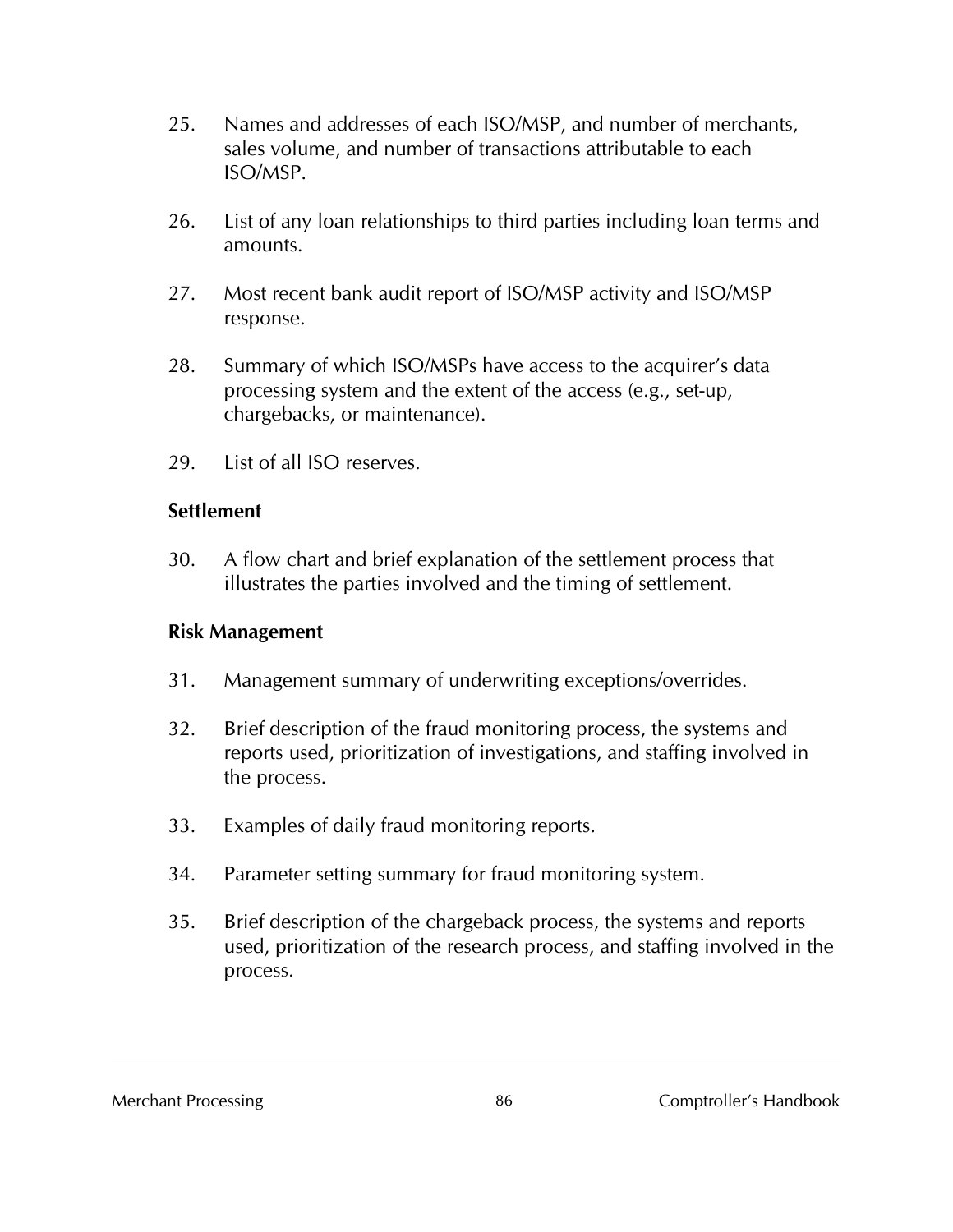- 36. Chargeback aging report, chargeback ratios, and trend analysis.
- 37. Fraud loss history for the most recent year-end and year-to-date.
- 38. Credit loss history for the most recent year-end and year-to-date.
- 39. The last four quarterly monitoring reports for each association (Visa and MasterCard).
- 40. The bank's analysis of capital with respect to the acquiring operations of the bank.
- 41. Any additional risk analysis or reports used to evaluate the portfolio apart from daily monitoring reports.

#### **Audit**

42. Most recent internal/external audit report and management's response.

#### **Portfolio Acquisitions**

- 43. Listing of any portfolio acquisitions in past 24 months.
- 44. Due diligence process used for portfolio acquisitions.
- 45. Management reports used to monitor and manage acquired portfolios.

### *Please make the following available upon our arrival at the bank:*

- 1. Merchant processing policy and procedure manuals.
- 2. Committee minutes for merchant-related activities.
- 3. Recent reports issued by the bankcard associations.
- 4. Merchant files.

#### Comptroller's Handbook 67 87 Merchant Processing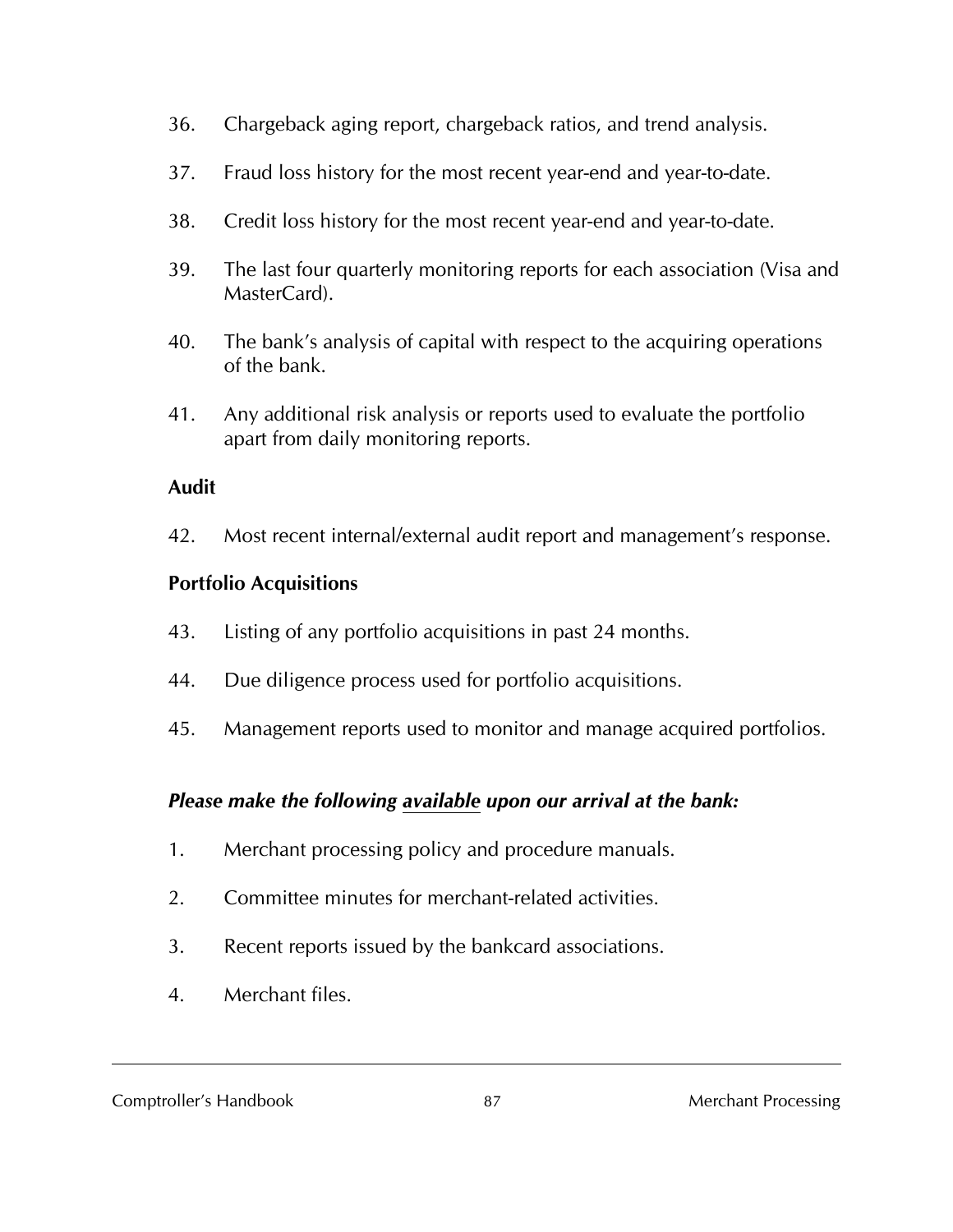- 5. Inventory logs for credit card equipment maintained for resale or lease to merchants.
- 6. Agent bank files.
- 7. All third-party credit files including current financial statements of ISOs/MSPs.
- 8. All third-party written contracts and agreements, including contracts between ISOs/MSPs and the bank's data processor (if the bank does not have its own in-house operation).
- 9. All Visa and MasterCard correspondence, including quarterly processing statements, pledge agreements, fraud monitoring reports, and chargeback monitoring reports.
- 10. Disaster contingency plans for third-party organizations and management's review of the plans.
- 11. Audit work papers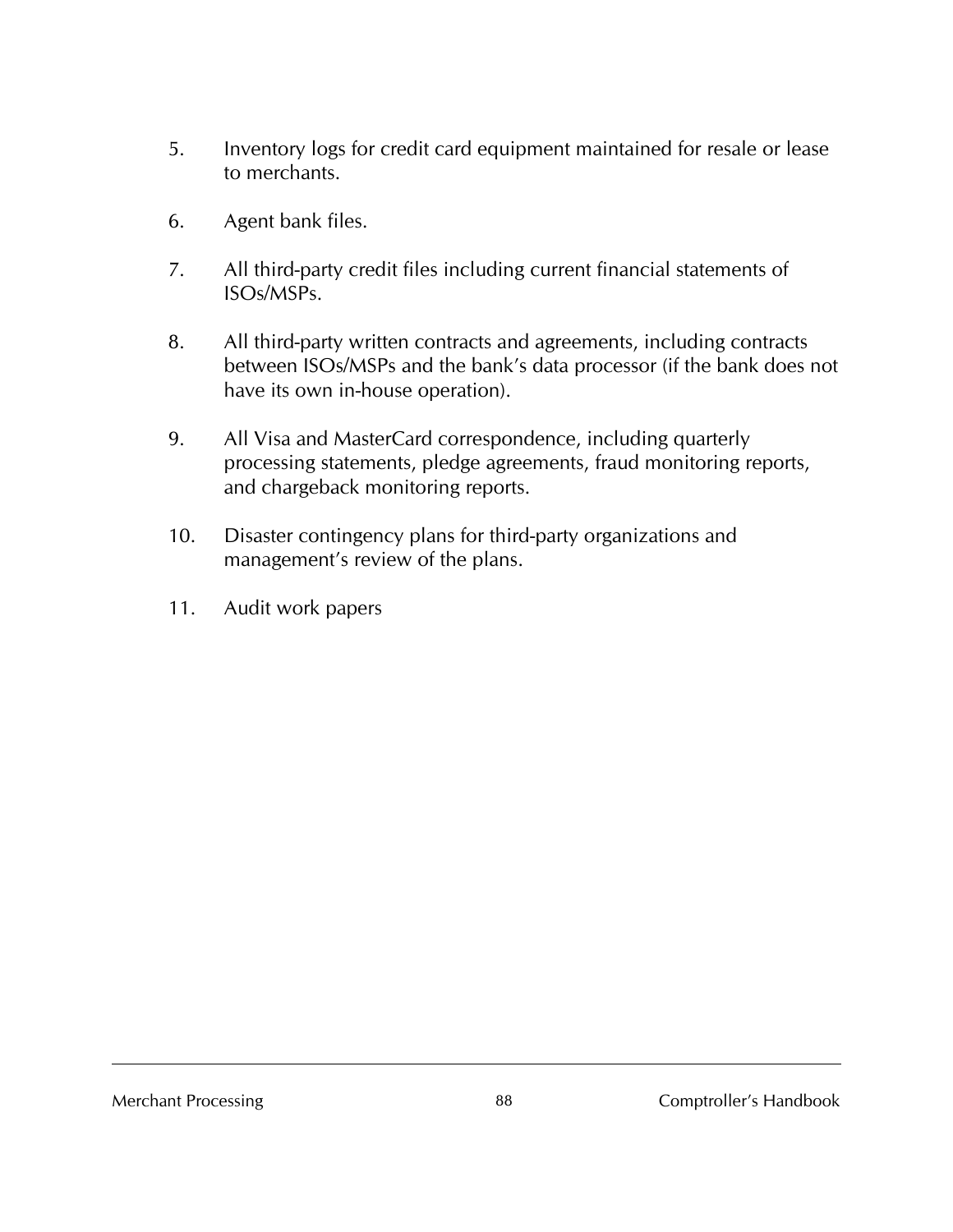| VOLUMES (000's)                                      | <b>EXPENSES</b>                      |  |  |  |
|------------------------------------------------------|--------------------------------------|--|--|--|
| <b>Total Sales Volume</b>                            | <b>External Data Processing</b>      |  |  |  |
| <b>Total Transactions</b>                            | Internal Data Processing             |  |  |  |
| Average Ticket                                       | <b>Research and Development</b>      |  |  |  |
|                                                      | <b>Terminal Expense/Depreciation</b> |  |  |  |
| <b>INCOME</b>                                        | Personnel                            |  |  |  |
| <b>Gross Merchant Discount</b>                       | Telephone Expense                    |  |  |  |
| Interchange (-)                                      | Occupancy Expense                    |  |  |  |
| Assessments (-)                                      | <b>Travel and Entertainment</b>      |  |  |  |
| <b>Net Merchant Discount</b>                         | Supplies                             |  |  |  |
| Interest Income                                      | <b>Professional Fees</b>             |  |  |  |
| <b>Transaction Fees</b>                              | Fraud and Chargeback Losses          |  |  |  |
| <b>Terminal Fees</b>                                 | Miscellaneous Expenses               |  |  |  |
| Miscellaneous Fees                                   |                                      |  |  |  |
|                                                      |                                      |  |  |  |
| <b>Total Income</b>                                  | <b>Total Direct Expenses</b>         |  |  |  |
| <b>Total Income Per Transaction</b>                  | <b>Total Allocated Expenses</b>      |  |  |  |
| Return on Total Income                               |                                      |  |  |  |
| Return on Total Expense                              | <b>Total Expenses</b>                |  |  |  |
| <b>Direct Expenses Per Transaction</b>               | <b>Net Contribution Before Tax</b>   |  |  |  |
| <b>Total Expenses Per Transaction</b><br>(Unit Cost) |                                      |  |  |  |

#### **Appendix C: Profit and Loss Statement (Sample Only)**

#### Comptroller's Handbook 89 89 Merchant Processing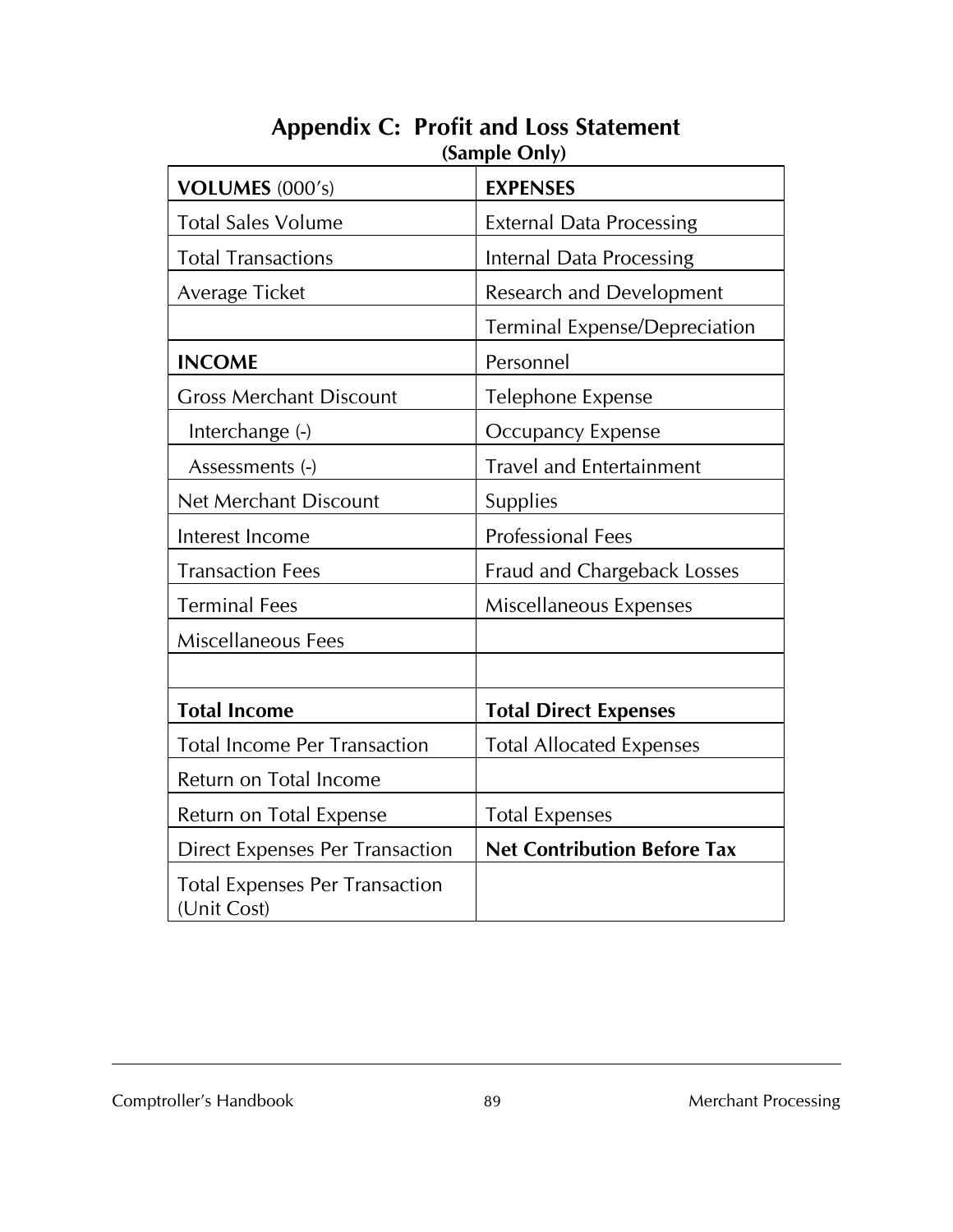| <b>Merchant File Review Worksheet</b>            |  |  |  |  |
|--------------------------------------------------|--|--|--|--|
| Merchant Name                                    |  |  |  |  |
| Merchant Application                             |  |  |  |  |
| - Signatures                                     |  |  |  |  |
| - Business Type                                  |  |  |  |  |
| - Description of Product<br>and Services         |  |  |  |  |
| - Average Ticket Size                            |  |  |  |  |
| - Volume Information                             |  |  |  |  |
| - Social Sec/Tax ID                              |  |  |  |  |
| - Trade and Bank Refs                            |  |  |  |  |
| - Current Processor                              |  |  |  |  |
| - Time in Business                               |  |  |  |  |
| - Proper Approval                                |  |  |  |  |
| <b>Site Verification</b>                         |  |  |  |  |
| - w/photo                                        |  |  |  |  |
| - Inspected by                                   |  |  |  |  |
| Credit Bureau Report                             |  |  |  |  |
| <b>Evidence of Previous</b><br>Merchant Activity |  |  |  |  |
| <b>Check MATCH</b>                               |  |  |  |  |
| Purchase/Lease Equip                             |  |  |  |  |
| <b>Discount Rate</b>                             |  |  |  |  |
| % Swiped Transactions                            |  |  |  |  |

# **Appendix D: Merchant File Review Worksheet**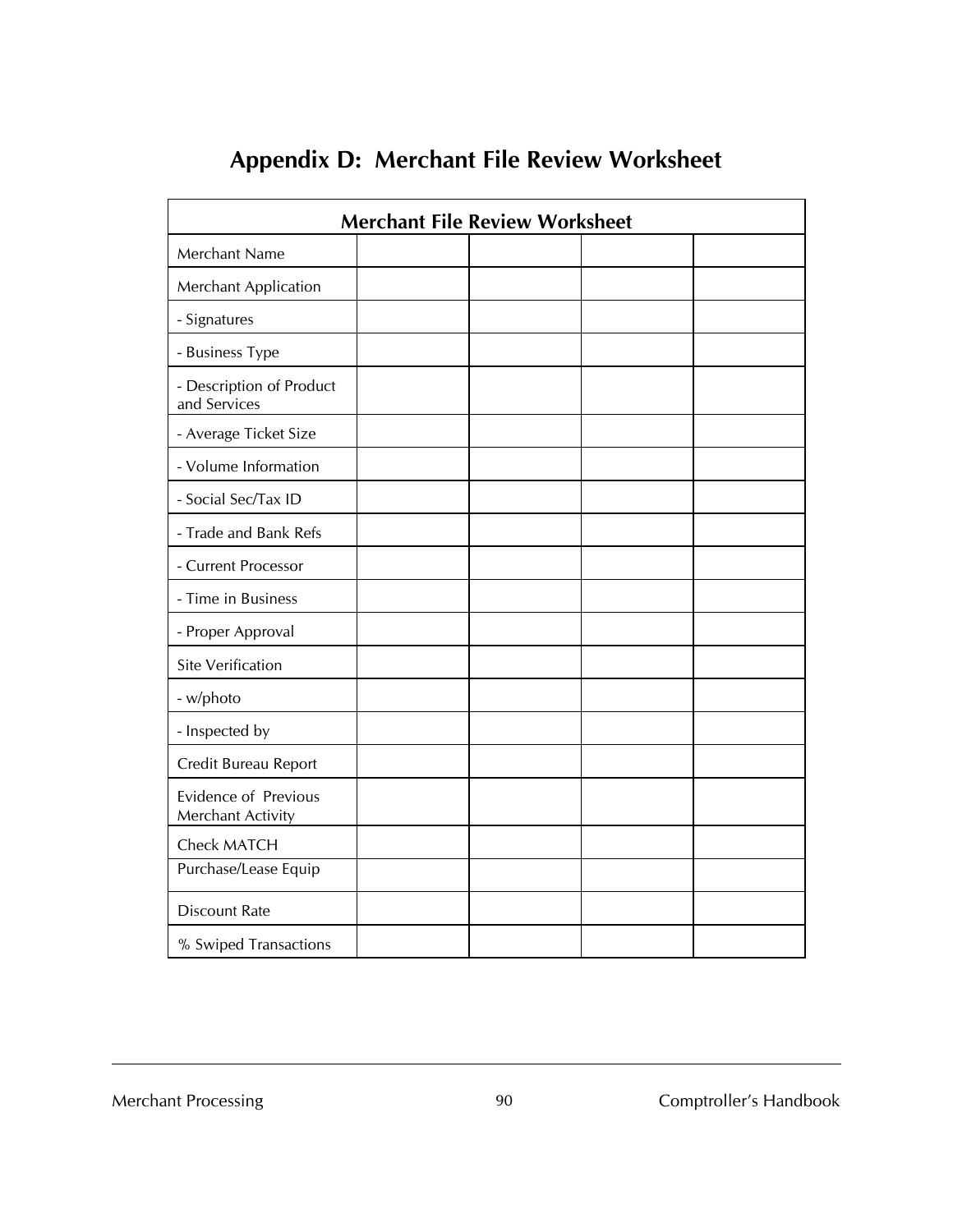# **Glossary**

**Acquiring Bank** - A bank that contracts with merchants to settle electronic transactions.

**Agent Bank** - A member of a bankcard association that agrees to participate in an acquirer's merchant processing program. The agent may or may not be liable for losses incurred on its merchant accounts. An agent is usually a small community bank that wants to offer merchant processing as a customer service. Agent banks that participate in an acquiring bank's program only insofar as to refer merchants are known as referral banks. Referral banks typically do not assume liability for merchant losses.

**Authorization** - An issuing bank's approval of a credit card transaction in a specific amount. If a merchant complies with bankcard association rules in obtaining an authorization, by telephone or electronic terminal, payment to the merchant is guaranteed.

**Backroom Operations** - Operational functions performed by the acquirer or issuer to facilitate the day-to-day processing of credit card transactions (e.g., settlement, fraud, and chargebacks).

**Bankcard Association** - Visa U.S.A., Inc. and MasterCard International Incorporated are bankcard associations. Banks must be members of an association to offer their credit card services. Membership rights and obligations are specifically defined by the associations. Both Visa and MasterCard require all members of their organization to be banks.

**Bank Identification Number / Interbank Card Association (BIN/ICA**) - A series of numbers used to identify the settling bank for both acquiring and issuing transactions.

**Chargeback** - Generated when a cardholder disputes a transaction or when the merchant does not follow proper procedures. The issuer and acquirer research the facts to determine which party is responsible for the transaction. Strict bankcard association rules must be followed.

Comptroller's Handbook 191 91 Merchant Processing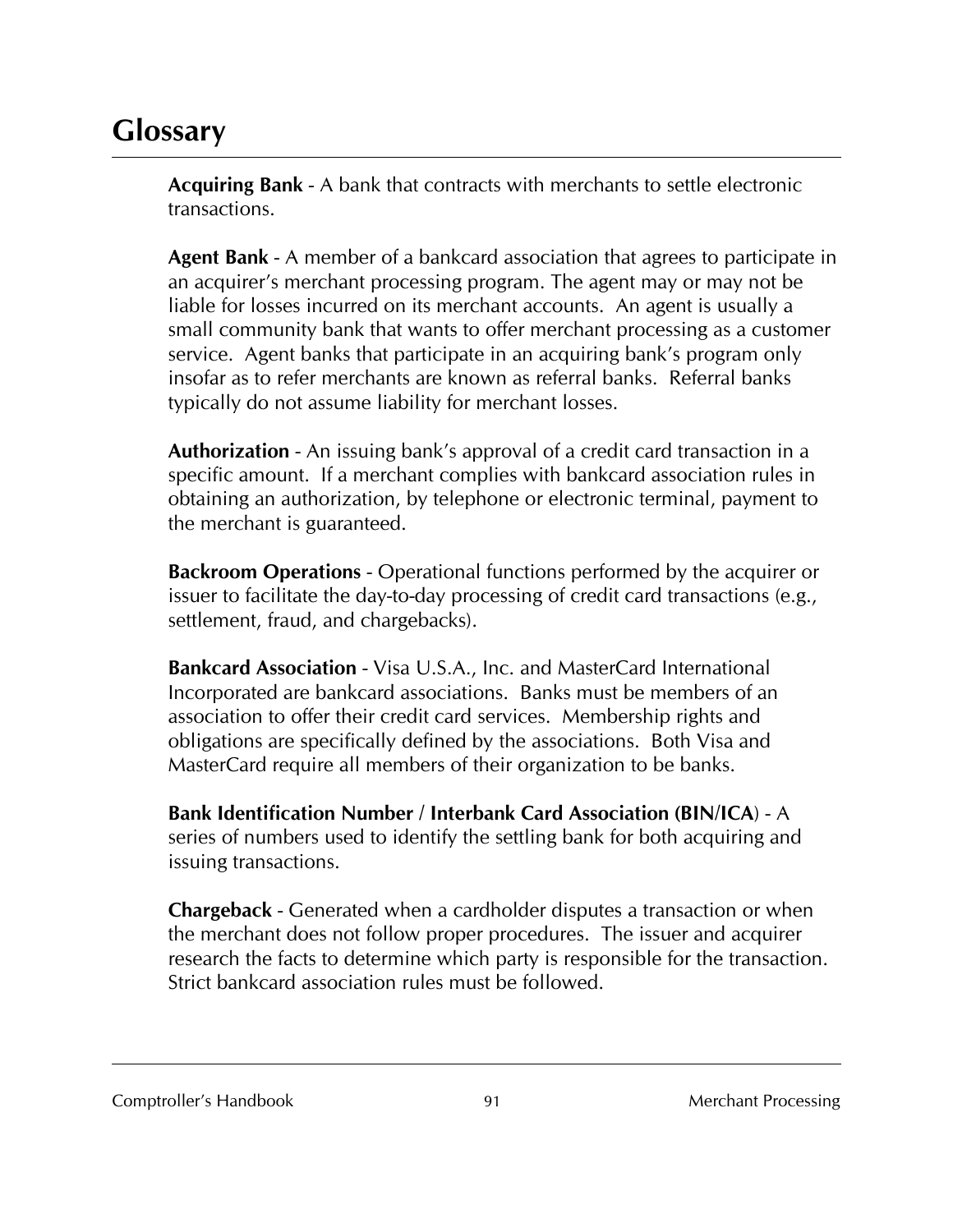**Debit Card** - A card that customers use to pay for a merchant's goods and services. A debit card also enables a user to transact business at an automated teller machine (ATM). In a debit card transaction, the cardholder is accessing funds from a personal checking or savings account. Debit card transactions can be on-line or off-line.

**Discount Rate** - The fee, as a percent of sales volume, an acquirer charges a merchant for processing sales transactions.

**Electronic Benefits Transfer (EBT)** - The electronic delivery of government benefits using plastic cards.

**Electronic Data Capture** - Process used when the merchant "swipes" the credit card through an electronic card reader or terminal. The information on the card's magnetic stripe is entered into the processor's database electronically.

**Factoring** - A form of fraud in which a merchant creates false sales transactions, inflates the sales amount, or alters the sales drafts to receive funds from the issuer. The merchant's intentions could be to obtain additional money to cover chargebacks or cash flow problems, or the merchant may have ceased operations and plans to abscond with the sales proceeds. If the merchant disappears, the acquirer would be responsible for any remaining chargebacks.

**Future/Delayed Delivery** - Sales transactions on products or services that are delivered in the future. Such products or services include airline tickets, concert tickets, and travel/tour packages.

**Holdback** - A percentage of the merchant's sales deposits that the acquirer holds back to serve as a reserve against future exposure or to cover existing chargebacks.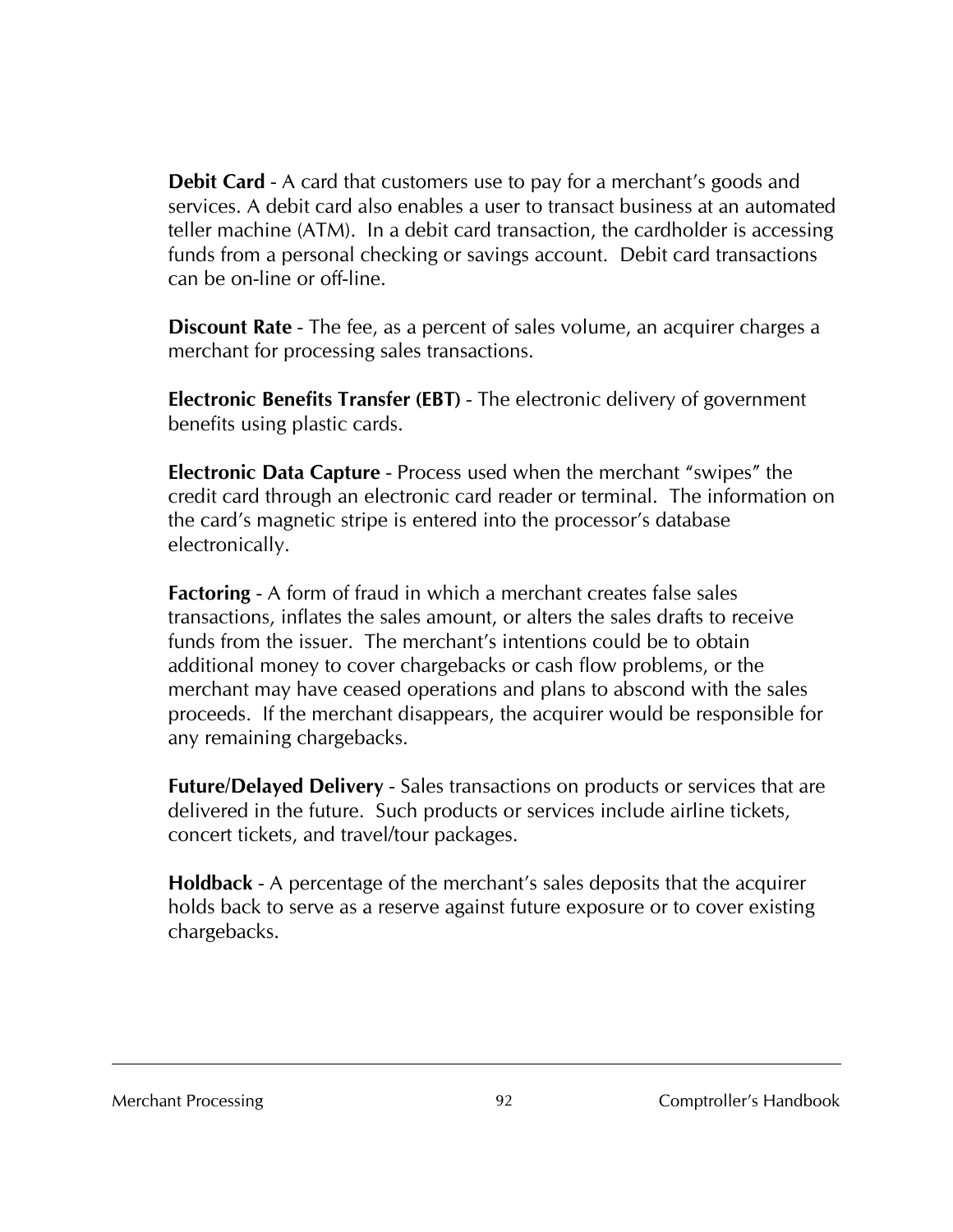**Independent Sales Organization (ISO)** - An organization that provides a variety of merchant processing functions on behalf of the acquirer. These functions may include soliciting new merchant accounts, arranging for terminal purchases or leases, and providing backroom services. An ISO may also be referred to as a member service provider (MSP). The acquirer must register all ISOs/MSPs with the bankcard associations.

**Interchange** - The electronic infrastructure that processes financial and nonfinancial transactions between financial institutions.

**Interchange Fee** - A fee paid by one bank to another to cover handling costs and credit risk in a bank card transaction. The interchange fee, a percentage of the transaction amount, is derived from a formula that takes into account authorization costs, fraud and credit losses, and the average bank cost of funds.

**Laundering** - A form of fraud in which a merchant that holds an account with an acquirer submits drafts for a merchant that does not. The authorized merchant typically receives a percentage of the unauthorized merchant's sales volume. Several states' criminal statutes prohibit laundering.

**Member Alert to Control High Risk Merchants (MATCH) -** This file, formerly known as the combined terminated merchant file (CTMF), is maintained by the associations based on information reported by acquirers. By checking this file before approving a merchant, an acquirer determines whether the merchant has a history of poor operating practices.

**Member Service Provider (MSP)** - A nonmember of MasterCard who markets bankcard merchant acceptance on behalf of MasterCard financial institutions.

**Merchant Processing** - The settlement of electronic payment transactions for merchants. It is a separate and distinct business line from credit card issuing. Merchant processing activity, which is off-balance-sheet, involves gathering sales information from the merchant, collecting funds from the issuing bank, and paying the merchant. Various kinds of third parties may be involved.

Comptroller's Handbook 6 (1992) 93 Merchant Processing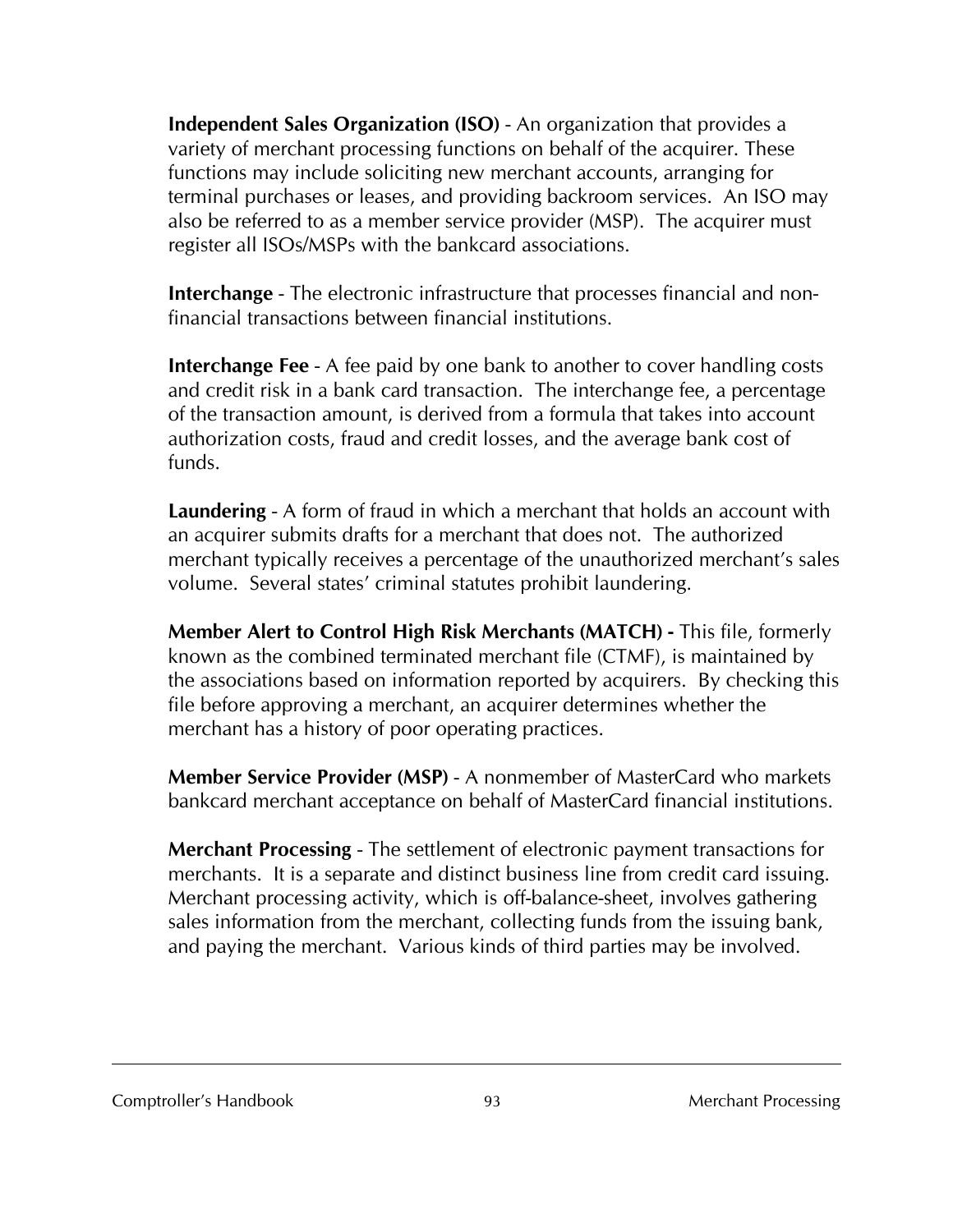**Paper-based Transaction** - An operation in which the merchant imprints the credit card and submits paper sales drafts to the acquirer for collection. The paper drafts are sent to the processing center where they are processed and transferred to magnetic tape for transmission through interchange.

**Rent-a-BIN** - An arrangement in which a bank permits ISO/MSPs to use the bank's BIN/ICA number for credit card issuing or merchant processing.

**Retrieval Request** - A form used to request a copy of the original sales draft from the merchant. A merchant that fails to send a copy of the sales draft may receive a chargeback. Such chargebacks are not appealable. Issuers might request a copy of the sales draft to verify the signature, to investigate the lack of an imprint, to carry out a cardholder's inquiry, or to look into the possibility of fraud.

**Secured Socket Layers (SSL)** - A protocol providing data security during transmission. SSL uses data encryption, server authentication, and message integrity.

**Settlement** - The process of transmitting sales information to the card-issuing bank, which collects funds and reimburses the merchant. Various third parties may be involved in all aspects of settlement.

**Third-party Organization** - Any outside company with which the acquirer contracts to provide merchant processing services. The services could include network and data transmissions, merchant accounting, backroom operations, sales, or customer service.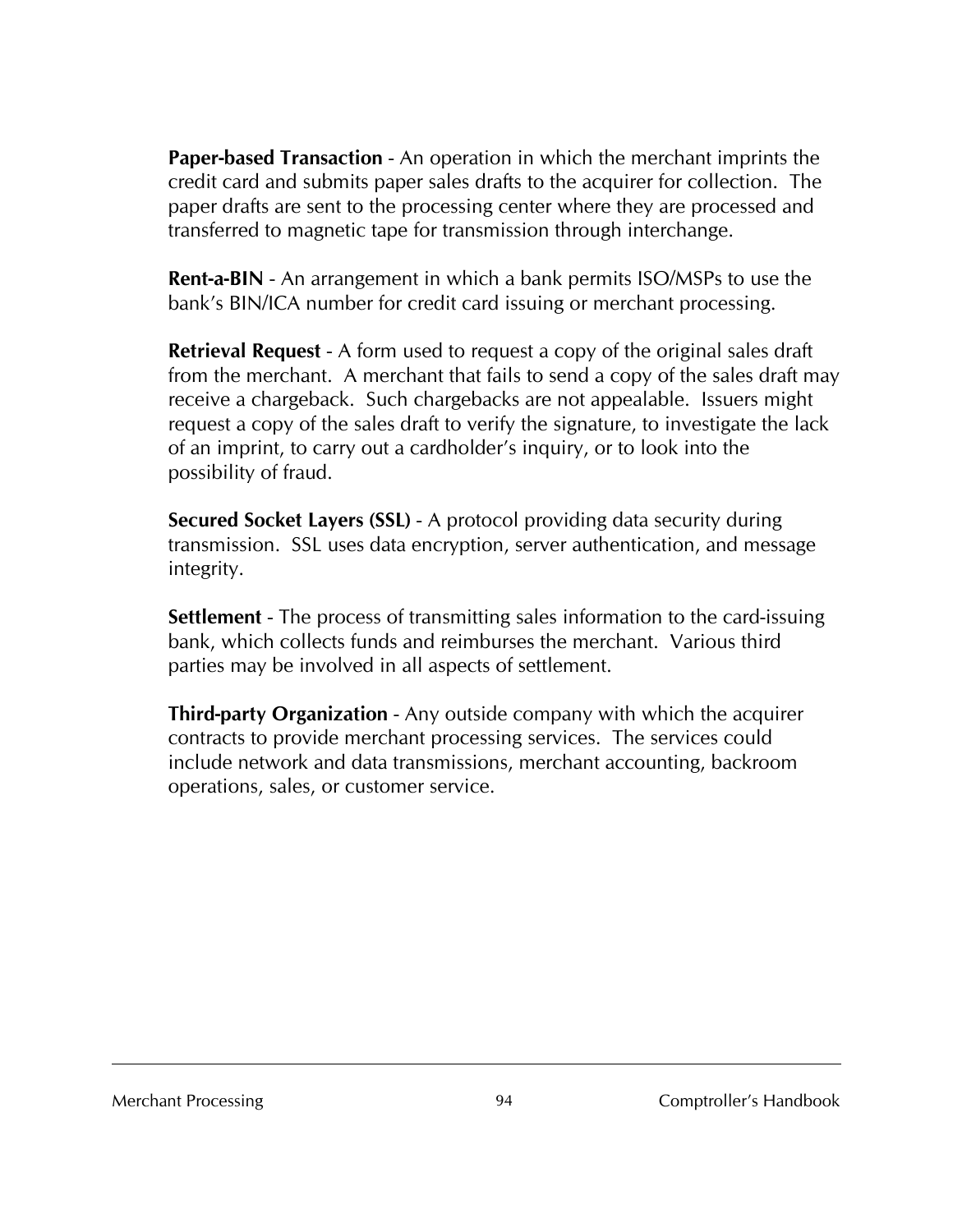# **References**

## **Regulations**

12 CFR 3.10(d), Establishment of Minimum Capital Ratios for an Individual Bank

12 CFR 7.1017, National Bank as Guarantor or Surety on Indemnity Bond

12 CFR 21.11, Suspicious Activity Report

#### **OCC Issuances**

Advisory Letter 99-6, "Guidance to National Banks on Web Site Privacy Statements"

Advisory Letter 2000-9, "Third-Party Risk"

Advisory Letter 2000-12, "Risk Management of Outsourcing Technology Services"

Advisory Letter 2001-3, "Internet-Initiated ACH Debits/ACH Risks"

Banking Circular 187, "Financial Information on Data Processing Servicers"

Banking Circular 229, "Information Security"

Banking Circular 235, "International Payment Systems Risk"

Banking Circular 260, "Interagency Statement on EDP Service Contracts"

OCC 98-3, "Technology Risk Management"

OCC 98-31, "Guidance on Electronic Financial Services and Consumer Compliance"

Comptroller's Handbook 1995 1995 Merchant Processing